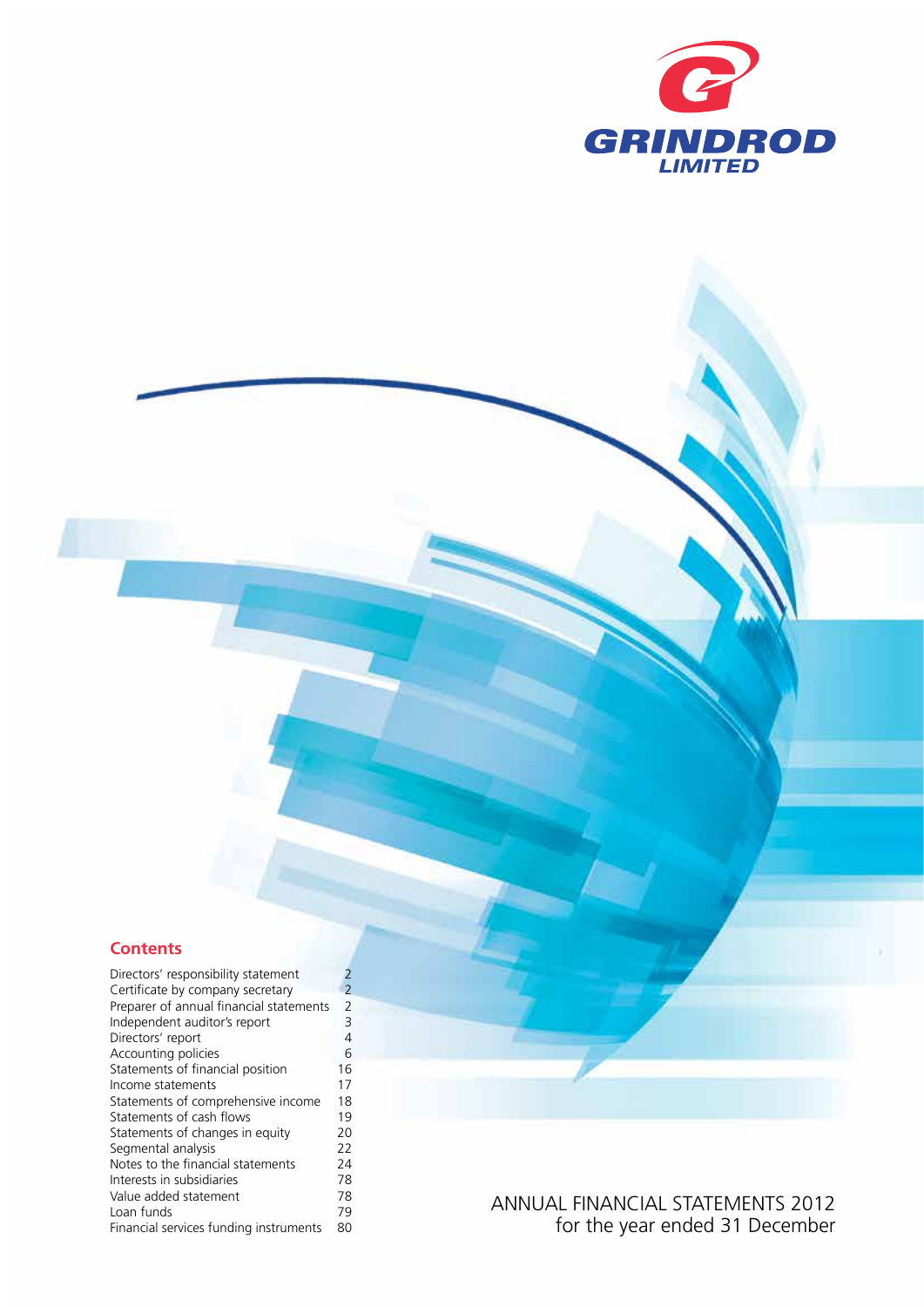## DIRECTORS' RESPONSIBILITY AND APPROVAL

FOR THE YEAR ENDED 31 DECEMBER 2012

The directors of Grindrod Limited have pleasure in presenting the annual financial statements for the year ended 31 December 2012.

In terms of the South African Companies Act, 2008, as amended, the directors are required to prepare the consolidated annual financial statements that fairly present the state of affairs and business of the group at the end of the financial year and of the profit or loss for that year. To achieve the highest standards of financial reporting, these annual financial statements have been drawn up to comply with International Financial Reporting Standards.

The annual financial statements comprise:

- the statements of financial position;
- the income statements:
- the statements of comprehensive income;
- statements of changes in equity;
- the statements of cash flows;
- segmental analyses;
- accounting policies; and
- notes.

The reviews by the chairman, the chief executive officer, the finance director and the detailed operational reports discuss the results of operations for the year and those matters which are material for an appreciation of the state of affairs and business of the company and of the Grindrod group.

Supported by the audit committee, the directors are satisfied that the internal controls, systems and procedures in operation provide reasonable assurance that all assets are safeguarded, that transactions are properly executed and recorded, and that the possibility of material loss or misstatement is minimised. The directors have reviewed the appropriateness of the accounting policies, and concluded that estimates and judgements are prudent. They are of the opinion that the annual financial statements fairly present in all material respects the state of affairs and business of the company and the group at 31 December 2012 and of the profit for the year to that date. The external auditors, who have unrestricted access to all records and information, as well as to the audit committee, concur with this statement.

In addition, the directors have also reviewed the cash flow forecast for the year to 31 December 2013 and believe that the Grindrod group has adequate resources to continue in operation for the foreseeable future. Accordingly, the annual financial statements have been prepared on a going concern basis and the external auditors concur.

The annual financial statements set out on pages 16 to 80 were approved by the board of directors on 26 February 2013 and were signed on their behalf by:

**IAJ Clark AK Olivier** *Chairman Chief Executive Officer*

## CERTIFICATE BY SECRETARY

## for the year ended 31 December 2012

In my capacity as company secretary, I hereby certify that Grindrod Limited has lodged with the Registrar of Companies all such returns as are required of a public company in terms of the Companies Act, 2008 (or the Companies Act, 1973 where applicable). Further, I certify that such returns are true, correct and up to date.

**Mrs CI Lewis** *Company Secretary*

Durban 26 February 2013

## PREPARER OF ANNUAL FINANCIAL STATEMENTS

for the year ended 31 December 2012

These annual financial statements have been prepared under the supervision of AG Waller, CA (SA).

**AG Waller**  *Group Financial Director* 26 February 2013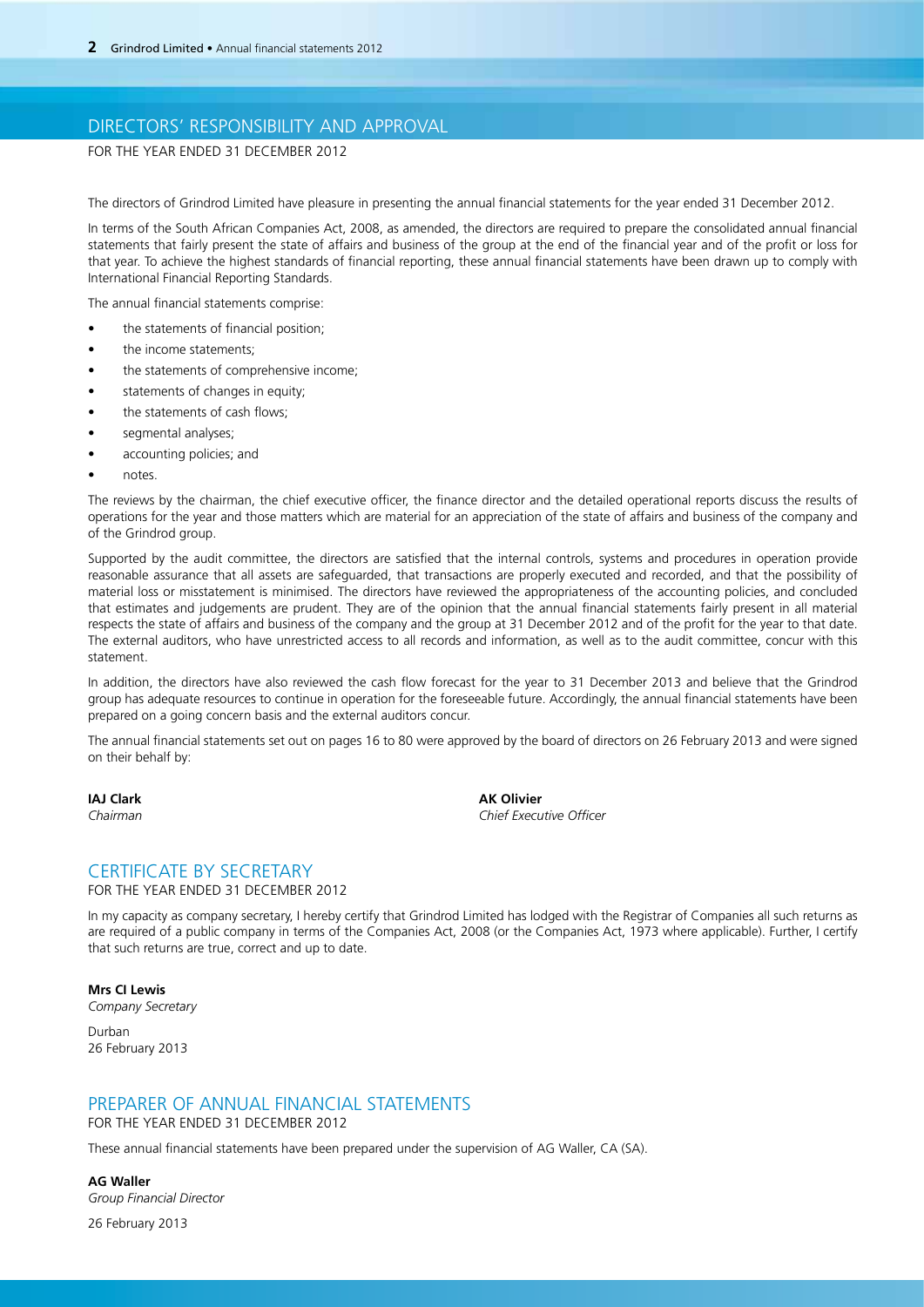## INDEPENDENT AUDITOR'S REPORT

## TO THE SHAREHOLDERS OF GRINDROD LIMITED

We have audited the consolidated and separate financial statements of Grindrod Limited set out on pages 4 to 80, which comprise the statements of financial position as at 31 December 2012, and the statements of comprehensive income, income statements, statements of changes in equity and statements of cash flows for the year then ended, and the notes, comprising a summary of significant accounting policies and other explanatory information.

## **Directors' responsibility for the consolidated financial statements**

The company's directors are responsible for the preparation and fair presentation of these consolidated and separate financial statements in accordance with International Financial Reporting Standards and the requirements of the Companies Act of South Africa, and for such internal control as the directors determine is necessary to enable the preparation of consolidated and separate financial statements that are free from material misstatement, whether due to fraud or error.

### **Auditor's responsibility**

Our responsibility is to express an opinion on these consolidated and separate financial statements based on our audit. We conducted our audit in accordance with International Standards on Auditing. Those standards require that we comply with ethical requirements and plan and perform the audit to obtain reasonable assurance about whether the consolidated and separate financial statements are free from material misstatement.

An audit involves performing procedures to obtain audit evidence about the amounts and disclosures in the financial statements. The procedures selected depend on the auditor's judgement, including the assessment of the risks of material misstatement of the financial statements, whether due to fraud or error. In making those risk assessments, the auditor considers internal control relevant to the entity's preparation and fair presentation of the financial statements in order to design audit procedures that are appropriate in the circumstances, but not for the purpose of expressing an opinion on the effectiveness of the entity's internal control. An audit also includes evaluating the appropriateness of accounting policies used and the reasonableness of accounting estimates made by management, as well as evaluating the overall presentation of the financial statements.

We believe that the audit evidence we have obtained is sufficient and appropriate to provide a basis for our audit opinion.

#### **Opinion**

In our opinion, the consolidated and separate financial statements present fairly, in all material respects, the consolidated and separate financial position of Grindrod Limited as at 31 December 2012, and its consolidated and separate financial performance and consolidated and separate cash flows for the year then ended in accordance with International Financial Reporting Standards, and the requirements of the Companies Act of South Africa.

#### **Other reports required by the Companies Act**

As part of our audit of the consolidated and separate financial statements for the year ended 31 December 2012, we have read the Directors' Report, the Audit Committee's Report and the Company Secretary's Certificate for the purpose of identifying whether there are material inconsistencies between these reports and the audited consolidated and separate financial statements. These reports are the responsibility of the respective preparers. Based on reading these reports we have not identified material inconsistencies between these reports and the audited consolidated and separate financial statements. However, we have not audited these reports and accordingly do not express an opinion on these reports.

**Deloitte & Touche** *Registered Auditors*

**Per CA Sagar** *Partner*

26 February 2013

2 Pencarrow Crescent Pencarrow Park La Lucia Ridge Office Estate La Lucia 4051

**National executive:** LL Bam *(Chief executive)*, AE Swiegers *(Chief operating officer)*, GM Pinnock *(Audit)*, DL Kennedy *(Risk advisory)*, NB Kader *(Tax)*, TP Pillay *(Consulting)*, K Black *(Client & industries)*, JK Mazzocco *(Talent & transformation)*, CR Beukman *(Finance),* M Jordan *(Strategy)*, S Gwala *(Special projects)*, TJ Brown *(Chairman of the board)*, MJ Comber *(Deputy chairman of the board)*.

A full list of partners and directors is available on request.

**B-BBEE rating:** Level 2 contributor in terms of the Chartered Accountancy Profession Sector Code

Member of Deloitte Touche Tohmatsu Limited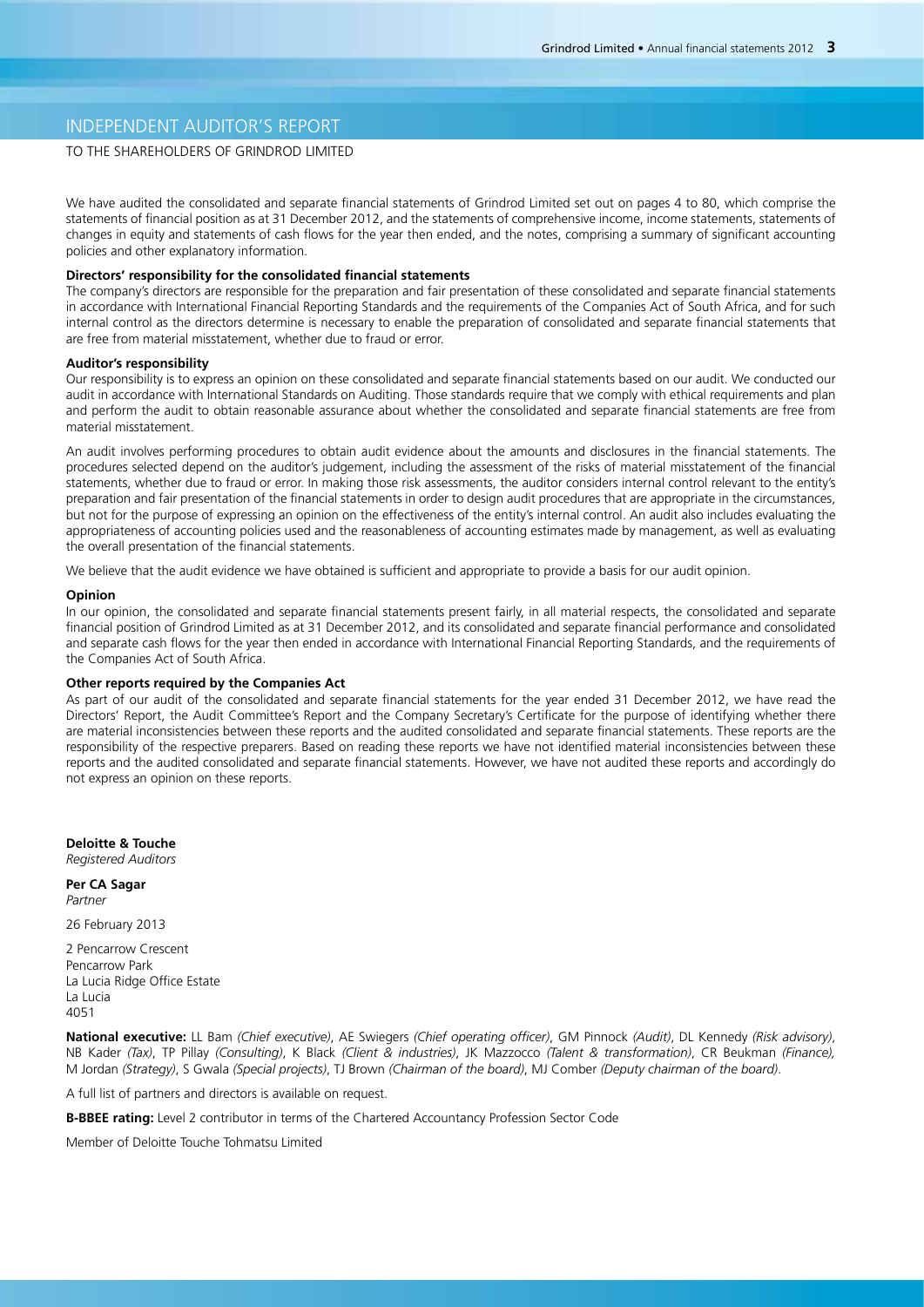## DIRECTORS' REPORT

## FOR THE YEAR ENDED 31 DECEMBER 2012

The directors have pleasure in presenting their annual report which forms part of the annual financial statements of the company and of the group for the year ended 31 December 2012.

### **Nature of business**

The nature of the group's business is set out under the divisional reviews on pages 36 to 67 of the integrated annual report 2012.

### **Review of operations**

The financial results for the year ended 31 December 2012, including the results of operations, are dealt with in the consolidated income statements and segmental analysis on pages 17 and 22 respectively of these annual financial statements and in the operational reviews on pages 36 to 67 of the integrated annual report 2012.

The year under review is fully covered in the chairman's, the chief executive's and the financial director's reviews on pages 24 to 31 of the integrated annual report.

### **Acquisitions and disposals**

During the year under review the following material acquisitions and disposals took place:

Grindrod Shipping established a 50:50 joint venture with Vitol and contracted to purchase four 52 000 dwt products tankers.

The Cockett group established a 50:50 joint venture with Vitol to grow the marine fuels business.

Grindrod Mauritius sold 35% of its shares in Terminal de Carvao da Matola (TCM) to Vitol and acquired a 35% interest in a coal trading company, Vitol Coal South Africa B.V. (VCSA).

Grindrod Mauritius acquired a majority interest (75,5%) in Petrologistics Botswana (Pty) Ltd (Petrologistics), in which Fuelogic (Pty) Ltd, already held a 24,5% interest. Petrologistics is a bulk liquid fuel transporter operating in Botswana under long-term contracts.

Grindrod acquired a 46,4% interest in New Limpopo Bridge Projects Limited, the 56% shareholder in NLPI Limited, which owns and operates rail concessions in Africa.

Grindrod Ships Agencies (Pty) Ltd established a 50:50 joint venture with JFM Sturrock Holdings (Pty) Ltd.

Grindrod Holdings South Africa (Pty) Ltd acquired Safmarine's 51% share in Ocean Africa Container Lines (Pty) Ltd.

The group also undertook a number of smaller acquisitions and disposals during the year. Details of all acquisition and disposal transactions are contained in note 38.1 and 38.2 to these annual financial statements.

#### **Share capital**

Details of the authorised and issued shares are shown in note 19 and the share analysis is shown on pages 122 to 123 of the integrated annual report.

The directors propose that the general authority granted to them to repurchase ordinary shares as opportunities present themselves be renewed at the forthcoming annual general meeting.

The issued share capital increased by 950 000 ordinary shares as a result of the allotment and issue of new shares in terms of the Grindrod Limited share option scheme.

#### **Dividends**

The directors have declared a final dividend of 15,4 cents per ordinary share (2011: 12,0 cents). Dividends paid or payable in respect of the year were as follows:

|         | Date of<br>declaration<br>(cents) | Last day to<br>trade cum-<br>dividend | Trading<br>ex-dividend<br>commences | Record<br>date | Payment<br>date | Amount<br>per share<br>(cents) |
|---------|-----------------------------------|---------------------------------------|-------------------------------------|----------------|-----------------|--------------------------------|
| Interim | 21.08.2012                        | 07.09.2012                            | 10.09.2012                          | 14.09.2012     | 17.09.2012      | 17,5                           |
| Final   | 26.02.2013                        | 14.03.2013                            | 15.03.2013                          | 22.03.2013     | 25.03.2013      | 15.4                           |

The directors have also declared a dividend of 379 cents per preference share (2011: 363) which will be paid on the same day as the final dividend to ordinary shareholders.

## **Special resolutions**

General authority for the company to provide financial assistance for subscription of securities and to provide financial assistance to certain categories of person and a renewal of authority for the company or its subsidiaries to repurchase its own shares was obtained at the 2012 annual general meeting.

Special resolutions were passed by certain subsidiaries within the group to accommodate the acquisition of various businesses and to amend their Memorandum of Incorporation.

## **Subsidiary companies**

Information on subsidiary, joint venture and associated companies is contained in note 5,6 and 7 respectively on pages 31 to 33. Reviews of the businesses and performance of the main operating subsidiary companies are covered in the divisional reviews on pages 36 to 67 of the integrated report.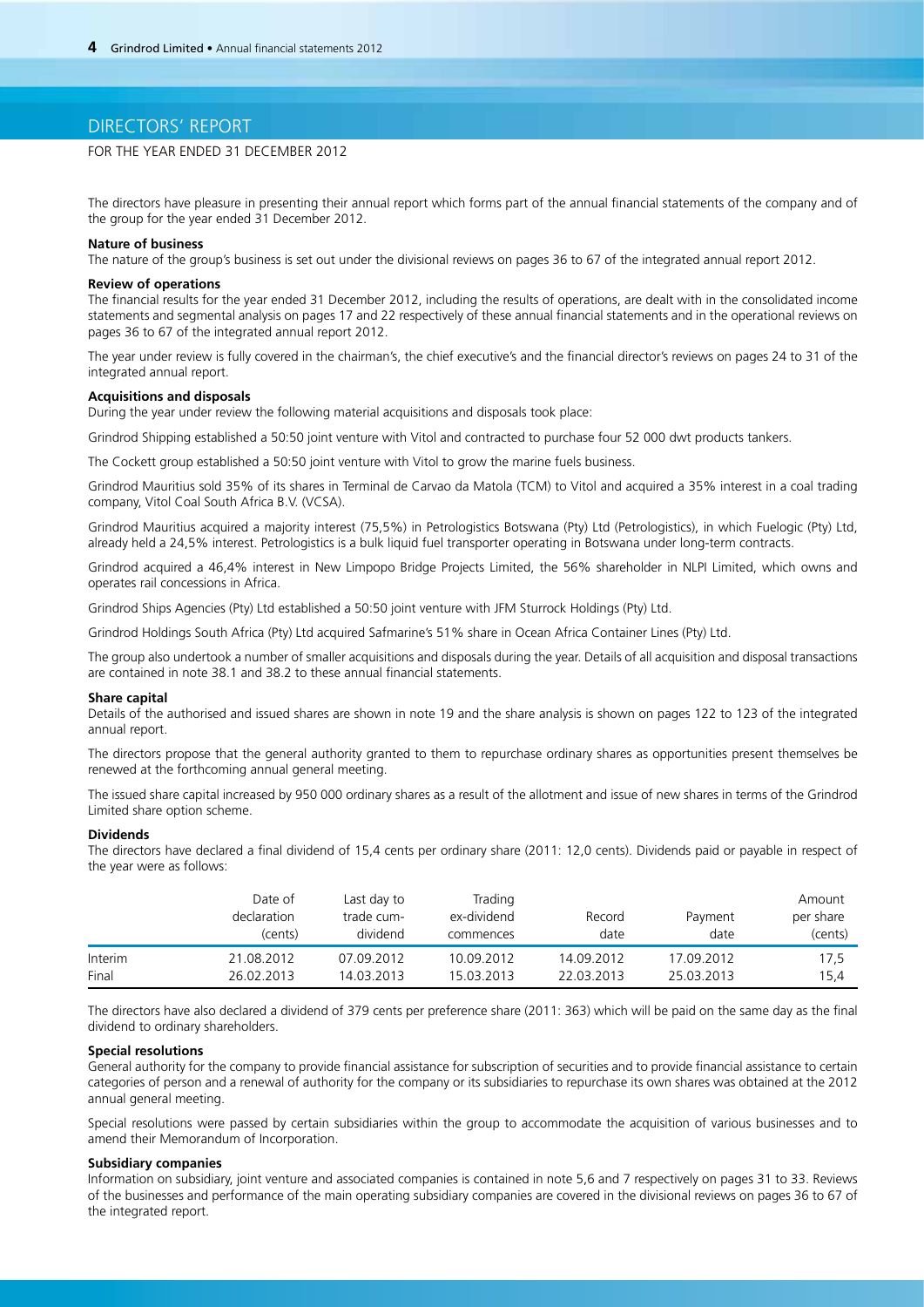### **Directorate and company secretary**

Brief curricula vitae of the current directors are disclosed on pages 20 to 23 of the integrated annual report. Details of directors' remuneration and the incentive schemes appear on pages 84 to 92 of the integrated annual report.

Mr MH Visser passed away tragically on 26 April 2012. Messrs JJ Durand and PJ Liddiard (as alternate) were appointed effective from 9 May 2012.

Mr AF Stewart resigned from the board on 31 May 2012.

Messrs AC Brahde and GG Gelink were appointed effective 1 January 2013.

The appointment of Messrs JJ Durand, PJ Liddiard (alternate), AC Brahde and GG Gelink will be confirmed at the annual general meeting.

According to the company's Memorandum of Incorporation, at the forthcoming annual general meeting, Messrs H Adams, WD Geach and IM Groves retire by rotation. All are eligible and have offered themselves for re-election.

Mr CAS Robertson resigned as company secretary effective 1 February 2013.

Mrs CI Lewis has been appointed in his place. Her address and that of the registered office is as follows:

## **Business address Business address Business Business Business Business Business Business Business Business Business Business Business Business Business Business Business B**

Quadrant House **PO Box 1** 115 Margaret Mncadi Avenue **Durban 4000**<br>Durban 4001 Durban 4000 Durban 4001 South Africa

### **Employee retirement benefit plans**

Details of the group's employee retirement benefit plans are separately disclosed in note 22.

### **Audit committee**

At the forthcoming annual general meeting, pursuant to the requirements of section 94(2) of the Companies Act, shareholders will be requested to pass an ordinary resolution appointing members of the audit committee.

#### **Major shareholders**

Shareholders holding beneficially, directly or indirectly, in excess of 5% of the issued share capital of the company are detailed on pages 122 to 123 of the integrated annual report.

### **Auditors**

At the forthcoming annual general meeting, pursuant to the requirements of section 90(1), read with section 61(8)(c) of the Companies Act, shareholders will be requested to pass an ordinary resolution re-appointing Deloitte as the company's independent registered auditors.

### **Subsequent events**

No material change has taken place in the affairs of the group between the end of the financial year and the date of this report.

#### **Going concern**

The directors consider that the company has adequate resources to continue operating for the foreseeable future and that it is therefore appropriate to adopt the going concern basis in preparing the company's financial statements. The directors have satisfied themselves that the company is in a sound financial position and that it has access to sufficient borrowing facilities to meet its foreseeable cash requirements.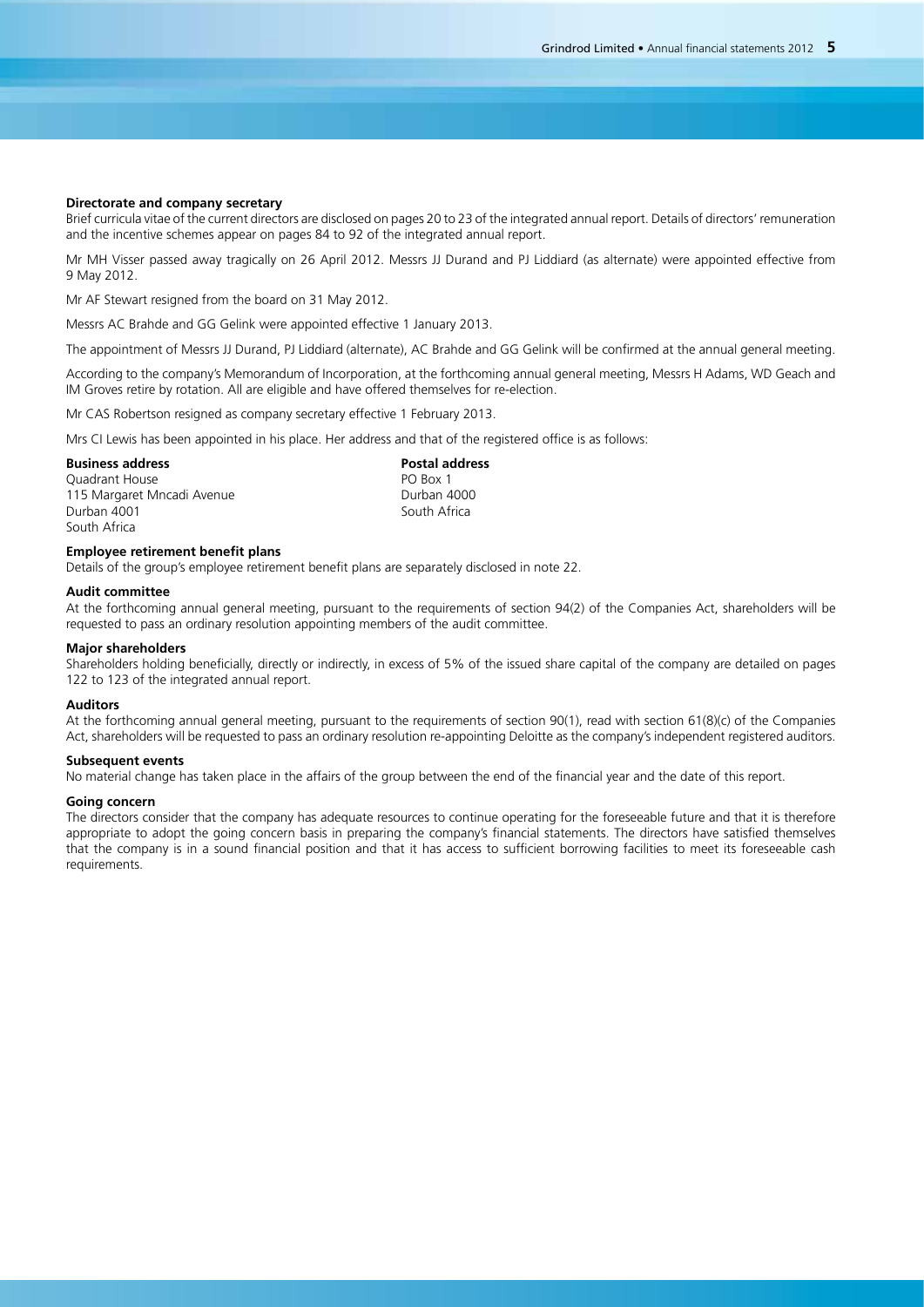## ACCOUNTING POLICIES

FOR THE YEAR ENDED 31 DECEMBER 2012

### **BASIS OF PREPARATION**

### **Accounting framework**

The financial statements are prepared in accordance with International Financial Reporting Standards (IFRS) using the historical cost convention except for certain financial instruments that are stated at fair value.

The basis of preparation is consistent with the prior year, except for new and revised standards and interpretations adopted per note 1 to the financial statements.

### **Underlying concepts**

The financial statements are prepared on the going concern basis using accrual accounting.

Assets and liabilities and income and expenses are not offset unless specifically permitted by an accounting standard. Financial assets and financial liabilities are offset and the net amount reported only when a legally enforceable right to set off the amounts exists and the intention is either to settle on a net basis or to realise the asset and settle the liability simultaneously.

Changes in accounting policies are accounted for in accordance with the transitional provisions in the standards. If no such guidance is given, they are applied retrospectively, unless it is impractical to do so, in which case they are applied prospectively.

Changes in accounting estimates are recognised in profit or loss. Prior period errors are retrospectively restated unless it is impractical to do so, in which case they are applied prospectively.

## **Recognition of assets and liabilities**

Assets are only recognised if they meet the definition of an asset, it is probable that future economic benefits associated with the asset will flow to the group and the cost or fair value can be measured reliably.

Liabilities are only recognised if they meet the definition of a liability, it is probable that future economic benefits associated with the liability will flow from the entity and the cost or fair value can be measured reliably.

Financial instruments are recognised when the entity becomes a party to the contractual provisions of the instrument. Financial assets and liabilities as a result of firm commitments are only recognised when one of the parties has performed under the contract.

#### **Derecognition of assets and liabilities**

Financial assets are derecognised when the contractual rights to receive cash flows have been transferred or have expired or when substantially all the risks and rewards of ownership have passed.

All other assets are derecognised on disposal or when no future economic benefits are expected from their use.

Financial liabilities are derecognised when the relevant obligation has been discharged, cancelled or expired.

#### **Foreign currencies**

The functional currency of each entity within the group is determined based on the currency of the primary economic environment in which that entity operates. Transactions in currencies other than the entity's functional currency are recognised at the rates of exchange ruling on the date of the transaction.

Monetary assets and liabilities denominated in such currencies are translated at the rates ruling at the statement of financial position date. Non-monetary items that are measured in terms of historical cost in a foreign currency are not retranslated.

Gains and losses arising on exchange differences are recognised in profit or loss in the period in which they arise except for:

- exchange differences on foreign currency borrowings relating to assets under construction for future productive use, which are included in the cost of those assets when they are regarded as an adjustment to interest costs on those foreign borrowings;
- exchange differences on transactions entered into in order to hedge certain foreign currency risks; and
- exchange differences on monetary items receivable or payable to a foreign operation for which settlement is neither planned nor likely to occur, which are recognised initially in other comprehensive income and reclassified from equity to profit or loss on disposal of the net investment.

The financial statements of entities within the group whose functional currencies are different to the group's presentation currency, which is South African Rand, are translated as follows:

- assets, including goodwill, and liabilities at exchange rates ruling on the statement of financial position date;
- income items, expense items and cash flows at the average exchange rates for the period; and
- equity items at the exchange rate ruling when they arose.

Resulting exchange differences are recognised in other comprehensive income and accumulated in equity. On disposal of such a business unit, this reserve is recognised in profit or loss.

In the case of a partial disposal that does not result in the group losing control over a subsidiary that includes a foreign operation, the proportionate share of accumulated exchange differences are re-attributed to non-controlling interests and are not recognised in profit or loss. For all other partial disposals (i.e. reductions in the group's ownership interest in associates or jointly controlled entities that do not result in the group losing significant influence or joint control), the proportionate share of the accumulated exchange differences is reclassified to profit or loss.

Goodwill and fair value adjustments on identifiable assets and liabilities acquired arising on the acquisition of a foreign operation are treated as assets and liabilities of the foreign operation and translated at the rate of exchange prevailing at the end of each reporting period. Exchange differences arising are recognised in equity.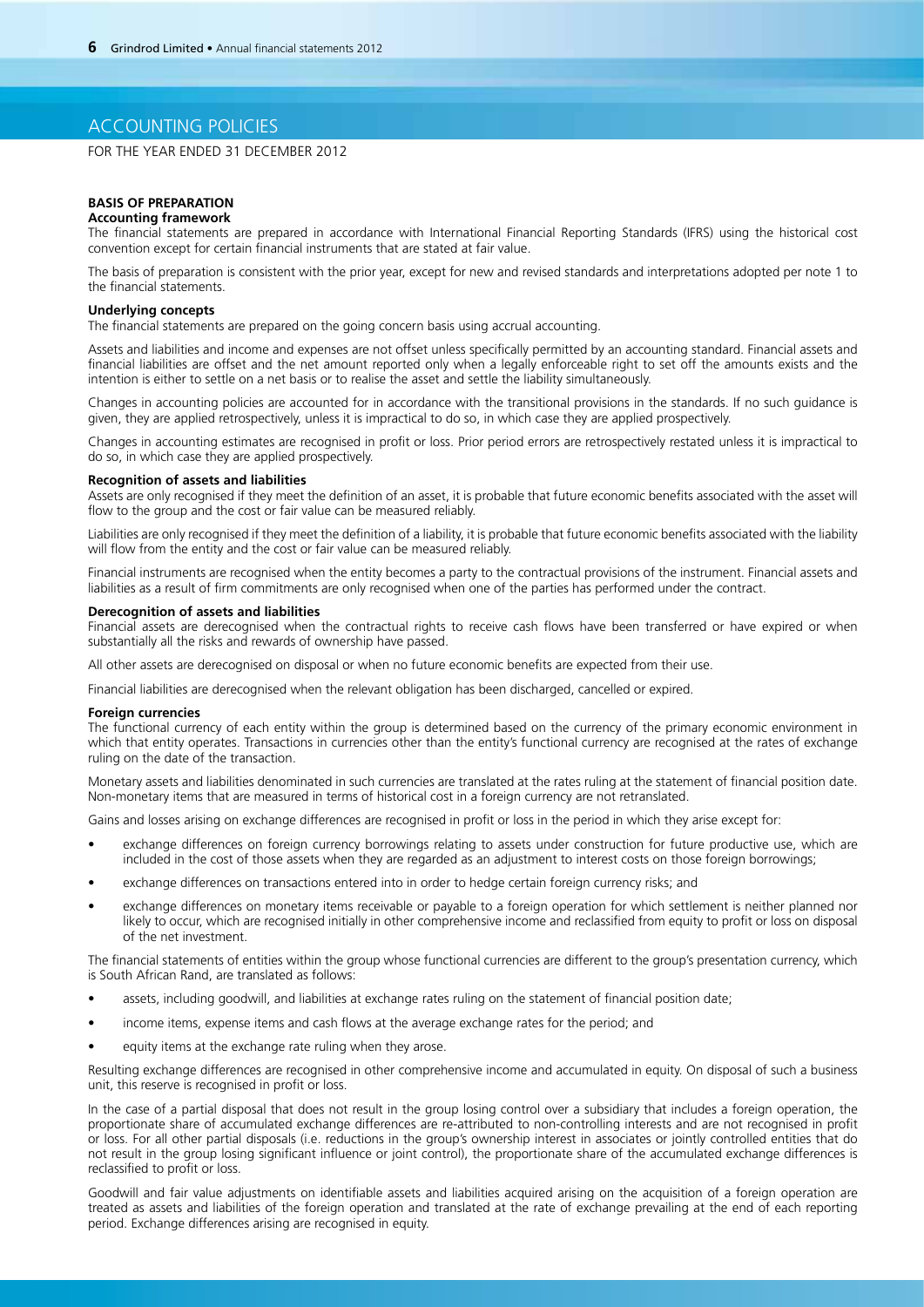### **Segmental reporting**

The principal segments of the group have been identified on a primary basis by business segment which is representative of the internal reporting used for management purposes as well as the source and nature of business risks and returns.

All segment revenue and expenses are directly attributable to the segments. Segment assets include all operating assets used by a segment, and consist principally of ships, property, terminals, vehicles and equipment, as well as current assets. Segment liabilities include all operating liabilities. These assets and liabilities are all directly attributable to the segments. All intra-segment transactions are eliminated on consolidation.

### **Events after the reporting period date**

Recognised amounts in the financial statements are adjusted to reflect events arising after the reporting period date that provide additional evidence of conditions that existed at such date. Events after the reporting period date that are indicative of conditions that arose after the reporting period date are dealt with by way of a note.

### **Comparative figures**

Comparative figures are restated in the event of a change in accounting policy, a prior period error, or a change due to revised standards and interpretations adopted per note 1 to the financial statements.

## **COMPANY FINANCIAL STATEMENTS**

## **Subsidiaries, associates and joint ventures**

Investments in subsidiaries, associates and joint ventures in the separate financial statements presented by the company are recognised at cost.

## **CONSOLIDATED ANNUAL FINANCIAL STATEMENTS**

## **Interests in subsidiaries**

The consolidated financial statements incorporate the assets, liabilities, income, expenses and cash flows of the company and all entities controlled by the company (its subsidiaries) as if they were a single economic entity. Control is obtained by a company if it has power over the acquired entity, it has exposure or rights to variable returns from its involvement with the acquired entity and it has the ability to use its power over the acquired entity to affect the amount of the entity's returns.

The results of subsidiaries acquired or disposed of during the year are included in the consolidated income statement and statement of comprehensive income from the effective date of acquisition or up to the effective date of disposal, as appropriate.

Where necessary, adjustments are made to the financial statements of subsidiaries to bring the accounting policies used into line with those used by the group.

All material inter-company balances and transactions are eliminated.

Non-controlling interests in the net assets of consolidated subsidiaries are shown separately from the group equity therein. It consists of the amount of those interests at acquisition plus the non-controlling interests' subsequent share of changes in equity of the subsidiary. On acquisition, the non-controlling interests that are present ownership interests and entitle their holders to a proportionate share of the entity's net assets in the event of liquidation, is measured at the non-controlling interests' proportionate share of the recognised amounts of the acquiree's identifiable net assets. Total comprehensive income of subsidiaries is attributed to the owners of the company and to the non-controlling interests even if this results in the non-controlling interests having a deficit balance. Non-controlling interests are considered to be equity participants and all transactions with non-controlling interests' are recorded directly within equity.

Changes in the group's ownership interests in subsidiaries that do not result in the group losing control over the subsidiaries are accounted for as equity transactions. The carrying amounts of the group's interests and the non-controlling interests are adjusted to reflect the changes in their relative interests in the subsidiaries. Any difference between the amount by which the non-controlling interests are adjusted and the fair value of the consideration paid or received is recognised directly in equity and attributed to owners of the company. Any subsequent changes to the group's ownership interests in subsidiaries are released directly to accumulated profit.

#### **Business combinations**

Acquisitions of businesses are accounted for using the acquisition method. The consideration transferred in a business combination is measured at fair value, which is calculated as the sum of the acquisition-date fair values of the assets transferred by the group, liabilities incurred by the group to the former owners of the acquiree and the equity interests issued by the group in exchange for control of the acquiree. Acquisition-related costs are generally recognised in profit or loss as incurred.

At the acquisition date, the identifiable assets acquired and the liabilities assumed are recognised at their fair value at the acquisition date, except that:

- deferred tax assets or liabilities and liabilities or assets related to employee benefit arrangements are recognised and measured in accordance with IAS 12 Income Taxes and IAS 19 Employee Benefits respectively;
- liabilities or equity instruments related to share-based payment arrangements of the acquiree or share-based payment arrangements of the group entered into to replace share-based payment arrangements of the acquiree are measured in accordance with IFRS 2 Share-based Payment at the acquisition date; and
- assets (or disposal groups) that are classified as held for sale in accordance with IFRS 5 Non-current Assets Held for Sale and Discontinued Operations are measured in accordance with that Standard.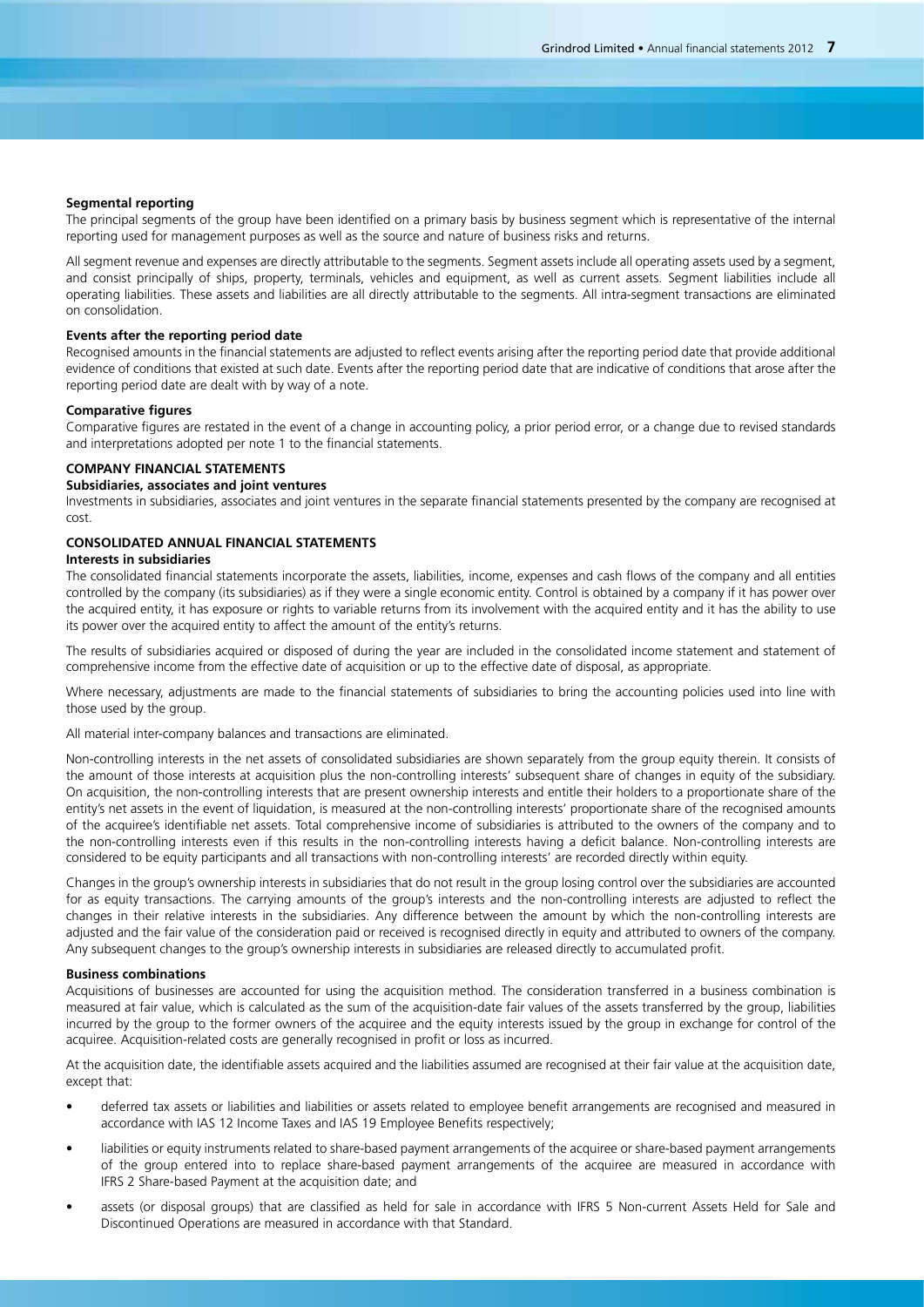## ACCOUNTING POLICIES

FOR THE YEAR ENDED 31 DECEMBER 2012

#### **Interests in associate companies**

An associate is an entity over which the group has significant influence and that is neither a subsidiary nor an interest in a joint venture. Significant influence is the power to participate in the financial and operating policy decisions of the investee but is not control or joint control over those policies. The consolidated financial statements incorporate the assets, liabilities, income and expenses of associates using the equity method of accounting from the acquisition date to the disposal date, except when the investment is classified as held for sale, in which case it is accounted for as non-current assets held for sale. The carrying amount of such investments is reduced to recognise any decline, other than a temporary decline, in the value of individual investments. Losses of associates in excess of the group's interest are only recognised to the extent that the group has incurred legal or constructive obligations or made payments on behalf of the associate.

Goodwill arising on the acquisition of associates is accounted for in accordance with the accounting policy for goodwill as set out below but is included in the carrying amount of the associate.

Where a group entity transacts with an associate of the group, unrealised profits and losses are eliminated to the extent of the group's interest in the relevant associate.

### **Interests in joint ventures**

A joint arrangement is either a joint operation or a joint venture, with a contractual arrangement whereby the group and other parties undertake an economic activity that is subject to joint control. A joint venture is a joint arrangement whereby the parties that have joint control of the arrangement have rights to the net assets of the arrangement. Joint ventures are accounted for using the equity method of accounting.

## **FINANCIAL STATEMENT ITEMS STATEMENT OF FINANCIAL POSITION**

## **Ships, property, terminals, vehicles and equipment**

Ships are measured at cost less accumulated depreciation and any impairment losses. Cost comprising acquisition costs and costs directly related to the acquisition up until the time when the asset is ready for use, include interest expense incurred during the period. The market average useful life of a ship is estimated to range from 25 to 30 years at which point it would usually be scrapped. The group maintains a young fleet compared to the market average and estimates useful life as 15 years from date of delivery for new ships. Ships are depreciated on the straight-line basis to an estimated residual value over their useful lives to the group. Borrowing costs incurred in the financing of the acquisition of ships prior to their delivery are capitalised to the cost of the ships.

From time to time the group's vessels are required to be dry-docked for inspection and re-licensing at which time major repairs and maintenance that cannot be performed while the vessels are in operation are generally performed. The group capitalises the costs associated with dry-docking as they occur by adding them to the cost of the vessel and amortises these costs on the straight-line basis over five years, which is generally the period until the next scheduled dry-docking.

In cases where dry-docking takes place earlier than five years since the previous one, the carrying amount of the previous dry-docking is derecognised. In the event of a vessel sale, the respective carrying values of dry-docking costs are derecognised together with the vessel's carrying amount at the time of sale. At the date of acquisition of a vessel, management estimates the component of the cost that corresponds to the economic benefit to be derived until the next scheduled dry-docking of the vessel under the ownership of the group, and this component is depreciated on the straight-line basis over the remaining period to the estimated dry-docking date.

Terminals, vehicles and equipment are reflected at cost and are depreciated over their estimated useful lives to estimated residual values, on the straight-line basis as follows:

| Locomotives                      | 15 years       |
|----------------------------------|----------------|
| Terminals and machinery          | $5 - 20$ years |
| Information technology equipment | $3 - 5$ years  |
| Vehicles                         | $3 - 10$ years |

Depreciation commences when the assets are ready for their intended use. Where significant parts of an item have different useful lives to the item itself, these parts are depreciated over their estimated useful lives. The methods of depreciation, useful lives and residual values are reviewed annually.

Assets that are held for rental are initially classified as ships, property, terminals, vehicles and equipment. When these assets cease to be rented and a decision is made to sell these assets, the carrying amount is transferred to current assets (inventories) as held for sale. Upon sale of the held-for-sale assets, the sales value is recorded in gross revenue and the related carrying value of these assets recorded in cost of sales.

Freehold land is reflected at cost and not depreciated. Buildings are reflected at cost and depreciated to estimated residual value over their useful life to the group, currently estimated at 50 years from the date of acquisition. Where the estimated residual value exceeds the cost, depreciation is not provided.

Properties in the course of construction for production, supply or administrative purposes, or for purposes not yet determined, are carried at cost, less any recognised impairment loss. Cost includes professional fees and, for qualifying assets, borrowing costs capitalised in accordance with the group's accounting policy. Depreciation of these assets, on the same basis as other property assets, commences when the assets are ready for their intended use.

Expenditure relating to leasehold properties is capitalised and depreciated over the period of the lease, or 25 years, whichever is the lesser period.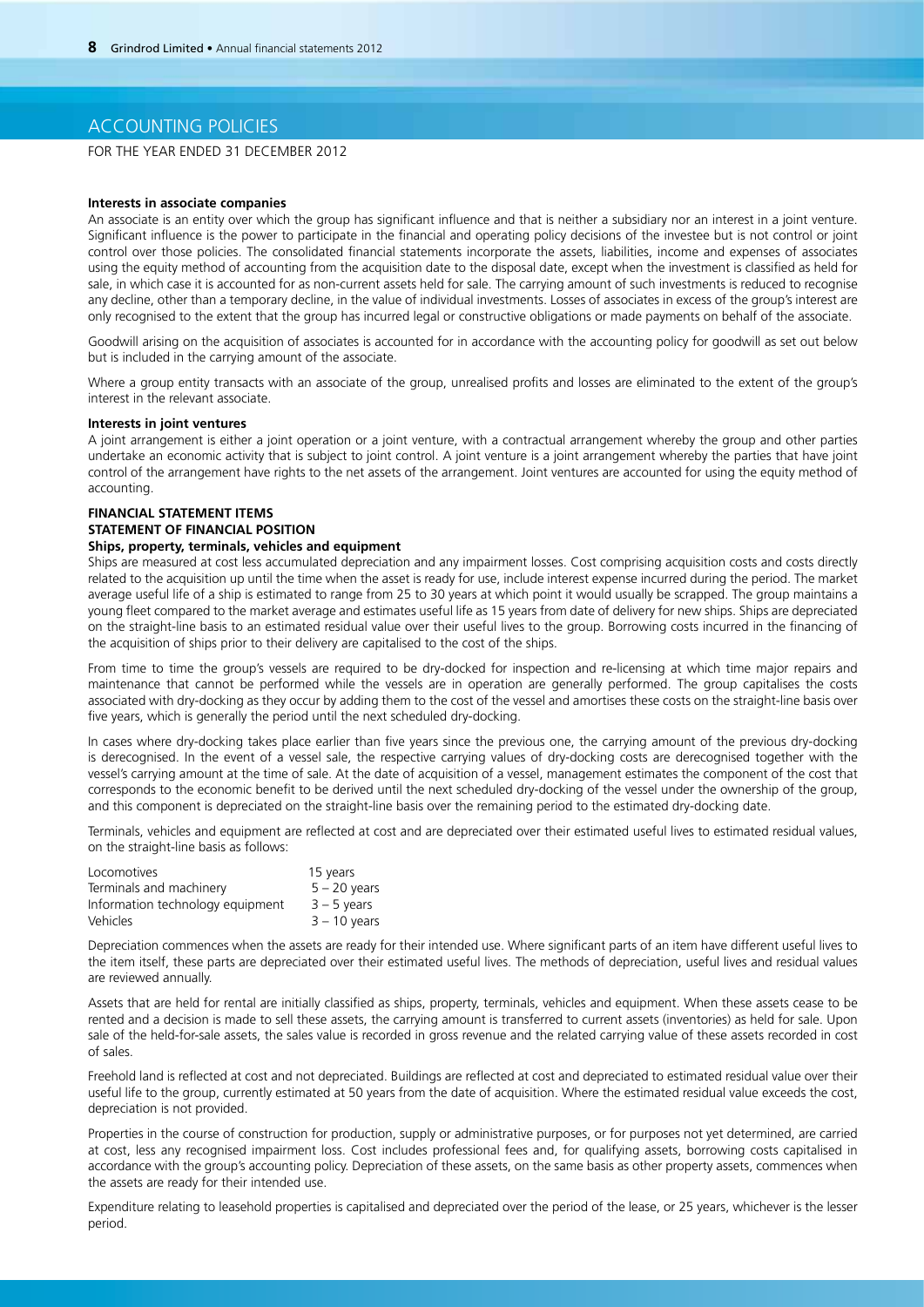#### **Investment properties**

Investment properties are properties held to earn rentals and/or capital appreciation (including property under construction for such purposes). Investment properties are measured initially at cost, including transaction costs. Subsequent to initial recognition, investment properties are measured at fair value. Gains and losses arising from changes in the fair value of investment properties are included in profit or loss in the period in which they arise.

An investment property is derecognised upon disposal or when the investment property is permanently withdrawn from use and no future economic benefits are expected from the disposal. Any gain or loss on derecognition of the property (calculated as the difference between the net disposal proceeds and the carrying amount of the asset) is included in profit or loss in the period in which the property is derecognised.

## Intangible assets

## **Goodwill**

Goodwill represents the future economic benefits arising from assets that are not capable of being individually identified and separately recognised in a business combination and is determined as the excess of the cost of acquisition over the group's interest in the net fair value of the identifiable assets, liabilities and contingent liabilities of the subsidiary, associate or joint venture recognised at the date of acquisition.

Goodwill is initially recognised as an asset at cost and is subsequently measured at cost less any accumulated impairment losses.

For the purpose of impairment testing, goodwill is allocated to each of the group's cash-generating units expected to benefit from the synergies of the combination. Cash-generating units to which goodwill has been allocated are tested for impairment annually, or more frequently when there is an indication that the unit may be impaired. If the recoverable amount of the cash-generating unit is less than the carrying amount of the unit, the impairment loss is allocated first to reduce the carrying amount of any goodwill allocated to the unit and then to the other assets of the unit pro-rata on the basis of the carrying amount of each asset in the unit. An impairment loss recognised for goodwill is not reversed in a subsequent period.

On disposal of a cash-generating unit, the attributable amount of goodwill is included in the determination of the profit or loss on disposal.

Goodwill arising on acquisitions before the date of transition to IFRS has been retained at the previous SA GAAP amounts subject to being tested for impairment at that date.

If, on a business combination, the fair value of the group's interest in the identifiable assets, liabilities and contingent liabilities exceeds the cost of acquisition, this excess is recognised in profit or loss immediately.

## **Other intangible assets**

An intangible asset is an identifiable non-monetary asset without physical substance. It includes purchased long-term contracts, and certain costs of purchase and installation of major information systems (including packaged software).

Intangible assets acquired separately are initially recognised at cost or at fair value if acquired as part of a business combination. If assessed as having an indefinite useful life, they are not amortised but tested for impairment annually and impaired, if necessary. If assessed as having a finite useful life, they are amortised over the useful life using the straight-line basis, and tested for impairment if there is an indication that they may be impaired.

Subsequent to initial recognition, intangible assets acquired in a business combination are reported at cost less accumulated amortisation and accumulated impairment losses, on the same basis as intangible assets that are acquired separately.

An intangible asset is derecognised on disposal, or when no future economic benefits are expected from use or disposal. Gains or losses arising from derecognition of an intangible asset, measured as the difference between the net disposal proceeds and the carrying amount of the asset, are recognised in profit or loss when the asset is derecognised.

### **Deferred taxation assets and liabilities**

Deferred taxation is recognised on temporary differences between the carrying amounts of assets and liabilities in the financial statements and the corresponding tax bases used in the computation of taxable profit. Deferred taxation assets and liabilities are measured at the tax rates that are expected to apply in the period in which the liability is settled or the asset realised, based on tax rates that have been enacted or substantively enacted by the end of the reporting period.

A deferred taxation asset represents the amount of income taxes recoverable in future periods in respect of deductible temporary differences, the carry forward of unused tax losses and the carry forward of unused tax credits. Deferred taxation assets are only recognised to the extent that it is probable that taxable profits will be available against which deductible temporary differences can be utilised.

The carrying amount of deferred taxation assets is reviewed at the end of each reporting period and reduced to the extent that it is no longer probable that sufficient taxable profits will be available to allow all or part of the asset to be recovered.

A deferred taxation liability represents the amount of income taxes payable in future periods in respect of taxable temporary differences. Deferred taxation liabilities are recognised for taxable temporary differences, unless specifically exempt.

Deferred taxation assets and liabilities are not recognised if the temporary difference arises from goodwill or from the initial recognition (other than in a business combination) of other assets and liabilities in a transaction that affects neither taxable income nor accounting profit.

Deferred taxation assets and liabilities are offset when there is a legally enforceable right to offset current taxation assets against current taxation liabilities and it is the intention to settle these on a net basis.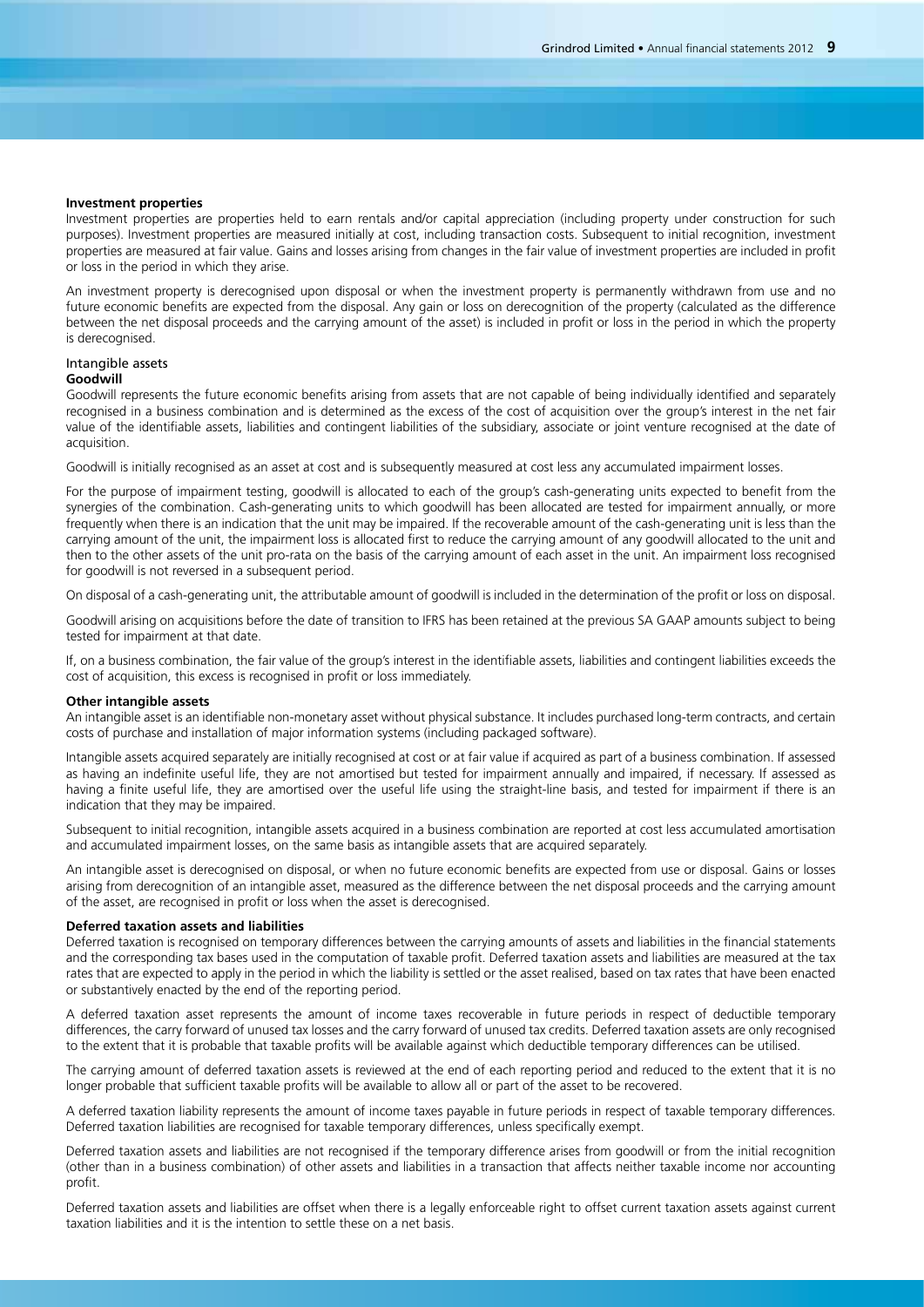## ACCOUNTING POLICIES

FOR THE YEAR ENDED 31 DECEMBER 2012

#### **Loans and advances**

Advances designated as loans and receivables are recognised at amortised cost using the effective interest method less any impairment. Fixed rate advances which have been hedged are held at fair value through profit and loss and are remeasured to fair value through profit or loss at each subsequent reporting date.

Exposures are considered past due where the facility has expired and the Bank is not considering renewal of the facility or where expected cash flows on the facility are more than one month in arrears. Past due exposures are considered impaired and a specific provision/ impairment amount is raised based on the carrying amount less the expected realisable value of the security held, but as a minimum the amount should be equivalent to the regulatory requirement.

Advances are assessed for indicators of impairment and impairments are accounted for when there is objective evidence that the estimated future cash flows from the assets/advances have been negatively impaired by events occurring subsequent to initial recognition. The amount of the impairment is the difference between the asset's carrying amount and the present value of estimated future cash flows, discounted at the original effective interest rate. Advances considered to be irrecoverable are written off to the extent that the loss can be reliably measured.

Minimum funding requirements are recognised as an asset in the form of prepaid minimum funding contributions.

### **Non-current assets held for sale**

Non-current assets or disposal groups are classified as held for sale if the carrying amount will be recovered principally through sale rather than through continuing use. This condition is regarded as met only when the sale is highly probable, the assets or disposal group are available for immediate sale in their present condition and management is committed to the sale which should be expected to qualify for recognition as a completed sale within one year from the date of the classification.

Immediately prior to being classified as held for sale, the carrying amount of assets and liabilities are measured in accordance with the applicable standard. After classification as held for sale, an asset is measured at the lower of the carrying amount and fair value less costs to sell. An impairment loss is recognised in profit or loss for any initial and subsequent write-down of the asset and disposal group to fair value less costs to sell. A gain for any subsequent increase in fair value less costs to sell is recognised in profit or loss to the extent that it is not in excess of the cumulative impairment loss previously recognised.

Non-current assets or disposal groups that are classified as held for sale are not depreciated.

#### **Inventories**

Inventories are assets held for sale in the ordinary course of business, in the process of production for such sale or in the form of materials or supplies to be consumed in the production process or in the rendering of services.

Inventories which include merchandise, bunkers on board ships and other consumable stores are valued at the lower of cost and net realisable value. Net realisable value represents the estimated selling price for inventories less all estimated costs of completion and costs necessary to make the sale. Cost is determined on a weighted average or first-in first-out basis. Spares on board ships are charged against income when issued to the ships.

When inventories are sold, the carrying amount is recognised as part of cost of sales. Any write-down of inventories to net realisable value and all losses of inventories or reversals of previous write-downs or losses are recognised in cost of sales in the period the write-down, loss or reversal occurs.

Agricultural and other commodities are valued at fair value less costs to sell. When such inventories are measured at fair value less costs to sell, changes in fair value less costs to sell are recognised in profit or loss in the period of the change.

#### **Financial assets**

A financial asset is an asset that is cash, an equity instrument of another entity, a contractual right to receive cash or another financial asset from another entity, or to exchange financial assets or financial liabilities with another entity under conditions that are potentially favourable to the entity.

Financial assets are initially measured at fair value plus transaction costs. However, transaction costs in respect of financial assets designated as held at fair value through profit or loss are expensed.

Investments classified as held-to-maturity financial assets are measured at amortised cost, using the effective interest rate method, less any impairment losses recognised to reflect irrecoverable amounts.

Financial assets are accounted for at fair value through profit or loss where the financial asset is either classified as held for trading or is designated as held at fair value through profit or loss and are carried at fair value with any gains or losses being recognised in profit or loss. Fair value, for this purpose, is market value if listed or a value arrived at by using appropriate valuation models if unlisted.

Investment banking portfolio assets are classified as held for trading and are recognised on a settlement basis. These investments are initially measured at cost, including transaction costs, and are re-measured to fair value at each subsequent reporting date. Changes in fair value are recognised in profit or loss when they arise.

Trade and other receivables are classified as loans and receivables and are measured at amortised cost, using the effective interest method, less provision for doubtful debts, which is determined as set out under impairment of assets below. Items with extended terms are initially recorded at the present value of future cash flows and interest income is accounted for over the term until payment is received. Writedowns of these assets are expensed in profit or loss.

Other investments are classified as available-for-sale financial assets. These investments are carried at fair value with any gains or losses being recognised through the statement of comprehensive income and accumulated in equity. Where the investment is disposed of or is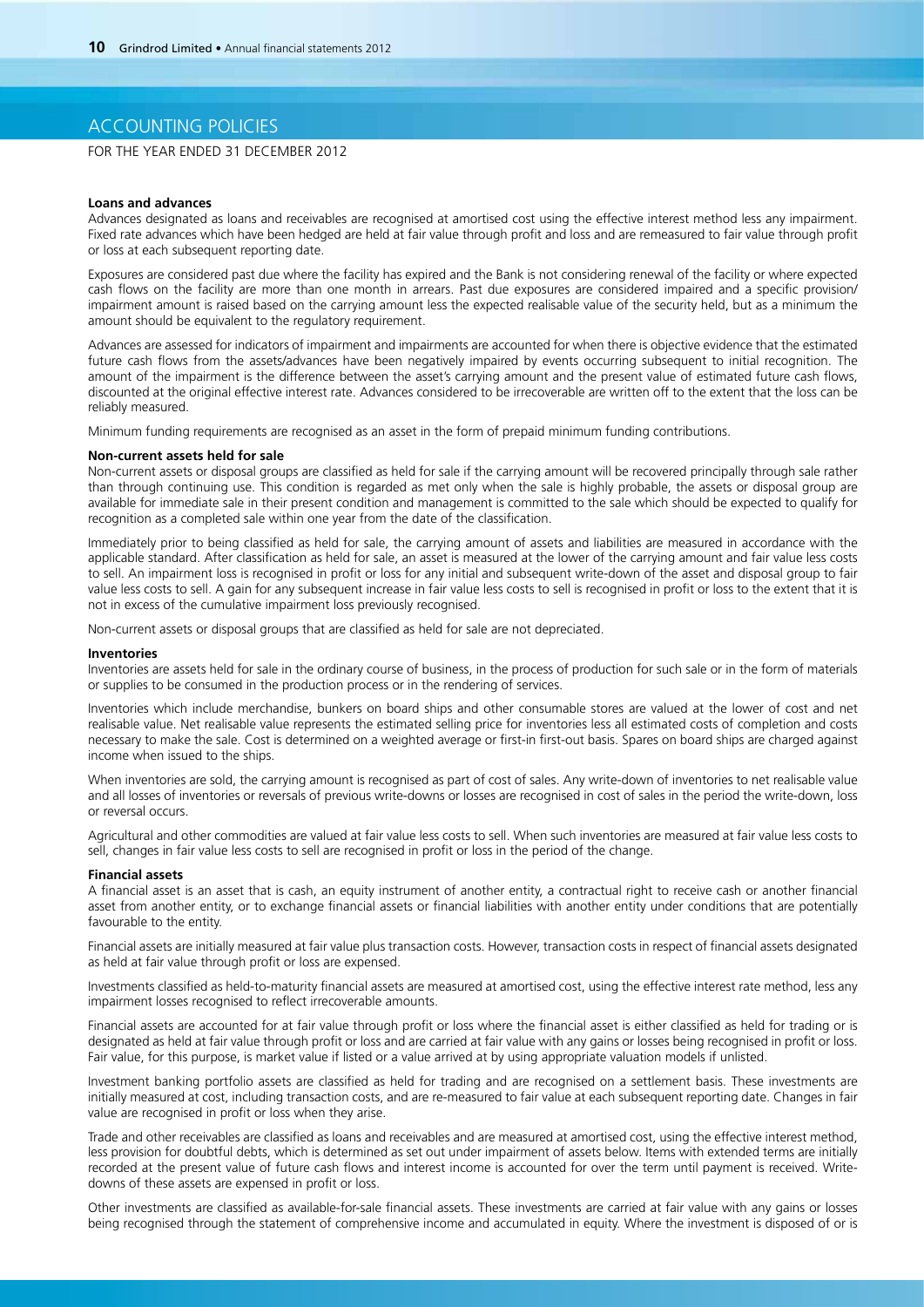determined to be impaired, the cumulative gain or loss previously recognised in equity is included in profit or loss for the period. Fair value, for this purpose, is market value if listed or a value arrived at by using appropriate valuation models if unlisted.

Derivatives that are assets are measured at fair value, with changes in fair value being included in profit or loss other than derivatives designated as cash flow hedges. Derivative assets at fair value are classified as non-current assets if the remaining maturity of the instruments are more than, and they are not expected to be realised within 12 months.

Cash and cash equivalents are measured at fair value.

Derivatives embedded in other financial instruments or other non-financial host contracts are treated as separate derivatives when their risk and characteristics are not closely related to those of the host contract and the host contract is not designated as held at fair value through profit or loss.

### **Financial liabilities**

A financial liability is a liability that is a contractual obligation to deliver cash or another financial asset to another entity or to exchange financial assets or financial liabilities with another entity under conditions that are potentially unfavourable to the entity.

Financial liabilities are initially measured at fair value plus transaction costs. However, transaction costs in respect of financial liabilities designated as held at fair value through profit or loss are expensed.

Financial liabilities are accounted for at fair value through profit or loss where the financial liability is either held for trading or it is designated as held at fair value through profit or loss.

Non-derivative financial liabilities that are not designated on initial recognition as financial liabilities held at fair value through profit or loss or classified as held for trading are measured at amortised cost, using the effective interest method. Items with extended terms are initially recorded at the present value of future cash flows. Any difference between the proceeds (net of transaction costs) and the settlement or redemption of borrowings is recognised over the term of the borrowings in accordance with the accounting policy for borrowing costs.

Non-derivative financial liabilities that are designated on initial recognition as financial liabilities held at fair value through profit or loss or classified as held for trading are measured at fair value, with changes in fair value being included in net profit or loss.

Derivatives embedded in other financial instruments or other non-financial host contracts are treated as separate derivatives when their risks and characteristics are not closely related to those of the host contract and the host contract is not designated as held at fair value through profit or loss.

Financial liabilities extinguished with equity instruments will be measured at their fair value, and any difference between the carrying amount of the financial liability extinguished and the consideration paid will be recognised in profit or loss.

### **Post-employment benefit obligations**

The group operates a defined benefit pension plan as well as two defined contribution provident funds.

Current contributions to the group's defined contribution funds are charged against income when incurred. The cost of providing benefits to the group's defined benefit plan and the obligation in respect of post-retirement medical aid are determined and provided using the projected unit credit actuarial valuation method. Contribution rates to the defined benefit plan are adjusted for any unfavourable experience adjustments. Favourable experience adjustments are retained within the fund. Actuarial surpluses are brought to account in the group's financial statements only when it is clear that economic benefits will be available to the group.

The group's estimated liability in respect of post-retirement medical benefits has been fully provided in the statement of financial position.

The expected cost of profit-sharing and bonus payments is recognised as an expense when there is a legal or constructive obligation to make such payments as a result of past performance.

#### **Provisions**

Provisions are recognised when the group has a present legal or constructive obligation, as a result of past events, for which it is probable that an outflow of economic benefits will be required to settle the obligation, and a reliable estimate can be made for the amount of the obligation.

Provisions are measured at the expenditure required to settle the present obligation. Where the effect of discounting is material, provisions are measured at their present value using a pre-tax discount rate that reflects the current market assessment of the time value of money and the risks for which future cash flow estimates have not been adjusted.

### **Onerous contracts**

Full provision is made for the present obligations of the unavoidable future costs of fulfilling the terms of onerous ship charter contracts or contracts of affreightment to which the group is committed.

## **Contingent liabilities acquired in a business combination**

Contingent liabilities acquired in a business combination are initially measured at fair value at the acquisition date. At the end of subsequent reporting periods, such contingent liabilities are measured at the higher of the amount that would be recognised in accordance with IAS 37 Provisions, Contingent Liabilities and Contingent Assets and the amount initially recognised less cumulative amortisation recognised in accordance with IAS 18 Revenue.

### **Equity**

Debt and equity instruments are classified as either financial liabilities or as equity based on the substance of the contractual arrangement. Equity instruments issued by the group are recorded at the proceeds received, net of direct issue costs.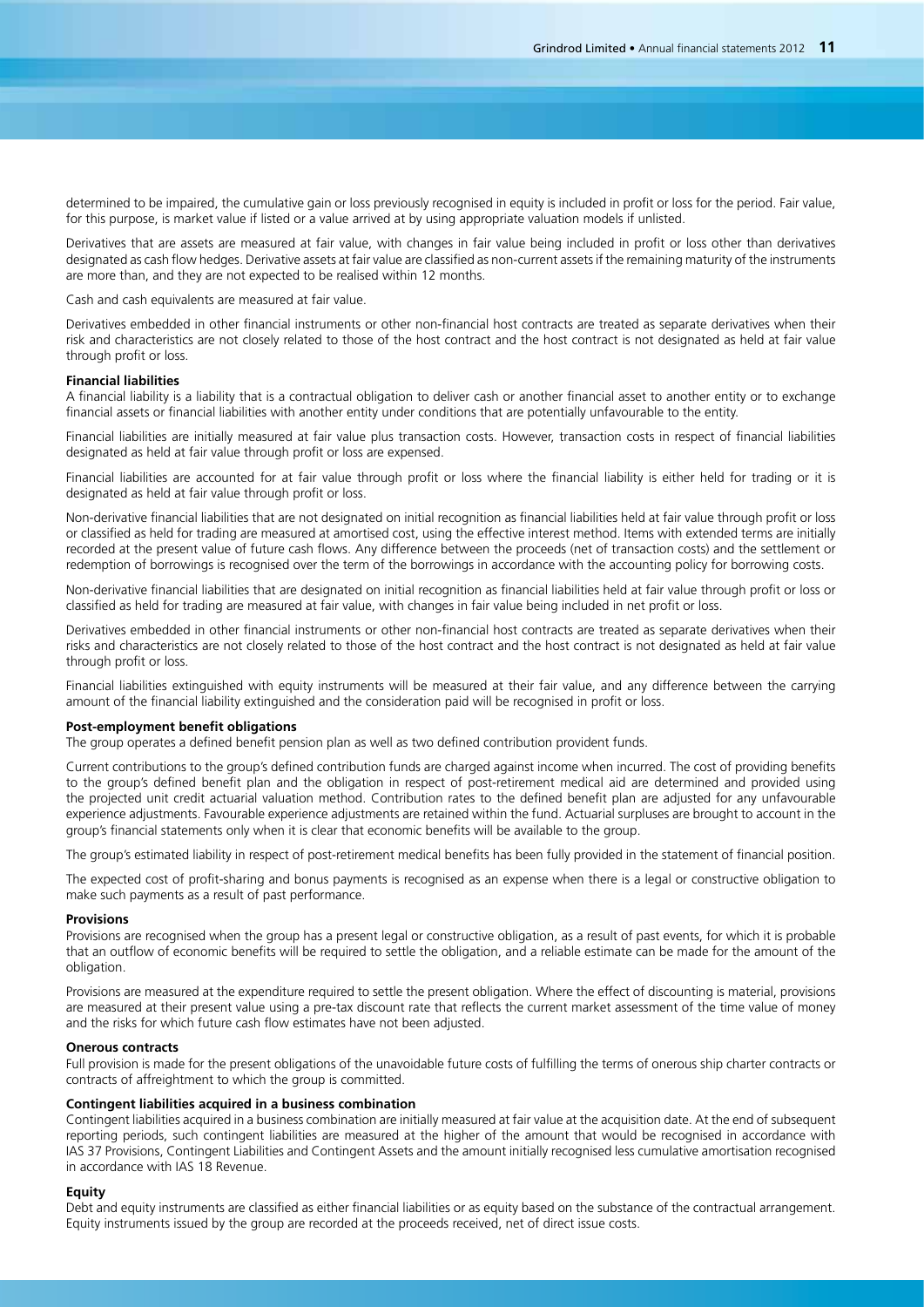## ACCOUNTING POLICIES

## FOR THE YEAR ENDED 31 DECEMBER 2012

Rights, options or warrants issued by an entity for the holders to acquire a fixed number of the entity's equity instruments for a fixed amount of any currency are classified as equity instruments in the financial statements provided that the offer is made pro rata to all of its existing owners of the same class of its non-derivative equity instruments.

## **INCOME STATEMENT**

### **Revenue**

Revenue represents the gross inflow of economic benefits during the period arising in the course of the ordinary activities when those inflows result in increases in equity, other than increases relating to contributions from equity participants. Included in revenue are net invoiced sales to customers for goods and services, ship sales, freight, charter hire, handling fee revenue, commission and financial institution interest and fee income.

Revenue is measured at the fair value of the consideration received or receivable. Cash and settlement discounts, rebates, value added taxation and other indirect taxes are excluded from revenue. Where extended terms are granted, interest income is accounted for over the term until payment is received.

Revenue from the sale of goods is recognised when all of the following conditions are satisfied:

- the group has transferred to the buyer the significant risks and rewards of ownership of the goods;
- the group retains neither continuing managerial involvement to the degree usually associated with ownership nor effective control over the goods sold;
- the amount of revenue can be measured reliably:
- it is probable that the economic benefits associated with the transaction will flow to the entity; and
- the costs incurred or to be incurred in respect of the transaction can be measured reliably.

Charter hire is recognised on a daily accrual basis. Freight revenue is recognised on completion of the voyage and for uncompleted voyages at year-end on the percentage of completion basis. Results of uncompleted voyages are included based on the estimated voyage result and the voyage time elapsed. Anticipated losses for contracts arising on uncompleted voyages are provided in full.

Where the group acts as agent and is remunerated on a commission basis, only the commission is included in revenue. Where the group acts as principal, the total value of business handled is included in revenue.

Fee income earned on origination of advances is deferred and recognised on a yield to maturity basis over the average life of the relevant advances. Where the receipt of knowledge-based fee income is deferred by contractual agreement the present value of the fee income is recognised upfront and the accretion is recognised over the duration of the contractual receipt.

Dividend income from investments is recognised when the shareholders' rights to receive payment have been established.

Interest income is recognised on a time proportion basis which takes into account the effective yield on the asset. Interest income includes the amount of amortisation of any discount or premium.

Ship and locomotive sales are recognised when the significant risks and rewards of ownership have been transferred to the buyer.

#### **Cost of sales**

When inventories and held-for-sale inventories are sold, the carrying amount is recognised as part of cost of sales. Any write-down of inventories to net realisable value and all losses of inventories or reversals of previous write-downs or losses are recognised in cost of sales in the period the write-down, loss or reversal occurs.

### **Employee benefit costs**

The cost of providing employee benefits is accounted for in the period in which the benefits are earned by employees.

The cost of short-term employee benefits is recognised in the period in which the service is rendered and is not discounted. The expected cost of short-term accumulating compensated absences is recognised as an expense as the employees render service that increases their entitlement or, in the case of non-accumulating absences, when the absences occur.

The group operates a share option scheme. The proceeds on share options are credited to share capital when exercised.

The expected cost of profit-sharing and bonus payments is recognised as an expense when there is a legal or constructive obligation to make such payments as a result of past performance.

### **Borrowing costs**

Borrowing costs (net of investment income earned on the temporary investment of specific borrowings pending their expenditure on qualifying assets) directly attributable to the acquisition, construction or production of assets that necessarily take a substantial period of time to get ready for their intended use or sale, are added to the cost of those assets, until such time as the assets are substantially ready for their intended use or sale. All other borrowing costs are expensed in the period in which they are incurred.

### **Non-trading items**

Non-trading items cover those amounts that are not considered to be of an operating/trading nature, and generally include re-measurements due to:

- impairments of goodwill and non-current assets;
- gains and losses on the measurement to fair value less costs to sell (or on the disposal) of assets or disposal groups constituting discontinued operations;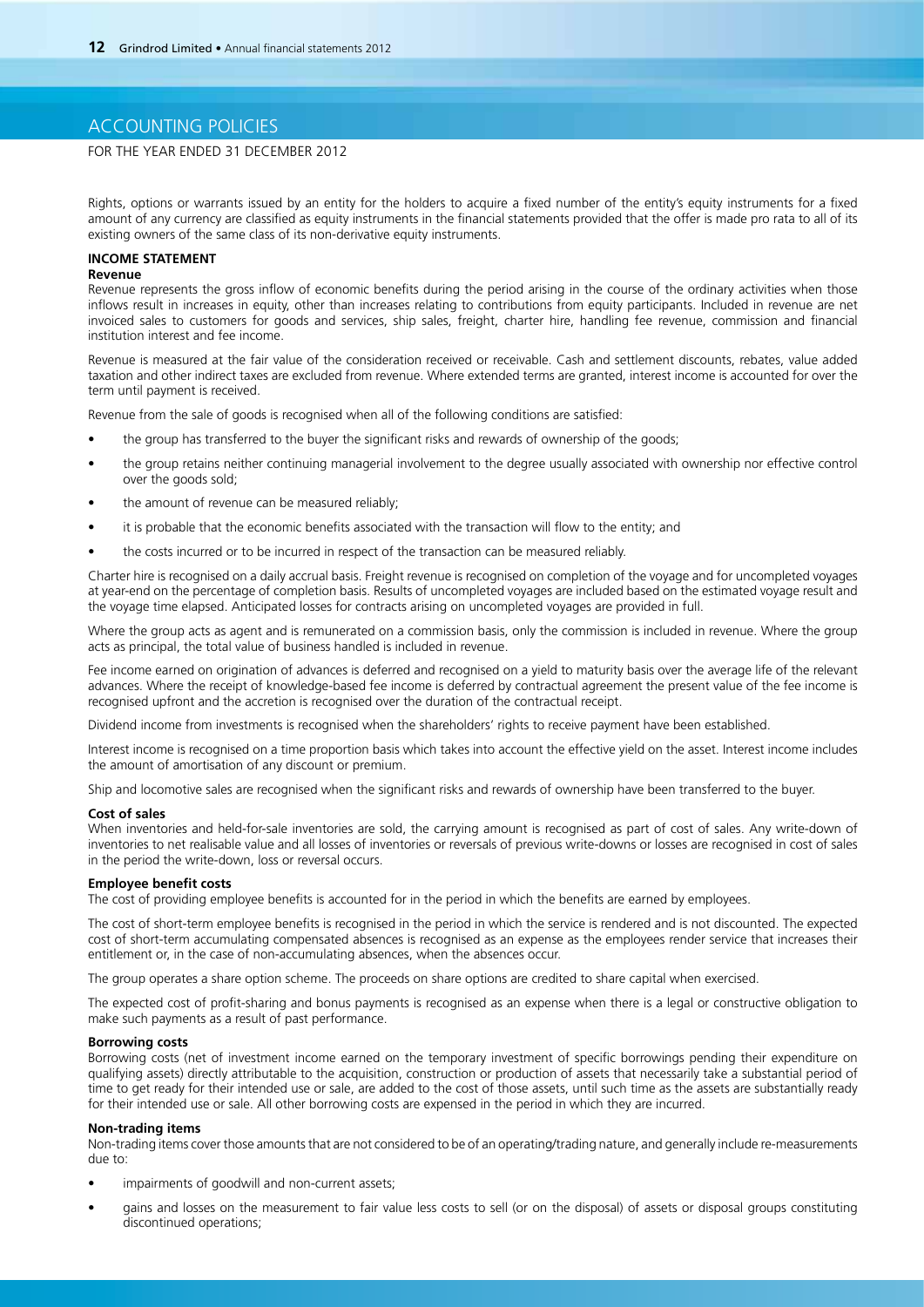- gains and losses on the measurement to fair value less costs to sell of non-current assets or disposal groups classified as held for sale;
- gains and losses on the disposal of property, terminals, vehicles and equipment;
- recycling through profit or loss of foreign currency translation reserves upon disposal of entities whose functional currencies are different to the group's presentation currency;
- recycling through profit or loss of fair value gains and losses previously recognised directly in equity upon the disposal of availablefor-sale financial assets and the realisation of hedges of a net investment in a foreign operation; and
- the group's proportionate share of exceptional items (determined on the same basis) of associates and joint ventures.

Re-measurements to fair value of other financial instruments (including amounts recycled through profit or loss under cash flow hedges which were previously recognised directly in equity) are not included in non-trading items.

### **Taxation**

The charge for current taxation is based on the results for the year as adjusted for income that is exempt and expenses that are not deductible using tax rates that are applicable to taxable income.

Deferred taxation is recognised in profit or loss except when it relates to items credited or charged directly to equity, in which case it is also recognised in equity.

## **TRANSACTIONS AND EVENTS**

### **Hedge accounting**

If a fair value hedge meets the conditions for hedge accounting, any gain or loss on the hedged item attributable to the hedged risk is included in the carrying amount of the hedged item and recognised in profit or loss.

If a cash flow hedge meets the conditions for hedge accounting the portion of the gain or loss on the hedging instrument that is determined to be an effective hedge is recognised in the statement of comprehensive income and accumulated in equity and the ineffective portion is recognised in profit or loss. A hedge of the foreign currency risk of a firm commitment is designated and accounted for as a cash flow hedge.

If an effective hedge of a forecast transaction subsequently results in the recognition of a financial asset or financial liability, the associated gains or losses accumulated in equity are transferred to income in the same period in which the asset or liability affects profit or loss.

If a hedge of a forecast transaction subsequently results in the recognition of a non-financial asset or non-financial liability, the associated gains or losses accumulated in equity are included in the initial measurement of the acquisition cost or other carrying amount of the asset or liability.

If a hedge of a net investment in a foreign entity meets the conditions for hedge accounting, the portion of the gain or loss on the hedging instrument that is determined to be an effective hedge is recognised in other comprehensive income and accumulated in equity and the ineffective portion is recognised in profit or loss. On disposal of a foreign entity, the gain or loss accumulated in equity is transferred to profit or loss.

Hedge accounting is discontinued on a prospective basis when the hedge no longer meets the hedge accounting criteria (including when it becomes ineffective), when the hedge instrument is sold, terminated or exercised, when for cash flow hedges the forecast transaction is no longer expected to occur or when the hedge designation is revoked. Any cumulative gain or loss on the hedging instrument for a forecast transaction is retained in equity until the transaction occurs, unless the transaction is no longer expected to occur, in which case it is transferred to profit or loss for the period.

### **Derivatives**

The group enters into derivative financial instruments in order to manage its exposure to interest rate and foreign exchange rate risk which have a cash flow impact. This includes forward exchange contracts, cross currency and interest rate swaps, futures, options and forward freight swap agreements.

Derivatives are initially recognised at fair value at the date a derivative contract is entered into and are subsequently measured to their fair value at each reporting date. The resultant gain or loss is recognised in profit or loss immediately unless the derivative is designated and effective as a hedging instrument, in which event the timing of the recognition in profit or loss depends on the nature of the hedge relationship. The group designates certain derivatives as either hedges of the fair value of recognised assets or liabilities or firm commitments (fair value hedges), hedges of highly probable forecast transactions or hedges of foreign currency risk of firm commitments (cash flow hedges), or hedges of net investments in foreign operations.

#### **Impairment of assets**

At each reporting date the carrying amount of tangible and intangible assets are assessed to determine whether there is any indication that those assets may have suffered an impairment loss. If any such indication exists, the recoverable amount of the asset is estimated in order to determine the extent of the impairment loss. Where it is not possible to estimate the recoverable amount of an individual asset, the recoverable amount of the cash-generating unit to which the asset belongs is estimated. Value in use, included in the calculation of the recoverable amount, is estimated taking into account future cash flows, forecast market conditions and the expected lives of the assets.

If the recoverable amount of an asset (or cash-generating unit) is estimated to be less than its carrying amount, its carrying amount is reduced to the higher of its recoverable amount and zero. The impairment loss is first allocated to reduce the carrying amount of goodwill and then to the other assets of the cash-generating unit. Subsequent to the recognition of an impairment loss, the depreciation or amortisation charge for the asset is adjusted to allocate its remaining carrying value, less any residual value, over its remaining useful life.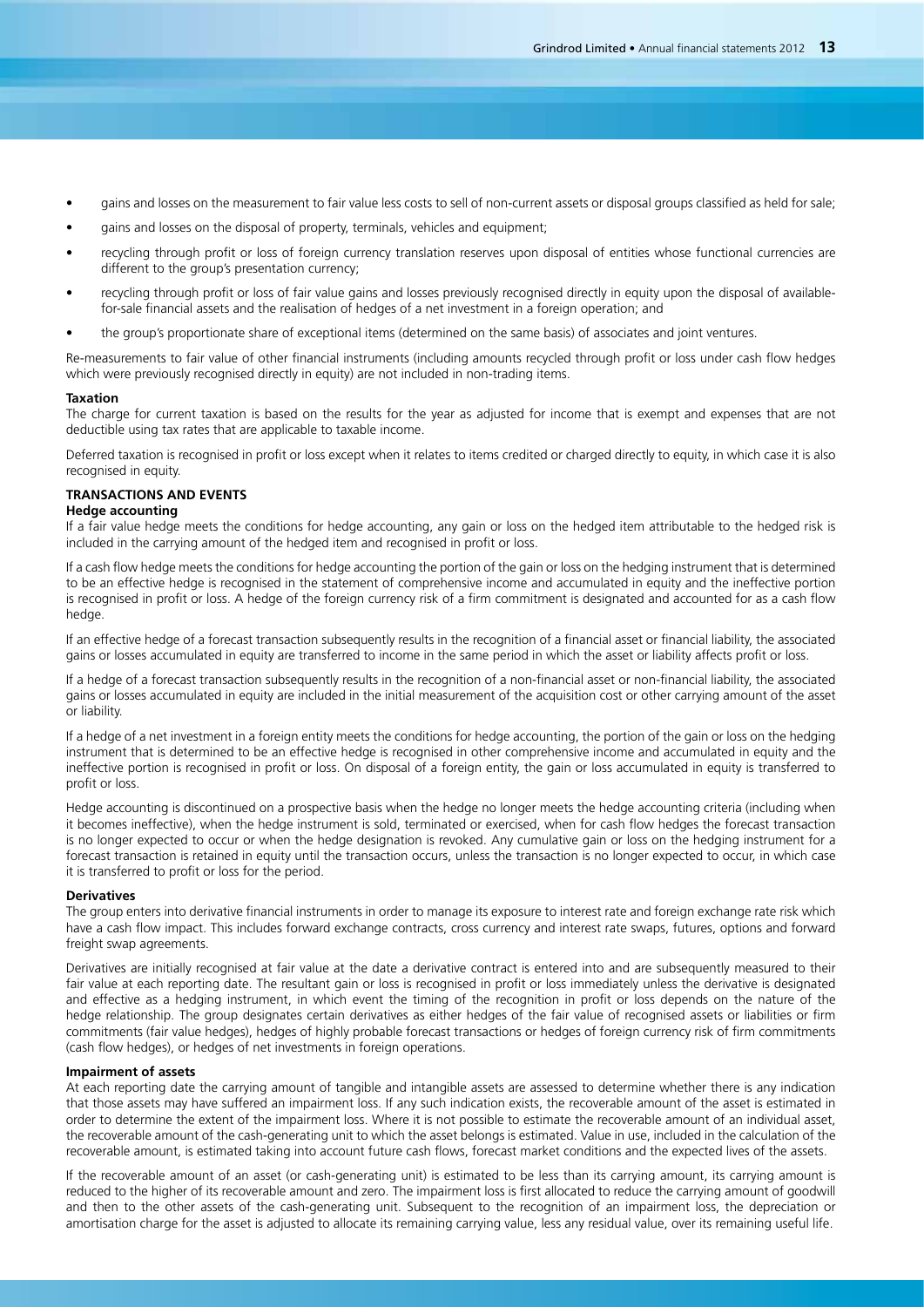## ACCOUNTING POLICIES

## FOR THE YEAR ENDED 31 DECEMBER 2012

Impairment losses on financial assets as well as trade and other receivables are determined based on specific and objective evidence that assets are impaired and are measured as the difference between the carrying amount of the assets and the present value of the estimated future cash flows discounted at the effective interest rate computed at initial recognition.

Impairment losses are recognised in profit or loss. If an impairment loss subsequently reverses, the carrying amount of the asset (or cashgenerating unit) is increased to the revised estimate of its recoverable amount but limited to the carrying amount that would have been determined had no impairment loss been recognised in prior years. A reversal of an impairment loss is recognised in profit or loss.

Goodwill and intangible assets with indefinite useful lives or not available for use and the cash-generating units to which these assets have been allocated, are tested for impairment annually even if there is no indication of impairment. For the purpose of impairment testing, goodwill is allocated to each of the cash-generating units expected to benefit from the synergies of the combination at inception of the combination. Impairment losses recognised on goodwill are not subsequently reversed. The attributable amount of goodwill is included in the profit or loss on disposal when the related business is sold.

## Leasing

## **Classification**

Leases are classified as finance leases, whenever the terms of the lease transfer substantially all the risks and rewards of ownership to the lessee, or operating leases at the inception of the lease.

### **In the capacity of a lessor**

Amounts due from lessees under a finance lease are recognised as receivables at the amount of the group's net investment in the lease, which includes initial direct costs. Finance lease income is allocated to accounting periods so as to reflect a constant periodic rate of return on the group's net investment outstanding in respect of the leases.

Rental income from operating leases is recognised on the straight-line basis over the term of the relevant lease.

### **In the capacity of a lessee**

Finance leases are recognised as assets and liabilities of the group at the lower of the fair value of the asset and the present value of the minimum lease payments at the date of acquisition. Finance costs represent the difference between the total leasing commitments and the fair value of the assets acquired. Finance costs are charged to profit and loss over the term of the lease and at interest rates applicable to the lease on the remaining balance of the obligations, unless they are directly attributable to qualifying assets, in which case they are capitalised in accordance with the group's general policy on borrowing costs.

Rentals payable under operating leases are charged to income on the straight-line basis over the term of the relevant lease. Benefits received and receivable as an incentive to enter into an operating lease are also spread on the straight-line basis over the lease term.

## **Government grants**

Government grants towards staff re-training costs are recognised as income over the periods necessary to match them with the related costs and are deducted in reporting the related expense.

Government grants whose primary condition is that the group should purchase, construct or otherwise acquire non-current assets are recognised as deferred revenue in the statement of financial position and transferred to profit or loss on a systematic and rational basis over the useful lives of the related assets.

## **Discontinued operations**

The results of discontinued operations are presented separately in the income statement and the assets and liabilities associated with these operations are included with non-current assets held for sale in the statement of financial position.

### Share-based payments

### **Equity settled share options**

Executive directors, senior executives and other employees have been granted equity settled share options in terms of the Grindrod Limited Share Option Scheme and the Grindrod Limited Forfeitable Share Plan (FSP).

Equity settled share-based payments are measured at fair value (excluding the effect of non market-based vesting conditions) at the date of grant and recognised in profit or loss on the straight-line basis over the vesting period, based on the estimated number of shares that will eventually vest and adjusted for the effect of non market-based vesting conditions. Fair value is measured using a binomial pricing model.

### **Cash settled share-based payments**

Share appreciation rights granted to employees for services rendered or to be rendered are raised as a liability and recognised in profit or loss immediately or, if vesting requirements are applicable, over the vesting period. The liability is remeasured annually until settled and any changes in value are recognised in profit or loss. Fair value is measured using a binomial pricing model.

### **Treasury shares**

Treasury shares are equity instruments of the company, held by other members of the consolidated group.

All costs relating to the acquisition of treasury shares as well as gains or losses on disposal or cancellation of treasury shares are recognised directly in equity.

### **Financial guarantee contracts**

Financial guarantee contracts are accounted for in terms of IFRS 4 Insurance Contracts and are measured initially at cost and thereafter, in accordance with IAS 37 Provisions, Contingent Liabilities and Contingent Assets.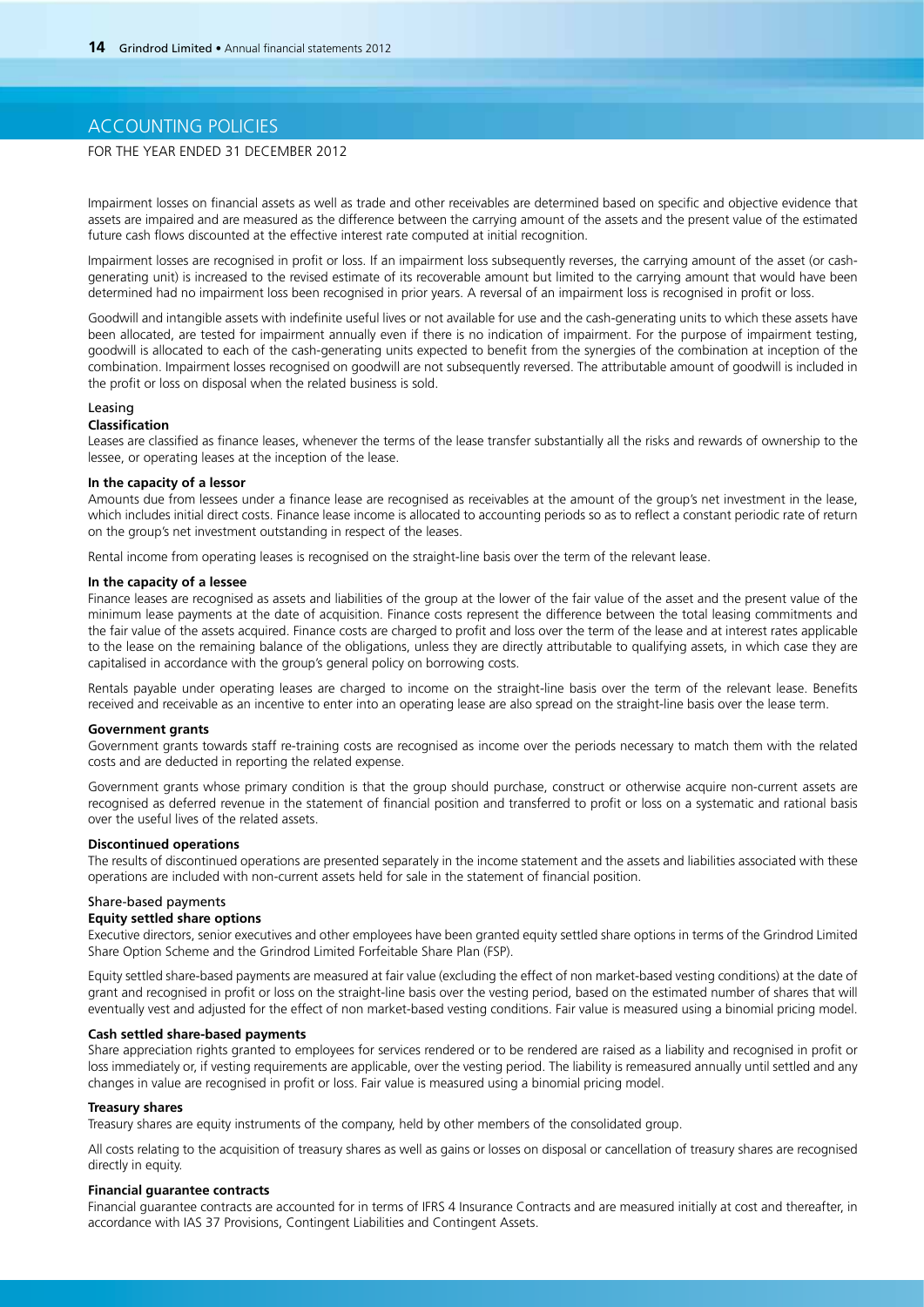### **Judgements made by management and key sources of estimation uncertainty**

Preparing financial statements in conformity with IFRS requires estimates and assumptions that affect reported amounts and related disclosures. Actual results could differ from these estimates. Key assumptions concerning the future, and other key sources of estimation uncertainty have a significant risk of causing a material adjustment to the carrying amount of assets and liabilities within the next financial year.

Certain accounting policies and key sources of estimation uncertainty have been identified as involving particularly complex or subjective judgements or assessments, as follows:

### **Asset lives and residual values**

Property, terminals, vehicles and equipment are depreciated over their estimated useful life taking into account estimated residual values, where appropriate. The actual lives of the assets and residual values are assessed annually and may vary depending on a number of factors. In reassessing asset lives, factors such as technological innovation, product life cycles and maintenance programmes are taken into account. Residual value assessments consider issues such as future market conditions, the remaining life of the asset and projected disposal values. Consideration is also given to the extent of current profits and losses on the disposal of similar assets.

Shipping maintains a young fleet of ships and generally aims to replace vessels that are 15 years or older. As a result vessels are depreciated over 15 years to the expected residual value of a vessel of a similar age and specification. Management reassesses the depreciation period of vessels that surpass this limit with special consideration of the condition of the vessel and the purpose for which the vessel was retained in the fleet. The estimated life is considered at each reporting date.

Residual values of the ships are reassessed by management at each reporting date based on the current shipping markets and the movement of the markets over the previous five years, the age of the vessel, the specifications and the condition of the vessel. The current market related scrap values for demolitions in the Far East and India are used for older vessels.

#### **Deferred taxation assets**

Deferred taxation assets are recognised to the extent it is probable that taxable income will be available in future against which they can be utilised. Three-year business plans are prepared annually and approved by the boards of the company and its major operating subsidiaries. These plans include estimates and assumptions regarding economic growth, interest rates, inflation and competitive forces.

The plans contain profit forecasts and cash flows which are utilised in the assessment of the recoverability of deferred taxation assets.

Management also exercises judgement in assessing the likelihood that business plans will be achieved and that the deferred taxation assets are recoverable.

### **Impairment of assets**

Goodwill and intangible assets with indefinite useful lives are considered for impairment at least annually. Property, terminals, vehicles and equipment, and intangible assets are considered for impairment if there is a reason to believe that impairment may be necessary. Factors taken into consideration in reaching such a decision include the economic viability of the asset itself and where it is a component of a larger economic unit, the viability of that unit itself.

Ships (owned and leased) and ships under construction are considered for impairment annually.

Future cash flows expected to be generated by the assets or cash-generating units are projected, taking into account market conditions and the expected useful lives of the assets. The present value of these cash flows, determined using an appropriate discount rate, is compared to the current net asset value and, if lower, the assets are impaired to the present value. The impairment loss is first allocated to goodwill and then to the other assets of a cash-generating unit.

Cash flows which are utilised in these assessments are extracted from formal three-year business plans which are updated annually.

#### **Onerous contract provisions**

Full provision is made for the present obligations of the unavoidable future costs of fulfilling the terms of onerous ship charter contracts or contracts of affreightment to which the group is committed. Note 23 provides more detail on these provisions.

Management has estimated the onerous contract provisions based on expected ship running costs, fuel costs and freight rates for the remaining period of the charter contracts and contracts of affreightment (based on the entire pool earnings). The estimates have been made with reference to the current expenditure and current freight rates and market projections from reputable business partners.

### **Post-employment benefit obligations**

Post-retirement defined benefits are provided for certain existing and former employees. Actuarial valuations are based on assumptions which include employee turnover, mortality rates, discount rates, expected long-term rate of return of retirement plan assets, healthcare inflation cost and rates of increase in compensation costs.

Judgement is exercised by management, assisted by advisors, in adjusting mortality rates to take account of actual mortality rates within the schemes.

### **Percentage completion of voyages**

The stage of completion of a voyage is determined by calculating the total number of actual days from the loading of the cargo at the commencement of a voyage to the period end, divided by the total estimated number of days from loading to discharging the cargo.

The duration of a voyage depends on the size of the vessel being loaded, cargo type and quantity, vessel speed as well as delays occasioned by weather or due to congestion at load or discharge ports.

#### **Fair value of derivative financial instruments**

The ship purchase option is revalued on a monthly basis over the period of the agreement to an estimated value of a vessel of a similar age and specification at the contract end. This is dependent on management's expectations and movements in the shipping markets. Note 40 provides more detail.

### **Valuations of forward freight agreements (FFAs)**

The FFAs are valued by comparing the strike price of the instrument against the estimated market spot earnings for the period that the instrument has been contracted. Management makes use of projected market earnings from reliable shipping brokers in order to assess the expected profits or losses from the transaction. Note 40 provides more detail.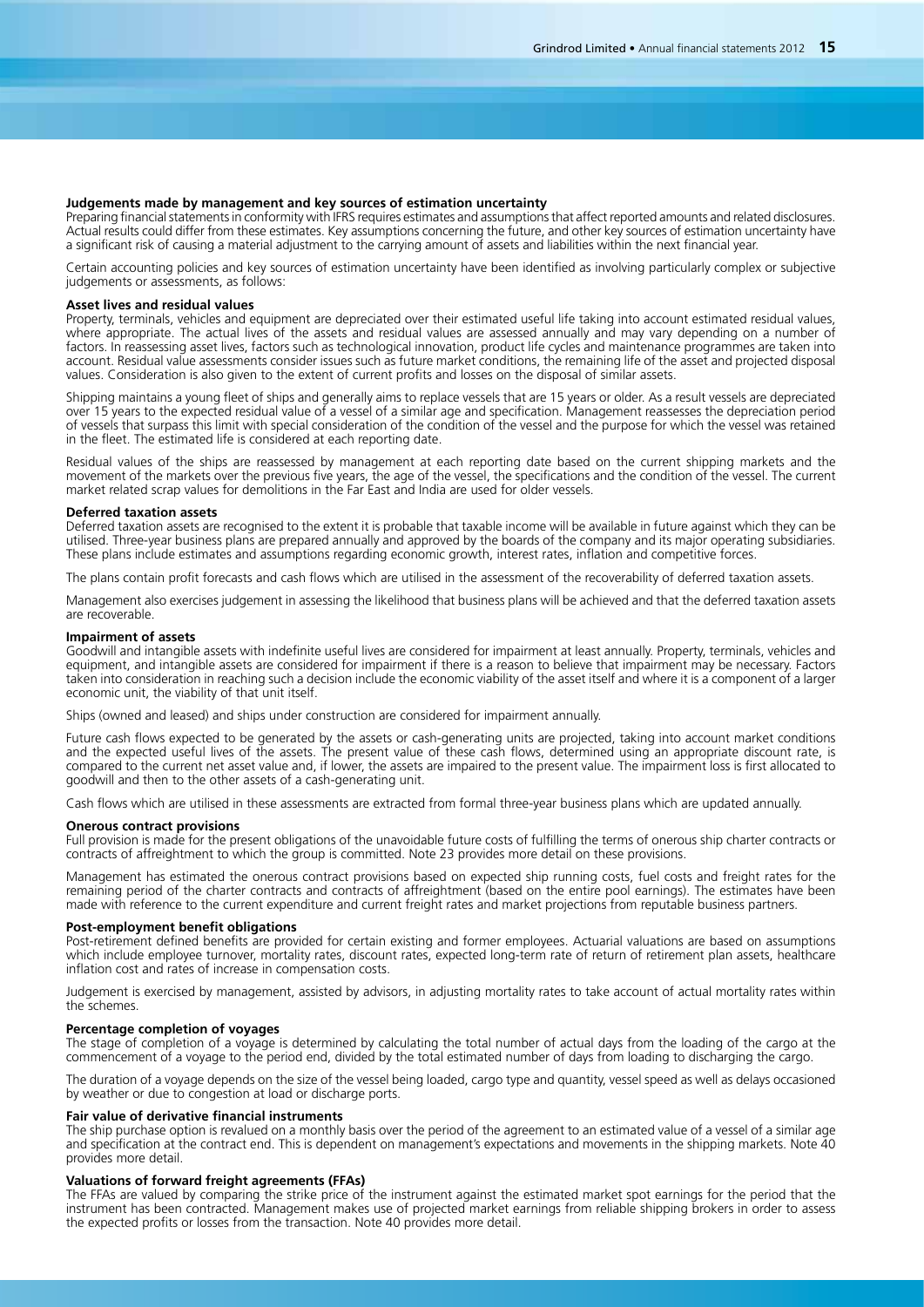# STATEMENTS OF FINANCIAL POSITION

AS AT 31 DECEMBER 2012

| 2011<br>2010<br><b>R000</b><br><b>R000</b><br><b>R000</b><br><b>R000</b><br><b>R000</b><br>R000<br><b>Notes</b><br><b>ASSETS</b><br><b>Non-current assets</b><br>Ships, property, terminals, vehicles<br>5 267 565<br>and equipment<br>3<br>5 443 757<br>4 5 6 4 2 2 6<br>Intangible assets<br>4<br>679 643<br>547 931<br>648 729<br>5<br>Investments in subsidiaries<br>5 549 011<br>4710088<br>4 110 646<br>6<br>1 668 233<br>719 528<br>801 724<br>Investments in joint ventures<br>7<br>266 081<br>243 915<br>Investments in associates<br>512 646<br>8<br>33 826<br>22 096<br>Investment property<br>9<br>129 478<br>Other investments<br>322 997<br>90 897<br>Deferred taxation<br>10<br>89 472<br>918<br>107 435<br>162 379<br>603<br>2 3 1 8<br>2891<br>Derivative financial assets<br>11<br>1 1 6 9<br>$\overline{\phantom{0}}$<br>12<br>379 050<br>380 566<br>Recoverables on cancelled ships<br>-<br>7 422 717<br>6 513 039<br>4710691<br>9 150 478<br>5 549 929<br>4 112 964<br>Total non-current assets<br>Loans and advances to bank customers<br>13<br>3 188 454<br>2 542 048<br>1986 208<br><b>Current assets</b><br>Liquid assets and short-term<br>626 378<br>190 259<br>129 365<br>negotiable securities<br>14<br>15<br>906 116<br>961 093<br>667816<br>Inventories<br>16<br>3 173 519<br>2 639 896<br>1 965 557<br>Trade and other receivables<br>3 177 218<br>2 837 637<br>1 120 396<br>15 133<br>24 5 21<br>189<br>Taxation<br>9755<br>Short-term loans<br>518 819<br>303 513<br>17<br>243 406<br>Cash and cash equivalents<br>4 226 367<br>2 979 172<br>1 149 857<br>1975<br>4 0 3 7<br>9 460 954<br>7 089 066<br>5 392 183<br>1967721<br>2 841 674<br>1 120 396<br>3 467 286<br>Non-current assets classified as held for sale<br>273 615<br>18<br>$\overline{\phantom{0}}$<br>9734569<br>10 556 352<br>5 392 183<br>1967721<br>2 841 674<br>1 120 396<br>Total current assets<br>20 521 117<br>13 891 430<br>7 517 650<br>7 552 365<br><b>Total assets</b><br>22 073 501<br>5 233 360<br><b>EQUITY AND LIABILITIES</b><br><b>Capital and reserves</b><br>2 014 429<br>2 406 656<br>2 0 2 5 2 5 7<br>28 682<br>2 410 809<br>422 854<br>Share capital and premium<br>19<br>Equity compensation reserve<br>42 126<br>37 300<br>16 0 21<br>37 947<br>17 510<br>16 668<br>Non-distributable reserves<br>967 295<br>732 339<br>(313167)<br>7 079 678<br>6 432 054<br>6 104 046<br>4 820 749<br>4 575 663<br>Accumulated profit<br>4 041 455<br>Equity attributable to owners of the company<br>10 114 356<br>9 2 1 6 7 6 9<br>5 856 861<br>7 249 068<br>6 998 987<br>4 480 330<br>Non-controlling interests<br>126 533<br>94 336<br>113 854<br>9 311 105<br>5 970 715<br>10 240 889<br>7 249 068<br>6 998 987<br>4 480 330<br><b>Total equity</b><br><b>Non-current liabilities</b><br>Long-term borrowings<br>20<br>2 028 392<br>2 2 2 6 5 7 5<br>1 3 1 4 5 5 3<br>21<br>Financial services funding instruments<br>813 947<br>Derivative financial liabilities<br>25 949<br>19 188<br>15 938<br>11<br>Deferred taxation<br>147 004<br>124 796<br>10<br>117 349<br>Provision for post-retirement medical aid<br>22<br>49 4 26<br>52 336<br>49 628<br>23<br>Provisions<br>32 662<br>14 4 81<br>15 199<br>Total non-current liabilities<br>3 097 380<br>2 437 376<br>1 512 667<br>24<br>4 661 346<br>2 910 945<br>2 016 137<br>Deposits from bank customers<br><b>Current liabilities</b><br>Trade and other payables<br>1 2 3 8 3 7 7<br>268 582<br>550 837<br>25<br>1653586<br>2 358 290<br>751 349<br>23<br>3783<br>13 478<br>Provisions<br>Current portion of long-term borrowings<br>408 556<br>396 967<br>20<br>528 135<br>Current portion of financial services<br>funding instruments<br>21<br>193 519<br>130 514<br>54 771<br>20<br>1 578 842<br>1 620 223<br>1 430 514<br>Short-term borrowings and overdraft<br>Taxation<br>2 5 4 1<br>1681<br>84 545<br>45 181<br>20 201<br>3 444 740<br>3 922 831<br>4 391 911<br>268 582<br>553 378<br>753 030<br>Non-current liabilities associated with<br>assets classified as held for sale<br>2 416 951<br>18<br>151 055<br>Total current liabilities<br>5 861 691<br>268 582<br>753 030<br>4 073 886<br>4 391 911<br>553 378<br><b>Total equity and liabilities</b><br>20 521 117<br>5 2 3 3 3 6 0<br>22 073 501<br>13 891 430<br>7 517 650<br>7 552 365 |  |      | Group |      |      | Company |  |
|-------------------------------------------------------------------------------------------------------------------------------------------------------------------------------------------------------------------------------------------------------------------------------------------------------------------------------------------------------------------------------------------------------------------------------------------------------------------------------------------------------------------------------------------------------------------------------------------------------------------------------------------------------------------------------------------------------------------------------------------------------------------------------------------------------------------------------------------------------------------------------------------------------------------------------------------------------------------------------------------------------------------------------------------------------------------------------------------------------------------------------------------------------------------------------------------------------------------------------------------------------------------------------------------------------------------------------------------------------------------------------------------------------------------------------------------------------------------------------------------------------------------------------------------------------------------------------------------------------------------------------------------------------------------------------------------------------------------------------------------------------------------------------------------------------------------------------------------------------------------------------------------------------------------------------------------------------------------------------------------------------------------------------------------------------------------------------------------------------------------------------------------------------------------------------------------------------------------------------------------------------------------------------------------------------------------------------------------------------------------------------------------------------------------------------------------------------------------------------------------------------------------------------------------------------------------------------------------------------------------------------------------------------------------------------------------------------------------------------------------------------------------------------------------------------------------------------------------------------------------------------------------------------------------------------------------------------------------------------------------------------------------------------------------------------------------------------------------------------------------------------------------------------------------------------------------------------------------------------------------------------------------------------------------------------------------------------------------------------------------------------------------------------------------------------------------------------------------------------------------------------------------------------------------------------------------------------------------------------------------------------------------------------------------------------------------------------------------------------------------------------------------------------------------------------------------------------------------------------------------------------------------------------------------------------------------------------------------------------------------------------------------------------------------------------------------------------------------------------------------------------------------------------------------------------------------------------------------------------------------------------------------------------------------------------------------------------|--|------|-------|------|------|---------|--|
|                                                                                                                                                                                                                                                                                                                                                                                                                                                                                                                                                                                                                                                                                                                                                                                                                                                                                                                                                                                                                                                                                                                                                                                                                                                                                                                                                                                                                                                                                                                                                                                                                                                                                                                                                                                                                                                                                                                                                                                                                                                                                                                                                                                                                                                                                                                                                                                                                                                                                                                                                                                                                                                                                                                                                                                                                                                                                                                                                                                                                                                                                                                                                                                                                                                                                                                                                                                                                                                                                                                                                                                                                                                                                                                                                                                                                                                                                                                                                                                                                                                                                                                                                                                                                                                                                                                               |  | 2012 | 2011  | 2010 | 2012 |         |  |
|                                                                                                                                                                                                                                                                                                                                                                                                                                                                                                                                                                                                                                                                                                                                                                                                                                                                                                                                                                                                                                                                                                                                                                                                                                                                                                                                                                                                                                                                                                                                                                                                                                                                                                                                                                                                                                                                                                                                                                                                                                                                                                                                                                                                                                                                                                                                                                                                                                                                                                                                                                                                                                                                                                                                                                                                                                                                                                                                                                                                                                                                                                                                                                                                                                                                                                                                                                                                                                                                                                                                                                                                                                                                                                                                                                                                                                                                                                                                                                                                                                                                                                                                                                                                                                                                                                                               |  |      |       |      |      |         |  |
|                                                                                                                                                                                                                                                                                                                                                                                                                                                                                                                                                                                                                                                                                                                                                                                                                                                                                                                                                                                                                                                                                                                                                                                                                                                                                                                                                                                                                                                                                                                                                                                                                                                                                                                                                                                                                                                                                                                                                                                                                                                                                                                                                                                                                                                                                                                                                                                                                                                                                                                                                                                                                                                                                                                                                                                                                                                                                                                                                                                                                                                                                                                                                                                                                                                                                                                                                                                                                                                                                                                                                                                                                                                                                                                                                                                                                                                                                                                                                                                                                                                                                                                                                                                                                                                                                                                               |  |      |       |      |      |         |  |
|                                                                                                                                                                                                                                                                                                                                                                                                                                                                                                                                                                                                                                                                                                                                                                                                                                                                                                                                                                                                                                                                                                                                                                                                                                                                                                                                                                                                                                                                                                                                                                                                                                                                                                                                                                                                                                                                                                                                                                                                                                                                                                                                                                                                                                                                                                                                                                                                                                                                                                                                                                                                                                                                                                                                                                                                                                                                                                                                                                                                                                                                                                                                                                                                                                                                                                                                                                                                                                                                                                                                                                                                                                                                                                                                                                                                                                                                                                                                                                                                                                                                                                                                                                                                                                                                                                                               |  |      |       |      |      |         |  |
|                                                                                                                                                                                                                                                                                                                                                                                                                                                                                                                                                                                                                                                                                                                                                                                                                                                                                                                                                                                                                                                                                                                                                                                                                                                                                                                                                                                                                                                                                                                                                                                                                                                                                                                                                                                                                                                                                                                                                                                                                                                                                                                                                                                                                                                                                                                                                                                                                                                                                                                                                                                                                                                                                                                                                                                                                                                                                                                                                                                                                                                                                                                                                                                                                                                                                                                                                                                                                                                                                                                                                                                                                                                                                                                                                                                                                                                                                                                                                                                                                                                                                                                                                                                                                                                                                                                               |  |      |       |      |      |         |  |
|                                                                                                                                                                                                                                                                                                                                                                                                                                                                                                                                                                                                                                                                                                                                                                                                                                                                                                                                                                                                                                                                                                                                                                                                                                                                                                                                                                                                                                                                                                                                                                                                                                                                                                                                                                                                                                                                                                                                                                                                                                                                                                                                                                                                                                                                                                                                                                                                                                                                                                                                                                                                                                                                                                                                                                                                                                                                                                                                                                                                                                                                                                                                                                                                                                                                                                                                                                                                                                                                                                                                                                                                                                                                                                                                                                                                                                                                                                                                                                                                                                                                                                                                                                                                                                                                                                                               |  |      |       |      |      |         |  |
|                                                                                                                                                                                                                                                                                                                                                                                                                                                                                                                                                                                                                                                                                                                                                                                                                                                                                                                                                                                                                                                                                                                                                                                                                                                                                                                                                                                                                                                                                                                                                                                                                                                                                                                                                                                                                                                                                                                                                                                                                                                                                                                                                                                                                                                                                                                                                                                                                                                                                                                                                                                                                                                                                                                                                                                                                                                                                                                                                                                                                                                                                                                                                                                                                                                                                                                                                                                                                                                                                                                                                                                                                                                                                                                                                                                                                                                                                                                                                                                                                                                                                                                                                                                                                                                                                                                               |  |      |       |      |      |         |  |
|                                                                                                                                                                                                                                                                                                                                                                                                                                                                                                                                                                                                                                                                                                                                                                                                                                                                                                                                                                                                                                                                                                                                                                                                                                                                                                                                                                                                                                                                                                                                                                                                                                                                                                                                                                                                                                                                                                                                                                                                                                                                                                                                                                                                                                                                                                                                                                                                                                                                                                                                                                                                                                                                                                                                                                                                                                                                                                                                                                                                                                                                                                                                                                                                                                                                                                                                                                                                                                                                                                                                                                                                                                                                                                                                                                                                                                                                                                                                                                                                                                                                                                                                                                                                                                                                                                                               |  |      |       |      |      |         |  |
|                                                                                                                                                                                                                                                                                                                                                                                                                                                                                                                                                                                                                                                                                                                                                                                                                                                                                                                                                                                                                                                                                                                                                                                                                                                                                                                                                                                                                                                                                                                                                                                                                                                                                                                                                                                                                                                                                                                                                                                                                                                                                                                                                                                                                                                                                                                                                                                                                                                                                                                                                                                                                                                                                                                                                                                                                                                                                                                                                                                                                                                                                                                                                                                                                                                                                                                                                                                                                                                                                                                                                                                                                                                                                                                                                                                                                                                                                                                                                                                                                                                                                                                                                                                                                                                                                                                               |  |      |       |      |      |         |  |
|                                                                                                                                                                                                                                                                                                                                                                                                                                                                                                                                                                                                                                                                                                                                                                                                                                                                                                                                                                                                                                                                                                                                                                                                                                                                                                                                                                                                                                                                                                                                                                                                                                                                                                                                                                                                                                                                                                                                                                                                                                                                                                                                                                                                                                                                                                                                                                                                                                                                                                                                                                                                                                                                                                                                                                                                                                                                                                                                                                                                                                                                                                                                                                                                                                                                                                                                                                                                                                                                                                                                                                                                                                                                                                                                                                                                                                                                                                                                                                                                                                                                                                                                                                                                                                                                                                                               |  |      |       |      |      |         |  |
|                                                                                                                                                                                                                                                                                                                                                                                                                                                                                                                                                                                                                                                                                                                                                                                                                                                                                                                                                                                                                                                                                                                                                                                                                                                                                                                                                                                                                                                                                                                                                                                                                                                                                                                                                                                                                                                                                                                                                                                                                                                                                                                                                                                                                                                                                                                                                                                                                                                                                                                                                                                                                                                                                                                                                                                                                                                                                                                                                                                                                                                                                                                                                                                                                                                                                                                                                                                                                                                                                                                                                                                                                                                                                                                                                                                                                                                                                                                                                                                                                                                                                                                                                                                                                                                                                                                               |  |      |       |      |      |         |  |
|                                                                                                                                                                                                                                                                                                                                                                                                                                                                                                                                                                                                                                                                                                                                                                                                                                                                                                                                                                                                                                                                                                                                                                                                                                                                                                                                                                                                                                                                                                                                                                                                                                                                                                                                                                                                                                                                                                                                                                                                                                                                                                                                                                                                                                                                                                                                                                                                                                                                                                                                                                                                                                                                                                                                                                                                                                                                                                                                                                                                                                                                                                                                                                                                                                                                                                                                                                                                                                                                                                                                                                                                                                                                                                                                                                                                                                                                                                                                                                                                                                                                                                                                                                                                                                                                                                                               |  |      |       |      |      |         |  |
|                                                                                                                                                                                                                                                                                                                                                                                                                                                                                                                                                                                                                                                                                                                                                                                                                                                                                                                                                                                                                                                                                                                                                                                                                                                                                                                                                                                                                                                                                                                                                                                                                                                                                                                                                                                                                                                                                                                                                                                                                                                                                                                                                                                                                                                                                                                                                                                                                                                                                                                                                                                                                                                                                                                                                                                                                                                                                                                                                                                                                                                                                                                                                                                                                                                                                                                                                                                                                                                                                                                                                                                                                                                                                                                                                                                                                                                                                                                                                                                                                                                                                                                                                                                                                                                                                                                               |  |      |       |      |      |         |  |
|                                                                                                                                                                                                                                                                                                                                                                                                                                                                                                                                                                                                                                                                                                                                                                                                                                                                                                                                                                                                                                                                                                                                                                                                                                                                                                                                                                                                                                                                                                                                                                                                                                                                                                                                                                                                                                                                                                                                                                                                                                                                                                                                                                                                                                                                                                                                                                                                                                                                                                                                                                                                                                                                                                                                                                                                                                                                                                                                                                                                                                                                                                                                                                                                                                                                                                                                                                                                                                                                                                                                                                                                                                                                                                                                                                                                                                                                                                                                                                                                                                                                                                                                                                                                                                                                                                                               |  |      |       |      |      |         |  |
|                                                                                                                                                                                                                                                                                                                                                                                                                                                                                                                                                                                                                                                                                                                                                                                                                                                                                                                                                                                                                                                                                                                                                                                                                                                                                                                                                                                                                                                                                                                                                                                                                                                                                                                                                                                                                                                                                                                                                                                                                                                                                                                                                                                                                                                                                                                                                                                                                                                                                                                                                                                                                                                                                                                                                                                                                                                                                                                                                                                                                                                                                                                                                                                                                                                                                                                                                                                                                                                                                                                                                                                                                                                                                                                                                                                                                                                                                                                                                                                                                                                                                                                                                                                                                                                                                                                               |  |      |       |      |      |         |  |
|                                                                                                                                                                                                                                                                                                                                                                                                                                                                                                                                                                                                                                                                                                                                                                                                                                                                                                                                                                                                                                                                                                                                                                                                                                                                                                                                                                                                                                                                                                                                                                                                                                                                                                                                                                                                                                                                                                                                                                                                                                                                                                                                                                                                                                                                                                                                                                                                                                                                                                                                                                                                                                                                                                                                                                                                                                                                                                                                                                                                                                                                                                                                                                                                                                                                                                                                                                                                                                                                                                                                                                                                                                                                                                                                                                                                                                                                                                                                                                                                                                                                                                                                                                                                                                                                                                                               |  |      |       |      |      |         |  |
|                                                                                                                                                                                                                                                                                                                                                                                                                                                                                                                                                                                                                                                                                                                                                                                                                                                                                                                                                                                                                                                                                                                                                                                                                                                                                                                                                                                                                                                                                                                                                                                                                                                                                                                                                                                                                                                                                                                                                                                                                                                                                                                                                                                                                                                                                                                                                                                                                                                                                                                                                                                                                                                                                                                                                                                                                                                                                                                                                                                                                                                                                                                                                                                                                                                                                                                                                                                                                                                                                                                                                                                                                                                                                                                                                                                                                                                                                                                                                                                                                                                                                                                                                                                                                                                                                                                               |  |      |       |      |      |         |  |
|                                                                                                                                                                                                                                                                                                                                                                                                                                                                                                                                                                                                                                                                                                                                                                                                                                                                                                                                                                                                                                                                                                                                                                                                                                                                                                                                                                                                                                                                                                                                                                                                                                                                                                                                                                                                                                                                                                                                                                                                                                                                                                                                                                                                                                                                                                                                                                                                                                                                                                                                                                                                                                                                                                                                                                                                                                                                                                                                                                                                                                                                                                                                                                                                                                                                                                                                                                                                                                                                                                                                                                                                                                                                                                                                                                                                                                                                                                                                                                                                                                                                                                                                                                                                                                                                                                                               |  |      |       |      |      |         |  |
|                                                                                                                                                                                                                                                                                                                                                                                                                                                                                                                                                                                                                                                                                                                                                                                                                                                                                                                                                                                                                                                                                                                                                                                                                                                                                                                                                                                                                                                                                                                                                                                                                                                                                                                                                                                                                                                                                                                                                                                                                                                                                                                                                                                                                                                                                                                                                                                                                                                                                                                                                                                                                                                                                                                                                                                                                                                                                                                                                                                                                                                                                                                                                                                                                                                                                                                                                                                                                                                                                                                                                                                                                                                                                                                                                                                                                                                                                                                                                                                                                                                                                                                                                                                                                                                                                                                               |  |      |       |      |      |         |  |
|                                                                                                                                                                                                                                                                                                                                                                                                                                                                                                                                                                                                                                                                                                                                                                                                                                                                                                                                                                                                                                                                                                                                                                                                                                                                                                                                                                                                                                                                                                                                                                                                                                                                                                                                                                                                                                                                                                                                                                                                                                                                                                                                                                                                                                                                                                                                                                                                                                                                                                                                                                                                                                                                                                                                                                                                                                                                                                                                                                                                                                                                                                                                                                                                                                                                                                                                                                                                                                                                                                                                                                                                                                                                                                                                                                                                                                                                                                                                                                                                                                                                                                                                                                                                                                                                                                                               |  |      |       |      |      |         |  |
|                                                                                                                                                                                                                                                                                                                                                                                                                                                                                                                                                                                                                                                                                                                                                                                                                                                                                                                                                                                                                                                                                                                                                                                                                                                                                                                                                                                                                                                                                                                                                                                                                                                                                                                                                                                                                                                                                                                                                                                                                                                                                                                                                                                                                                                                                                                                                                                                                                                                                                                                                                                                                                                                                                                                                                                                                                                                                                                                                                                                                                                                                                                                                                                                                                                                                                                                                                                                                                                                                                                                                                                                                                                                                                                                                                                                                                                                                                                                                                                                                                                                                                                                                                                                                                                                                                                               |  |      |       |      |      |         |  |
|                                                                                                                                                                                                                                                                                                                                                                                                                                                                                                                                                                                                                                                                                                                                                                                                                                                                                                                                                                                                                                                                                                                                                                                                                                                                                                                                                                                                                                                                                                                                                                                                                                                                                                                                                                                                                                                                                                                                                                                                                                                                                                                                                                                                                                                                                                                                                                                                                                                                                                                                                                                                                                                                                                                                                                                                                                                                                                                                                                                                                                                                                                                                                                                                                                                                                                                                                                                                                                                                                                                                                                                                                                                                                                                                                                                                                                                                                                                                                                                                                                                                                                                                                                                                                                                                                                                               |  |      |       |      |      |         |  |
|                                                                                                                                                                                                                                                                                                                                                                                                                                                                                                                                                                                                                                                                                                                                                                                                                                                                                                                                                                                                                                                                                                                                                                                                                                                                                                                                                                                                                                                                                                                                                                                                                                                                                                                                                                                                                                                                                                                                                                                                                                                                                                                                                                                                                                                                                                                                                                                                                                                                                                                                                                                                                                                                                                                                                                                                                                                                                                                                                                                                                                                                                                                                                                                                                                                                                                                                                                                                                                                                                                                                                                                                                                                                                                                                                                                                                                                                                                                                                                                                                                                                                                                                                                                                                                                                                                                               |  |      |       |      |      |         |  |
|                                                                                                                                                                                                                                                                                                                                                                                                                                                                                                                                                                                                                                                                                                                                                                                                                                                                                                                                                                                                                                                                                                                                                                                                                                                                                                                                                                                                                                                                                                                                                                                                                                                                                                                                                                                                                                                                                                                                                                                                                                                                                                                                                                                                                                                                                                                                                                                                                                                                                                                                                                                                                                                                                                                                                                                                                                                                                                                                                                                                                                                                                                                                                                                                                                                                                                                                                                                                                                                                                                                                                                                                                                                                                                                                                                                                                                                                                                                                                                                                                                                                                                                                                                                                                                                                                                                               |  |      |       |      |      |         |  |
|                                                                                                                                                                                                                                                                                                                                                                                                                                                                                                                                                                                                                                                                                                                                                                                                                                                                                                                                                                                                                                                                                                                                                                                                                                                                                                                                                                                                                                                                                                                                                                                                                                                                                                                                                                                                                                                                                                                                                                                                                                                                                                                                                                                                                                                                                                                                                                                                                                                                                                                                                                                                                                                                                                                                                                                                                                                                                                                                                                                                                                                                                                                                                                                                                                                                                                                                                                                                                                                                                                                                                                                                                                                                                                                                                                                                                                                                                                                                                                                                                                                                                                                                                                                                                                                                                                                               |  |      |       |      |      |         |  |
|                                                                                                                                                                                                                                                                                                                                                                                                                                                                                                                                                                                                                                                                                                                                                                                                                                                                                                                                                                                                                                                                                                                                                                                                                                                                                                                                                                                                                                                                                                                                                                                                                                                                                                                                                                                                                                                                                                                                                                                                                                                                                                                                                                                                                                                                                                                                                                                                                                                                                                                                                                                                                                                                                                                                                                                                                                                                                                                                                                                                                                                                                                                                                                                                                                                                                                                                                                                                                                                                                                                                                                                                                                                                                                                                                                                                                                                                                                                                                                                                                                                                                                                                                                                                                                                                                                                               |  |      |       |      |      |         |  |
|                                                                                                                                                                                                                                                                                                                                                                                                                                                                                                                                                                                                                                                                                                                                                                                                                                                                                                                                                                                                                                                                                                                                                                                                                                                                                                                                                                                                                                                                                                                                                                                                                                                                                                                                                                                                                                                                                                                                                                                                                                                                                                                                                                                                                                                                                                                                                                                                                                                                                                                                                                                                                                                                                                                                                                                                                                                                                                                                                                                                                                                                                                                                                                                                                                                                                                                                                                                                                                                                                                                                                                                                                                                                                                                                                                                                                                                                                                                                                                                                                                                                                                                                                                                                                                                                                                                               |  |      |       |      |      |         |  |
|                                                                                                                                                                                                                                                                                                                                                                                                                                                                                                                                                                                                                                                                                                                                                                                                                                                                                                                                                                                                                                                                                                                                                                                                                                                                                                                                                                                                                                                                                                                                                                                                                                                                                                                                                                                                                                                                                                                                                                                                                                                                                                                                                                                                                                                                                                                                                                                                                                                                                                                                                                                                                                                                                                                                                                                                                                                                                                                                                                                                                                                                                                                                                                                                                                                                                                                                                                                                                                                                                                                                                                                                                                                                                                                                                                                                                                                                                                                                                                                                                                                                                                                                                                                                                                                                                                                               |  |      |       |      |      |         |  |
|                                                                                                                                                                                                                                                                                                                                                                                                                                                                                                                                                                                                                                                                                                                                                                                                                                                                                                                                                                                                                                                                                                                                                                                                                                                                                                                                                                                                                                                                                                                                                                                                                                                                                                                                                                                                                                                                                                                                                                                                                                                                                                                                                                                                                                                                                                                                                                                                                                                                                                                                                                                                                                                                                                                                                                                                                                                                                                                                                                                                                                                                                                                                                                                                                                                                                                                                                                                                                                                                                                                                                                                                                                                                                                                                                                                                                                                                                                                                                                                                                                                                                                                                                                                                                                                                                                                               |  |      |       |      |      |         |  |
|                                                                                                                                                                                                                                                                                                                                                                                                                                                                                                                                                                                                                                                                                                                                                                                                                                                                                                                                                                                                                                                                                                                                                                                                                                                                                                                                                                                                                                                                                                                                                                                                                                                                                                                                                                                                                                                                                                                                                                                                                                                                                                                                                                                                                                                                                                                                                                                                                                                                                                                                                                                                                                                                                                                                                                                                                                                                                                                                                                                                                                                                                                                                                                                                                                                                                                                                                                                                                                                                                                                                                                                                                                                                                                                                                                                                                                                                                                                                                                                                                                                                                                                                                                                                                                                                                                                               |  |      |       |      |      |         |  |
|                                                                                                                                                                                                                                                                                                                                                                                                                                                                                                                                                                                                                                                                                                                                                                                                                                                                                                                                                                                                                                                                                                                                                                                                                                                                                                                                                                                                                                                                                                                                                                                                                                                                                                                                                                                                                                                                                                                                                                                                                                                                                                                                                                                                                                                                                                                                                                                                                                                                                                                                                                                                                                                                                                                                                                                                                                                                                                                                                                                                                                                                                                                                                                                                                                                                                                                                                                                                                                                                                                                                                                                                                                                                                                                                                                                                                                                                                                                                                                                                                                                                                                                                                                                                                                                                                                                               |  |      |       |      |      |         |  |
|                                                                                                                                                                                                                                                                                                                                                                                                                                                                                                                                                                                                                                                                                                                                                                                                                                                                                                                                                                                                                                                                                                                                                                                                                                                                                                                                                                                                                                                                                                                                                                                                                                                                                                                                                                                                                                                                                                                                                                                                                                                                                                                                                                                                                                                                                                                                                                                                                                                                                                                                                                                                                                                                                                                                                                                                                                                                                                                                                                                                                                                                                                                                                                                                                                                                                                                                                                                                                                                                                                                                                                                                                                                                                                                                                                                                                                                                                                                                                                                                                                                                                                                                                                                                                                                                                                                               |  |      |       |      |      |         |  |
|                                                                                                                                                                                                                                                                                                                                                                                                                                                                                                                                                                                                                                                                                                                                                                                                                                                                                                                                                                                                                                                                                                                                                                                                                                                                                                                                                                                                                                                                                                                                                                                                                                                                                                                                                                                                                                                                                                                                                                                                                                                                                                                                                                                                                                                                                                                                                                                                                                                                                                                                                                                                                                                                                                                                                                                                                                                                                                                                                                                                                                                                                                                                                                                                                                                                                                                                                                                                                                                                                                                                                                                                                                                                                                                                                                                                                                                                                                                                                                                                                                                                                                                                                                                                                                                                                                                               |  |      |       |      |      |         |  |
|                                                                                                                                                                                                                                                                                                                                                                                                                                                                                                                                                                                                                                                                                                                                                                                                                                                                                                                                                                                                                                                                                                                                                                                                                                                                                                                                                                                                                                                                                                                                                                                                                                                                                                                                                                                                                                                                                                                                                                                                                                                                                                                                                                                                                                                                                                                                                                                                                                                                                                                                                                                                                                                                                                                                                                                                                                                                                                                                                                                                                                                                                                                                                                                                                                                                                                                                                                                                                                                                                                                                                                                                                                                                                                                                                                                                                                                                                                                                                                                                                                                                                                                                                                                                                                                                                                                               |  |      |       |      |      |         |  |
|                                                                                                                                                                                                                                                                                                                                                                                                                                                                                                                                                                                                                                                                                                                                                                                                                                                                                                                                                                                                                                                                                                                                                                                                                                                                                                                                                                                                                                                                                                                                                                                                                                                                                                                                                                                                                                                                                                                                                                                                                                                                                                                                                                                                                                                                                                                                                                                                                                                                                                                                                                                                                                                                                                                                                                                                                                                                                                                                                                                                                                                                                                                                                                                                                                                                                                                                                                                                                                                                                                                                                                                                                                                                                                                                                                                                                                                                                                                                                                                                                                                                                                                                                                                                                                                                                                                               |  |      |       |      |      |         |  |
|                                                                                                                                                                                                                                                                                                                                                                                                                                                                                                                                                                                                                                                                                                                                                                                                                                                                                                                                                                                                                                                                                                                                                                                                                                                                                                                                                                                                                                                                                                                                                                                                                                                                                                                                                                                                                                                                                                                                                                                                                                                                                                                                                                                                                                                                                                                                                                                                                                                                                                                                                                                                                                                                                                                                                                                                                                                                                                                                                                                                                                                                                                                                                                                                                                                                                                                                                                                                                                                                                                                                                                                                                                                                                                                                                                                                                                                                                                                                                                                                                                                                                                                                                                                                                                                                                                                               |  |      |       |      |      |         |  |
|                                                                                                                                                                                                                                                                                                                                                                                                                                                                                                                                                                                                                                                                                                                                                                                                                                                                                                                                                                                                                                                                                                                                                                                                                                                                                                                                                                                                                                                                                                                                                                                                                                                                                                                                                                                                                                                                                                                                                                                                                                                                                                                                                                                                                                                                                                                                                                                                                                                                                                                                                                                                                                                                                                                                                                                                                                                                                                                                                                                                                                                                                                                                                                                                                                                                                                                                                                                                                                                                                                                                                                                                                                                                                                                                                                                                                                                                                                                                                                                                                                                                                                                                                                                                                                                                                                                               |  |      |       |      |      |         |  |
|                                                                                                                                                                                                                                                                                                                                                                                                                                                                                                                                                                                                                                                                                                                                                                                                                                                                                                                                                                                                                                                                                                                                                                                                                                                                                                                                                                                                                                                                                                                                                                                                                                                                                                                                                                                                                                                                                                                                                                                                                                                                                                                                                                                                                                                                                                                                                                                                                                                                                                                                                                                                                                                                                                                                                                                                                                                                                                                                                                                                                                                                                                                                                                                                                                                                                                                                                                                                                                                                                                                                                                                                                                                                                                                                                                                                                                                                                                                                                                                                                                                                                                                                                                                                                                                                                                                               |  |      |       |      |      |         |  |
|                                                                                                                                                                                                                                                                                                                                                                                                                                                                                                                                                                                                                                                                                                                                                                                                                                                                                                                                                                                                                                                                                                                                                                                                                                                                                                                                                                                                                                                                                                                                                                                                                                                                                                                                                                                                                                                                                                                                                                                                                                                                                                                                                                                                                                                                                                                                                                                                                                                                                                                                                                                                                                                                                                                                                                                                                                                                                                                                                                                                                                                                                                                                                                                                                                                                                                                                                                                                                                                                                                                                                                                                                                                                                                                                                                                                                                                                                                                                                                                                                                                                                                                                                                                                                                                                                                                               |  |      |       |      |      |         |  |
|                                                                                                                                                                                                                                                                                                                                                                                                                                                                                                                                                                                                                                                                                                                                                                                                                                                                                                                                                                                                                                                                                                                                                                                                                                                                                                                                                                                                                                                                                                                                                                                                                                                                                                                                                                                                                                                                                                                                                                                                                                                                                                                                                                                                                                                                                                                                                                                                                                                                                                                                                                                                                                                                                                                                                                                                                                                                                                                                                                                                                                                                                                                                                                                                                                                                                                                                                                                                                                                                                                                                                                                                                                                                                                                                                                                                                                                                                                                                                                                                                                                                                                                                                                                                                                                                                                                               |  |      |       |      |      |         |  |
|                                                                                                                                                                                                                                                                                                                                                                                                                                                                                                                                                                                                                                                                                                                                                                                                                                                                                                                                                                                                                                                                                                                                                                                                                                                                                                                                                                                                                                                                                                                                                                                                                                                                                                                                                                                                                                                                                                                                                                                                                                                                                                                                                                                                                                                                                                                                                                                                                                                                                                                                                                                                                                                                                                                                                                                                                                                                                                                                                                                                                                                                                                                                                                                                                                                                                                                                                                                                                                                                                                                                                                                                                                                                                                                                                                                                                                                                                                                                                                                                                                                                                                                                                                                                                                                                                                                               |  |      |       |      |      |         |  |
|                                                                                                                                                                                                                                                                                                                                                                                                                                                                                                                                                                                                                                                                                                                                                                                                                                                                                                                                                                                                                                                                                                                                                                                                                                                                                                                                                                                                                                                                                                                                                                                                                                                                                                                                                                                                                                                                                                                                                                                                                                                                                                                                                                                                                                                                                                                                                                                                                                                                                                                                                                                                                                                                                                                                                                                                                                                                                                                                                                                                                                                                                                                                                                                                                                                                                                                                                                                                                                                                                                                                                                                                                                                                                                                                                                                                                                                                                                                                                                                                                                                                                                                                                                                                                                                                                                                               |  |      |       |      |      |         |  |
|                                                                                                                                                                                                                                                                                                                                                                                                                                                                                                                                                                                                                                                                                                                                                                                                                                                                                                                                                                                                                                                                                                                                                                                                                                                                                                                                                                                                                                                                                                                                                                                                                                                                                                                                                                                                                                                                                                                                                                                                                                                                                                                                                                                                                                                                                                                                                                                                                                                                                                                                                                                                                                                                                                                                                                                                                                                                                                                                                                                                                                                                                                                                                                                                                                                                                                                                                                                                                                                                                                                                                                                                                                                                                                                                                                                                                                                                                                                                                                                                                                                                                                                                                                                                                                                                                                                               |  |      |       |      |      |         |  |
|                                                                                                                                                                                                                                                                                                                                                                                                                                                                                                                                                                                                                                                                                                                                                                                                                                                                                                                                                                                                                                                                                                                                                                                                                                                                                                                                                                                                                                                                                                                                                                                                                                                                                                                                                                                                                                                                                                                                                                                                                                                                                                                                                                                                                                                                                                                                                                                                                                                                                                                                                                                                                                                                                                                                                                                                                                                                                                                                                                                                                                                                                                                                                                                                                                                                                                                                                                                                                                                                                                                                                                                                                                                                                                                                                                                                                                                                                                                                                                                                                                                                                                                                                                                                                                                                                                                               |  |      |       |      |      |         |  |
|                                                                                                                                                                                                                                                                                                                                                                                                                                                                                                                                                                                                                                                                                                                                                                                                                                                                                                                                                                                                                                                                                                                                                                                                                                                                                                                                                                                                                                                                                                                                                                                                                                                                                                                                                                                                                                                                                                                                                                                                                                                                                                                                                                                                                                                                                                                                                                                                                                                                                                                                                                                                                                                                                                                                                                                                                                                                                                                                                                                                                                                                                                                                                                                                                                                                                                                                                                                                                                                                                                                                                                                                                                                                                                                                                                                                                                                                                                                                                                                                                                                                                                                                                                                                                                                                                                                               |  |      |       |      |      |         |  |
|                                                                                                                                                                                                                                                                                                                                                                                                                                                                                                                                                                                                                                                                                                                                                                                                                                                                                                                                                                                                                                                                                                                                                                                                                                                                                                                                                                                                                                                                                                                                                                                                                                                                                                                                                                                                                                                                                                                                                                                                                                                                                                                                                                                                                                                                                                                                                                                                                                                                                                                                                                                                                                                                                                                                                                                                                                                                                                                                                                                                                                                                                                                                                                                                                                                                                                                                                                                                                                                                                                                                                                                                                                                                                                                                                                                                                                                                                                                                                                                                                                                                                                                                                                                                                                                                                                                               |  |      |       |      |      |         |  |
|                                                                                                                                                                                                                                                                                                                                                                                                                                                                                                                                                                                                                                                                                                                                                                                                                                                                                                                                                                                                                                                                                                                                                                                                                                                                                                                                                                                                                                                                                                                                                                                                                                                                                                                                                                                                                                                                                                                                                                                                                                                                                                                                                                                                                                                                                                                                                                                                                                                                                                                                                                                                                                                                                                                                                                                                                                                                                                                                                                                                                                                                                                                                                                                                                                                                                                                                                                                                                                                                                                                                                                                                                                                                                                                                                                                                                                                                                                                                                                                                                                                                                                                                                                                                                                                                                                                               |  |      |       |      |      |         |  |
|                                                                                                                                                                                                                                                                                                                                                                                                                                                                                                                                                                                                                                                                                                                                                                                                                                                                                                                                                                                                                                                                                                                                                                                                                                                                                                                                                                                                                                                                                                                                                                                                                                                                                                                                                                                                                                                                                                                                                                                                                                                                                                                                                                                                                                                                                                                                                                                                                                                                                                                                                                                                                                                                                                                                                                                                                                                                                                                                                                                                                                                                                                                                                                                                                                                                                                                                                                                                                                                                                                                                                                                                                                                                                                                                                                                                                                                                                                                                                                                                                                                                                                                                                                                                                                                                                                                               |  |      |       |      |      |         |  |
|                                                                                                                                                                                                                                                                                                                                                                                                                                                                                                                                                                                                                                                                                                                                                                                                                                                                                                                                                                                                                                                                                                                                                                                                                                                                                                                                                                                                                                                                                                                                                                                                                                                                                                                                                                                                                                                                                                                                                                                                                                                                                                                                                                                                                                                                                                                                                                                                                                                                                                                                                                                                                                                                                                                                                                                                                                                                                                                                                                                                                                                                                                                                                                                                                                                                                                                                                                                                                                                                                                                                                                                                                                                                                                                                                                                                                                                                                                                                                                                                                                                                                                                                                                                                                                                                                                                               |  |      |       |      |      |         |  |
|                                                                                                                                                                                                                                                                                                                                                                                                                                                                                                                                                                                                                                                                                                                                                                                                                                                                                                                                                                                                                                                                                                                                                                                                                                                                                                                                                                                                                                                                                                                                                                                                                                                                                                                                                                                                                                                                                                                                                                                                                                                                                                                                                                                                                                                                                                                                                                                                                                                                                                                                                                                                                                                                                                                                                                                                                                                                                                                                                                                                                                                                                                                                                                                                                                                                                                                                                                                                                                                                                                                                                                                                                                                                                                                                                                                                                                                                                                                                                                                                                                                                                                                                                                                                                                                                                                                               |  |      |       |      |      |         |  |
|                                                                                                                                                                                                                                                                                                                                                                                                                                                                                                                                                                                                                                                                                                                                                                                                                                                                                                                                                                                                                                                                                                                                                                                                                                                                                                                                                                                                                                                                                                                                                                                                                                                                                                                                                                                                                                                                                                                                                                                                                                                                                                                                                                                                                                                                                                                                                                                                                                                                                                                                                                                                                                                                                                                                                                                                                                                                                                                                                                                                                                                                                                                                                                                                                                                                                                                                                                                                                                                                                                                                                                                                                                                                                                                                                                                                                                                                                                                                                                                                                                                                                                                                                                                                                                                                                                                               |  |      |       |      |      |         |  |
|                                                                                                                                                                                                                                                                                                                                                                                                                                                                                                                                                                                                                                                                                                                                                                                                                                                                                                                                                                                                                                                                                                                                                                                                                                                                                                                                                                                                                                                                                                                                                                                                                                                                                                                                                                                                                                                                                                                                                                                                                                                                                                                                                                                                                                                                                                                                                                                                                                                                                                                                                                                                                                                                                                                                                                                                                                                                                                                                                                                                                                                                                                                                                                                                                                                                                                                                                                                                                                                                                                                                                                                                                                                                                                                                                                                                                                                                                                                                                                                                                                                                                                                                                                                                                                                                                                                               |  |      |       |      |      |         |  |
|                                                                                                                                                                                                                                                                                                                                                                                                                                                                                                                                                                                                                                                                                                                                                                                                                                                                                                                                                                                                                                                                                                                                                                                                                                                                                                                                                                                                                                                                                                                                                                                                                                                                                                                                                                                                                                                                                                                                                                                                                                                                                                                                                                                                                                                                                                                                                                                                                                                                                                                                                                                                                                                                                                                                                                                                                                                                                                                                                                                                                                                                                                                                                                                                                                                                                                                                                                                                                                                                                                                                                                                                                                                                                                                                                                                                                                                                                                                                                                                                                                                                                                                                                                                                                                                                                                                               |  |      |       |      |      |         |  |
|                                                                                                                                                                                                                                                                                                                                                                                                                                                                                                                                                                                                                                                                                                                                                                                                                                                                                                                                                                                                                                                                                                                                                                                                                                                                                                                                                                                                                                                                                                                                                                                                                                                                                                                                                                                                                                                                                                                                                                                                                                                                                                                                                                                                                                                                                                                                                                                                                                                                                                                                                                                                                                                                                                                                                                                                                                                                                                                                                                                                                                                                                                                                                                                                                                                                                                                                                                                                                                                                                                                                                                                                                                                                                                                                                                                                                                                                                                                                                                                                                                                                                                                                                                                                                                                                                                                               |  |      |       |      |      |         |  |
|                                                                                                                                                                                                                                                                                                                                                                                                                                                                                                                                                                                                                                                                                                                                                                                                                                                                                                                                                                                                                                                                                                                                                                                                                                                                                                                                                                                                                                                                                                                                                                                                                                                                                                                                                                                                                                                                                                                                                                                                                                                                                                                                                                                                                                                                                                                                                                                                                                                                                                                                                                                                                                                                                                                                                                                                                                                                                                                                                                                                                                                                                                                                                                                                                                                                                                                                                                                                                                                                                                                                                                                                                                                                                                                                                                                                                                                                                                                                                                                                                                                                                                                                                                                                                                                                                                                               |  |      |       |      |      |         |  |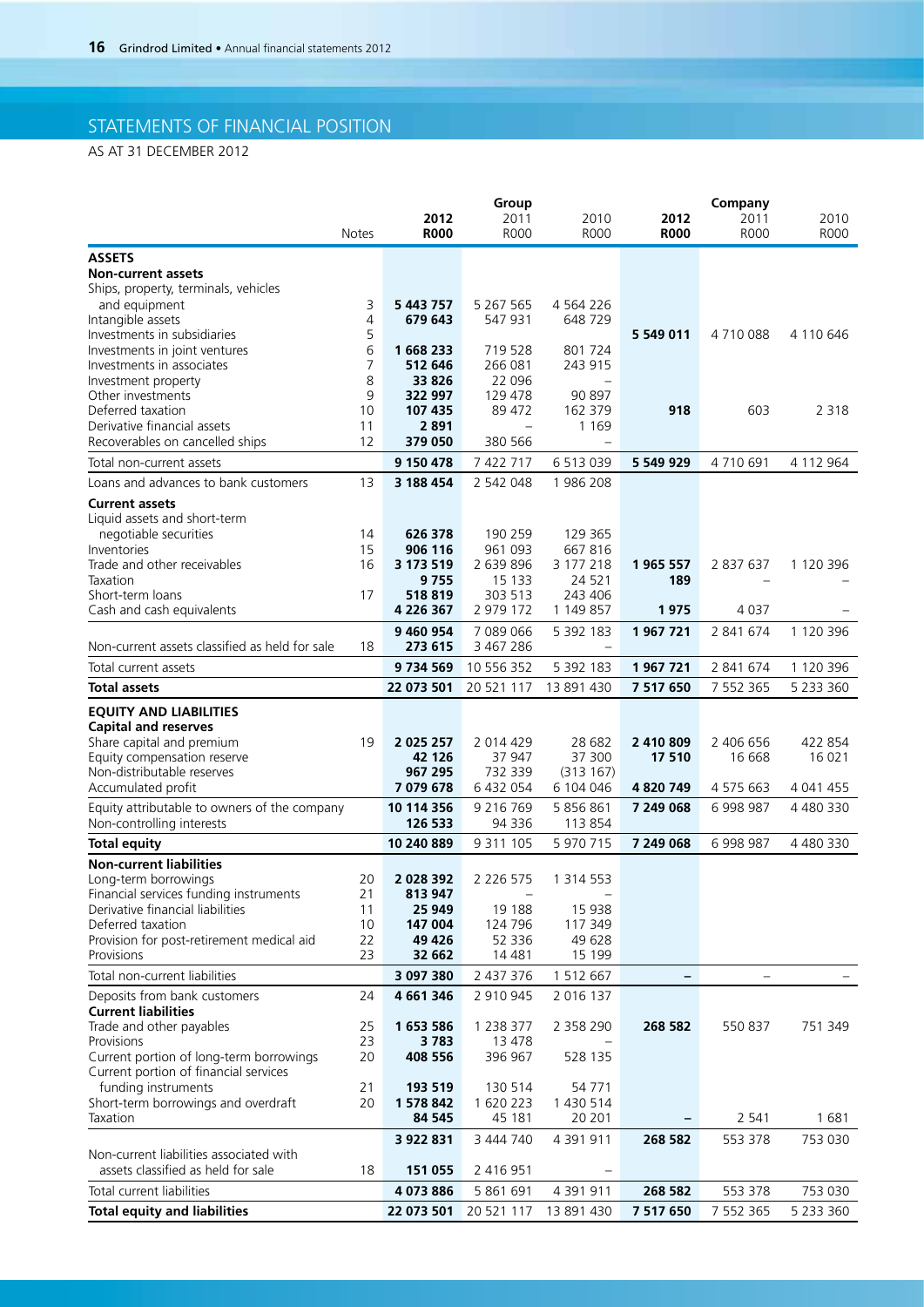# INCOME STATEMENTS

|                                                         |              |    |             | Group       | Company     |             |  |  |
|---------------------------------------------------------|--------------|----|-------------|-------------|-------------|-------------|--|--|
|                                                         |              |    | 2012        | 2011        | 2012        | 2011        |  |  |
|                                                         | <b>Notes</b> |    | <b>R000</b> | <b>R000</b> | <b>R000</b> | <b>ROOO</b> |  |  |
| Revenue                                                 |              | 26 | 27 262 223  | 35 885 258  | 524 530     | 863 405     |  |  |
| Other income                                            |              | 27 | 287 416     | 153 328     | 322         | 1966        |  |  |
| Operating expenses                                      |              | 27 | (26595814)  | (35033049)  | (48785)     | (46 567)    |  |  |
| Earnings before interest, taxation, depreciation        |              |    |             |             |             |             |  |  |
| and amortisation                                        |              |    | 953 825     | 1 005 537   | 476 067     | 818 804     |  |  |
| Depreciation and amortisation                           |              | 27 | (412 430)   | (362979)    |             |             |  |  |
| Operating profit before interest and taxation           |              |    | 541 395     | 642 558     | 476 067     | 818 804     |  |  |
| Non-trading items                                       |              | 28 | 199 689     | 60 152      |             |             |  |  |
| Interest received                                       |              | 29 | 206 941     | 169 709     | 456         | 7484        |  |  |
| Interest paid                                           |              | 29 | (227 398)   | (218647)    |             | (7192)      |  |  |
| Profit before share of associate and joint venture      |              |    |             |             |             |             |  |  |
| companies' profit                                       |              |    | 720 627     | 653 772     | 476 523     | 819 096     |  |  |
| Share of associate companies' profit after taxation     |              | 7  | 9 3 8 5     | 4 2 9 1     |             |             |  |  |
| Share of joint venture companies' profit after taxation |              | 6  | 340 029     | 114 024     |             |             |  |  |
| <b>Profit before taxation</b>                           |              |    | 1 070 041   | 772 087     | 476 523     | 819 096     |  |  |
| Taxation                                                |              | 30 | (148 228)   | (175 363)   | 2670        | (24633)     |  |  |
| Profit for the year                                     |              |    | 921813      | 596 724     | 479 193     | 794 463     |  |  |
| <b>Attributable to:</b>                                 |              |    |             |             |             |             |  |  |
| Owners of the parent/company                            |              |    | 910 563     | 584 176     | 479 193     | 794 463     |  |  |
| Non-controlling interests                               |              |    | 11 250      | 12 548      |             |             |  |  |
|                                                         |              |    | 921813      | 596 724     | 479 193     | 794 463     |  |  |
| <b>Earnings per share</b>                               | (cents)      | 31 |             |             |             |             |  |  |
| <b>Basic</b>                                            |              |    | 144,6       | 111,0       |             |             |  |  |
| Diluted                                                 |              |    | 144,0       | 110,8       |             |             |  |  |
| Dividends per share                                     | (cents)      |    | 32,9        | 29,5        |             |             |  |  |
| Interim                                                 |              |    | 17,5        | 17,5        |             |             |  |  |
| Final                                                   |              |    | 15,4        | 12,0        |             |             |  |  |
| Dividend cover                                          | (times)      |    | 4,4         | 3,8         |             |             |  |  |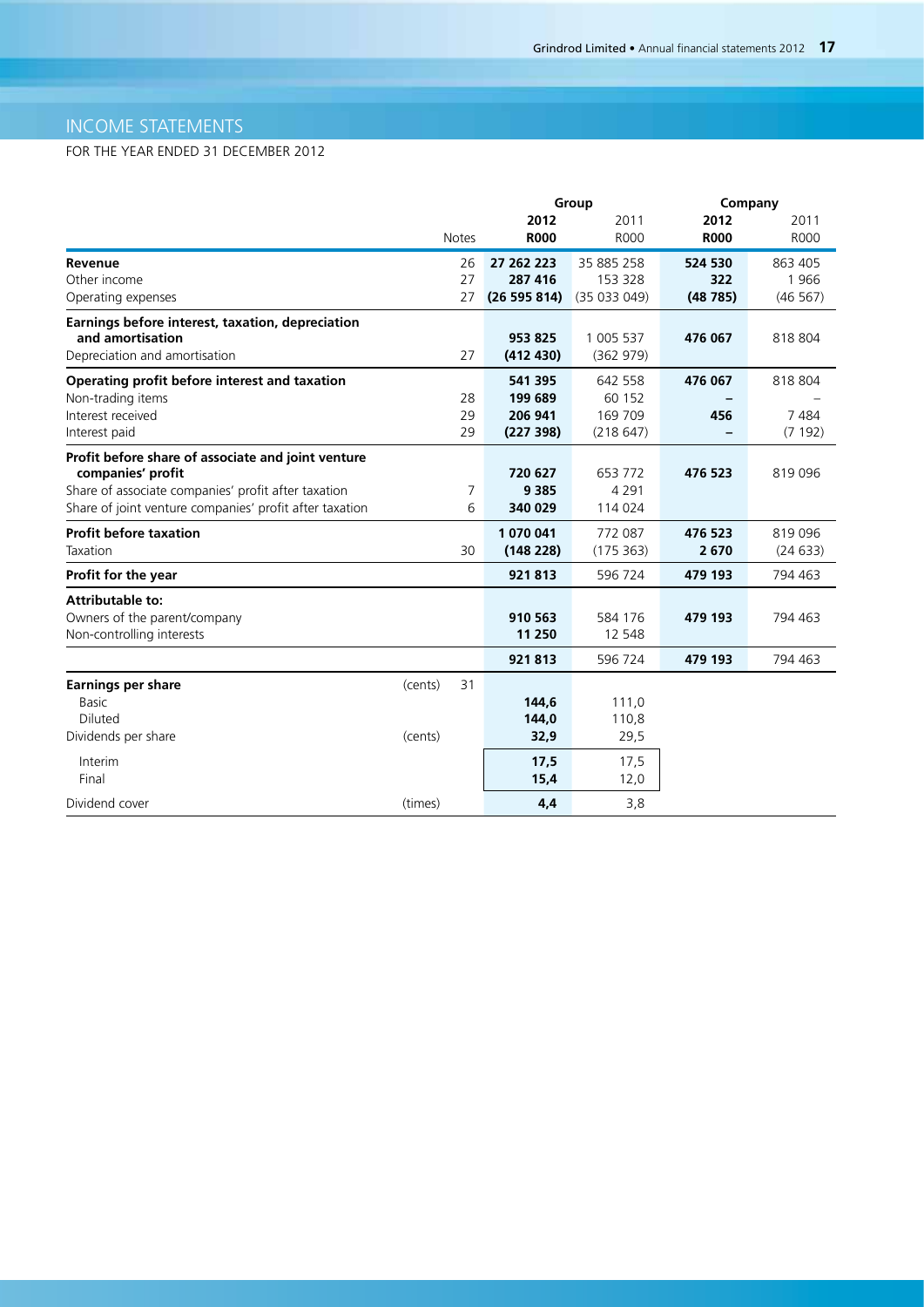# STATEMENTS OF COMPREHENSIVE INCOME

|                                                               | Group       |           | Company     |         |  |  |
|---------------------------------------------------------------|-------------|-----------|-------------|---------|--|--|
|                                                               | 2012        | 2011      | 2012        | 2011    |  |  |
|                                                               | <b>R000</b> | R000      | <b>R000</b> | R000    |  |  |
| Profit for the year                                           | 921813      | 596 724   | 479 193     | 794 463 |  |  |
| Other comprehensive income                                    |             |           |             |         |  |  |
| Exchange differences on translating foreign operations        |             |           |             |         |  |  |
| Exchange differences arising during the year                  | 263 750     | 901 974   |             |         |  |  |
| Cash flow hedges                                              |             |           |             |         |  |  |
| Recycled through profit and loss during the year              | (6345)      | 161 735   |             |         |  |  |
| Reclassification adjustments for amounts recognised in assets | (859)       | (2070)    |             |         |  |  |
|                                                               | (7, 204)    | 159 665   |             |         |  |  |
| Business combination release                                  | 5998        |           |             |         |  |  |
| Fair value loss arising on available-for-sale investments     | (25000)     | -         |             |         |  |  |
| Total comprehensive income for the year                       | 1 159 357   | 1 658 363 | 479 193     | 794 463 |  |  |
| Total comprehensive income attributable to:                   |             |           |             |         |  |  |
| Owners of the parent/company                                  | 1 145 519   | 1 648 400 | 479 193     | 794 463 |  |  |
| Non-controlling interests                                     | 13838       | 9963      |             |         |  |  |
|                                                               | 1 159 357   | 1 658 363 | 479 193     | 794 463 |  |  |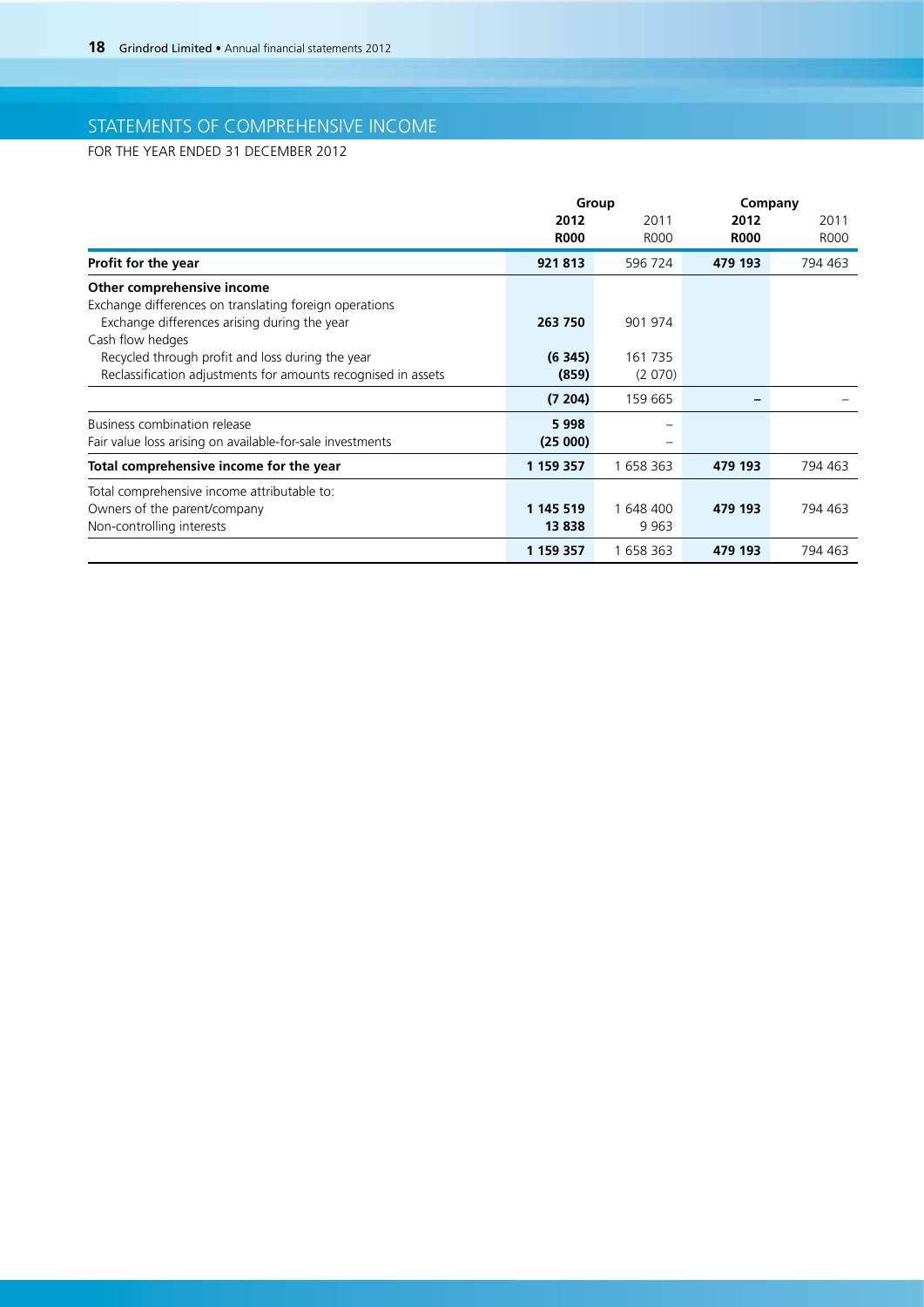# STATEMENTS OF CASH FLOWS

|                                                                                           |       |                          | Group                      | Company           |                   |
|-------------------------------------------------------------------------------------------|-------|--------------------------|----------------------------|-------------------|-------------------|
|                                                                                           |       | 2012                     | 2011                       | 2012              | 2011              |
|                                                                                           | Notes | <b>R000</b>              | R000                       | <b>R000</b>       | <b>R000</b>       |
| <b>OPERATING ACTIVITIES</b>                                                               |       |                          |                            |                   |                   |
| Cash receipts from charter hire                                                           |       | 2 406 969                | 27 431                     |                   |                   |
| Cash receipts from freight                                                                |       | 2 734 395                | 2 192 182                  |                   |                   |
| Cash receipts from commodity sales                                                        |       | 20 574 398               | 29 677 014                 |                   |                   |
| Interest income from financial institution                                                |       | 298 422                  | 238 875                    |                   |                   |
| Interest expense from financial institution<br>Dividend income from financial institution |       | (215 509)<br>22 710      | (181033)<br>9 2 3 1        |                   |                   |
| Corporate and structured finance fee income and other income                              |       | 148 084                  | 127 753                    |                   |                   |
| Handling revenue                                                                          |       | 2 715 187                | 2 739 006                  |                   |                   |
| Other revenue                                                                             |       | 102 497                  | 197 015                    | 34 205            | 27 255            |
|                                                                                           |       |                          |                            |                   |                   |
| Cash receipts from customers<br>Cash payments to suppliers and employees                  |       | 28 787 153<br>(27364498) | 35 027 474<br>(35 222 509) | 34 205<br>(45046) | 27 255<br>(22841) |
| Cash generated from/(absorbed by) operations                                              | 37.1  | 1 422 655                | (195035)                   | (10841)           | 4414              |
| Interest received                                                                         |       | 206 941                  | 93 467                     | 456               | 7484              |
| Interest paid                                                                             |       | (227 398)                | (218647)                   |                   | (7192)            |
| Dividends received                                                                        |       | 22 710                   | 29 437                     | 490 325           | 836 150           |
| Dividends paid                                                                            | 37.2  | (238 182)                | (259 552)                  | (232 773)         | (262 042)         |
| Taxation paid                                                                             | 37.3  | (101985)                 | (63004)                    | (374)             | (22 059)          |
|                                                                                           |       | 1 084 741                | (613334)                   | 246 793           | 556 755           |
| Net proceeds on disposal of ships and locomotives                                         |       | 16 846                   | $\overline{\phantom{0}}$   |                   |                   |
| Capital expenditure on ships and locomotives                                              | 37.4  | (242 372)                | (842 831)                  |                   |                   |
| Cash flows from operating activities of financial institutions                            |       |                          |                            |                   |                   |
| Advances to customers                                                                     |       | (646 406)                | (380 425)                  |                   |                   |
| Liquid assets and short-term negotiable securities                                        |       | (436 119)                | (60894)                    |                   |                   |
| Deposits from customers                                                                   |       | 1750 401                 | 894 808                    |                   |                   |
| Net cash flows from/(used in) operating activities                                        |       | 1 527 091                | (1002676)                  | 246 793           | 556 755           |
| <b>INVESTING ACTIVITIES</b>                                                               |       |                          |                            |                   |                   |
| Property, terminals, vehicles and equipment acquired                                      | 37.4  | (388 326)                | (296 837)                  |                   |                   |
| Replacement of property, terminals, vehicles and equipment                                |       | (10 566)                 | (10 566)                   |                   |                   |
| Additions to property, terminals, vehicles and equipment                                  |       | (377760)                 | (286 271)                  |                   |                   |
| Acquisition of other investments                                                          |       | (95046)                  | (30190)                    |                   |                   |
| Acquisition of subsidiaries, joint ventures and associates                                | 37.5  | (560974)                 | (23657)                    | (838643)          | (496 806)         |
| Proceeds on disposal of property, terminals, vehicles and equipment                       |       | 33 916                   | 69 469                     |                   |                   |
| Proceeds from repayment of share capital by joint venture                                 |       |                          | 262 235                    |                   |                   |
| Proceeds from disposal of investments                                                     | 37.6  | 466 020                  | 41 593                     |                   |                   |
| Acquisition of intangible assets                                                          |       | (17891)                  | (2903)                     |                   |                   |
| Loans advanced to associate companies                                                     |       | (73186)                  | (13249)                    |                   |                   |
| Net advances to subsidiaries                                                              |       |                          |                            | 585 638           | (2 039 714)       |
| Net cash flows (used in)/from investing activities                                        |       | (635 487)                | 6461                       | (253005)          | (2536520)         |
| <b>FINANCING ACTIVITIES</b>                                                               |       |                          |                            |                   |                   |
| Net proceeds from issue of ordinary share capital                                         |       | 7839                     | 1983803                    | 7836              | 1983802           |
| Repurchase of preference share capital                                                    |       |                          |                            | (3686)            |                   |
| Proceeds from disposal of treasury shares                                                 |       | 2 9 8 9                  | 1 9 4 5                    |                   |                   |
| Long-term borrowings raised                                                               |       | 1 432 603                | 1 548 382                  |                   |                   |
| Payment of capital portion of long-term borrowings                                        |       | (834015)                 | (708718)                   |                   |                   |
| Short-term loan issued                                                                    |       | (126 514)                | 179 130                    |                   |                   |
| Net cash flows from financing activities                                                  |       | 482 902                  | 3 004 542                  | 4 1 5 0           | 1983802           |
| Net increase/(decrease) in cash and cash equivalents                                      |       | 1 374 506                | 2 008 327                  | (2062)            | 4 0 3 7           |
| Cash and cash equivalents at beginning of year                                            |       | 2 901 050                | 903 846                    | 4 0 3 7           |                   |
| Difference arising on translation                                                         |       | (25306)                  | (11 123)                   |                   |                   |
| Cash and cash equivalents at end of year                                                  | 37.7  | 4 250 250                | 2 901 050                  | 1975              | 4 0 3 7           |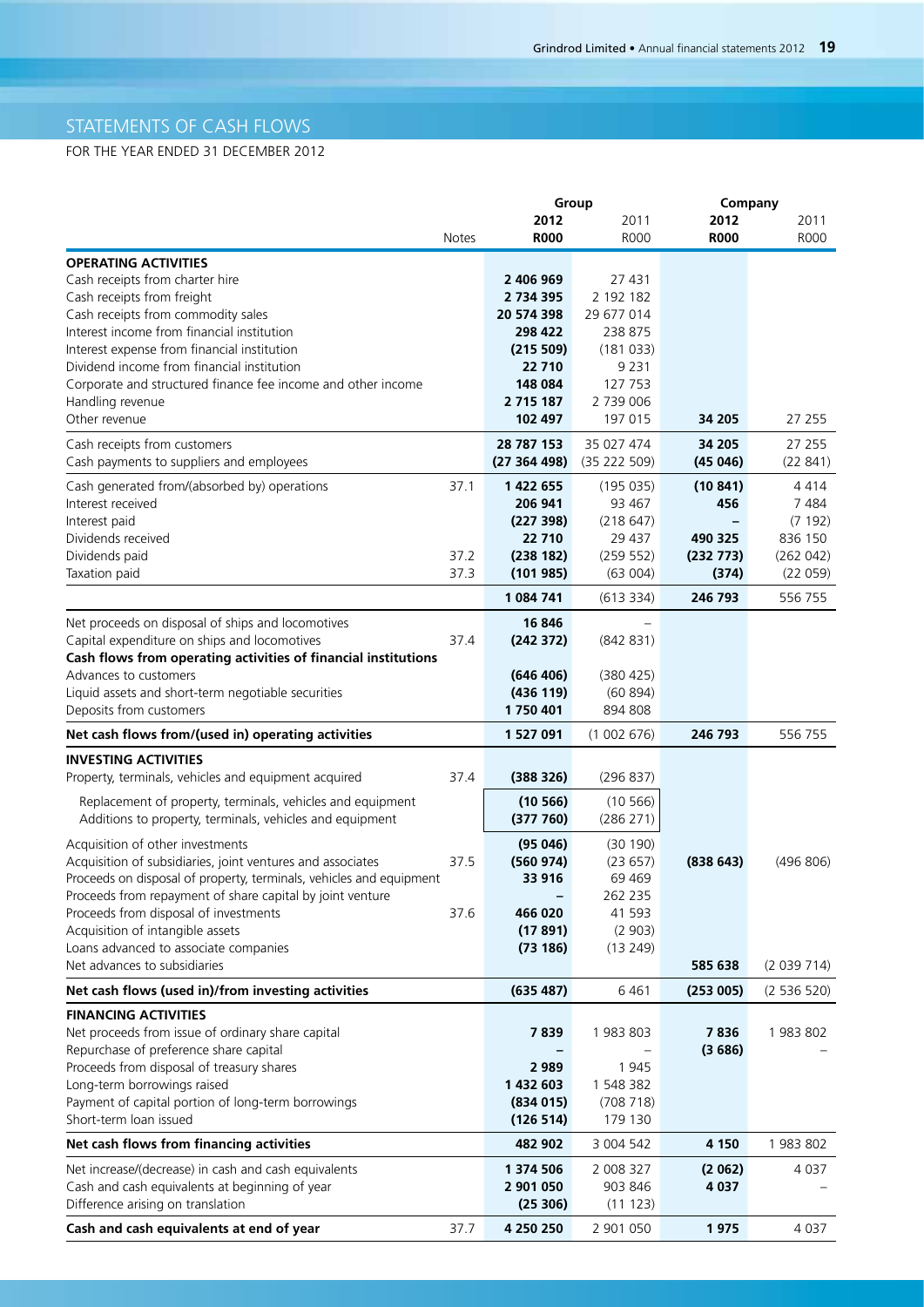# STATEMENTS OF CHANGES IN EQUITY

| <b>GROUP</b>                                                      | Ordinary<br>share capital<br><b>R000</b> | Preference<br>share capital<br>R000 | premium<br>R000 | Equity<br>Share compensation<br>reserve<br><b>R000</b> |  |
|-------------------------------------------------------------------|------------------------------------------|-------------------------------------|-----------------|--------------------------------------------------------|--|
| <b>Balance at 31 December 2010</b>                                | 9                                        | $\overline{2}$                      | 28 671          | 37 300                                                 |  |
| Share options exercised                                           |                                          |                                     | 2 6 1 2         |                                                        |  |
| Share issue                                                       | $\overline{3}$                           |                                     | 1 999 997       |                                                        |  |
| Share issue expenses                                              |                                          |                                     | (18810)         |                                                        |  |
| Share-based payments<br>Treasury shares sold                      |                                          |                                     | 1945            | 647                                                    |  |
| Non-controlling interest acquired                                 |                                          |                                     |                 |                                                        |  |
|                                                                   |                                          |                                     |                 |                                                        |  |
| Profit for the year<br>Other comprehensive income                 |                                          |                                     |                 |                                                        |  |
|                                                                   |                                          |                                     |                 |                                                        |  |
| Total comprehensive income                                        |                                          |                                     |                 |                                                        |  |
| Ordinary dividends paid<br>Preference dividends paid              |                                          |                                     |                 |                                                        |  |
|                                                                   |                                          |                                     |                 |                                                        |  |
| <b>Balance at 31 December 2011</b>                                | 12                                       | $\overline{2}$                      | 2 0 1 4 4 1 5   | 37 947                                                 |  |
| Share options exercised                                           |                                          |                                     | 7839            |                                                        |  |
| Share-based payments                                              |                                          |                                     |                 | 4 1 7 9                                                |  |
| Treasury shares sold                                              |                                          |                                     | 2 9 8 9         |                                                        |  |
| <b>Business acquisitions</b><br>Non-controlling interest acquired |                                          |                                     |                 |                                                        |  |
|                                                                   |                                          |                                     |                 |                                                        |  |
| Profit for the year<br>Other comprehensive income                 |                                          |                                     |                 |                                                        |  |
|                                                                   |                                          |                                     |                 |                                                        |  |
| Total comprehensive income                                        |                                          |                                     |                 |                                                        |  |
| Ordinary dividends paid<br>Preference dividends paid              |                                          |                                     |                 |                                                        |  |
|                                                                   |                                          |                                     |                 |                                                        |  |
| <b>Balance at 31 December 2012</b>                                | 12                                       | $\overline{2}$                      | 2 0 2 5 2 4 3   | 42 126                                                 |  |
| Analysis of holding company and subsidiary interests              |                                          |                                     |                 |                                                        |  |
| Holding company                                                   | 12                                       | $\overline{2}$                      | 2 410 795       | 17510                                                  |  |
| Subsidiaries                                                      |                                          |                                     | (385 552)       | 24 6 16                                                |  |
|                                                                   | 12                                       | 2                                   | 2 0 2 5 2 4 3   | 42 126                                                 |  |
|                                                                   |                                          |                                     |                 |                                                        |  |
|                                                                   |                                          |                                     |                 | Equity                                                 |  |
|                                                                   |                                          | Preference                          |                 | Share compensation                                     |  |
|                                                                   | Share capital                            | share capital                       | premium         | reserve                                                |  |
| <b>COMPANY</b>                                                    | <b>R000</b>                              | R000                                | R000            | <b>R000</b>                                            |  |
| <b>Balance at 31 December 2010</b>                                | 9                                        | $\overline{2}$                      | 422 843         | 16 0 21                                                |  |
| Share options exercised                                           |                                          |                                     | 2 6 1 2         |                                                        |  |
| Share issue                                                       | $\overline{3}$                           |                                     | 1 999 997       |                                                        |  |
| Share issue expenses                                              |                                          |                                     | (18810)         |                                                        |  |
| Share-based payments<br>Total comprehensive income                |                                          |                                     |                 | 647                                                    |  |
| Ordinary dividends paid                                           |                                          |                                     |                 |                                                        |  |
| Preference dividends paid                                         |                                          |                                     |                 |                                                        |  |
| <b>Balance at 31 December 2011</b>                                | 12                                       | $\overline{2}$                      | 2 406 642       | 16 668                                                 |  |
|                                                                   |                                          |                                     |                 |                                                        |  |
| Shares repurchased                                                |                                          |                                     | (3686)<br>7839  |                                                        |  |
| Share issue<br>Share-based payments                               |                                          |                                     |                 | 842                                                    |  |
|                                                                   |                                          |                                     |                 |                                                        |  |
|                                                                   |                                          |                                     |                 |                                                        |  |
| Total comprehensive income<br>Ordinary dividends paid             |                                          |                                     |                 |                                                        |  |
| Preference dividends paid                                         |                                          |                                     |                 |                                                        |  |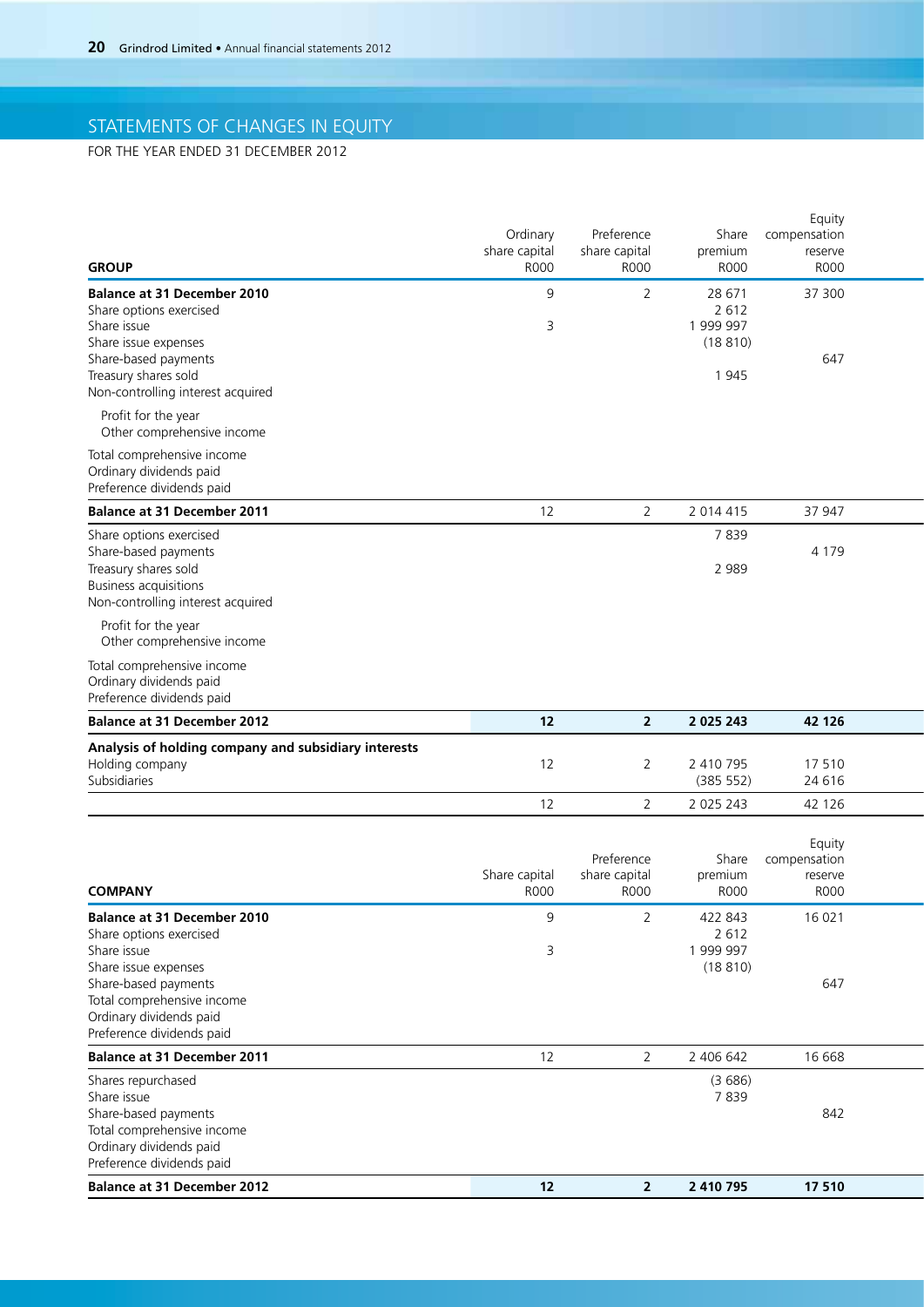| Foreign                 |                                |             |                             |               | Interest of                                 |                     |                       |
|-------------------------|--------------------------------|-------------|-----------------------------|---------------|---------------------------------------------|---------------------|-----------------------|
| currency<br>translation | <b>Business</b><br>combination | Hedging     | Other non-<br>distributable | Accumulated   | shareholders<br>of Grindrod                 | Non-<br>controlling | Interest of all       |
| reserve                 | reserve                        | reserve     | reserve                     | profit        | Limited                                     | interests           | shareholders          |
| <b>R000</b>             | <b>R000</b>                    | <b>R000</b> | <b>R000</b>                 | <b>R000</b>   | <b>R000</b>                                 | <b>R000</b>         | R000                  |
| (160 461)               | $ \,$                          | (152 706)   | $\sim$                      | 6 104 046     | 5 856 861                                   | 113 854             | 5 970 715             |
|                         |                                |             |                             |               | 2 6 1 2                                     |                     | 2 6 1 2               |
|                         |                                |             |                             |               | 2 000 000<br>(18810)                        |                     | 2 000 000<br>(18810)  |
|                         |                                |             |                             |               | 647                                         |                     | 647                   |
|                         |                                |             |                             |               | 1945                                        |                     | 1945                  |
|                         | (18718)                        |             |                             |               | (18718)                                     | (26 277)            | (44995)               |
| 904 559                 |                                | 159 665     |                             | 584 176       | 584 176<br>1 064 224                        | 12 548<br>(2585)    | 596 724<br>1 061 639  |
|                         |                                |             |                             |               | 1 648 400                                   | 9 9 6 3             | 1 658 363             |
|                         |                                |             |                             | (202897)      | (202897)                                    | (3 204)             | (206 101)             |
| 744 098                 |                                | 6959        |                             | (53 271)      | (53 271)                                    |                     | (53 271)              |
|                         | (18718)                        |             | $\overline{\phantom{m}}$    | 6 432 054     | 9 2 1 6 7 6 9<br>7839                       | 94 336              | 9 3 1 1 1 0 5<br>7839 |
|                         |                                |             |                             |               | 4 1 7 9                                     |                     | 4 1 7 9               |
|                         |                                |             |                             |               | 2 9 8 9                                     |                     | 2 9 8 9               |
|                         |                                |             |                             | (31 160)      | (31 160)<br>$\hspace{0.1mm}-\hspace{0.1mm}$ | 23 397<br>2 8 4 9   | (7763)<br>2 8 4 9     |
|                         |                                |             |                             | 910 563       | 910 563                                     | 11 250              | 921 813               |
| 261 162                 | 5998                           | (7 204)     | (25000)                     |               | 234 956                                     | 2 5 8 8             | 237 544               |
|                         |                                |             |                             |               | 1 145 519                                   | 13838               | 1 159 357             |
|                         |                                |             |                             | (174 482)     | (174 482)                                   | (7887)              | (182 369)             |
| 1 005 260               |                                |             |                             | (57297)       | (57 297)                                    | 126 533             | (57 297)              |
|                         | (12720)                        | (245)       | (25000)                     | 7 079 678     | 10 114 356                                  |                     | 10 240 889            |
|                         |                                |             |                             | 4 820 749     | 7 249 068                                   |                     |                       |
| 1 005 260               | (12 720)                       | (245)       | (25000)                     | 2 2 5 8 9 2 9 | 2 865 288                                   |                     |                       |
| 1 005 260               | (12 720)                       | (245)       | (25000)                     | 7 079 678     | 10 114 356                                  |                     |                       |
|                         | Interest of                    |             |                             |               |                                             |                     |                       |
| Accumulated             | shareholders<br>of Grindrod    |             |                             |               |                                             |                     |                       |
| profit                  | Limited                        |             |                             |               |                                             |                     |                       |
| <b>R000</b>             | <b>R000</b>                    |             |                             |               |                                             |                     |                       |
| 4 041 455               | 4 480 330                      |             |                             |               |                                             |                     |                       |
|                         | 2 6 1 2                        |             |                             |               |                                             |                     |                       |
|                         | 2 000 000                      |             |                             |               |                                             |                     |                       |
|                         | (18810)<br>647                 |             |                             |               |                                             |                     |                       |
| 794 463                 | 794 463                        |             |                             |               |                                             |                     |                       |
| (206984)                | (206984)                       |             |                             |               |                                             |                     |                       |
| (53 271)                | (53 271)                       |             |                             |               |                                             |                     |                       |
|                         |                                |             |                             |               |                                             |                     |                       |
| 4 575 663               | 6 998 987                      |             |                             |               |                                             |                     |                       |
|                         | (3686)                         |             |                             |               |                                             |                     |                       |
|                         | 7839                           |             |                             |               |                                             |                     |                       |
|                         | 842                            |             |                             |               |                                             |                     |                       |
| 479 194                 | 479 194                        |             |                             |               |                                             |                     |                       |
| (176811)<br>(57297)     | (176811)<br>(57 297)           |             |                             |               |                                             |                     |                       |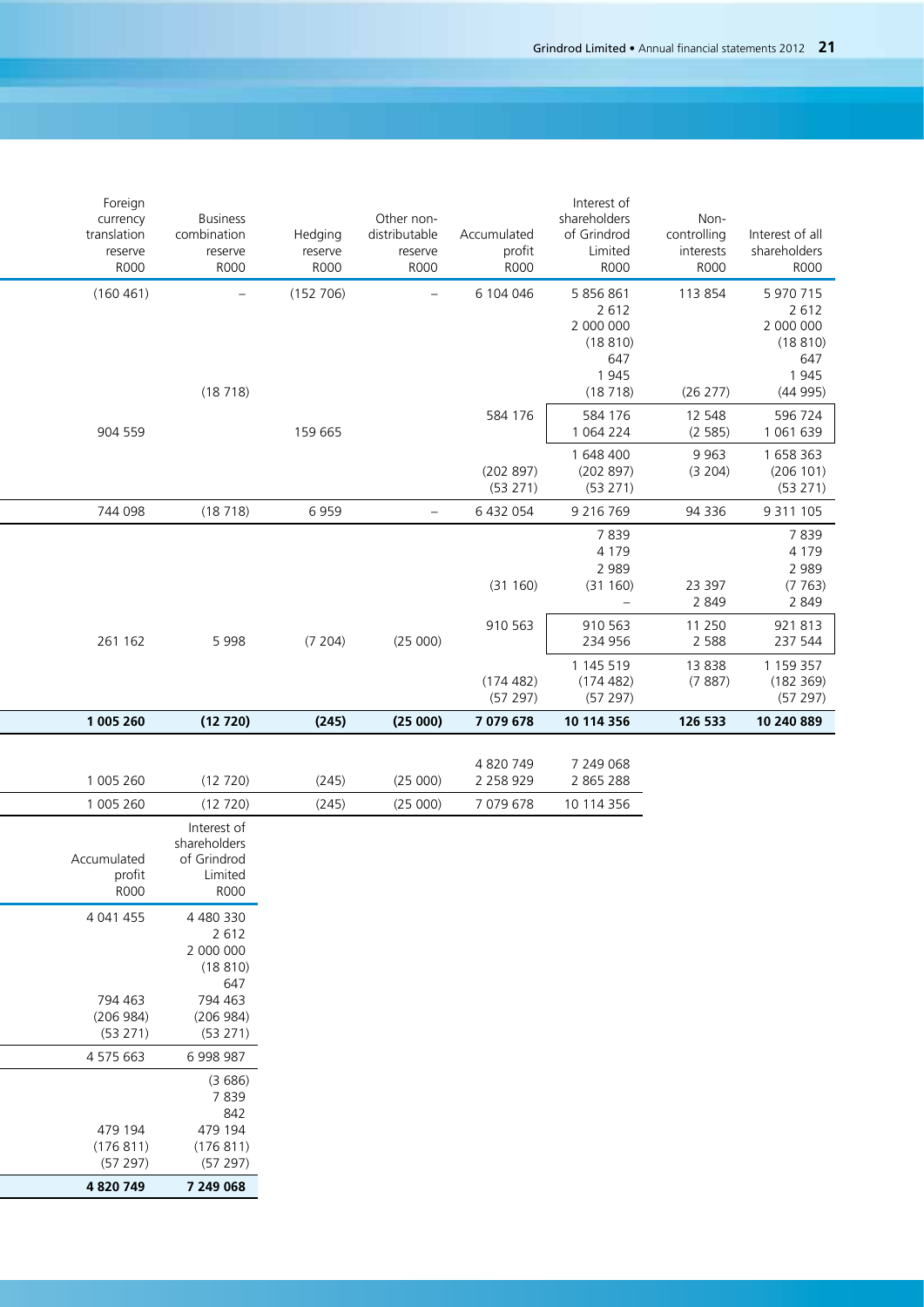## SEGMENTAL ANALYSIS

## FOR THE YEAR ENDED 31 DECEMBER 2012

The group has identified the following five main segments, namely Shipping, Trading, Freight Services, Financial Services and Group. These divisions are the basis on which the group reports its primary segment information. The principal services of each of these segments are described on pages 36 to 67 of the integrated annual report.

|                                              | <b>Freight Services</b> |                          | <b>Trading</b>     |                          | <b>Shipping</b>          |                          |
|----------------------------------------------|-------------------------|--------------------------|--------------------|--------------------------|--------------------------|--------------------------|
|                                              | 2012                    | 2011                     | 2012               | 2011                     | 2012                     | 2011*                    |
| <b>BUSINESS SEGMENTS</b>                     | <b>R000</b>             | <b>R000</b>              | <b>R000</b>        | <b>ROOO</b>              | <b>R000</b>              | R000                     |
| Revenue – external                           | 3 9 29 4 11             | 3 190 083                | 27 074 222         | 29 756 780               | 4 009 832                | 3 914 926                |
| Revenue - internal                           | 53 489                  | $\overline{\phantom{0}}$ | 364 939            | $\overline{\phantom{m}}$ | 379 175                  | $\overline{\phantom{m}}$ |
| Trading profit (excluding amortisation)      | 729 753                 | 680 726                  | 258 660            | 218 474                  | 308 390                  | 245 322                  |
| Depreciation and amortisation                | (219911)                | (200037)                 | (16845)            | (15608)                  | (243 236)                | (191593)                 |
| Operating profit                             | 509 842                 | 480 689                  | 241815             | 202 866                  | 65 154                   | 53729                    |
| Non-trading items                            | 419 379                 | 37 338                   | (35300)            | 7942                     | (173 300)                | 14872                    |
| Share of associate and joint venture         |                         |                          |                    |                          |                          |                          |
| companies' profit after taxation             | 50 196                  | 4 2 9 1                  | (815)              | $\overline{\phantom{a}}$ | $\sim$                   | $\overline{\phantom{m}}$ |
| Segment result excluding net interest        |                         |                          |                    |                          |                          |                          |
| and taxation<br>Interest received            | 979 417<br>40 4 26      | 522 318<br>34 4 31       | 205 700<br>84 4 64 | 210 808<br>49 3 20       | (108146)<br>(2388)       | 68 601<br>29 849         |
| Interest paid                                | (100960)                | (85057)                  | (119380)           | (82 398)                 | (53648)                  | (60738)                  |
| Taxation                                     | (95342)                 | (122 875)                | (50388)            | (31336)                  | (3138)                   | (13536)                  |
| Profit for the year                          | 823 541                 | 348 817                  | 120 396            | 146 394                  | (167320)                 | 24 176                   |
| Non-controlling interest shareholders        | (7294)                  | (9674)                   | 8 0 4 7            | 12 4 6 6                 | (2390)                   | (5801)                   |
|                                              |                         |                          |                    |                          |                          |                          |
| Profit attributable to shareholders          | 816 247                 | 339 143                  | 128 443            | 158 860                  | (169710)                 | 18 375                   |
| Preference dividends                         | (22919)                 | (21312)                  | (14897)            | (14871)                  | $\sim$                   | (11574)                  |
| Profit attributable to ordinary shareholders | 793 328                 | 317831                   | 113 546            | 143 989                  | (169710)                 | 6801                     |
| Capital expenditure excluding                |                         |                          |                    |                          |                          |                          |
| investment acquisitions                      | 362 869                 | 266 931                  | 12 475             | 7510                     | 250 306                  | 865 262                  |
| Total segment assets                         | 6 062 673               | 5 154 305                | 4 831 048          | 3 769 115                | 6 123 214                | 6 445 340                |
| Segment assets excluding investments         |                         |                          |                    |                          |                          |                          |
| in associates                                | 5 385 982               | 4888224                  | 4801988            | 3 769 115                | 6 123 214                | 6 445 340                |
| Investments in associates                    | 676 691                 | 266 081                  | 29 060             | $\overline{\phantom{m}}$ | $\overline{\phantom{0}}$ | $\overline{\phantom{a}}$ |
| Segment liabilities                          | (2850960)               | (2436020)                | (3830575)          | (2533330)                | $(2493860)$ $(2912762)$  |                          |

\* *Adjustments relate to amounts lent to divisions by Group but are treated as external debt for segmental purposes.*

The group's five divisions operate in six principal geographical areas – USA/Bermuda, South America, the Middle East, United Kingdom/ Europe/Isle of Man, Singapore/Asia/Far East and Southern Africa. Refer to divisional report for detail on the various regions.

|                                              | USA/Bermuda |             | <b>South America</b> |             | Middle East |             |
|----------------------------------------------|-------------|-------------|----------------------|-------------|-------------|-------------|
|                                              | 2012        | 2011        | 2012                 | 201'        | 2012        | 2011        |
| <b>GEOGRAPHIC SEGMENTS</b>                   | <b>R000</b> | <b>R000</b> | <b>R000</b>          | <b>R000</b> | <b>R000</b> | <b>R000</b> |
| Revenue - external                           | 276899      | 403 337     | 880 091              | 122 321     | 387 618     | 451 057     |
| Profit attributable to ordinary shareholders | 1 5 3 3     | 3 0 9 9     | 59 074               | 43 796      | 5 5 2 5     | 11 079      |
| Capital expenditure excluding                |             |             |                      |             |             |             |
| investment acquisitions                      |             |             |                      | 264         |             |             |
| Segment assets                               |             |             | 87 248               | 228 812     | 172 271     |             |

\* *Restated due to segmental adjustments in relation to IFRS 8 Operating Segments.*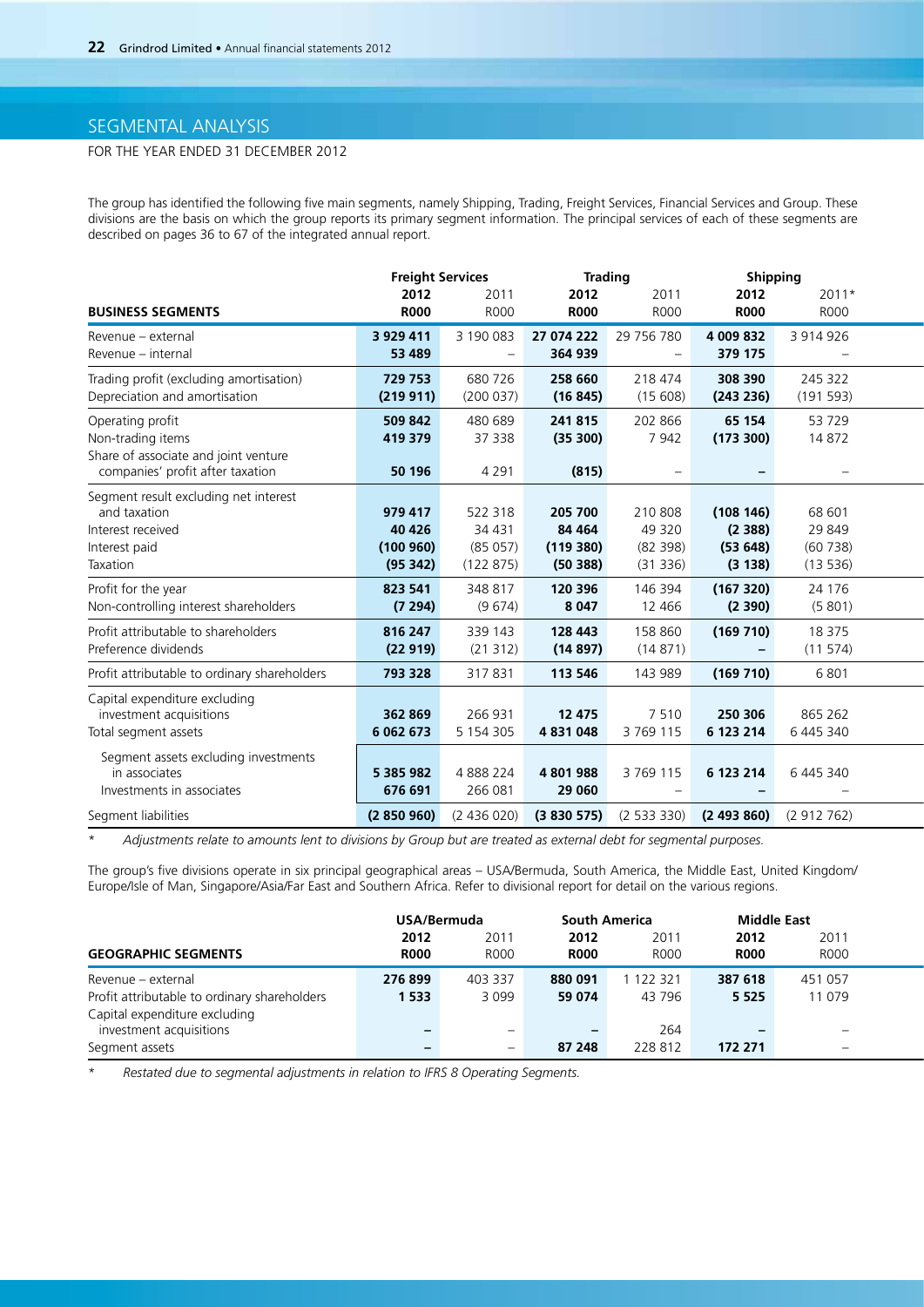|                           |                          |                    |                                    |                       |                          |                                              | <b>Total Group</b>                                                                              |                                 |                     |
|---------------------------|--------------------------|--------------------|------------------------------------|-----------------------|--------------------------|----------------------------------------------|-------------------------------------------------------------------------------------------------|---------------------------------|---------------------|
| <b>Financial Services</b> |                          |                    | Group                              |                       | 2012                     |                                              |                                                                                                 | 2011                            |                     |
| 2012                      | 2011*                    | 2012               | 2011*                              |                       | Total Adjustments*       | <b>Total</b>                                 | Total                                                                                           | Adjustments*                    | Total               |
| <b>R000</b>               | R000                     | <b>R000</b>        | R000                               | <b>R000</b>           | <b>R000</b>              | <b>R000</b>                                  | R000                                                                                            | R000                            | <b>R000</b>         |
| 252 686                   | 193 558                  | 911                |                                    | 433 35 267 062        |                          | (8 004 839) 27 262 223 37 055 780            |                                                                                                 | $(1170522)$ 35 885 258          |                     |
| 4 2 7 6                   | 3861                     | 121 358            | 86 229                             | 923 237               |                          | 923 237                                      | 90 090                                                                                          | 1 272 979                       | 1 363 069           |
| 127 702                   | 81 512                   | (10340)            | (1312)                             | 1414 165              | (460340)                 | 953 825                                      | 1 224 722                                                                                       | (219185)                        | 1 005 537           |
| (1322)                    | (1050)                   | (3633)             | (3311)                             | (484947)              | 72 517                   | (412 430)                                    | (411599)                                                                                        | 48 620                          | (362979)            |
| 126 380                   | 80 4 62                  | (13973)            | (4623)<br>$\overline{\phantom{a}}$ | 929 218               | (387 823)                | 541 395                                      | 813 123                                                                                         | (170565)                        | 642 558<br>60 152   |
|                           | $\overline{\phantom{a}}$ | 670                |                                    | 211 449               | (11760)                  | 199 689                                      | 60 152                                                                                          | $\hspace{0.1mm}-\hspace{0.1mm}$ |                     |
|                           | $\qquad \qquad -$        |                    | $\overline{\phantom{m}}$           | 49 381                | 300 033                  | 349 414                                      | 4 2 9 1                                                                                         | 114 024                         | 118 315             |
|                           |                          |                    |                                    |                       |                          |                                              |                                                                                                 |                                 |                     |
| 126 380                   | 80 4 62                  | (13303)            | (4623)                             | 1 190 048             | (99 550)                 | 1 090 498                                    | 877 566                                                                                         | (56 541)                        | 821 025             |
| (7490)                    | (23146)                  | 102 712            | 79 255                             | 217 724               | (10783)                  | 206 941                                      | 169 709                                                                                         | $\hspace{0.1cm} -$              | 169 709             |
| $\sim$                    | 23 146                   | (10267)            | (31245)                            | (284 255)             | 56 857                   | (227 398)                                    | (236 292)                                                                                       | 17645                           | (218647)            |
| (24756)                   | (10927)                  | (28061)            | (35 585)                           | (201685)              | 53 457                   | (148 228)                                    | (214 259)                                                                                       | 38 896                          | (175 363)           |
| 94 134<br>(9632)          | 69 535<br>(9539)         | 51 081             | 7802                               | 921832<br>(11269)     | (19)                     | 921813                                       | 596 724<br>(12548)                                                                              | $\overline{\phantom{a}}$        | 596 724<br>(12548)  |
|                           |                          | $\sim$             | $\overline{\phantom{a}}$           |                       | 19                       | (11 250)                                     |                                                                                                 | $-$                             |                     |
| 84 502<br>(19357)         | 59 996<br>(1598)         | 51 081<br>(124)    | 7802<br>(3916)                     | 910 563<br>(57297)    | $\overline{\phantom{a}}$ | 910 563<br>(57297)                           | 584 176<br>(53 271)                                                                             | $\overline{\phantom{a}}$        | 584 176<br>(53 271) |
|                           |                          |                    |                                    |                       | $\overline{\phantom{a}}$ |                                              |                                                                                                 | $ \,$                           |                     |
| 65 145                    | 58 398                   | 50 957             | 3886                               | 853 266               | $\overline{\phantom{a}}$ | 853 266                                      | 530 905                                                                                         | $\sim$                          | 530 905             |
|                           |                          |                    |                                    |                       |                          |                                              |                                                                                                 |                                 |                     |
| 15 4 28<br>6 697 341      | 913<br>4 0 2 7 4 5 1     | 7 5 1 2<br>1847768 | 1955<br>2 194 249                  | 648 590<br>25 562 044 |                          | 648 590<br>(3 488 543) 22 073 501 21 590 460 | 1 142 571                                                                                       | $(1069343)$ 20521117            | $- 1142571$         |
|                           |                          |                    |                                    |                       |                          |                                              |                                                                                                 |                                 |                     |
| 6 697 341 4 027 451       |                          | 1847768            | 2 194 249                          | 24 856 293            |                          | (3 488 543) 21 367 750 21 324 379            |                                                                                                 | (1 069 343) 20 255 036          |                     |
|                           |                          | $ \,$              | $ \,$                              | 705 751               | $\sim$                   | 705 751                                      | 266 081                                                                                         | $\sim$                          | 266 081             |
| $(5957652)$ $(3326370)$   |                          |                    |                                    |                       |                          |                                              | $(200849)$ $(351346)$ $(15333896)$ 3 350 229 $(11983667)$ $(11559828)$ $(1976389)$ $(13536217)$ |                                 |                     |
|                           |                          |                    |                                    |                       |                          |                                              |                                                                                                 |                                 |                     |

|             |             |                                                                            |                     |             |                         |                       |               |              | <b>Total Group</b>                             |
|-------------|-------------|----------------------------------------------------------------------------|---------------------|-------------|-------------------------|-----------------------|---------------|--------------|------------------------------------------------|
| 2012        | 201         | 2012                                                                       | 2011                | 2012        | 2011                    | 2012                  | 2011          | 2012         | 2011                                           |
| <b>R000</b> | <b>R000</b> | <b>R000</b>                                                                | <b>R000</b>         | <b>R000</b> | <b>R000</b>             | <b>R000</b>           | <b>R000</b>   | <b>R000</b>  | <b>R000</b>                                    |
| 6 163 340   | 9829537     | 9 827 534                                                                  | 14 379 077          | 585 578     | 446 339                 | 9 141 163             | 9 2 5 3 5 9 0 |              |                                                |
|             |             |                                                                            | 220 653             | 701 569     | 116 098                 | 255 197               | 164 140       | 853 266      | 530 905                                        |
|             |             |                                                                            |                     |             |                         |                       |               |              |                                                |
| 1 3 1 3     | 2 7 5 9     | 243 707                                                                    | 863 880             | 155 314     | 52 559                  | 248 256               | 223 109       | 648 590      | 1 142 571                                      |
|             |             | 6878754                                                                    | 7 684 97.           | 2 495 582   | 304 776                 | 12 120 644            | 9 405 297     |              |                                                |
|             |             | <b>United Kingdom/</b><br><b>Europe/Isle of Man</b><br>(93 972)<br>319 002 | (27 960)<br>1897259 | (75660)     | Singapore/Asia/Far East | <b>Rest of Africa</b> |               | South Africa | 27 262 223 35 885 258<br>22 073 501 20 521 117 |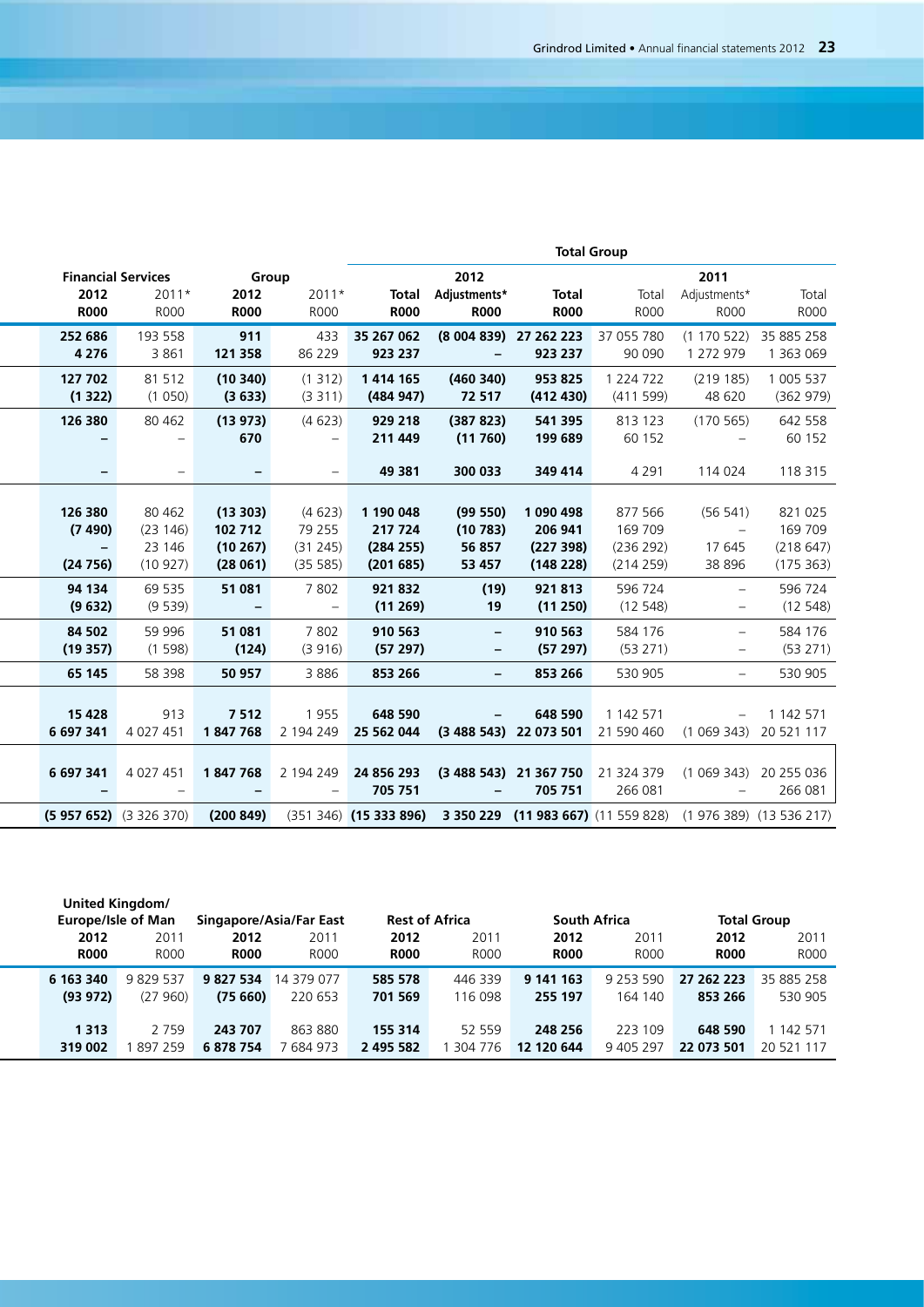FOR THE YEAR ENDED 31 DECEMBER 2012

### **1. New and revised IFRSs affecting amounts reported in the current year**

The following new and revised IFRSs have been applied in the current year and have affected the amounts reported in these financial statements. Details of other new and revised IFRSs applied in these financial statements that have had no material effect on the financial statements are set out in section 1.3.

### **1.1 New and revised IFRSs affecting presentation and disclosure only**

 Amendments to IAS 1 Presentation of Financial Statements (as part of Improvements to IFRSs issued in 2010) The amendments to IAS 1 clarify that an entity may choose to disclose an analysis of other comprehensive income by item in the statement of changes in equity or in the notes to the financial statements. In the current year, for each component of equity, the group has chosen to present such an analysis in the notes to the consolidated financial statements, with a singleline presentation of other comprehensive income in the consolidated statement of changes in equity.

### IAS 24 Related Party Disclosures (as revised in 2009)

IAS 24 (as revised in 2009) has been revised on the following two aspects: (a) IAS 24 (as revised in 2009) has changed the definition of a related party and (b) IAS 24 (as revised in 2009) introduces a partial exemption from the disclosure requirements for government-related entities.

The company and its subsidiaries are not government-related entities. The application of the revised definition of related party set out in IAS 24 (as revised in 2009) in the current year has resulted in the identification of related parties that were not identified as related parties under the previous Standard. Specifically, associates of the ultimate holding company of the company are treated as related parties of the group under the revised Standard whilst such entities were not treated as related parties of the group under the previous Standard. The related party disclosures set out in note 39 to the consolidated financial statements have been changed to reflect the application of the revised Standard. Changes have been applied retrospectively.

## **1.2 New and revised IFRSs affecting the reported financial performance and/or financial position**

The group adopted the following new and revised IFRSs that have been issued but are not yet effective in 2012:

| <b>Consolidated Financial Statements</b>     |
|----------------------------------------------|
| Joint Arrangements                           |
| Disclosure of Interests in Other Entities    |
| Separate Financial Statements                |
| Investments in Associates and Joint Ventures |
|                                              |

#### **1.3 New and revised IFRSs applied with no material effect on the consolidated financial statements**

The following new and revised IFRSs have also been adopted in these consolidated financial statements. The application of these new and revised IFRSs has not had any material impact on the amounts reported for the current and prior years but may affect the accounting for future transactions or arrangements.

| Amendments to IAS 32   | Classification of Rights Issues                             |
|------------------------|-------------------------------------------------------------|
| Amendments to IFRIC 14 | Prepayments of a Minimum Funding Requirement                |
| IFRIC 19               | Extinguishing Financial Liabilities with Equity Instruments |
| Amendments to IAS 12   | Deferred Tax – Recovery of Underlying Assets                |
| Improvements to IFRSs  | Issued in 2010                                              |

### **1.4 New and revised IFRSs in issue but not yet effective**

The group has not applied the following new and revised IFRSs that have been issued but are not yet effective:

| IFRS 9                      | Financial Instruments <sup>1</sup>                               |
|-----------------------------|------------------------------------------------------------------|
| IFRS 13                     | Fair Value Measurement <sup>1</sup>                              |
| Amendments to IAS 1         | Presentation of Items of Other Comprehensive Income <sup>2</sup> |
| IAS 19 (as revised in 2011) | Employee Benefits <sup>1</sup>                                   |

<sup>1</sup> *Effective for annual periods beginning on or after 1 January 2013.*

<sup>2</sup> *Effective for annual periods beginning on or after 1 July 2012.*

IFRS 9 issued in November 2009 introduces new requirements for the classification and measurement of financial assets. IFRS 9 amended in October 2010 includes the requirements for the classification and measurement of financial liabilities and for derecognition.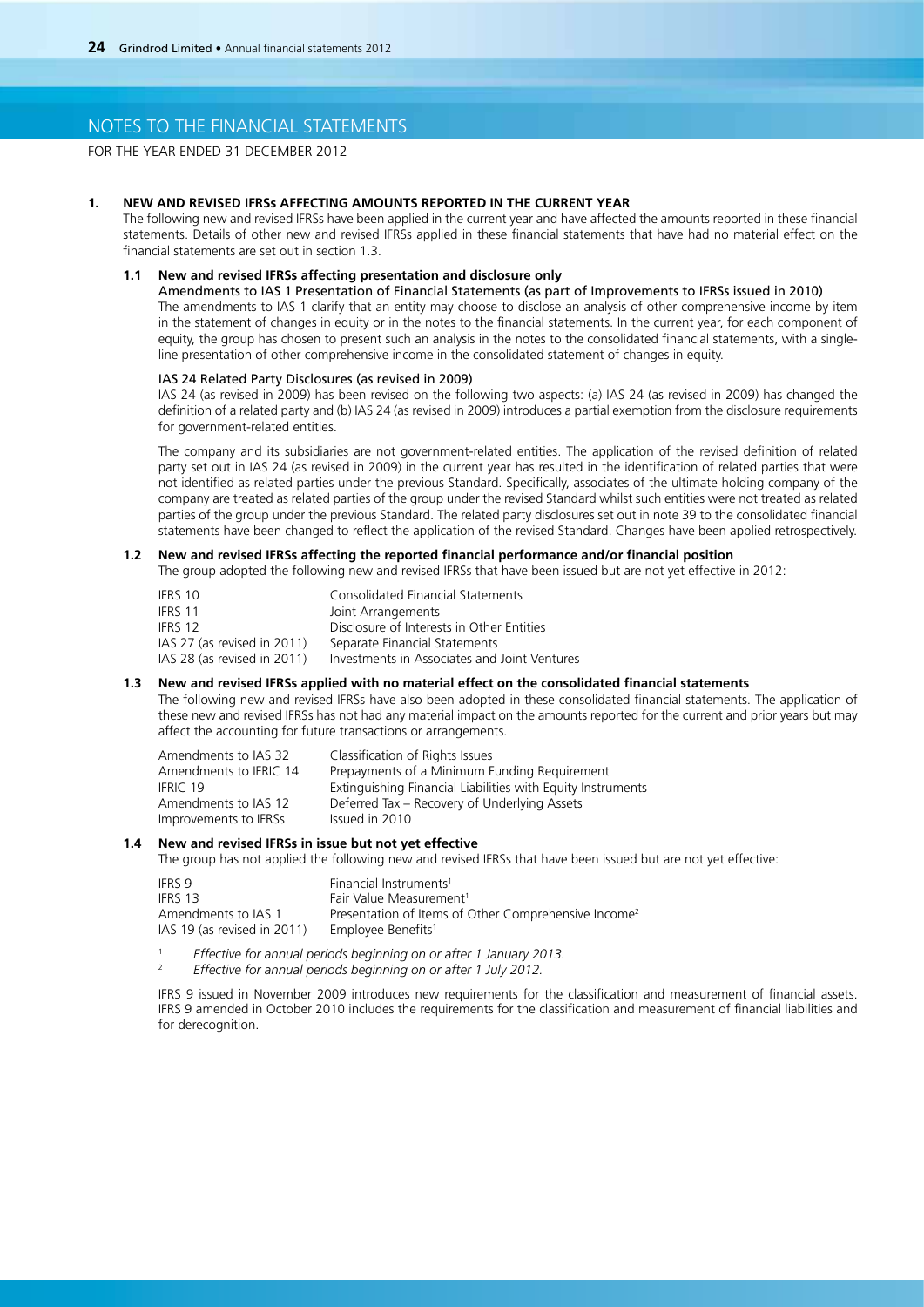### **1. New and revised IFRSs affecting amounts reported in the current year** continued

**1.4 New and revised IFRSs in issue but not yet effective** continued

- Key requirements of IFRS 9 are described as follows:
	- IFRS 9 requires all recognised financial assets that are within the scope of IAS 39 Financial Instruments: Recognition and Measurement to be subsequently measured at amortised cost or fair value. Specifically, debt investments that are held within a business model whose objective is to collect the contractual cash flows, and that have contractual cash flows that are solely payments of principal and interest on the principal outstanding are generally measured at amortised cost at the end of subsequent accounting periods. All other debt investments and equity investments are measured at their fair values at the end of subsequent accounting periods.
	- The most significant effect of IFRS 9 regarding the classification and measurement of financial liabilities relates to the accounting for changes in the fair value of a financial liability (designated as at fair value through profit or loss) attributable to changes in the credit risk of that liability. Specifically, under IFRS 9, for financial liabilities that are designated as at fair value through profit or loss, the amount of change in the fair value of the financial liability that is attributable to changes in the credit risk of that liability is presented in other comprehensive income, unless the recognition of the effects of changes in the liability's credit risk in other comprehensive income would create or enlarge an accounting mismatch in profit or loss. Changes in fair value attributable to a financial liability's credit risk are not subsequently reclassified to profit or loss. Previously, under IAS 39, the entire amount of the change in the fair value of the financial liability designated as at fair value through profit or loss was presented in profit or loss.

IFRS 9 is effective for annual periods beginning on or after 1 January 2013, with earlier application permitted.

The directors anticipate that IFRS 9 will be adopted in the group's consolidated financial statements for the annual period beginning 1 January 2013 and that the application of IFRS 9 may have a significant impact on amounts reported in respect of the group's financial assets and financial liabilities (e.g. the group's investments in redeemable notes that are currently classified as available-for-sale investments will have to be measured at fair value at the end of subsequent reporting periods, with changes in the fair value being recognised in profit or loss). However, it is not practical to provide a reasonable estimate of that effect until a detailed review has been completed.

IFRS 13 establishes a single source of guidance for fair value measurements and disclosures about fair value measurements. The Standard defines fair value, establishes a framework for measuring fair value, and requires disclosures about fair value measurements. The scope of IFRS 13 is broad; it applies to both financial instrument items and non-financial instrument items for which other IFRSs require or permit fair value measurements and disclosures about fair value measurements, except in specified circumstances. In general, the disclosure requirements in IFRS 13 are more extensive than those required in the current standards. For example, quantitative and qualitative disclosures based on the three-level fair value hierarchy currently required for financial instruments only under IFRS 7 Financial Instruments: Disclosures will be extended by IFRS 13 to cover all assets and liabilities within its scope.

IFRS 13 is effective for annual periods beginning on or after 1 January 2013, with earlier application permitted.

The directors anticipate that IFRS 13 will be adopted in the group's consolidated financial statements for the annual period beginning 1 January 2013 and that the application of the new Standard may affect the amounts reported in the financial statements and result in more extensive disclosures in the financial statements.

The amendments to IAS 19 change the accounting for defined benefit plans and termination benefits. The most significant change relates to the accounting for changes in defined benefit obligations and plan assets. The amendments require the recognition of changes in defined benefit obligations and in fair value of plan assets when they occur, and hence eliminate the "corridor approach" permitted under the previous version of IAS 19 and accelerate the recognition of past service costs. The amendments require all actuarial gains and losses to be recognised immediately through other comprehensive income in order for the net pension asset or liability recognised in the consolidated statement of financial position to reflect the full value of the plan deficit or surplus.

The amendments to IAS 19 are effective for annual periods beginning on or after 1 January 2013 and require retrospective application with certain exceptions.

The directors anticipate that the amendments to IAS 19 will be adopted in the group's consolidated financial statements for the annual period beginning 1 January 2013 and that the application of the amendments to IAS 19 may have an impact on amounts reported in respect of the groups' defined benefit plans. However, the directors have not yet performed a detailed analysis of the impact of the application of the amendments and hence have not yet quantified the extent of the impact.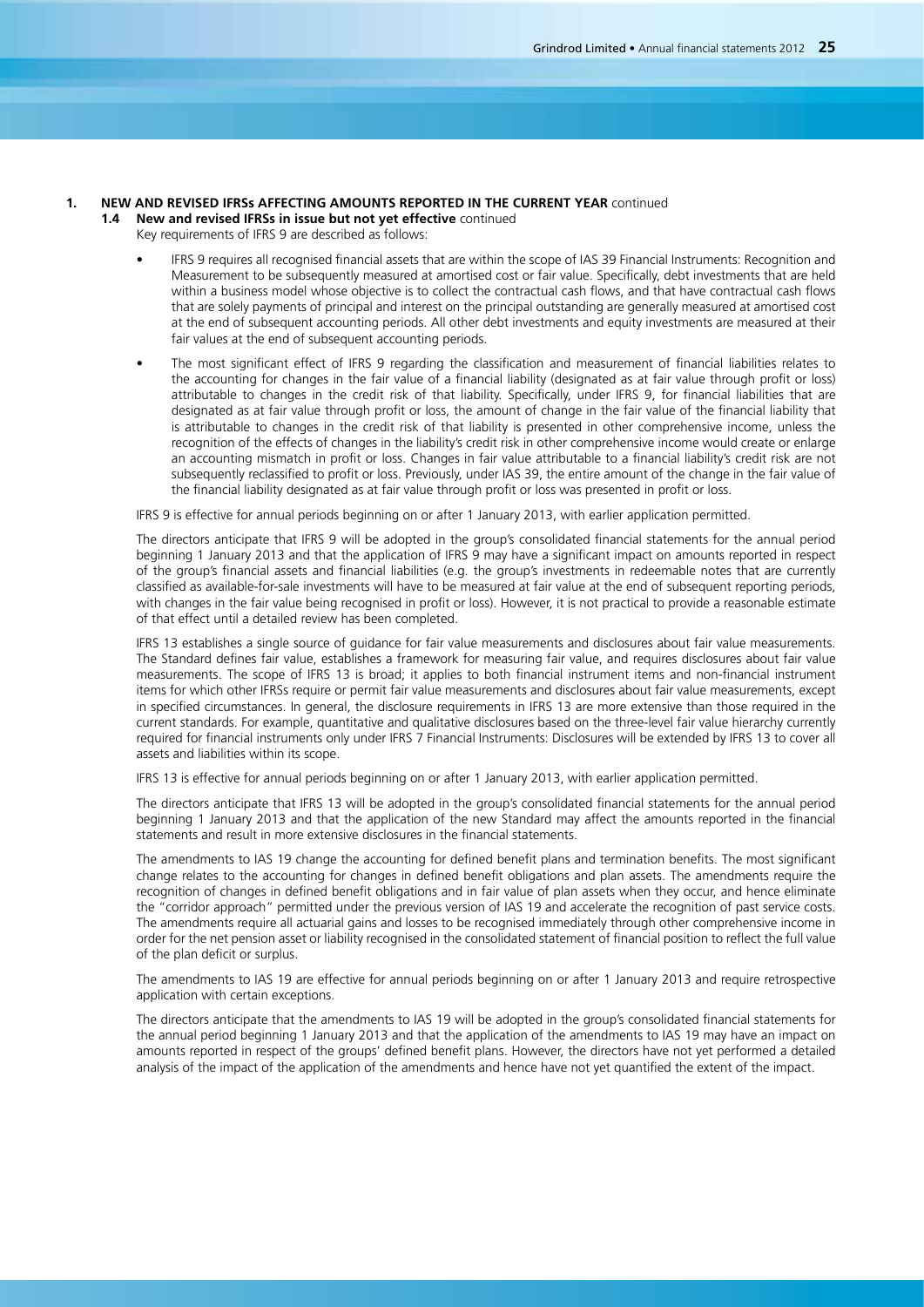FOR THE YEAR ENDED 31 DECEMBER 2012

## **2. RECLASSIFICATION**

The statement of financial position has been restated to disclose funding relating to the financial services segment separately. There has also been a re-allocation of 2011 voyages in progress in the shipping segment.

|                                  |               |                          | Group       |               |                          |               |
|----------------------------------|---------------|--------------------------|-------------|---------------|--------------------------|---------------|
|                                  |               | 2011                     |             |               | 2010                     |               |
|                                  | As previously |                          |             | As previously |                          |               |
| Statements of financial position | stated        | Adjustment               | Restated    | stated        | Adjustment               | Restated      |
| as at 31 December 2011           | <b>ROOO</b>   | <b>ROOO</b>              | <b>ROOO</b> | <b>R000</b>   | <b>R000</b>              | <b>ROOO</b>   |
| <b>ASSETS</b>                    |               |                          |             |               |                          |               |
| <b>Non-current assets</b>        |               |                          |             |               |                          |               |
| Ships, property, terminals,      |               |                          |             |               |                          |               |
| vehicles and equipment           | 5 267 565     | $\overline{\phantom{0}}$ | 5 267 565   | 4 5 6 4 2 2 6 | $\overline{\phantom{0}}$ | 4 5 6 4 2 2 6 |
| Intangible assets                | 547 931       |                          | 547 931     | 648729        |                          | 648729        |
| Investments in joint ventures    | 719 528       |                          | 719 528     | 801 724       |                          | 801 724       |
| Investments in associates        | 266 081       |                          | 266 081     | 243 915       |                          | 243 915       |
| Investment property              | 22 096        |                          | 22 096      |               |                          |               |
| Other investments                | 129 478       |                          | 129 478     | 90 897        |                          | 90 897        |
| Deferred taxation assets         | 89 472        |                          | 89 472      | 162 379       |                          | 162 379       |
| Derivative financial assets      |               |                          |             | 1 1 6 9       |                          | 1 1 6 9       |
| Recoverables on cancelled ships  | 380 566       |                          | 380 566     |               |                          |               |
| Total non-current assets         | 7 422 717     | $\overline{\phantom{0}}$ | 7 422 717   | 6 5 1 3 0 3 9 | $\overline{\phantom{0}}$ | 6513039       |
| Loans and advances to            |               |                          |             |               |                          |               |
| bank customers                   | 2 073 903     | 468 145                  | 2 542 048   | 1709796       | 276 412                  | 1986 208      |
| <b>Current assets</b>            |               |                          |             |               |                          |               |
| Liquid assets and short-term     |               |                          |             |               |                          |               |
| negotiable securities            | 190 259       |                          | 190 259     | 129 365       |                          | 129 365       |
| Inventories                      | 899 420       | 61 673                   | 961 093     | 667816        |                          | 667816        |
| Trade and other receivables      | 2 610 823     | 29 0 73                  | 2 639 896   | 3 177 218     |                          | 3 177 218     |
| Taxation                         | 15 133        |                          | 15 133      | 24 5 21       |                          | 24 5 21       |
| Short-term loans                 | 771 658       | (468145)                 | 303 513     | 519818        | (276 412)                | 243 406       |
| Cash and cash equivalents        | 2 979 172     | $\overline{\phantom{0}}$ | 2 979 172   | 1 149 857     |                          | 1 149 857     |
|                                  | 7 466 465     | (377 399)                | 7 089 066   | 5 668 595     | (276 412)                | 5 392 183     |
| Non-current assets classified    |               |                          |             |               |                          |               |
| as held for sale                 | 3 467 286     |                          | 3 467 286   |               |                          |               |
| Total current assets             | 10 933 751    | (377 399)                | 10 556 352  | 5 668 595     | (276 412)                | 5 392 183     |
| <b>Total assets</b>              | 20 430 371    | 90 746                   | 20 521 117  | 13 891 430    | $\qquad \qquad -$        | 13 891 430    |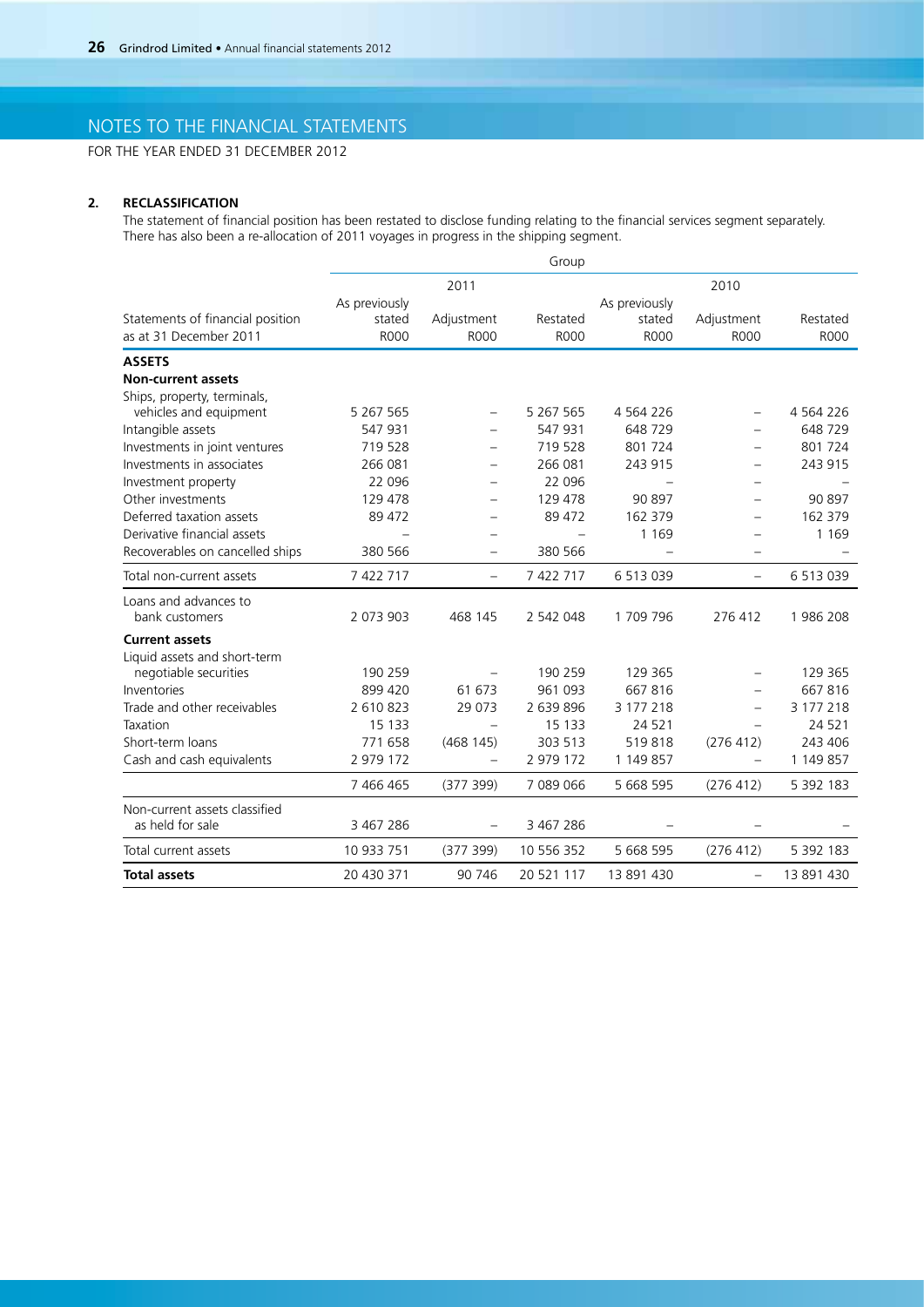## **2. RECLASSIFICATION** continued

|                                                              |                   |                          | Group         |                          |                          |               |
|--------------------------------------------------------------|-------------------|--------------------------|---------------|--------------------------|--------------------------|---------------|
|                                                              |                   | 2011                     |               |                          | 2010                     |               |
|                                                              | As previously     |                          |               | As previously            |                          |               |
| Statements of financial position                             | stated            | Adjustment               | Restated      | stated                   | Adjustment               | Restated      |
| as at 31 December 2011                                       | <b>ROOO</b>       | <b>ROOO</b>              | <b>R000</b>   | <b>R000</b>              | <b>ROOO</b>              | <b>ROOO</b>   |
| <b>EQUITY AND LIABILITIES</b>                                |                   |                          |               |                          |                          |               |
| <b>Capital and reserves</b>                                  |                   |                          |               |                          |                          |               |
| Share capital and premium                                    | 2 014 429         |                          | 2 014 429     | 28 682                   |                          | 28 682        |
| Equity compensation reserve                                  | 37 947            |                          | 37 947        | 37 300                   | $\overline{a}$           | 37 300        |
| Non-distributable reserves                                   | 732 339           | $=$                      | 732 339       | (313167)                 | $\equiv$                 | (313167)      |
| Accumulated profit                                           | 6 432 054         | $\equiv$                 | 6 432 054     | 6 104 046                | $\overline{\phantom{0}}$ | 6 104 046     |
| Equity attributable to owners                                |                   |                          |               |                          |                          |               |
| of the company                                               | 9 2 1 6 7 6 9     | $\overline{\phantom{0}}$ | 9 2 1 6 7 6 9 | 5 856 861                |                          | 5 856 861     |
| Non-controlling interests                                    | 94 336            | $\overline{\phantom{0}}$ | 94 336        | 113 854                  | $\overline{\phantom{0}}$ | 113 854       |
| <b>Total equity</b>                                          | 9 3 1 1 1 0 5     | $\equiv$                 | 9 3 1 1 1 0 5 | 5 970 715                | $\equiv$                 | 5 970 715     |
| <b>Non-current liabilities</b>                               |                   |                          |               |                          |                          |               |
| Long-term borrowings                                         | 2 2 2 6 5 7 5     |                          | 2 2 2 6 5 7 5 | 1 3 1 4 5 5 3            |                          | 1 3 1 4 5 5 3 |
| Provision for post-retirement                                |                   |                          |               |                          |                          |               |
| medical aid                                                  | 52 336            | $\overline{a}$           | 52 336        | 49 628                   |                          | 49 628        |
| Derivative financial liabilities                             | 19 188            | $\overline{a}$           | 19 188        | 15 938                   |                          | 15 938        |
| Deferred taxation liabilities                                | 124 796           | $\overline{\phantom{0}}$ | 124 796       | 117 349                  | $\overline{\phantom{0}}$ | 117 349       |
| Provisions                                                   | 14 4 81           | $\overline{\phantom{0}}$ | 14 4 81       | 15 199                   | $\overline{\phantom{0}}$ | 15 199        |
| Total non-current liabilities                                | 2 437 376         | $\equiv$                 | 2 437 376     | 1 512 667                | $\overline{\phantom{0}}$ | 1 512 667     |
| Deposits from bank customers                                 | 2 910 945         | $\equiv$                 | 2 910 945     | 2 016 137                |                          | 2 016 137     |
| <b>Current liabilities</b>                                   |                   |                          |               |                          |                          |               |
| Trade and other payables                                     | 1 147 631         | 90 746                   | 1 238 377     | 2 358 290                |                          | 2 358 290     |
| Provisions                                                   | 13 478            |                          | 13 478        |                          |                          |               |
| Short-term borrowings and                                    |                   |                          |               |                          |                          |               |
| overdraft<br>Current portion of long-term                    | 1620223           | $\equiv$                 | 1 620 223     | 1 430 514                |                          | 1 430 514     |
| borrowings                                                   | 527 481           | (130514)                 | 396 967       | 582 906                  | (54771)                  | 528 135       |
| Current portion of financial<br>services funding instruments | $\qquad \qquad -$ | 130 514                  | 130 514       | $\overline{\phantom{0}}$ | 54 771                   | 54 771        |
| Taxation                                                     | 45 181            | $\overline{\phantom{0}}$ | 45 181        | 20 201                   | $\overline{\phantom{0}}$ | 20 201        |
|                                                              |                   |                          |               |                          |                          |               |
|                                                              | 3 3 5 3 9 9 4     | 90 746                   | 3 444 740     | 4 391 911                | $\overline{\phantom{0}}$ | 4 391 911     |
| Non-current liabilities associated<br>with assets classified |                   |                          |               |                          |                          |               |
| as held for sale                                             | 2 416 951         |                          | 2 416 951     |                          |                          |               |
| Total current liabilities                                    | 5770945           | 90 746                   | 5 861 691     | 4 391 911                | $\qquad \qquad -$        | 4 391 911     |
| <b>Total equity and liabilities</b>                          | 20 430 371        | 90 746                   | 20 521 117    | 13 891 430               | $\overline{\phantom{m}}$ | 13 891 430    |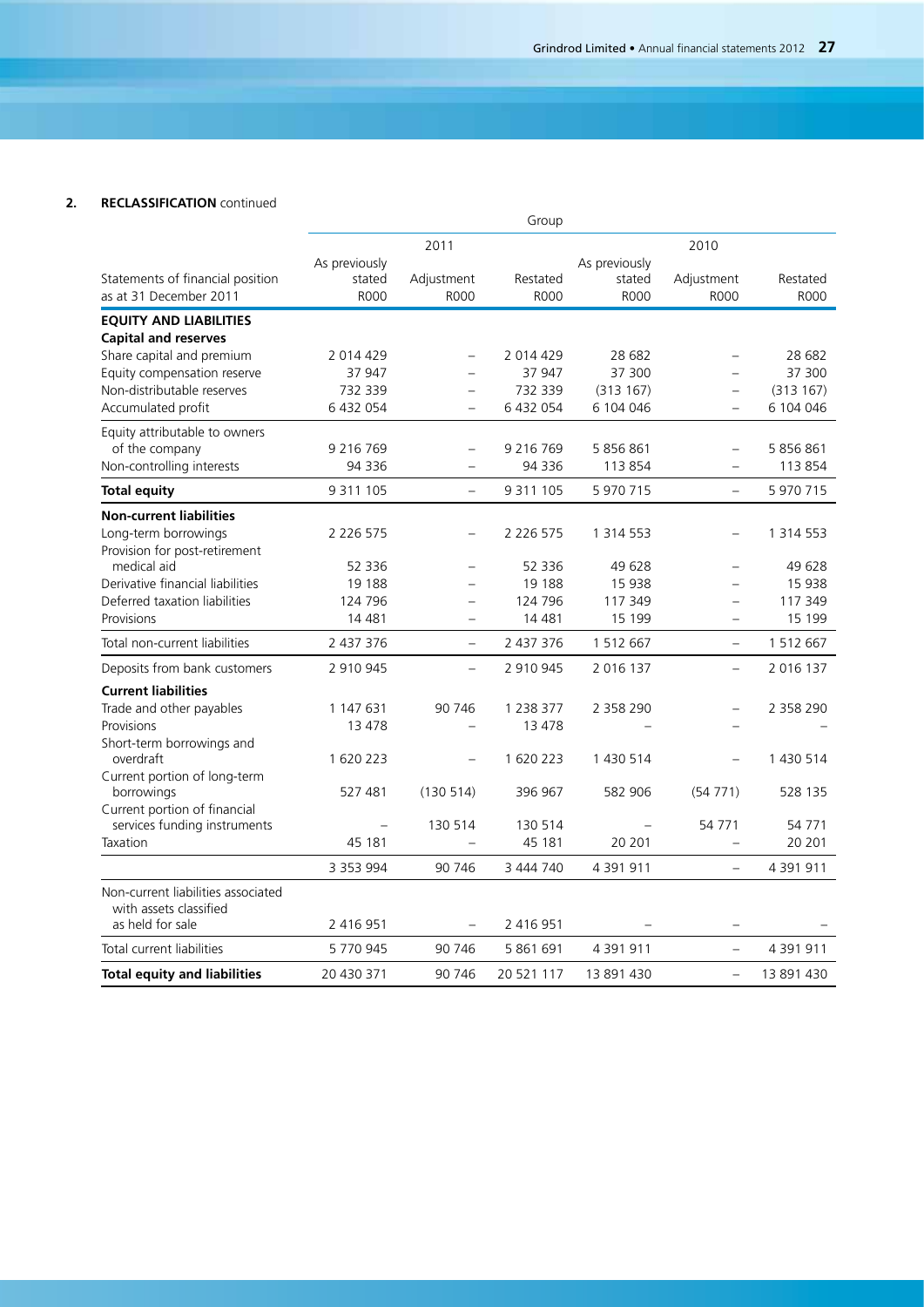FOR THE YEAR ENDED 31 DECEMBER 2012

## **3. SHIPS, PROPERTY, TERMINALS, VEHICLES AND EQUIPMENT**

|                                                               |                          | Accumulated               |             |           |
|---------------------------------------------------------------|--------------------------|---------------------------|-------------|-----------|
|                                                               |                          | depreciation,             | Group       |           |
|                                                               |                          | amortisation              | 2012        | 2011      |
|                                                               | Cost/                    | and                       | Carrying    | Carrying  |
|                                                               | valuation                |                           | value       | value     |
|                                                               | <b>R000</b>              | impairment<br><b>R000</b> | <b>R000</b> | R000      |
|                                                               |                          |                           |             |           |
| <b>Freehold and leasehold properties</b>                      |                          |                           |             |           |
| Opening balance                                               | 599 700                  | (112049)                  | 487 651     | 515 979   |
| Translation gain                                              | 3 1 3 4                  | (355)                     | 2 7 7 9     | 7 2 8 7   |
| Reclassification                                              | 44 237                   | (8647)                    | 35 590      | (9303)    |
| Additions and improvements                                    | 9076                     | $\overline{\phantom{m}}$  | 9076        | 2 5 4 4   |
| Acquisition of businesses                                     | 6669                     | (1547)                    | 5 1 2 2     |           |
| Disposal of business                                          |                          | $\qquad \qquad -$         |             | (1311)    |
| Disposals                                                     | (340)                    | 287                       | (53)        | (2 514)   |
| Depreciation and amortisation                                 | $\overline{\phantom{0}}$ | (27 223)                  | (27 223)    | (24 160)  |
| Impairment                                                    |                          |                           |             | (871)     |
| Transferred to non-current assets classified as held for sale |                          | 541                       |             |           |
|                                                               | (547)                    |                           | (6)         |           |
| Closing balance                                               | 661 929                  | (148993)                  | 512 936     | 487 651   |
| <b>Ships</b>                                                  |                          |                           |             |           |
| Opening balance                                               | 4 0 64 7 13              | (421051)                  | 3 643 662   | 1 998 577 |
| Translation gain                                              | 172 194                  | (20094)                   | 152 100     | 560 203   |
| Additions                                                     | 136 376                  |                           | 136 376     | 434 007   |
| Disposals                                                     | (23)                     | $\overline{7}$            | (16)        |           |
| Depreciation and amortisation                                 |                          |                           | (205085)    |           |
|                                                               | $\qquad \qquad -$        | (205 085)                 |             | (148 232) |
| Impairment                                                    |                          | (153 435)                 | (153 435)   | (19142)   |
| Reclassification                                              | (9 206)                  | 3689                      | (5517)      | 846 506   |
| Transferred from financial assets                             |                          |                           | -           | 98 106    |
| Transferred to non-current assets classified as held for sale |                          |                           |             | (126 363) |
| Closing balance                                               | 4 364 054                | (795969)                  | 3 568 085   | 3 643 662 |
| <b>Ships under construction</b>                               |                          |                           |             |           |
| Opening balance                                               | 179 550                  | $\overline{\phantom{0}}$  | 179 550     | 815 203   |
| Translation gain                                              | 11 515                   |                           | 11 515      | 98 374    |
| <b>Additions</b>                                              | 105 996                  | $\overline{\phantom{0}}$  | 105 996     | 408 824   |
| Reclassification                                              |                          | $\overline{\phantom{0}}$  |             | (840087)  |
| Transferred (to)/from recoverables on cancelled ships         |                          | $\overline{\phantom{0}}$  |             | (342 062) |
|                                                               |                          |                           |             |           |
| Reversal of impairment                                        |                          |                           |             | 39 2 9 8  |
| Closing balance                                               | 297 061                  | $\qquad \qquad -$         | 297 061     | 179 550   |
| Property under construction                                   |                          |                           |             |           |
| Opening balance                                               | 42 340                   |                           | 42 340      | 226 950   |
| Translation gain                                              | 516                      | $\overline{\phantom{0}}$  | 516         | 25 957    |
| Additions                                                     | 19 592                   | $\overline{\phantom{0}}$  | 19 592      | 51 882    |
| Transferred to non-current assets classified as held for sale |                          |                           |             | (864)     |
| Finance costs capitalised                                     | $\overline{\phantom{0}}$ | $\overline{\phantom{0}}$  |             | 114       |
| Disposals                                                     | (653)                    | $\overline{\phantom{m}}$  | (653)       |           |
| Reclassification                                              | (47661)                  | $\overline{\phantom{0}}$  | (47661)     | (261699)  |
|                                                               |                          |                           |             |           |
| Closing balance                                               | 14 134                   | $\overline{\phantom{0}}$  | 14 134      | 42 340    |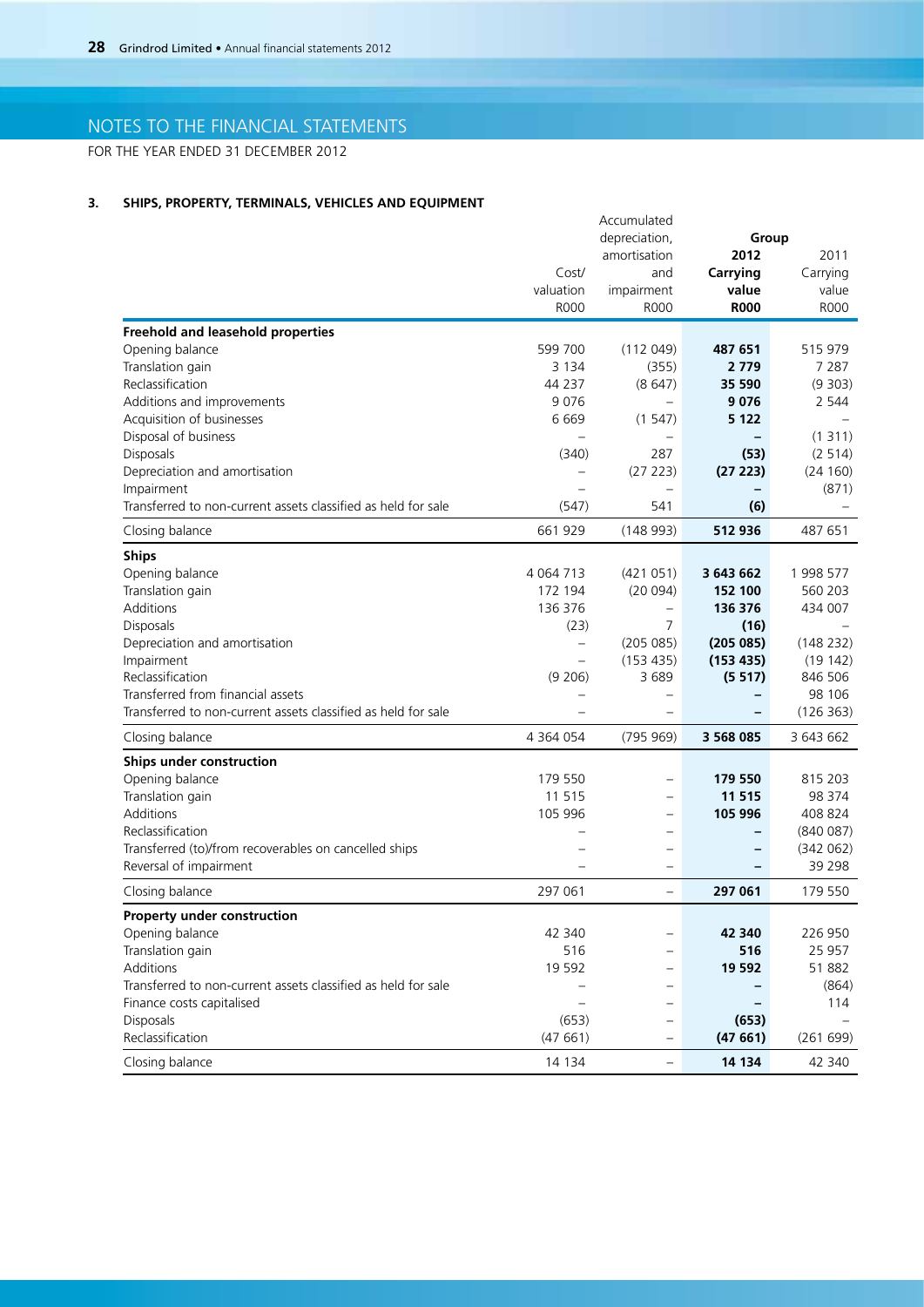Accumulated

## **3. SHIPS, PROPERTY, TERMINALS, VEHICLES AND EQUIPMENT** continued

|                                                               |                          | depreciation,<br>Group |                          |           |  |
|---------------------------------------------------------------|--------------------------|------------------------|--------------------------|-----------|--|
|                                                               |                          | amortisation           | 2012                     | 2011      |  |
|                                                               | Cost/                    | and                    | Carrying                 | Carrying  |  |
|                                                               | valuation                | impairment             | value                    | value     |  |
|                                                               | <b>ROOO</b>              | <b>ROOO</b>            | <b>R000</b>              | R000      |  |
|                                                               |                          |                        |                          |           |  |
| Terminals, vehicles and equipment                             |                          |                        |                          |           |  |
| Opening balance                                               | 1656115                  | (822 213)              | 833 902                  | 971 065   |  |
| Translation gain                                              | 20 4 63                  | (8050)                 | 12 413                   | 69 093    |  |
| Reclassification                                              | (22942)                  | 4 3 5 4                | (1858)                   | 264 241   |  |
| Additions                                                     | 327 108                  | (180)                  | 326 928                  | 189 630   |  |
| Acquisition of businesses                                     | 25 26 3                  | (17128)                | 8 1 3 5                  | 22 838    |  |
| Impairment                                                    | $\overline{\phantom{0}}$ | (24653)                | (24653)                  | (1218)    |  |
| Disposals                                                     | (177658)                 | 126 797                | (50861)                  | (57310)   |  |
| Disposal of business                                          |                          |                        |                          | (3886)    |  |
| Depreciation                                                  |                          | (135 857)              | (135857)                 | (170777)  |  |
| Transferred to non-current assets classified as held for sale | (40 482)                 | 29 887                 | (10 595)                 | (449 774) |  |
| Closing balance                                               | 1787867                  | (847 043)              | 940 824                  | 833 902   |  |
| Leased terminals, vehicles and equipment                      |                          |                        |                          |           |  |
| Opening balance                                               | 114 140                  | (33680)                | 80 460                   | 36 452    |  |
| Reclassification                                              | (11241)                  | 3 3 1 9                | (7922)                   | 342       |  |
| Additions                                                     | 20 831                   |                        | 20831                    | 52 781    |  |
| Acquisition of businesses                                     | 71 174                   | (29724)                | 41 450                   |           |  |
| Disposal of business                                          |                          |                        |                          | (1310)    |  |
| Disposals                                                     | (5874)                   | 3 4 3 8                | (2436)                   | (723)     |  |
| Depreciation                                                  |                          | (21666)                | (21666)                  | (7082)    |  |
| Closing balance                                               | 189 030                  | (78313)                | 110 717                  | 80 460    |  |
| Aggregate                                                     | 7 314 075                | (1870318)              | 5 443 757                | 5 267 565 |  |
|                                                               |                          |                        | Accumulated              |           |  |
|                                                               |                          |                        | depreciation,            |           |  |
|                                                               |                          |                        | amortisation             |           |  |
|                                                               |                          | Cost/                  | and                      | Carrying  |  |
|                                                               |                          | valuation              | impairment               | value     |  |
|                                                               |                          | <b>ROOO</b>            | R000                     | R000      |  |
| 2011 Group                                                    |                          |                        |                          |           |  |
| Freehold and leasehold properties                             |                          | 599 700                | (112049)                 | 487 651   |  |
| Ships                                                         |                          | 4 0 64 7 13            | (421051)                 | 3 643 662 |  |
| Ships under construction                                      |                          | 179 550                | $\overline{\phantom{0}}$ | 179 550   |  |
| Property under construction                                   |                          | 42 340                 |                          | 42 340    |  |
| Terminals, vehicles and equipment                             |                          | 1 656 115              | (822 213)                | 833 902   |  |
| Leased terminals, vehicles and equipment                      |                          | 114 140                | (33680)                  | 80 460    |  |
|                                                               |                          | 6 656 558              | (1388993)                | 5 267 565 |  |

Details of the freehold and leasehold properties are recorded in a register available for inspection at the registered office of the company or its subsidiaries.

Certain assets are encumbered in respect of capitalised lease and loan liabilities, details of which are shown under loan funds on page 79.

Hull and machinery insurance in respect of loss or damage to owned and bareboat chartered ships is insured at replacement value and the sum insured is US\$433 000 000 (2011: US\$508 900 000).

It is the policy of Grindrod and its subsidiaries to insure their property, terminals, vehicles and equipment at replacement value, however, in certain circumstances asset cover is limited to market value. The sum insured is R9 027 000 000 (2011: R7 345 100 000).

### **Impairment**

During the year, the Shipping segment impaired their ships by R153 435 000 to their values in use due to a decline in the shipping markets. In the prior year, the Shipping segment reversed an impairment of R39 298 000 on two ships under construction which were cancelled due to non-performance of certain conditions by the shipyard.

The freight services segment impaired a conveyor belt which will no longer be used.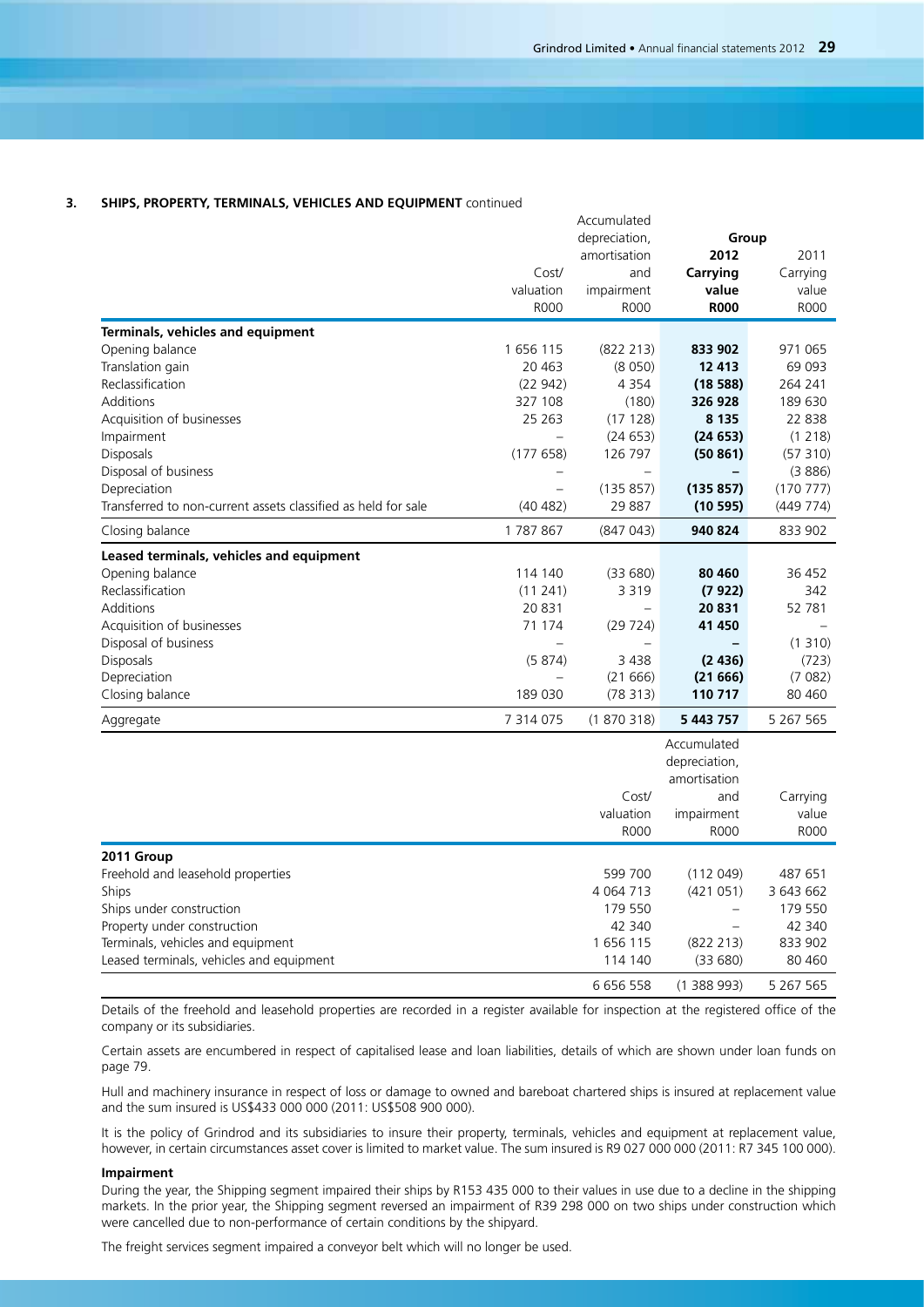FOR THE YEAR ENDED 31 DECEMBER 2012

### **4. INTANGIBLE ASSETS**

|                                                  |             | Accumulated              |             |             |
|--------------------------------------------------|-------------|--------------------------|-------------|-------------|
|                                                  |             | amortisation             | Group       |             |
|                                                  |             | and                      | 2012        | 2011        |
|                                                  | Cost/       | impairment               | Carrying    | Carrying    |
|                                                  | valuation   | losses                   | value       | value       |
|                                                  | <b>ROOO</b> | <b>ROOO</b>              | <b>R000</b> | <b>ROOO</b> |
| Goodwill                                         |             |                          |             |             |
| Opening balance                                  | 495 289     | $\overline{\phantom{0}}$ | 495 289     | 555 285     |
| Translation gain                                 | 9829        |                          | 9829        | 57 243      |
| Recognised on acquisition of business            | 167 471     |                          | 167 471     | 482         |
| Disposal of business                             | (13388)     |                          | (13388)     | (1717)      |
| Impairment                                       |             | (21045)                  | (21045)     | (9168)      |
| Transferred to non-current assets classified as  |             |                          |             |             |
| held for sale (note 18)                          | (4225)      |                          | (4225)      | (106 836)   |
| Closing balance                                  | 654 976     | (21045)                  | 633 931     | 495 289     |
| Other intangible assets<br>Opening balance       | 104 720     | (52 078)                 | 52 642      | 93 444      |
| Translation gain                                 | 25          | 30                       | 55          | 756         |
| Reclassification to investments in joint venture |             | (1535)                   | (1535)      |             |
| <b>Additions</b>                                 | 17891       |                          | 17891       | 2 9 0 3     |
| Recognised on acquisition of business            | 2809        |                          | 2809        | 1 0 0 0     |
| Disposals                                        | (9520)      | 5933                     | (3587)      |             |
| Impairment                                       | (4372)      | 3 3 5 8                  | (1014)      |             |
| Amortisation                                     |             | (15600)                  | (15600)     | (12728)     |
| Transferred to non-current assets classified as  |             |                          |             |             |
| held for sale (note 18)                          | (5949)      | $\overline{\phantom{0}}$ | (5949)      | (32733)     |
| Closing balance                                  | 105 604     | (59892)                  | 45 712      | 52 642      |
| Total                                            | 760 580     | (80937)                  | 679 643     | 547 931     |

## **Impairment testing of goodwill**

An impairment of R21 045 000 was recognised in one of the group's minerals trading businesses. The minerals business has been impacted by industrial action and a shortage of supply of mineral commodities.

## **Allocation of goodwill to cash-generating units**

Goodwill has been allocated for impairment testing purposes to the underlying discreet businesses as they represent separately identifiable cash-generating units. The following cashgenerating units, being the lowest level of asset for which there are separately identifiable cash flows, have carrying amounts of goodwill that are considered significant in comparison with the group's total goodwill balance:

| Shipping<br>Trading                                                                                                              | 24 762<br>270 034 | 23 716<br>286 721 |
|----------------------------------------------------------------------------------------------------------------------------------|-------------------|-------------------|
| Freight Services                                                                                                                 |                   |                   |
| Grindrod Terminals                                                                                                               | 12 3 27           | 16 40 6           |
| Grindrod Intermodal                                                                                                              | 25 080            | 25 080            |
| Grindrod Logistics                                                                                                               | 142 809           | 133 766           |
| Grindrod Ships Agencies                                                                                                          |                   | 9600              |
| Grindrod Seafreight                                                                                                              | 108 505           |                   |
| <b>Financial Services</b>                                                                                                        | 50 414            |                   |
|                                                                                                                                  | 633 931           | 495 289           |
| Significant other intangible assets                                                                                              |                   |                   |
| Included in other intangible assets above are:                                                                                   |                   |                   |
| Leases                                                                                                                           |                   |                   |
| Intangible asset raised on acquisition of businesses in respect of the inherent value<br>attached to beneficial lease agreements | 5925              | 10 581            |
| <b>SAP</b> systems                                                                                                               |                   |                   |

| Financial systems implemented for processing | 23 370 | 22 2 1 2 |
|----------------------------------------------|--------|----------|

## **Write-off periods of intangible assets**

Intangible assets are written off over periods ranging from three (2011: three) to 25 (2011: 25) years.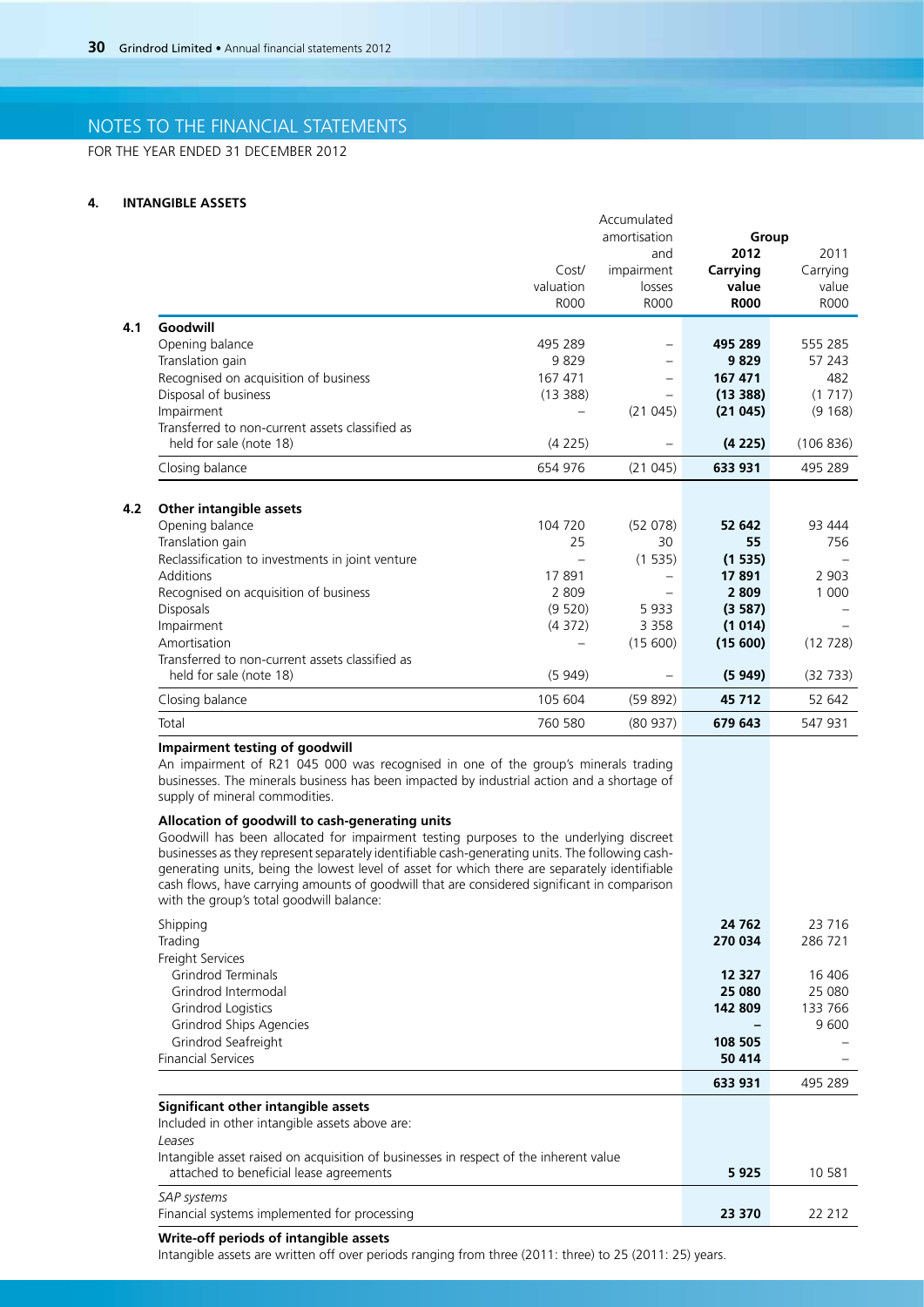|    |                                    |             | Company     |
|----|------------------------------------|-------------|-------------|
|    |                                    | 2012        | 2011        |
|    |                                    | <b>R000</b> | <b>ROOO</b> |
| 5. | <b>INVESTMENTS IN SUBSIDIARIES</b> |             |             |
|    | Investments in subsidiaries        | 5 532 062   | 4 693 420   |
|    | Share-based payments               | 16 949      | 16 668      |
|    |                                    | 5 549 011   | 4 710 088   |

Details of the investments in subsidiaries are shown on the schedule of interest in subsidiaries on page 78.

Details of share-based payments are shown in note 32.

|                                                                                                   |                                                  | Group |      |
|---------------------------------------------------------------------------------------------------|--------------------------------------------------|-------|------|
|                                                                                                   |                                                  | 2012  | 2011 |
|                                                                                                   |                                                  | $\%$  | $\%$ |
| <b>INVESTMENTS IN JOINT VENTURES</b>                                                              |                                                  |       |      |
| The group has joint venture interests in the following companies, which have the same year-end as |                                                  |       |      |
| the company unless otherwise stated:                                                              |                                                  |       |      |
| Handyventure (Singapore) Pte Ltd                                                                  | Shipowning and operating                         | 50,0  | 50,0 |
| Petrochemical Shipping Limited                                                                    | Shipowning                                       | 50,0  | 50,0 |
| Röhlig-Grindrod (Pty) Ltd                                                                         | Clearing and forwarding                          | 42.5  | 50,0 |
| Unicorn Calulo Shipping Services (Pty) Ltd                                                        | Barge operations                                 | 50,0  | 50,0 |
| Chromtech Holdings (Pty) Ltd                                                                      | Minerals trading                                 | 50,0  | 50,0 |
| Unicorn-Heidmar Tankers LLC                                                                       | Ship operating                                   | 50,0  | 50,0 |
| Tri-View Shipping Pte Ltd                                                                         | Shipowning and operating                         | 51,0  | 51,0 |
| Vanguard Rigging (Pty) Ltd                                                                        | Machine handling, rigging and transport services | 50,0  | 50,0 |
| IM Shipping Pte Ltd                                                                               | Shipowning and operating                         | 51,0  | 51,0 |
| Portus Indico - Sociedade de Servicos Portouarios SA Port operations                              |                                                  | 48,5  | 48,5 |
| Corr-line Steel & Roof (Pty) Ltd                                                                  | Minerals trading                                 | 50,1  | 50,0 |
| East Coast Maritime (Pty) Ltd                                                                     | Minerals trading                                 | 50,0  | 50,0 |
| RRL Grindrod (Pty) Ltd                                                                            | Rail operations                                  | 50,0  | 50,0 |
| RRL Grindrod Locomotives (Pty) Ltd                                                                | Rail owning                                      | 50,5  | 50,5 |
| Amanita Africa Limited                                                                            | Grain trading                                    | 50,0  | 50,0 |
| Progroup Holdings (Private) Limited                                                               | Grain trading                                    | 50,0  | 50,0 |
| Jacobs Bulk Milling (Pty) Ltd                                                                     | Milling and blending of agricultural commodity   | 50,0  | 50,0 |
| Island Bulk Carriers Pte Ltd                                                                      | Shipowning and operating                         | 75,0  | 75,0 |
| Intermodal Container Depot Maputo SA                                                              | Intermodal                                       | 50,0  | 50,0 |
| JFM Sturrock Holdings (Pty) Ltd                                                                   | Ships agencies                                   | 50,0  |      |
| Leopard Tankers Pte Limited                                                                       | Shipowning and operating                         | 50,0  |      |
| Cockett Marine Oil Pte Limited                                                                    | Marine fuel and lubricants                       | 50,0  |      |
| Cockett Marine South Africa (Pty) Ltd                                                             | Marine fuel and lubricants                       | 50,0  |      |
| Vitol Coal South Africa BV                                                                        | Trading                                          | 35,0  |      |
| Terminal De Carvo da Matola Limitada                                                              | <b>Terminals</b>                                 | 65,0  |      |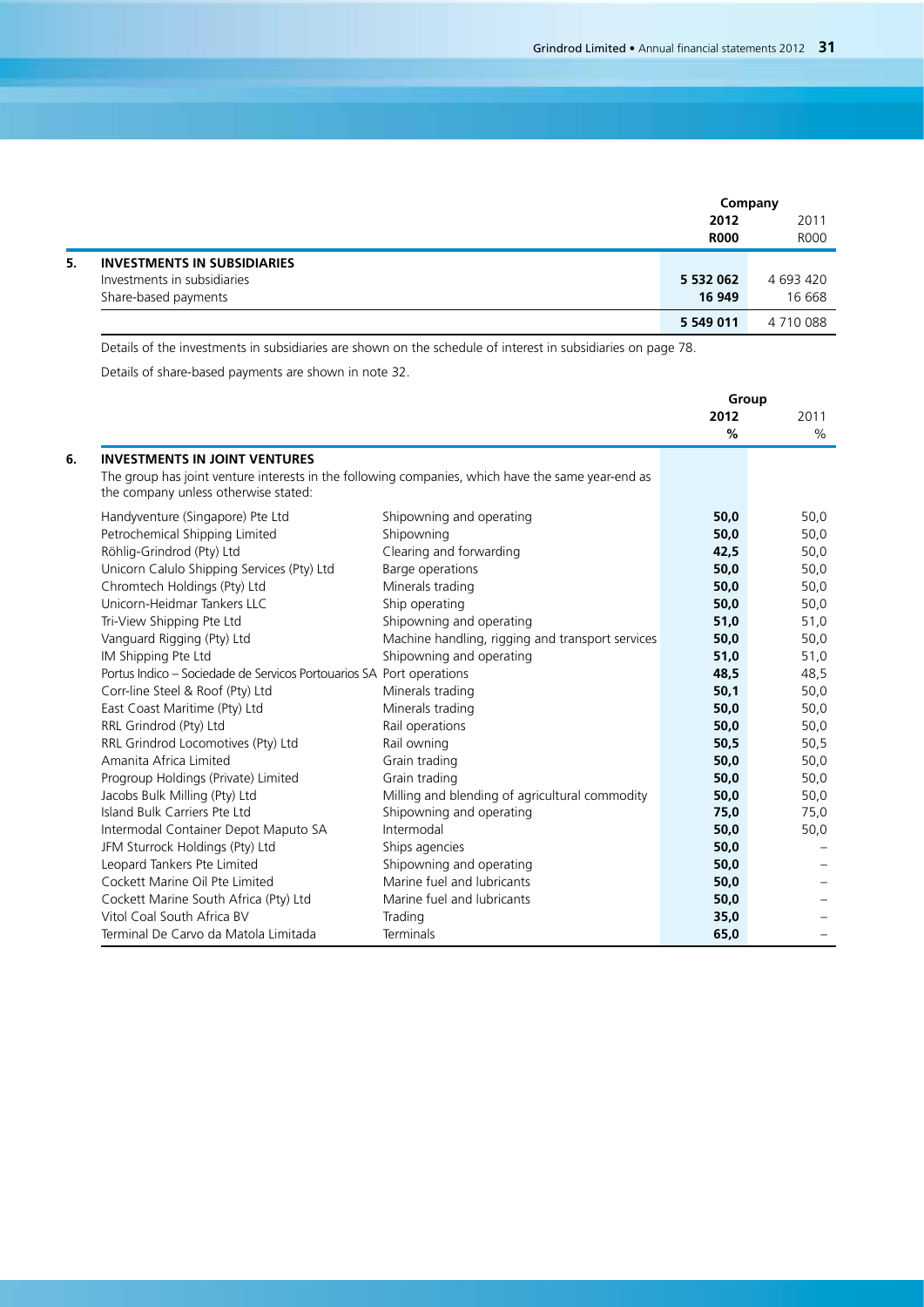FOR THE YEAR ENDED 31 DECEMBER 2012

## **6. INVESTMENTS IN JOINT VENTURES** continued

The proportionate interest in the joint ventures has been incorporated into the investment in joint venture line item as follows:

| 2012<br>2011<br>2012<br>2011<br>2012<br>2011<br>2012<br>2011<br><b>R000</b><br><b>R000</b><br><b>R000</b><br><b>R000</b><br><b>R000</b><br><b>R000</b><br><b>R000</b><br>Income statement<br>716 125<br>285 016<br>6893862<br>567 415<br>394 852<br>318 091<br>8 004 839<br>1 170 522<br>Revenue<br>Operating income<br>before interest and<br>taxation<br>216 498<br>98 347<br>165 025<br>48 356<br>58 452<br>23 862<br>439 975<br>170 565<br>(34179)<br>(6060)<br>(5225)<br>(5902)<br>(7082)<br>(5683)<br>(46 486)<br>(17645)<br>Net interest paid<br>Taxation<br>(20 518)<br>(25651)<br>(26881)<br>(9479)<br>(6061)<br>(3766)<br>(53 460)<br>(38896)<br>Net income<br>after taxation<br>161801<br>66 636<br>132 919<br>32 975<br>45 309<br>14 4 13<br>340 029<br>114 024<br><b>Statement of</b><br>cash flow |                       | <b>Freight Services</b> | <b>Trading</b> | Shipping |  | Group       |
|-----------------------------------------------------------------------------------------------------------------------------------------------------------------------------------------------------------------------------------------------------------------------------------------------------------------------------------------------------------------------------------------------------------------------------------------------------------------------------------------------------------------------------------------------------------------------------------------------------------------------------------------------------------------------------------------------------------------------------------------------------------------------------------------------------------------|-----------------------|-------------------------|----------------|----------|--|-------------|
|                                                                                                                                                                                                                                                                                                                                                                                                                                                                                                                                                                                                                                                                                                                                                                                                                 |                       |                         |                |          |  |             |
|                                                                                                                                                                                                                                                                                                                                                                                                                                                                                                                                                                                                                                                                                                                                                                                                                 |                       |                         |                |          |  | <b>ROOO</b> |
|                                                                                                                                                                                                                                                                                                                                                                                                                                                                                                                                                                                                                                                                                                                                                                                                                 |                       |                         |                |          |  |             |
|                                                                                                                                                                                                                                                                                                                                                                                                                                                                                                                                                                                                                                                                                                                                                                                                                 |                       |                         |                |          |  |             |
|                                                                                                                                                                                                                                                                                                                                                                                                                                                                                                                                                                                                                                                                                                                                                                                                                 |                       |                         |                |          |  |             |
|                                                                                                                                                                                                                                                                                                                                                                                                                                                                                                                                                                                                                                                                                                                                                                                                                 |                       |                         |                |          |  |             |
|                                                                                                                                                                                                                                                                                                                                                                                                                                                                                                                                                                                                                                                                                                                                                                                                                 |                       |                         |                |          |  |             |
|                                                                                                                                                                                                                                                                                                                                                                                                                                                                                                                                                                                                                                                                                                                                                                                                                 |                       |                         |                |          |  |             |
|                                                                                                                                                                                                                                                                                                                                                                                                                                                                                                                                                                                                                                                                                                                                                                                                                 |                       |                         |                |          |  |             |
|                                                                                                                                                                                                                                                                                                                                                                                                                                                                                                                                                                                                                                                                                                                                                                                                                 |                       |                         |                |          |  |             |
|                                                                                                                                                                                                                                                                                                                                                                                                                                                                                                                                                                                                                                                                                                                                                                                                                 |                       |                         |                |          |  |             |
|                                                                                                                                                                                                                                                                                                                                                                                                                                                                                                                                                                                                                                                                                                                                                                                                                 |                       |                         |                |          |  |             |
|                                                                                                                                                                                                                                                                                                                                                                                                                                                                                                                                                                                                                                                                                                                                                                                                                 |                       |                         |                |          |  |             |
|                                                                                                                                                                                                                                                                                                                                                                                                                                                                                                                                                                                                                                                                                                                                                                                                                 | Cash (outflow)/inflow |                         |                |          |  |             |
| from operating                                                                                                                                                                                                                                                                                                                                                                                                                                                                                                                                                                                                                                                                                                                                                                                                  |                       |                         |                |          |  |             |
| activities<br>(50279)<br>(28586)<br>(182697)<br>(35 130)<br>197 277<br>(182 400)<br>133 561<br>50 576                                                                                                                                                                                                                                                                                                                                                                                                                                                                                                                                                                                                                                                                                                           |                       |                         |                |          |  |             |
| Cash (outflow)/inflow                                                                                                                                                                                                                                                                                                                                                                                                                                                                                                                                                                                                                                                                                                                                                                                           |                       |                         |                |          |  |             |
| from investing                                                                                                                                                                                                                                                                                                                                                                                                                                                                                                                                                                                                                                                                                                                                                                                                  |                       |                         |                |          |  |             |
| activities<br>(132935)<br>(48110)<br>(116544)<br>104 507<br>(180 407)<br>(39 220)<br>(24643)                                                                                                                                                                                                                                                                                                                                                                                                                                                                                                                                                                                                                                                                                                                    |                       |                         |                |          |  | (76538)     |
| Cash inflow/(outflow)<br>in financing activities<br>37 501<br>2 7 2 3<br>166 483<br>223 151<br>58 124<br>(280 746)<br>283 998                                                                                                                                                                                                                                                                                                                                                                                                                                                                                                                                                                                                                                                                                   |                       |                         |                |          |  | (76 762)    |
|                                                                                                                                                                                                                                                                                                                                                                                                                                                                                                                                                                                                                                                                                                                                                                                                                 |                       |                         |                |          |  |             |
| Net cash                                                                                                                                                                                                                                                                                                                                                                                                                                                                                                                                                                                                                                                                                                                                                                                                        |                       |                         |                |          |  |             |
| (outflow)/inflow<br>15811<br>(86776)<br>4 9 6 2<br>(45739)<br>(7844)<br>21 038<br>(78809)                                                                                                                                                                                                                                                                                                                                                                                                                                                                                                                                                                                                                                                                                                                       |                       |                         |                |          |  | (19739)     |
| <b>Statement of</b>                                                                                                                                                                                                                                                                                                                                                                                                                                                                                                                                                                                                                                                                                                                                                                                             |                       |                         |                |          |  |             |
| financial position                                                                                                                                                                                                                                                                                                                                                                                                                                                                                                                                                                                                                                                                                                                                                                                              |                       |                         |                |          |  |             |
| 575 540<br>902 794<br>Non-current assets<br>1 033 139<br>456 225<br>48 895<br>581 300<br>2 392 158<br>1 205 7 35                                                                                                                                                                                                                                                                                                                                                                                                                                                                                                                                                                                                                                                                                                |                       |                         |                |          |  |             |
| 460 090<br>1649 162<br>241 405<br>131 456<br>832 951<br>Current assets<br>892 772<br>128 603<br>2 670 537                                                                                                                                                                                                                                                                                                                                                                                                                                                                                                                                                                                                                                                                                                       |                       |                         |                |          |  |             |
| Non-current liabilities<br>(255 432)<br>(235 488)<br>(11740)<br>(302 209)<br>(404370)<br>(622 556)<br>(64915)                                                                                                                                                                                                                                                                                                                                                                                                                                                                                                                                                                                                                                                                                                   |                       |                         |                |          |  | (651598)    |
| <b>Current liabilities</b><br>(897718)<br>(422 262) (1 399 116)<br>(188701)<br>(475072)<br>(56 597) (2 771 906)                                                                                                                                                                                                                                                                                                                                                                                                                                                                                                                                                                                                                                                                                                 |                       |                         |                |          |  | (667 560)   |
| 377880<br>719 528<br>772 761<br>641 356<br>89 859<br>254 116<br>251789<br>1668233<br>Net assets                                                                                                                                                                                                                                                                                                                                                                                                                                                                                                                                                                                                                                                                                                                 |                       |                         |                |          |  |             |
| <b>Total liabilities</b>                                                                                                                                                                                                                                                                                                                                                                                                                                                                                                                                                                                                                                                                                                                                                                                        |                       |                         |                |          |  |             |
| comprise:                                                                                                                                                                                                                                                                                                                                                                                                                                                                                                                                                                                                                                                                                                                                                                                                       |                       |                         |                |          |  |             |
| Interest-bearing                                                                                                                                                                                                                                                                                                                                                                                                                                                                                                                                                                                                                                                                                                                                                                                                |                       |                         |                |          |  |             |
| liabilities<br>(594536)<br>(284 498)<br>(29846)<br>(5629)<br>(313 174)<br>(431 752)<br>(937 556)                                                                                                                                                                                                                                                                                                                                                                                                                                                                                                                                                                                                                                                                                                                |                       |                         |                |          |  | (721879)    |
| Non-interest-bearing                                                                                                                                                                                                                                                                                                                                                                                                                                                                                                                                                                                                                                                                                                                                                                                            |                       |                         |                |          |  |             |
| liabilities<br>(194812)<br>(464 107)<br>(558614)<br>$(373 252)$ (1 434 185)<br>$(29 215)$ (2 456 906)                                                                                                                                                                                                                                                                                                                                                                                                                                                                                                                                                                                                                                                                                                           |                       |                         |                |          |  | (597 279)   |

The proportionate share of the capital commitments of the joint ventures are as follows:

|                                   |             | Group   |
|-----------------------------------|-------------|---------|
|                                   | 2012        | 2011    |
|                                   | <b>R000</b> | R000    |
| Authorised and contracted for     | 565 577     | 119 124 |
| Due within one year               | 565 577     | 119 124 |
| Due between years one and two     |             |         |
| Due between years two and three   | -           |         |
| Authorised and not contracted for | 10 548      | 246 568 |
| Total                             | 576 125     | 365 692 |

## **Acquisition of joint ventures**

Refer to note 38 for acquisitions and disposals.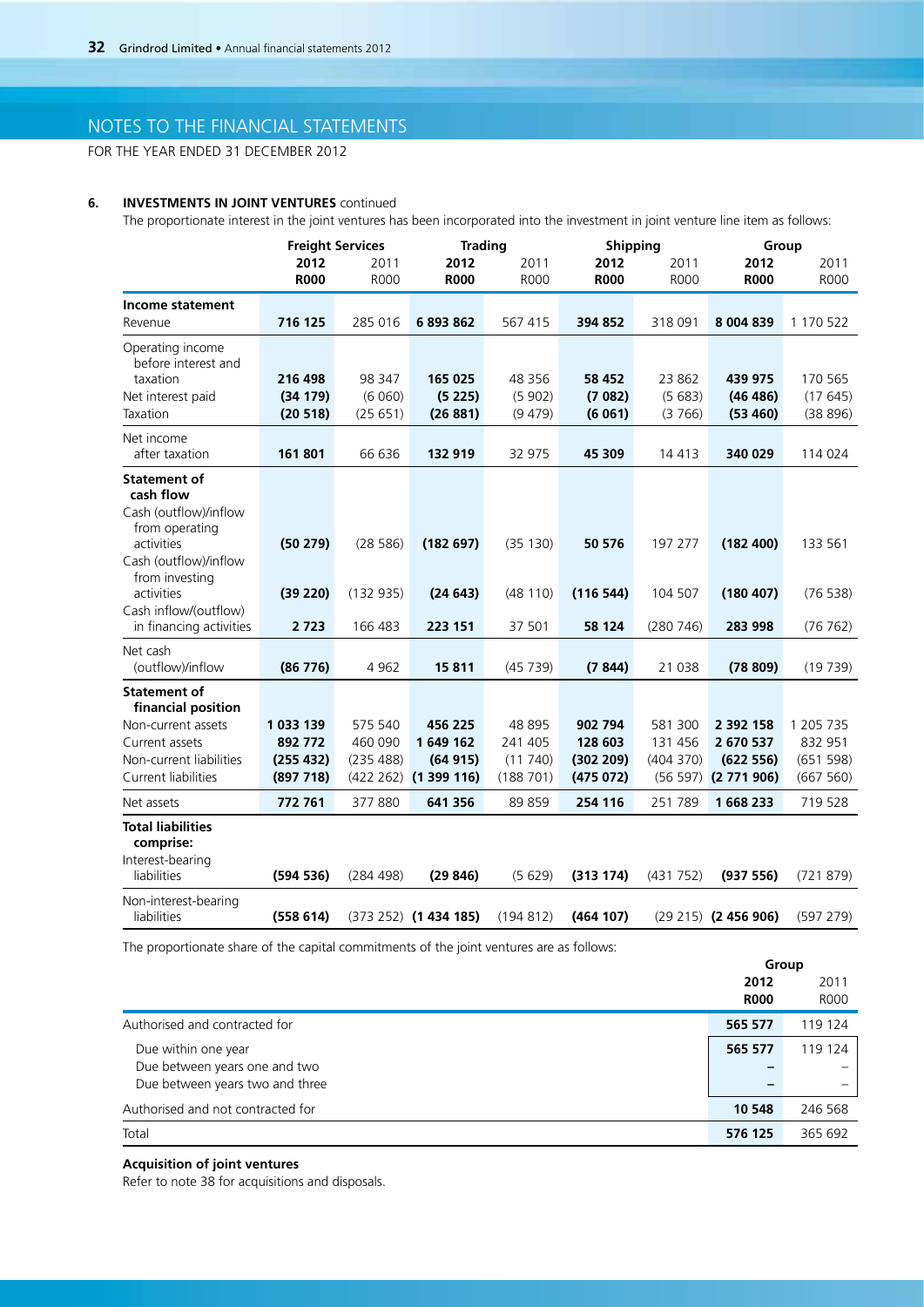|    |                                                               | Group |      |
|----|---------------------------------------------------------------|-------|------|
|    |                                                               | 2012  | 2011 |
|    |                                                               | %     | %    |
| 7. | <b>INVESTMENTS IN ASSOCIATES</b>                              |       |      |
|    | The group has associate interests in the following companies: |       |      |
|    | Ocean Africa Container Lines (Pty) Ltd                        |       | 49   |
|    | Moneyline 992 (Pty) Ltd                                       | 47    | 47   |
|    | Erundu Stevedoring (Pty) Ltd                                  | 49    | 49   |
|    | Petrologistics Limited                                        |       | 25   |
|    | Empresa De Dragagem Do Porto de Mozambique                    | 26    | 26   |
|    | Baobab Investments Limited                                    | 39    | 39   |
|    | Oiltanking Grindrod Calulo (Pty) Ltd                          | 30    | 38   |
|    | New Limpopo Bridge Projects Limited                           | 46    |      |
|    | Russelstone Proteins (Pty) Ltd                                | 30    |      |

During the year the group acquired additional interests in Ocean Africa Container Lines (Pty) Ltd and Petrologistics Limited resulting in these companies becoming subsidiaries.

The proportionate interest in the associates is as follows:

|                                        |             | <b>Freight Services</b> | <b>Trading</b> |                          |             | Group       |  |
|----------------------------------------|-------------|-------------------------|----------------|--------------------------|-------------|-------------|--|
|                                        | 2012        | 2011                    | 2012           | 2011                     | 2012        | 2011        |  |
|                                        | <b>R000</b> | <b>R000</b>             | <b>R000</b>    | <b>ROOO</b>              | <b>R000</b> | <b>ROOO</b> |  |
| Income statement                       |             |                         |                |                          |             |             |  |
| Revenue                                | 40 612      | 255 766                 | 648            | $\overline{\phantom{0}}$ | 41 260      | 255 766     |  |
| Depreciation                           | (2357)      | (1797)                  | -              | $\overline{\phantom{0}}$ | (2357)      | (1797)      |  |
| Operating income/(loss) before         |             |                         |                |                          |             |             |  |
| interest and taxation                  | 19 248      | 9 1 2 0                 | (242)          | $\overline{\phantom{0}}$ | 19 006      | 9 1 2 0     |  |
| Net interest paid                      | (4641)      | (1 282)                 | (573)          | -                        | (5214)      | (1 282)     |  |
| Taxation                               | (4407)      | (3547)                  |                | $\overline{\phantom{0}}$ | (4407)      | (3547)      |  |
| Net income/(loss) after taxation       | 10 200      | 4 2 9 1                 | (815)          | $\overline{\phantom{0}}$ | 9 3 8 5     | 4 2 9 1     |  |
| <b>Statement of cash flow</b>          |             |                         |                |                          |             |             |  |
| Cash (outflow)/inflow from             |             |                         |                |                          |             |             |  |
| operating activities                   | (2 206)     | (6191)                  | 5 1 4 0        | $\qquad \qquad -$        | 2934        | (6 191)     |  |
| Cash outflow from investing            |             |                         |                |                          |             |             |  |
| activities                             | (5969)      | (4396)                  | (33 820)       | $\overline{\phantom{0}}$ | (39789)     | (4396)      |  |
| Cash inflow in financing activities    | 9417        | 5851                    | 37 986         | $\overline{\phantom{0}}$ | 47 403      | 5851        |  |
| Net cash inflow/(outflow)              | 1 2 4 2     | (4736)                  | 9 3 0 6        | $\overline{\phantom{m}}$ | 10 548      | (4736)      |  |
| <b>Statement of financial position</b> |             |                         |                |                          |             |             |  |
| Non-current assets                     | 534 470     | 322 506                 | 33 4 86        | $\overline{\phantom{0}}$ | 567956      | 322 506     |  |
| Current assets                         | 456 779     | 17470                   | 5414           | $\overline{\phantom{0}}$ | 462 193     | 17470       |  |
| Non-current liabilities                | (17313)     | (58601)                 | (7070)         | $\qquad \qquad -$        | (180 203)   | (58601)     |  |
| Current liabilities                    | (334 530)   | (15294)                 | (2770)         | $\overline{\phantom{0}}$ | (337 300)   | (15 294)    |  |
| Net assets                             | 483 586     | 266 081                 | 29 060         |                          | 512 646     | 266 081     |  |
| <b>Total liabilities comprise:</b>     |             |                         |                |                          |             |             |  |
| Interest-bearing liabilities           | (161065)    | (28053)                 | (2333)         | $\qquad \qquad -$        | (163 398)   | (28053)     |  |
| Non-interest-bearing liabilities       | (346598)    | (45842)                 | (7507)         | $\overline{\phantom{0}}$ | (354 105)   | (45842)     |  |
| Group's share of net assets            |             |                         |                |                          |             |             |  |
| of associates                          | 483 586     | 266 081                 | 29 060         | $\overline{\phantom{0}}$ | 512 646     | 266 081     |  |

## **Acquisition of associates**

Refer to note 38 for acquisitions and disposals.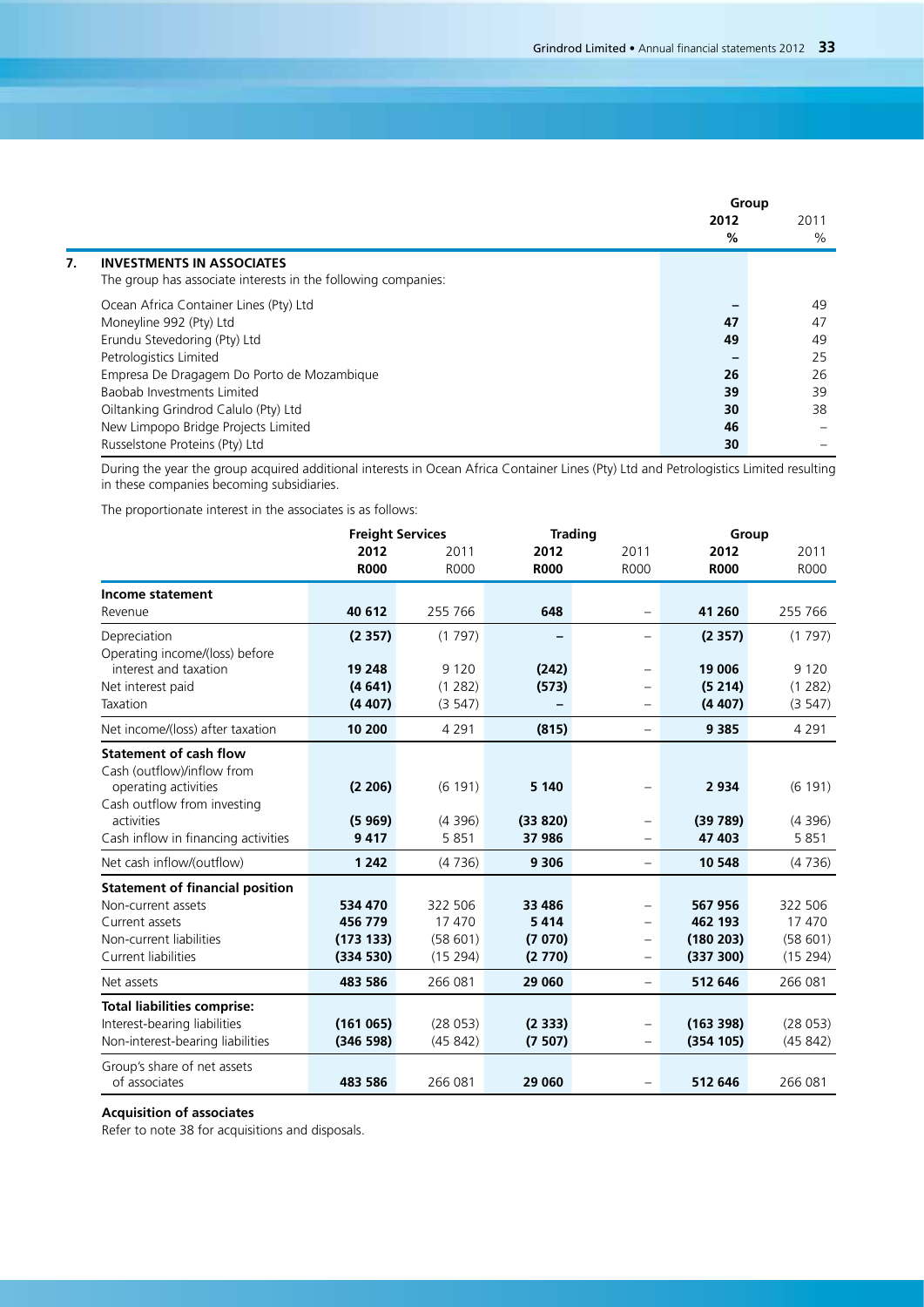FOR THE YEAR ENDED 31 DECEMBER 2012

|                                                                                                                                                                                       | Group       |         |
|---------------------------------------------------------------------------------------------------------------------------------------------------------------------------------------|-------------|---------|
|                                                                                                                                                                                       | 2012        | 2011    |
|                                                                                                                                                                                       | <b>R000</b> | R000    |
| <b>INVESTMENT PROPERTY</b>                                                                                                                                                            |             |         |
| Balance at beginning of year                                                                                                                                                          | 22 096      |         |
| Addition                                                                                                                                                                              | 11 643      | 16 318  |
| Fair value gain on revaluation                                                                                                                                                        | 87          | 5778    |
| Balance at end of year                                                                                                                                                                | 33 826      | 22 096  |
| The investment properties were independently valued as at 31 December 2012 by a professional<br>valuer registered with the South African Council for the Property Valuers Profession. |             |         |
| Details of the investment properties are recorded in a register available for inspection at the<br>registered office of the company and subsidiaries.                                 |             |         |
| <b>OTHER INVESTMENTS</b>                                                                                                                                                              |             |         |
| Investment banking portfolio                                                                                                                                                          |             |         |
| Held for trading                                                                                                                                                                      |             |         |
| Listed equities at fair value                                                                                                                                                         | 39 458      | 14 323  |
| Unlisted equities at fair value                                                                                                                                                       | 155 376     | 54 294  |
| Other financial assets                                                                                                                                                                |             |         |
| Pension fund surplus recognised*                                                                                                                                                      | 83 028      | 46 801  |
| Financial assets at amortised cost                                                                                                                                                    | 26 137      | 4 9 8 7 |
| Available-for-sale financial assets                                                                                                                                                   | 25 030      | 43 143  |
| Other investments transferred to non-current assets held for sale (note 18)                                                                                                           | (6032)      | (34070) |
|                                                                                                                                                                                       | 322 997     | 129 478 |
| Directors' valuation                                                                                                                                                                  | 322 997     | 129 478 |

\* Details of the pension fund are detailed in note 22.

|                                                                     | Group       |             | Company     |             |  |
|---------------------------------------------------------------------|-------------|-------------|-------------|-------------|--|
|                                                                     | 2012        | 2011        | 2012        | 2011        |  |
|                                                                     | <b>R000</b> | <b>ROOO</b> | <b>R000</b> | <b>ROOO</b> |  |
| <b>DEFERRED TAXATION</b>                                            |             |             |             |             |  |
| Deferred taxation analysed by major category:                       |             |             |             |             |  |
| Capital allowances                                                  | (152697)    | (190 910)   |             |             |  |
| Other timing differences                                            | 64 372      | 58 867      | 918         | 385         |  |
| Secondary taxation on companies credits                             |             | 11 073      |             |             |  |
| <b>Estimated taxation losses</b>                                    | 48756       | 85 646      |             | 218         |  |
|                                                                     | (39 569)    | (35 324)    | 918         | 603         |  |
| Reconciliation of deferred taxation:                                |             |             |             |             |  |
| Opening balance                                                     | (35324)     | 45 030      | 603         | 2 3 1 8     |  |
| Income statement effect                                             | 19 254      | (87417)     | 315         | (1715)      |  |
| Transfer from non-distributable reserve                             |             | (2070)      |             |             |  |
| Translation adjustment                                              | 2 9 8 3     | 13 602      |             |             |  |
| Disposal of businesses                                              | (3666)      | (5796)      |             |             |  |
| Acquisition of businesses                                           | (5260)      | 1957        |             |             |  |
| Transferred to non-current assets associated with assets classified |             |             |             |             |  |
| as held for sale (note 18)                                          | (17556)     | (630)       |             |             |  |
| Closing balance                                                     | (39 569)    | (35324)     | 918         | 603         |  |
| Comprising:                                                         |             |             |             |             |  |
| Deferred taxation assets                                            | 107 435     | 89 472      | 918         | 603         |  |
| Deferred taxation liabilities                                       | (147004)    | (124796)    |             |             |  |
|                                                                     | (39 569)    | (35324)     | 918         | 603         |  |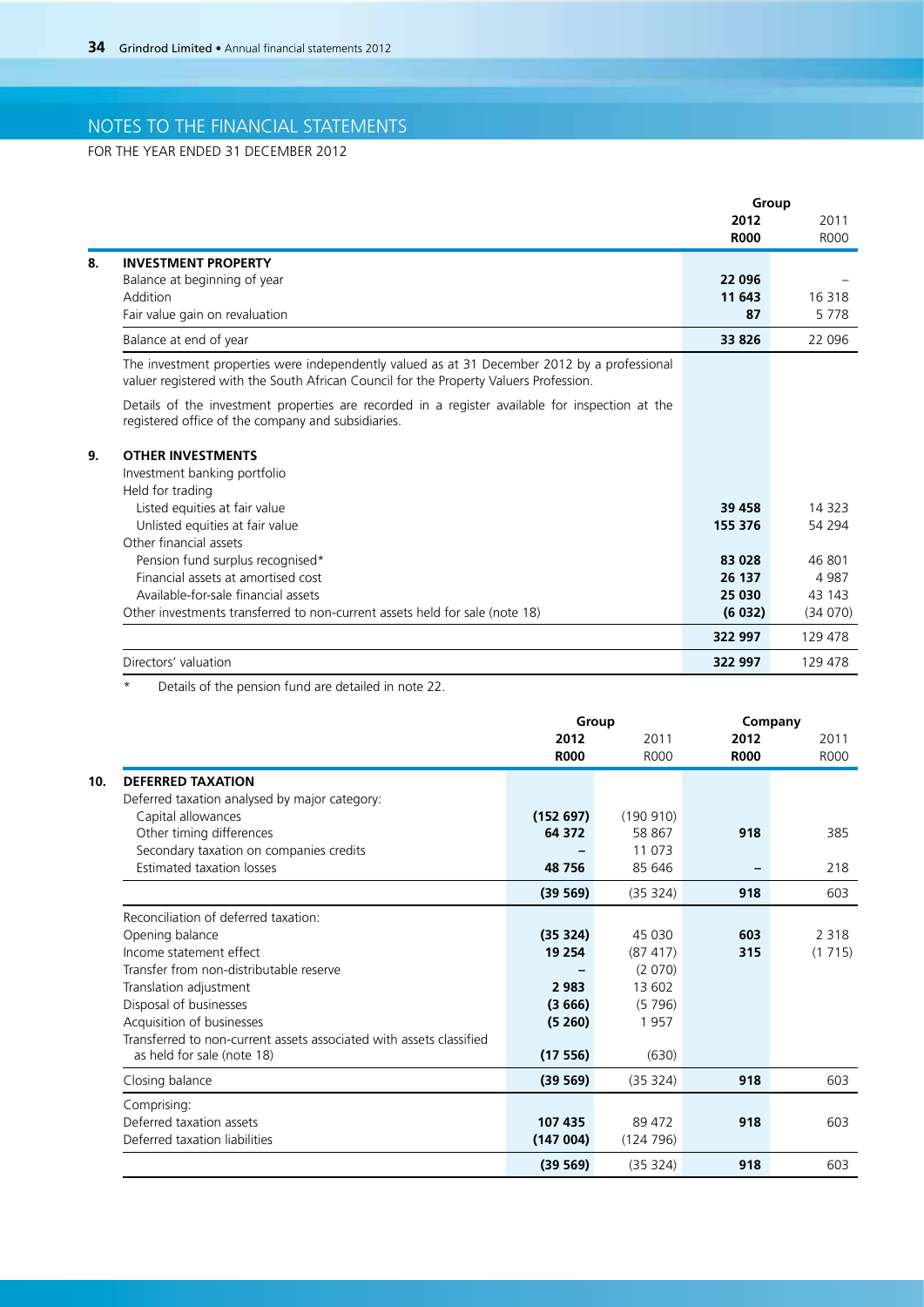### **11. FINANCIAL INSTRUMENTS**

The group's financial instruments consist mainly of cash deposits with banks, investments, trade and other receivables and payables, bank borrowings and loans to and from subsidiaries. Derivative instruments are used by the group for hedging purposes. Such instruments include forward exchange contracts, cross currency swaps, forward freight agreements, commodity and currency futures contracts, options and interest rate swap agreements.

## **Financial instruments by category**

The carrying value of the group's financial instruments by category are as follows:

|                                                                 | Group       |               | Company       |              |
|-----------------------------------------------------------------|-------------|---------------|---------------|--------------|
|                                                                 | 2012        | 2011          | 2012          | 2011         |
|                                                                 | <b>R000</b> | <b>R000</b>   | <b>R000</b>   | <b>R000</b>  |
| <b>Financial assets</b>                                         |             |               |               |              |
| Loans and receivables                                           | 12 040 089  | 8 8 3 6 0 0 0 | 1967532       | 2 841 674    |
| Held for trading                                                | 332 570     | 265 468       |               |              |
| Derivative financial assets                                     | 67 639      | 56 505        |               |              |
| Derivative financial instruments designated as cash flow hedges | (1823)      | 6959          |               |              |
| Total financial assets                                          | 12 438 475  | 9 164 932     | 1967532       | 2 841 674    |
| Total non-financial assets                                      | 9 635 026   | 11 356 185    | 5 5 5 0 1 1 8 | 4 7 10 6 9 1 |
| Total assets                                                    | 22 073 501  | 20 521 117    | 7 517 650     | 7 552 365    |
| <b>Financial liabilities</b>                                    |             |               |               |              |
| Held at amortised cost                                          | 11 319 244  | 8 5 29 213    | 268 582       | 550 837      |
| Derivative financial liabilities                                | 132 832     | 94 008        |               |              |
| Derivative financial instruments designated as cash flow hedges | (2068)      | (137)         |               |              |
| Total financial liabilities                                     | 11 450 008  | 8 623 084     | 268 582       | 550 837      |
| Total non-financial liabilities and equity                      | 10 623 493  | 11 898 033    | 7 249 068     | 7 001 528    |
| Total liabilities and equity                                    | 22 073 501  | 20 521 117    | 7 517 650     | 7 552 365    |

The carrying value of the group financial instruments approximate their fair value.

## **Derivative financial instruments**

### **11.1 Forward exchange contracts**

The group had historically entered into the following forward exchange contracts which are accounted for as fair value hedges with gains/losses thereon taken to the income statement. The amounts represent the net Rand equivalents of commitments to purchase and sell foreign currencies. The average rates shown include the cost of forward cover.

## **Valuation technique**

Quoted forward points to the contract date are allocated to the spot rate at year-end and this rate is applied to the foreign currency amount in order to determine the fair value of the derivative.

|                                                      | Group       |             |
|------------------------------------------------------|-------------|-------------|
|                                                      | 2012        | 2011        |
|                                                      | <b>R000</b> | <b>ROOO</b> |
| Total change in fair value recognised in profit/loss | 4 4 5 3     | (20762)     |

Details of these forward exchange contracts are as follows:

| <b>Foreign currency</b>                                       | Average<br>rate      | 2012<br><b>Contract value</b><br><b>US\$000</b> | <b>R000</b>                  | Asset/<br>(liability)<br><b>R000</b> | Average<br>rate      | 2011<br>Contract value<br>US\$000 | R000                         | Asset/<br>(liability)<br><b>R000</b> |
|---------------------------------------------------------------|----------------------|-------------------------------------------------|------------------------------|--------------------------------------|----------------------|-----------------------------------|------------------------------|--------------------------------------|
| Purchase US Dollars<br>Purchase US Dollars<br>Sell US Dollars | 5.13<br>8.60<br>9.02 | 27 572<br>68 402<br>6 5 2 7                     | 141 469<br>588 427<br>58 859 | 2931<br>(8374)<br>3 4 3 1            | 7.97<br>8,17<br>8.46 | 29 538<br>54 566<br>10820         | 235 478<br>445 940<br>91 579 | 7 525<br>(4871)<br>3833              |
|                                                               |                      | 102 501                                         | 788 755                      | (2012)                               |                      | 94 924                            | 772 997                      | 6487                                 |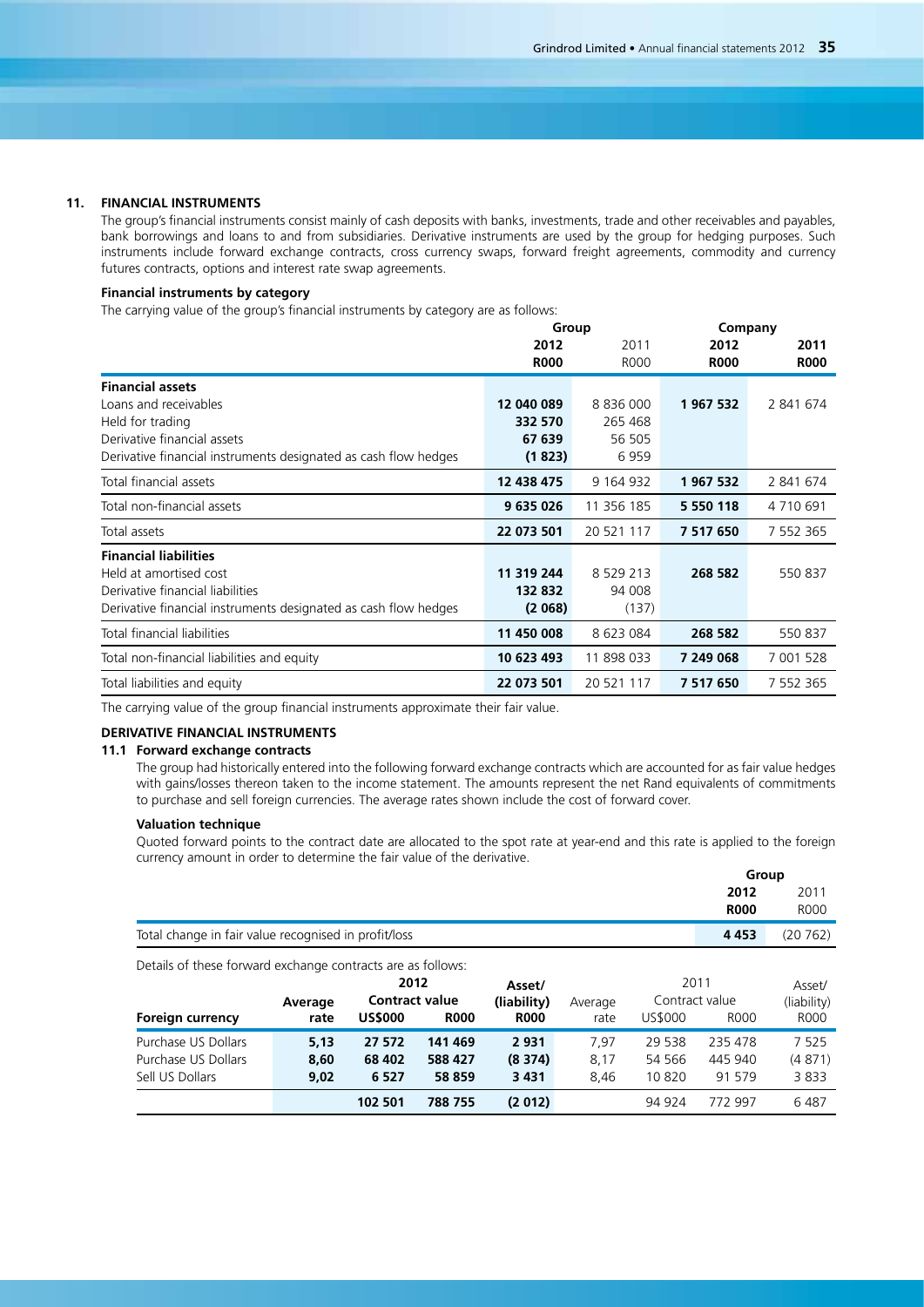FOR THE YEAR ENDED 31 DECEMBER 2012

### **11. FINANCIAL INSTRUMENTS** continued

## **11.2 Cross currency swaps**

The group has entered into cross currency swaps to manage currency risk.

|                                   |            |                     |                    | Nominal value      | 2012                  | 2011                  |
|-----------------------------------|------------|---------------------|--------------------|--------------------|-----------------------|-----------------------|
|                                   |            |                     |                    | Nominal            |                       |                       |
|                                   |            |                     | Nominal            | swapped            |                       |                       |
|                                   |            | Currency<br>swapped | currency<br>amount | currency<br>amount | Asset/<br>(liability) | Asset/<br>(liability) |
| <b>Maturity date</b>              | Currency   | with                | '000'              | '000               | <b>R000</b>           | <b>ROOO</b>           |
| 1 January 2012 - 31 March 2013    | GBP        | <b>USD</b>          | 3456               | 5 2 3 2            |                       | 138                   |
| 1 January 2012 - 29 February 2012 | <b>EUR</b> | <b>USD</b>          | 140                | 181                |                       | 6                     |
| January 2012                      | <b>USD</b> | ZAR                 | 198                | 24                 | -                     | $\mathcal{P}$         |
|                                   |            |                     |                    |                    |                       | 146                   |

## **11.3 Forward freight agreements (FFAs)**

The group has historically entered into a number of forward freight agreements which are designated as cash flow hedges, covering the handysize ships to hedge against shipping market price risk. These are entered into in the normal course of business in order to hedge against open positions in the fleet from contracts of affreightment (these FFAs hedge sales based on volumes shipped) and exposure on earnings for the handysize ships trading in a pool on the spot market. The basis for valuation of the FFAs is set out in management's critical judgements. At 31 December 2012, there was one (2011: one) open FFA, designated as cash flow hedge, maturing as follows: **2012** 2011

| <b>Settlement periods</b>                                  | Hedged item | Strike price<br>US\$ | Quantity/<br>duration | Nominal<br>value<br>US\$000 | <b>2012</b><br>Asset/<br>(liability)<br><b>R000</b> | 20 H<br>Asset/<br>(liability)<br><b>ROOO</b> |
|------------------------------------------------------------|-------------|----------------------|-----------------------|-----------------------------|-----------------------------------------------------|----------------------------------------------|
| 1 January 2012 $-$<br>31 December 2012<br>1 January 2012 - | Handysize   | 13 150               | 180 days              | 2 3 6 7                     |                                                     | 6959                                         |
| 31 December 2013                                           | Handysize   | 7875                 | 181 days              | 1425                        | 1823                                                |                                              |
|                                                            |             |                      |                       | 3792                        | 1823                                                | 6959                                         |
| Ineffective cash flow hedge                                |             |                      |                       |                             |                                                     |                                              |
| Effective cash flow hedge                                  |             |                      |                       |                             | 1823                                                | 6959                                         |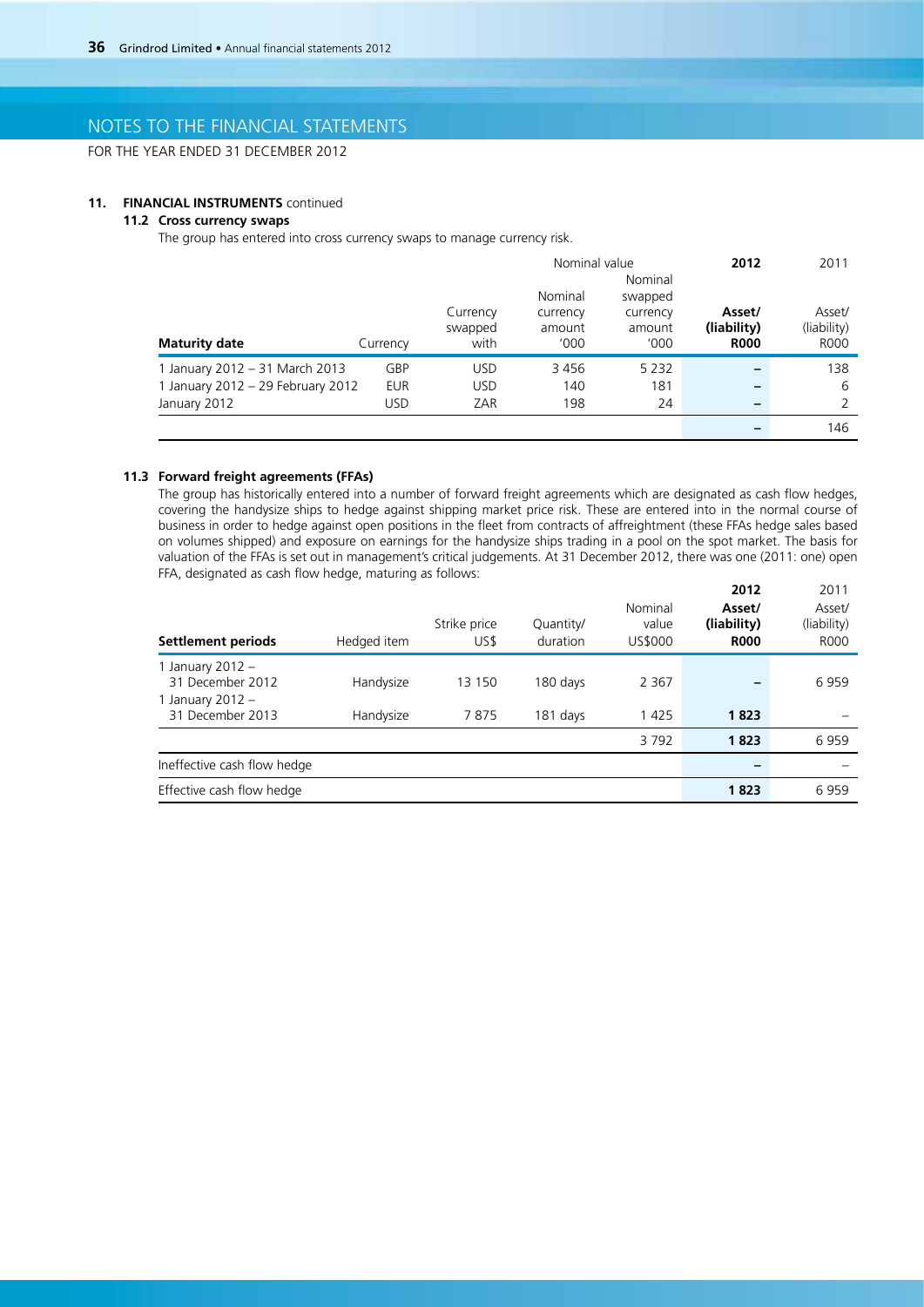### **11. FINANCIAL INSTRUMENTS** continued

### **11.3 Forward freight agreements** continued

In addition to the above FFAs the group has entered into the following additional FFAs which are not treated as hedges:

| <b>Settlement periods</b>              | Hedged item | Strike price<br>US\$ | Quantity/<br>duration<br>days | Nominal<br>value<br>US\$000 | 2012<br>Asset/<br>(liability)<br><b>R000</b> | 2011<br>Asset/<br>(liability)<br>R000 |
|----------------------------------------|-------------|----------------------|-------------------------------|-----------------------------|----------------------------------------------|---------------------------------------|
| 1 January 2012 -                       |             |                      |                               |                             |                                              |                                       |
| 31 December 2012                       | Handymax    | 12 100               | 180                           |                             |                                              | 1 2 2 5                               |
| 31 July 2012 -                         |             |                      | 90                            |                             |                                              |                                       |
| 31 December 2012                       | Handymax    | 11 300               |                               |                             |                                              | 414                                   |
| 1 January 2012 -<br>30 June 2012       | Handymax    | 11 300               | 90                            |                             |                                              | (356)                                 |
| 1 January 2012 -                       |             |                      |                               |                             |                                              |                                       |
| 31 December 2013                       | Handysize   | 9750                 | 120                           | 1 1 7 0                     | (1908)                                       |                                       |
| 1 January 2012 -                       |             |                      |                               |                             |                                              |                                       |
| 31 December 2013                       | Handysize   | 11 100               | 120                           | 1 3 3 2                     | (2540)                                       |                                       |
| 1 January 2012 $-$                     |             |                      |                               |                             |                                              |                                       |
| 31 December 2013                       | Handymax    | 9750                 | 120                           | 1 1 7 0                     | (1908)                                       |                                       |
| 1 January 2012 $-$                     |             |                      |                               |                             |                                              |                                       |
| 31 December 2013                       | Handymax    | 9750                 | 120                           | 1 1 7 0                     | (1908)                                       |                                       |
| 1 January 2012 $-$<br>31 December 2013 | Handymax    | 9 500                | 60                            | 570                         | (822)                                        |                                       |
| 1 January 2012 $-$                     |             |                      |                               |                             |                                              |                                       |
| 31 December 2013                       | Handymax    | 9600                 | 60                            | 576                         | (872)                                        |                                       |
| 1 January 2012 $-$                     |             |                      |                               |                             |                                              |                                       |
| 31 December 2013                       | Handysize   | 11 000               | 60                            | 660                         | (1312)                                       |                                       |
|                                        |             |                      |                               | 6648                        | (11 270)                                     | 1 2 8 3                               |

At 31 December 2012, the sensitivity of the FFAs to a 10% (2011: 10%) movement in the shipping market prices would have the following effect:

|                                                                                                        | Group              |                    |
|--------------------------------------------------------------------------------------------------------|--------------------|--------------------|
|                                                                                                        | 2012               | 2011               |
|                                                                                                        | <b>R000</b>        | <b>ROOO</b>        |
| 10% increase<br>Increase in FFA liability                                                              | (4365)             | (1156)             |
| Decrease in hedging reserve deficit                                                                    | 4 3 6 5            | 1 1 5 6            |
| Decrease in profit                                                                                     |                    |                    |
| 10% decrease<br>Decrease in FFA liability<br>Increase in hedging reserve deficit<br>Increase in profit | 4 3 6 5<br>(4365)  | 1 1 5 6<br>(1156)  |
| 10% increase<br>Decrease in FFA asset<br>Decrease in hedging reserve deficit<br>Decrease in profit     | (3 270)<br>3 2 7 0 | (3 270)<br>3 2 7 0 |
| 10% decrease<br>Increase in FFA asset<br>Increase in hedging reserve deficit<br>Decrease in profit     | 3 2 7 0<br>(3 270) | 3 2 7 0<br>(3 270) |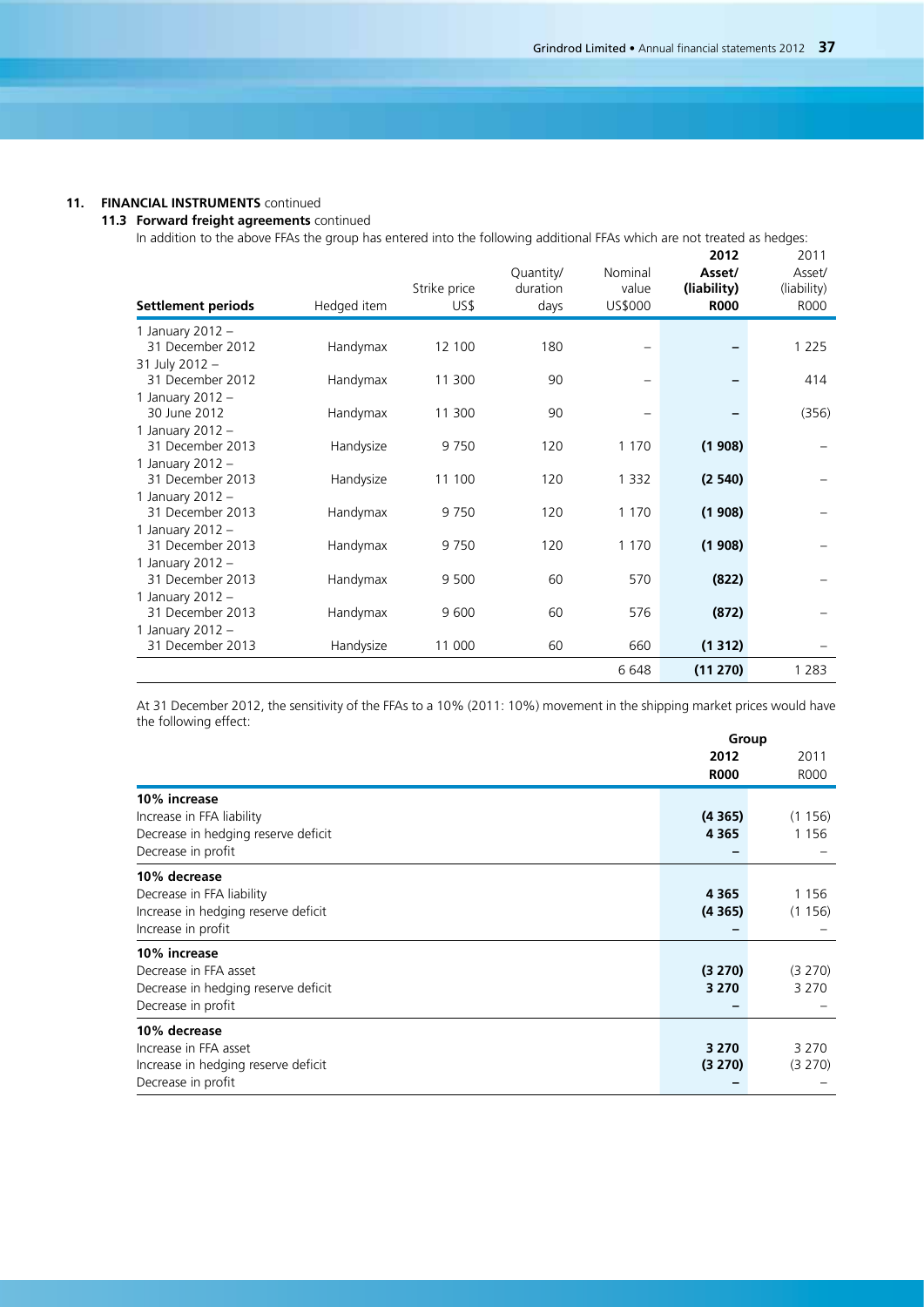FOR THE YEAR ENDED 31 DECEMBER 2012

### **11. FINANCIAL INSTRUMENTS** continued

### **11.4 Futures and options**

The group has entered into certain futures and options in order to commercially hedge the price risk in respect of commodity contracts which mature between January 2013 and November 2013.

These contracts are not accounted for using hedge accounting and all fair value gains/(losses) are recognised in the income statement. Commodity inventory is valued at fair value less costs to sell with the fair value gains/(losses) also recognised in the income statement. Forward purchase and sales contracts are fair valued through the income statement.

Details of the group's dealings in open futures and options and forward contracts at year-end are as follows:

|                                                       |                                                             |                   |               | 2012        | 2011        |
|-------------------------------------------------------|-------------------------------------------------------------|-------------------|---------------|-------------|-------------|
|                                                       |                                                             |                   | Contract      | Asset/      | Asset/      |
|                                                       |                                                             |                   | value         | (liability) | (liability) |
| Commodity                                             |                                                             | Tonnage           | <b>R000</b>   | <b>R000</b> | <b>R000</b> |
| White maize                                           | Sales                                                       | (11100)           | (27 220)      | (3538)      | (20 025)    |
| White maize                                           | Purchase                                                    | 5 800             | 13 7 5 5      | 1923        | 13 795      |
| White maize                                           | Sales                                                       | (972)             | (6737)        | 8 0 3 3     | 6 0 83      |
| White maize                                           | Purchase                                                    | 2 300             | 4 4 7 3       | (77)        |             |
| Yellow maize                                          | Purchase                                                    | 6 700             | 14 006        | (955)       | (21)        |
| Yellow maize                                          | Sales                                                       | (188)             | (602)         | 1 5 8 2     | 23          |
| Yellow maize                                          | Purchase                                                    | 47 601            | 108 091       | 10 476      | 5 1 7 5     |
| Yellow maize                                          | Sales                                                       | (100)             | (252)         | (28)        |             |
| Sunflower                                             | Sales                                                       | (11000)           | (46638)       | -           | (112)       |
| Sunflower                                             | Purchase                                                    | 1 0 5 0           | 4512          |             | (18)        |
| Corn                                                  | Sales                                                       | (1441)            | 466           | (178)       | (8564)      |
| Corn                                                  | Sales                                                       | (13340)           | (20165)       | 5 1 8 8     | 8 3 9 5     |
| Corn                                                  | Purchase                                                    | $\qquad \qquad -$ | (1509)        | (1509)      | (3 399)     |
| Corn                                                  | Purchase                                                    | 26 3 65           | 2 3 5 4 4 3 8 |             | 6 1 9 6     |
| Soya bean meal                                        | Purchase                                                    | 7711              | (28103)       | 2 1 2 8     |             |
| Soya bean meal                                        | Sales                                                       | (6441)            | 22 540        | (2781)      | (162)       |
| Soya bean meal                                        | Sales                                                       | (1823)            | 72            | 1052        |             |
| Soya bean meal                                        | Purchase                                                    | 48 806            | (196 210)     | (7318)      | (3 528)     |
| Soya bean                                             | Sales                                                       | (22 180)          | (81611)       |             | 1 1 1 9     |
| Soya bean                                             | Sales                                                       | (1750)            | (4554)        |             | (1553)      |
| Soya bean                                             | Purchase                                                    | 2 0 2 5           | 9624          | 633         | 5 3 3 7     |
| Soya bean                                             | Purchase                                                    | 275               | 1 3 2 1       | (53)        | (499)       |
| Wheat                                                 | Sales                                                       | (1951)            | 246           | (1187)      | (5470)      |
| Wheat                                                 | Sales                                                       | (2441)            | 4836          | 648         |             |
| Wheat                                                 | Purchase                                                    | 12 100            | 44 830        | 2 5 4 0     |             |
| Wheat                                                 | Purchase                                                    | 136               | (746)         | (390)       |             |
| Other                                                 | Purchase                                                    | 2 3 9 1           | 8 1 1 1       | 766         |             |
|                                                       |                                                             |                   |               | 16 955      | 2 7 7 2     |
|                                                       |                                                             |                   |               |             |             |
|                                                       | Mark to market settled through margin account - asset       |                   |               | (34092)     | 14 0 28     |
| Mark to market settled through margin account - asset |                                                             |                   |               | 7 3 8 7     | (22348)     |
|                                                       | Futures and options held on behalf of customers - liability |                   |               | (4825)      | 13 699      |
|                                                       | Futures and options held on behalf of customers - asset     |                   |               | 4825        | (13710)     |
|                                                       |                                                             |                   |               | (9750)      | (5559)      |
|                                                       |                                                             |                   |               | 2012        | 2011        |
|                                                       |                                                             |                   |               | $(Gain)$ /  | $(Gain)$ /  |
|                                                       |                                                             |                   |               | loss        | loss        |
|                                                       |                                                             | Contract value    |               | recognised  | recognised  |
| Foreign currency                                      |                                                             | US\$000           | <b>R000</b>   | <b>R000</b> | <b>ROOO</b> |
| Purchase US Dollars                                   |                                                             | 44 000            | 302 874       | -           | 29 065      |
| Mark to market settled through margin account         |                                                             |                   |               |             | (29065)     |
| Liability                                             |                                                             |                   |               | -           |             |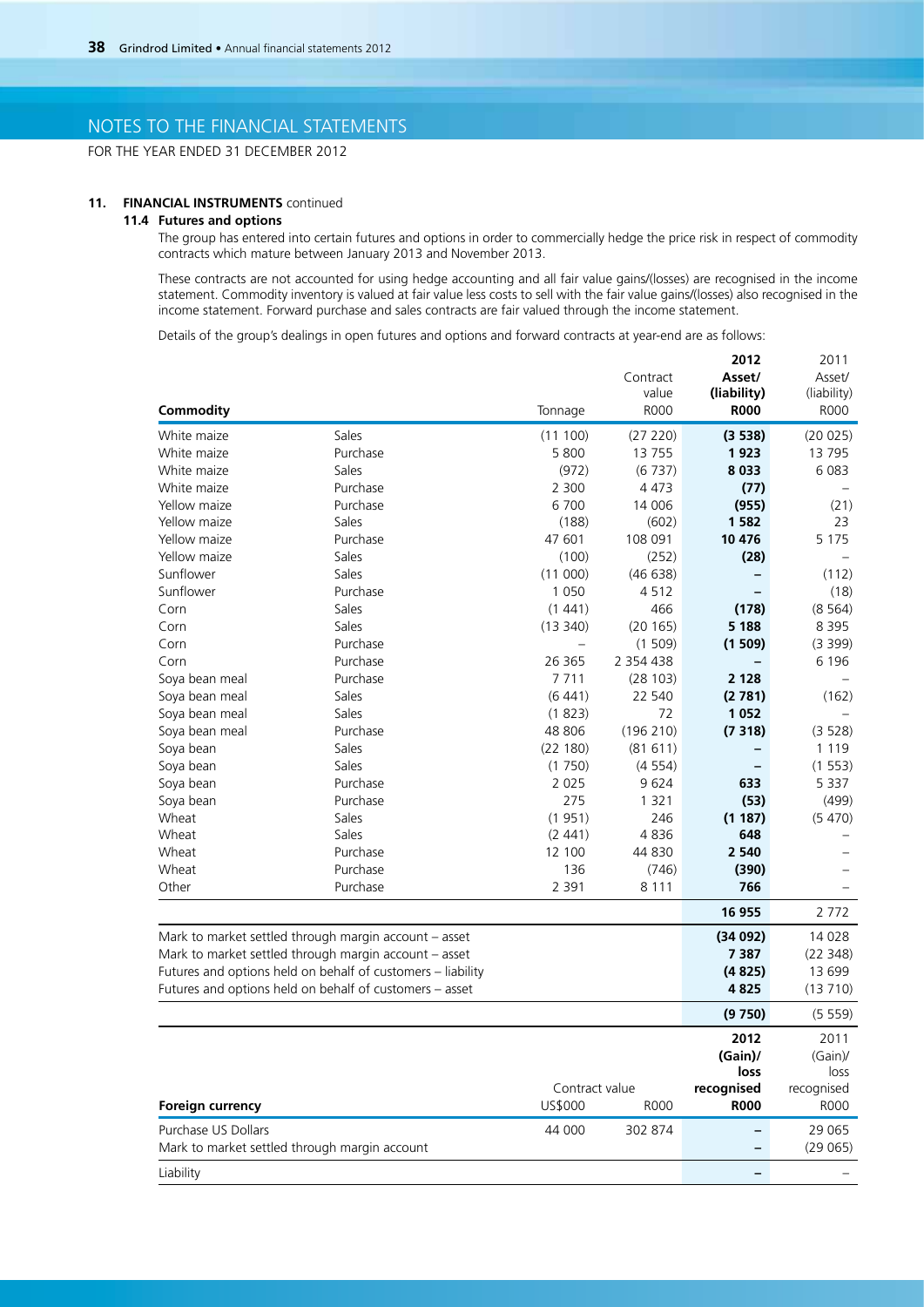### **11. FINANCIAL INSTRUMENTS** continued

### **11.5 Forward contracts**

The group has entered into the following purchase and sale forward contracts with respect to commodities such as wheat, soya bean meal, corn, white and yellow maize and sunflower. These contracts have maturity dates between January 2012 and July 2013.

The forward contracts are designated as fair value through profit and loss designated at inception or held to maturity.

Details of the group's forward contracts are as follows:

| Commodity      |           | Tonnage  | Contract<br>value<br><b>R000</b> | 2012<br>Asset/<br>(liability)<br><b>R000</b> | 2011<br>Asset/<br>(liability)<br><b>R000</b> |
|----------------|-----------|----------|----------------------------------|----------------------------------------------|----------------------------------------------|
| Wheat          | Purchase  | 84 396   | 262 441                          | 1549                                         | 8 4 1 7                                      |
| Wheat          | Sales     | (74397)  | (240 171)                        | 3 5 3 6                                      | 953                                          |
| Wheat          | Sales     | (1923)   | (5805)                           | (536)                                        | (5346)                                       |
| Soya bean meal | Purchase  | 5 9 6 7  | 29 2 9 9                         | 1674                                         | 12 504                                       |
| Soya bean meal | Purchase  | 84 705   | 83 695                           | (10007)                                      |                                              |
| Soya bean meal | Sales     | (173115) | (70804)                          | 18 281                                       | 6613                                         |
| Soya bean meal | Sales     | (48632)  | (233 226)                        | (22926)                                      | (30861)                                      |
| Soya bean      | Purchase  | 1957     | 6821                             |                                              | 71                                           |
| Soya bean      | Purchase  | 8 3 5 0  | 12723                            | (990)                                        |                                              |
| Soya bean      | Sales     | (13048)  | (14161)                          | 1 3 3 0                                      |                                              |
| Soya bean      | Sales     | (34131)  | (18899)                          |                                              | (126)                                        |
| Corn           | Purchase  | 150      | 365                              | 17                                           |                                              |
| Corn           | Purchase  | 52 500   |                                  |                                              | (7031)                                       |
| Corn           | Sales     | (6 288)  | (670)                            | (2425)                                       | (16)                                         |
| White maize    | Purchase  | 119 291  | 39 4 69                          | 5 1 9 1                                      |                                              |
| White maize    | Purchase  | 139 707  | 59 447                           | (10451)                                      | (4172)                                       |
| White maize    | Sales     | (20 416) | (19978)                          | 2029                                         | 2 7 7 7                                      |
| Yellow maize   | Sales     | (3156)   | (7712)                           | 644                                          | 1 0 2 5                                      |
| Yellow maize   | Purchase  | 123 646  | 98 482                           | (12617)                                      | (3944)                                       |
| Yellow maize   | Purchase  | 120 490  | 90 770                           | 5772                                         |                                              |
| Sunflower      | Purchase  | 3 400    | 13 3 5 1                         | 738                                          |                                              |
| Sunflower      | Purchase  | 5 500    | 19 453                           | (3596)                                       | (389)                                        |
| Sunflower      | Sales     | (3 400)  | (12957)                          | 1501                                         | 764                                          |
| Sunflower      | Sales     | (11385)  | (45 212)                         | (5407)                                       |                                              |
| Fuel           | Purchase  | 71 470   | 5799                             |                                              | 5 804                                        |
| Fuel           | Purchase  | 9 4 0 0  | 730                              |                                              | (728)                                        |
| Fuel           | Sales     | (2700)   | (284)                            |                                              | 287                                          |
| Fuel           | Sales     | (9300)   | (1168)                           |                                              | (1170)                                       |
| Other          | Purchases | 13 000   | 6 4 2 4                          | (949)                                        | (505)                                        |
| Other          | Sales     | (11391)  | (44432)                          | (3668)                                       |                                              |
| Other          | Purchases | 14 503   | 11 280                           | 1 2 5 0                                      |                                              |
| Other          | Sales     | (4589)   | (14439)                          | 1945                                         |                                              |
|                |           |          |                                  | (28115)                                      | (15073)                                      |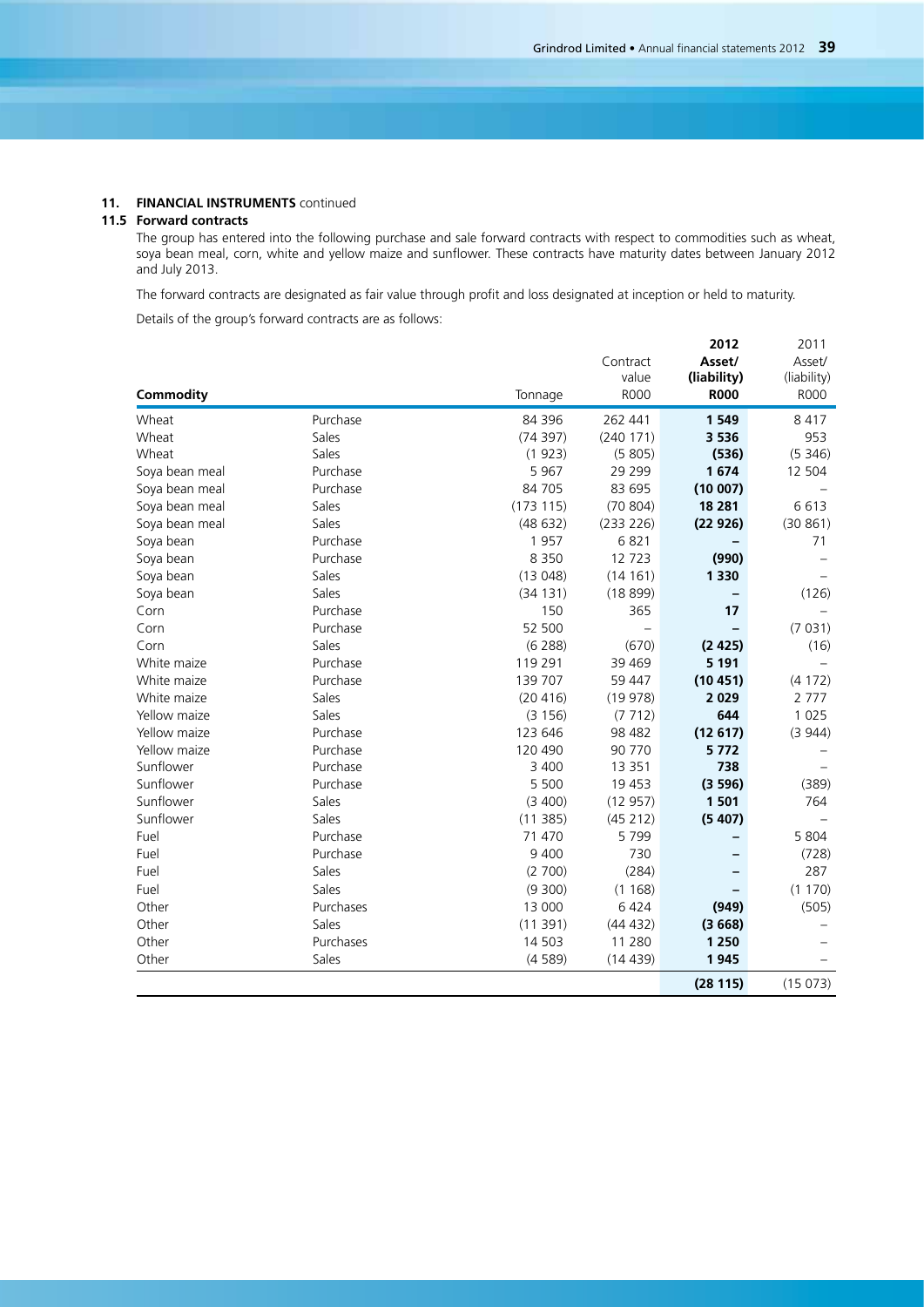FOR THE YEAR ENDED 31 DECEMBER 2012

|                                                               |               |                                                                                                                                                                                                                |                                                |                                                                                                                                                   |                                                                                                                             | Group                                                                |                                    |                                                                          |
|---------------------------------------------------------------|---------------|----------------------------------------------------------------------------------------------------------------------------------------------------------------------------------------------------------------|------------------------------------------------|---------------------------------------------------------------------------------------------------------------------------------------------------|-----------------------------------------------------------------------------------------------------------------------------|----------------------------------------------------------------------|------------------------------------|--------------------------------------------------------------------------|
|                                                               |               |                                                                                                                                                                                                                |                                                |                                                                                                                                                   |                                                                                                                             |                                                                      | 2012<br><b>R000</b>                | 2011<br><b>R000</b>                                                      |
| 11.6 Hedging details<br>- Cash flow hedge                     |               |                                                                                                                                                                                                                |                                                |                                                                                                                                                   |                                                                                                                             |                                                                      |                                    |                                                                          |
| Details of<br>cash flow hedges:                               | < 3<br>months | $3 - 6$<br>months                                                                                                                                                                                              | $6 - 12$<br>months                             | >12<br>months                                                                                                                                     |                                                                                                                             |                                                                      | $6 - 12$<br>months                 | >12<br>months                                                            |
| Financial asset<br>Financial liability                        | 670<br>(2586) | 365<br>(1 272)                                                                                                                                                                                                 | 789<br>(3562)                                  | Ξ.                                                                                                                                                |                                                                                                                             |                                                                      | 4866                               |                                                                          |
|                                                               |               |                                                                                                                                                                                                                |                                                |                                                                                                                                                   |                                                                                                                             | Amount<br>accu-<br>mulated<br>in equity                              | 2011                               |                                                                          |
|                                                               |               |                                                                                                                                                                                                                |                                                | <b>R000</b>                                                                                                                                       | Asset/<br><b>R000</b>                                                                                                       | Hedging<br>reserve<br><b>ROOO</b>                                    | Income<br>statement<br><b>ROOO</b> | Asset/<br>(liability)<br><b>R000</b>                                     |
| Opening balance                                               |               |                                                                                                                                                                                                                |                                                |                                                                                                                                                   |                                                                                                                             | 152 706                                                              |                                    |                                                                          |
| income statement<br>Deferred tax<br>Translation adjustments   |               |                                                                                                                                                                                                                | (62)                                           |                                                                                                                                                   | (859)<br>(62)                                                                                                               | (161735)<br>2 0 7 0                                                  | 161 735                            | (2 070)                                                                  |
| Closing balance                                               |               |                                                                                                                                                                                                                |                                                |                                                                                                                                                   | 806                                                                                                                         | (6959)                                                               | 161 735                            | (2 070)                                                                  |
| Comprised of:<br><b>Financial Instruments</b><br>Deferred tax |               |                                                                                                                                                                                                                | 75                                             |                                                                                                                                                   |                                                                                                                             | (7096)<br>137                                                        |                                    |                                                                          |
|                                                               |               |                                                                                                                                                                                                                |                                                |                                                                                                                                                   |                                                                                                                             |                                                                      |                                    |                                                                          |
|                                                               | current year  | <b>FINANCIAL INSTRUMENTS continued</b><br><b>Reconciliation of cash flow hedge</b><br>accumulated in equity<br>Amount recognised through other<br>comprehensive income in the<br>Amount removed from equity to | Ineffectiveness recognised in profit and loss: | 2012<br><b>Amount</b><br>accu-<br>mulated<br>in equity<br>Hedging<br>reserve<br><b>R000</b><br>(6959)<br>1727<br>4 1 9 0<br>859<br>(245)<br>(320) | The above mentioned derivative's hedging details are as follows:<br>2012<br><b>Income</b><br>statement<br>(4190)<br>(4 190) | (3850)<br>Amount recycled<br>from equity into<br>(liability)<br>1727 | <3<br>months<br>2 0 1 9            | 2011<br>$3 - 6$<br>months<br>1768<br>Amount recycled<br>from equity into |

### **11.7 Interest rate swaps**

The group has entered into the following interest rate swaps on Rand-denominated loans, whereby variable interest rates have been fixed as indicated below. The group's subsidiary, Grindrod Bank Limited, enters into various interest rate swaps in the normal course of business. Grindrod Bank's interest rate swaps fix interest rates which are linked to JIBAR to rates between 6,65% per annum (2011: 7,35% per annum) and 11,71% per annum (2011: 15,29% per annum) and mature over the periods as indicated below:

| <b>Maturity date</b>                                  | Interest<br>rate   | Nominal<br>value<br><b>ROOO</b> | 2012<br>Asset/<br>(liability)<br><b>R000</b> | 2011<br>Asset/<br>(liability)<br><b>ROOO</b> |
|-------------------------------------------------------|--------------------|---------------------------------|----------------------------------------------|----------------------------------------------|
| December 2012<br>Between April 2014 and December 2020 | Various<br>Various | 184 167<br>187 074              | $\overline{\phantom{0}}$<br>(22097)          | (19 188)                                     |
|                                                       |                    |                                 | (22097)                                      | (19 188)                                     |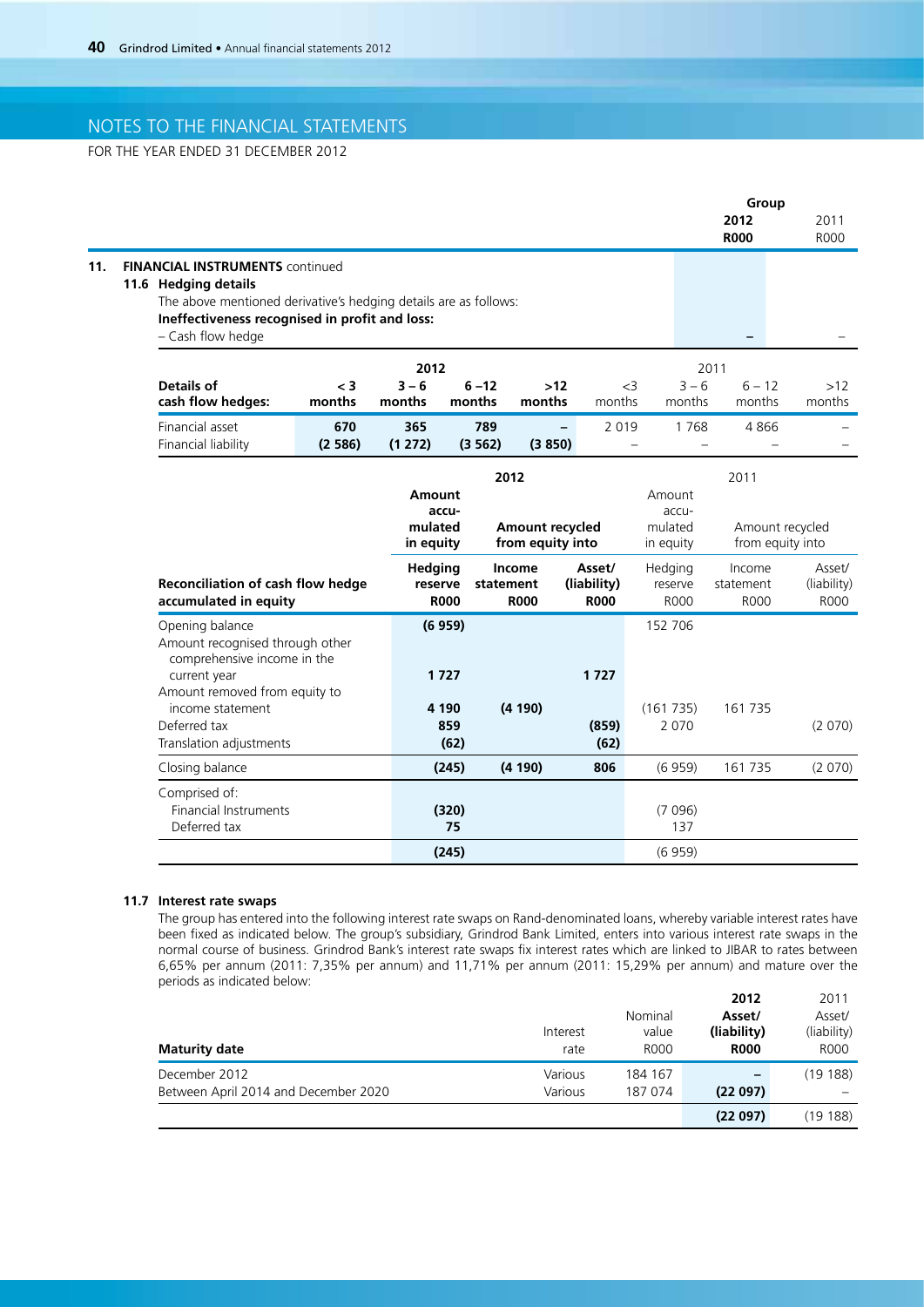## **11. FINANCIAL INSTRUMENTS** continued

### **11.8 Bunker swaps**

The group has entered into the following bunker swaps in the shipping segment which are classified as held for trading:

| Settlement period        | Quantity<br>mt | <b>Strike price</b><br><b>R000</b> | Asset/<br>(liability)<br><b>R000</b> | Income<br>statement<br><b>R000</b> |
|--------------------------|----------------|------------------------------------|--------------------------------------|------------------------------------|
| January 2012             | 400            | 5,08                               |                                      | 85                                 |
| February 2012            | 400            | 5,08                               |                                      | 42                                 |
| March 2012               | 400            | 5,08                               |                                      | -6                                 |
| January 2012             | 500            | 5,15                               |                                      | 85                                 |
| February 2012            | 500            | 5,09                               |                                      | 42                                 |
| January 2012             | 1 000          | 5,24                               |                                      | 58                                 |
| February 2012            | 1 0 0 0        | 5,24                               |                                      | (83)                               |
| March 2012               | 1 000          | 5,24                               |                                      | (172)                              |
| April 2012               | 1 000          | 5,24                               |                                      | (233)                              |
| May 2012                 | 1 000          | 5,24                               |                                      | (282)                              |
| June 2012                | 1 000          | 5,24                               |                                      | (316)                              |
| <b>July 2012</b>         | 1 000          | 5,24                               |                                      | (355)                              |
| January 2013 - July 2014 | 9 500          | 4,84                               | 2955                                 |                                    |
| January 2013 - July 2014 | 9 500          | 4,93                               | 3 0 0 2                              |                                    |
| January 2013 - July 2014 | 9 500          | 4,62                               | 2998                                 |                                    |
|                          |                |                                    | 8955                                 | (1 123)                            |

## **11.9 The derivative financial instruments have been disclosed in the statement of financial position as follows:**

|                                                                             | Hedging     | <b>Financial</b> | <b>Financial</b>   | Hedging | Financial | Financial   |
|-----------------------------------------------------------------------------|-------------|------------------|--------------------|---------|-----------|-------------|
|                                                                             | reserve     | assets           | <b>liabilities</b> | reserve | assets    | liabilities |
|                                                                             | 2012        | 2012             | 2012               | 2011    | 2011      | 2011        |
|                                                                             | <b>R000</b> | <b>R000</b>      | <b>R000</b>        | R000    | R000      | R000        |
| Forward currency exchange<br>contracts on ships and                         |             |                  |                    |         |           |             |
| other trading commitments                                                   |             | 6 3 6 2          | (8374)             |         | 11 358    | (4871)      |
| Cross currency swap                                                         |             |                  |                    |         | 146       |             |
| Forward freight agreements                                                  | (1823)      | 1823             | (11 270)           | 6959    | 8 5 9 8   | (356)       |
| Futures and options                                                         |             | 5 700            | (15452)            |         | 10 066    | (15625)     |
| Forward contracts                                                           |             | 45 457           | (73 572)           |         | 39 215    | (54288)     |
| Interest rate swaps                                                         | 2 0 6 8     |                  | (22097)            | 137     |           | (19188)     |
| Bunker swaps                                                                |             | 8955             |                    |         | 318       | (1441)      |
|                                                                             | 245         | 68 297           | (130765)           | 7096    | 69 701    | (95, 769)   |
| Less portion due within<br>one year included in trade<br>and other payables |             |                  |                    |         |           |             |
| (note 16 and 25)                                                            |             | (62925)          | 104 816            |         | (63 464)  | 74 683      |
| Transfer to non-current<br>(asset)/liabilities held for sale                |             |                  |                    |         |           |             |
| (note 18)                                                                   |             | (2481)           |                    |         | (6237)    | 1898        |
| Long-term portion                                                           | 245         | 2891             | (25949)            | 7096    |           | (19188)     |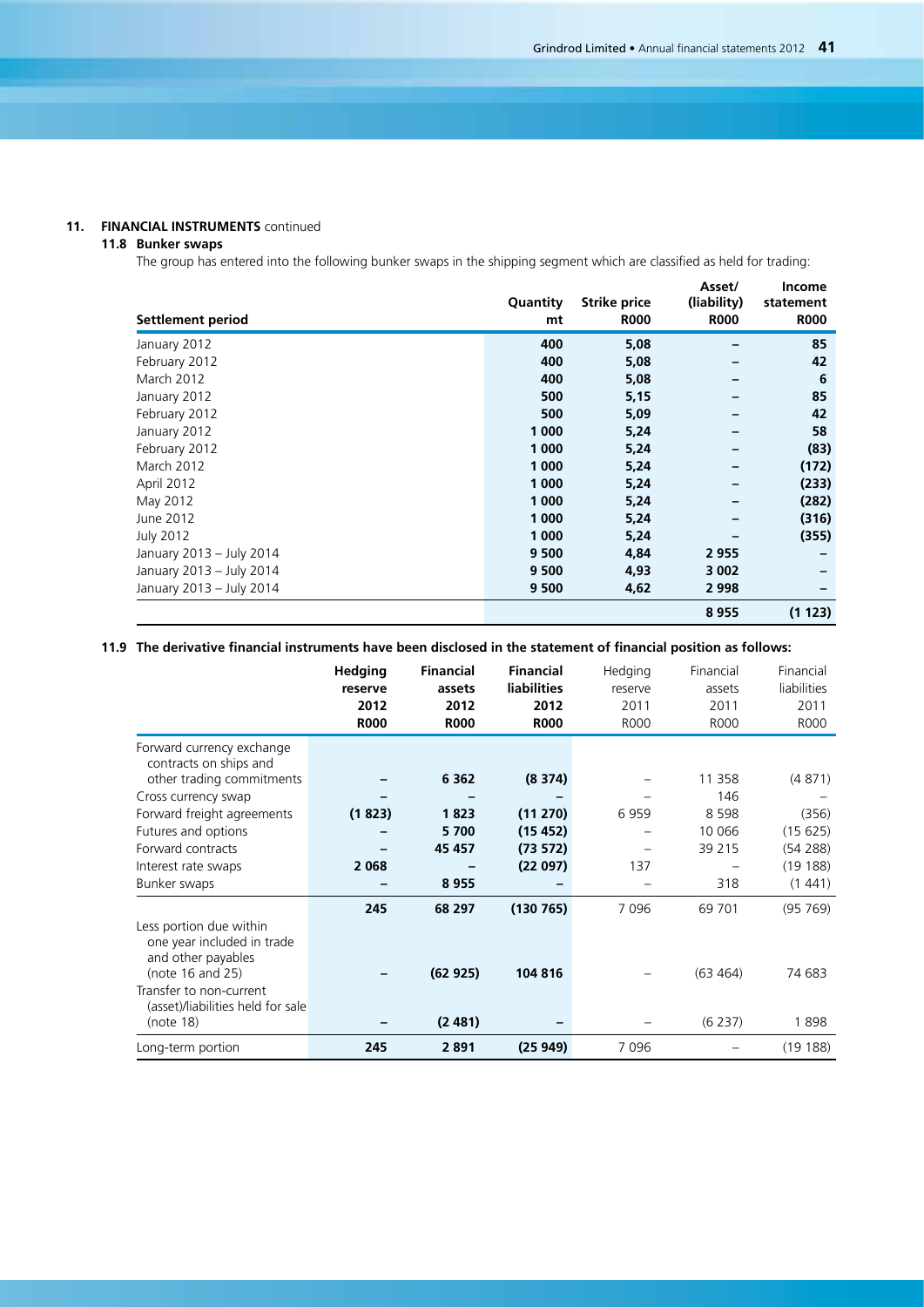FOR THE YEAR ENDED 31 DECEMBER 2012

| 2012<br>2011<br><b>R000</b><br>12.<br><b>RECOVERABLES ON CANCELLED SHIPS</b><br>Opening balance<br>380 566<br>Transferred from ships<br>44 599<br>Interest accrued<br>$\overline{\phantom{0}}$<br>Cash receipt<br>(40893)<br>(16846)<br>Translation gain<br>16 783<br>34 798<br>Release to income statement<br>(1453)<br>380 566<br>379 050<br>In the prior year, the group cancelled two ships due to non-performance of certain contracted<br>conditions from the ship yard. These matters are currently in the arbitration process.<br><b>LOANS AND ADVANCES TO BANK CUSTOMERS</b><br>13.<br>Loans and receivables<br>2978370<br>2 337 704<br>Held at fair value through profit or loss using year-end market related interest rate yield<br>curves to discount expected future cash flows<br>210 084<br>204 344<br>3 188 454<br>2 542 048<br>Loans and advances - companies and close corporations<br>2 583 358<br>2 0 5 2 5 7 2<br>Loans and advances - unincorporated businesses<br>283 182<br>197 261<br>Loans and advances - individuals<br>76 860<br>81 481<br>3 0 5 9<br>Property in possession<br>Preference shares<br>207 872<br>181 908<br>Interest accrued<br>21 293<br>19916<br>Revaluation of loans held at fair value through profit or loss<br>21 2 21<br>18 4 60<br>Less: impairments against advances<br>(9.953)<br>(7988)<br>3 188 454<br>2 542 048<br>Advances are made at market related rates of interest and are secured with various types of<br>collateral such as cash, mortgage bonds, shares, discounted invoices, guarantees and suretyships.<br>This book is considered to be well secured and impairments have been raised where impairment<br>indicators exist.<br><b>Contractual maturity analysis:</b><br>Maturity on demand<br>834 339<br>359 192<br>Maturing within one month<br>279 973<br>179 733<br>66 854<br>Maturing after one month but within three months<br>468 442<br>Maturing after three months but within six months<br>86 665<br>130 564<br>Maturing after six months but within one year<br>743 378<br>210 040<br>Maturing after one year but within three years<br>555 673<br>466 017<br>Maturing after three years but within five years<br>220 985<br>318 523<br>Maturing after five years but within ten years<br>356 923<br>343 918<br>Maturing after ten years<br>45 315<br>1 0 1 9<br>Interest accrued<br>19 9 16<br>21 293<br>Revaluation of loans held at fair value through profit or loss<br>21 221<br>18 4 60<br>Less: impairment against advances<br>(9953)<br>(7988)<br>3 188 454<br>2 542 048<br>Maximum exposure to credit risk before impairments<br>3 198 407<br>2 550 036<br>Exposures with renegotiated terms |  | Group                        |             |
|----------------------------------------------------------------------------------------------------------------------------------------------------------------------------------------------------------------------------------------------------------------------------------------------------------------------------------------------------------------------------------------------------------------------------------------------------------------------------------------------------------------------------------------------------------------------------------------------------------------------------------------------------------------------------------------------------------------------------------------------------------------------------------------------------------------------------------------------------------------------------------------------------------------------------------------------------------------------------------------------------------------------------------------------------------------------------------------------------------------------------------------------------------------------------------------------------------------------------------------------------------------------------------------------------------------------------------------------------------------------------------------------------------------------------------------------------------------------------------------------------------------------------------------------------------------------------------------------------------------------------------------------------------------------------------------------------------------------------------------------------------------------------------------------------------------------------------------------------------------------------------------------------------------------------------------------------------------------------------------------------------------------------------------------------------------------------------------------------------------------------------------------------------------------------------------------------------------------------------------------------------------------------------------------------------------------------------------------------------------------------------------------------------------------------------------------------------------------------------------------------------------------------------------------------------------------------------------------------------------------------------------------------------------------------------------|--|------------------------------|-------------|
|                                                                                                                                                                                                                                                                                                                                                                                                                                                                                                                                                                                                                                                                                                                                                                                                                                                                                                                                                                                                                                                                                                                                                                                                                                                                                                                                                                                                                                                                                                                                                                                                                                                                                                                                                                                                                                                                                                                                                                                                                                                                                                                                                                                                                                                                                                                                                                                                                                                                                                                                                                                                                                                                                        |  |                              |             |
|                                                                                                                                                                                                                                                                                                                                                                                                                                                                                                                                                                                                                                                                                                                                                                                                                                                                                                                                                                                                                                                                                                                                                                                                                                                                                                                                                                                                                                                                                                                                                                                                                                                                                                                                                                                                                                                                                                                                                                                                                                                                                                                                                                                                                                                                                                                                                                                                                                                                                                                                                                                                                                                                                        |  |                              | <b>ROOO</b> |
|                                                                                                                                                                                                                                                                                                                                                                                                                                                                                                                                                                                                                                                                                                                                                                                                                                                                                                                                                                                                                                                                                                                                                                                                                                                                                                                                                                                                                                                                                                                                                                                                                                                                                                                                                                                                                                                                                                                                                                                                                                                                                                                                                                                                                                                                                                                                                                                                                                                                                                                                                                                                                                                                                        |  |                              |             |
|                                                                                                                                                                                                                                                                                                                                                                                                                                                                                                                                                                                                                                                                                                                                                                                                                                                                                                                                                                                                                                                                                                                                                                                                                                                                                                                                                                                                                                                                                                                                                                                                                                                                                                                                                                                                                                                                                                                                                                                                                                                                                                                                                                                                                                                                                                                                                                                                                                                                                                                                                                                                                                                                                        |  |                              |             |
|                                                                                                                                                                                                                                                                                                                                                                                                                                                                                                                                                                                                                                                                                                                                                                                                                                                                                                                                                                                                                                                                                                                                                                                                                                                                                                                                                                                                                                                                                                                                                                                                                                                                                                                                                                                                                                                                                                                                                                                                                                                                                                                                                                                                                                                                                                                                                                                                                                                                                                                                                                                                                                                                                        |  |                              | 342 062     |
|                                                                                                                                                                                                                                                                                                                                                                                                                                                                                                                                                                                                                                                                                                                                                                                                                                                                                                                                                                                                                                                                                                                                                                                                                                                                                                                                                                                                                                                                                                                                                                                                                                                                                                                                                                                                                                                                                                                                                                                                                                                                                                                                                                                                                                                                                                                                                                                                                                                                                                                                                                                                                                                                                        |  |                              |             |
|                                                                                                                                                                                                                                                                                                                                                                                                                                                                                                                                                                                                                                                                                                                                                                                                                                                                                                                                                                                                                                                                                                                                                                                                                                                                                                                                                                                                                                                                                                                                                                                                                                                                                                                                                                                                                                                                                                                                                                                                                                                                                                                                                                                                                                                                                                                                                                                                                                                                                                                                                                                                                                                                                        |  |                              |             |
|                                                                                                                                                                                                                                                                                                                                                                                                                                                                                                                                                                                                                                                                                                                                                                                                                                                                                                                                                                                                                                                                                                                                                                                                                                                                                                                                                                                                                                                                                                                                                                                                                                                                                                                                                                                                                                                                                                                                                                                                                                                                                                                                                                                                                                                                                                                                                                                                                                                                                                                                                                                                                                                                                        |  |                              |             |
|                                                                                                                                                                                                                                                                                                                                                                                                                                                                                                                                                                                                                                                                                                                                                                                                                                                                                                                                                                                                                                                                                                                                                                                                                                                                                                                                                                                                                                                                                                                                                                                                                                                                                                                                                                                                                                                                                                                                                                                                                                                                                                                                                                                                                                                                                                                                                                                                                                                                                                                                                                                                                                                                                        |  |                              |             |
|                                                                                                                                                                                                                                                                                                                                                                                                                                                                                                                                                                                                                                                                                                                                                                                                                                                                                                                                                                                                                                                                                                                                                                                                                                                                                                                                                                                                                                                                                                                                                                                                                                                                                                                                                                                                                                                                                                                                                                                                                                                                                                                                                                                                                                                                                                                                                                                                                                                                                                                                                                                                                                                                                        |  |                              |             |
|                                                                                                                                                                                                                                                                                                                                                                                                                                                                                                                                                                                                                                                                                                                                                                                                                                                                                                                                                                                                                                                                                                                                                                                                                                                                                                                                                                                                                                                                                                                                                                                                                                                                                                                                                                                                                                                                                                                                                                                                                                                                                                                                                                                                                                                                                                                                                                                                                                                                                                                                                                                                                                                                                        |  |                              |             |
|                                                                                                                                                                                                                                                                                                                                                                                                                                                                                                                                                                                                                                                                                                                                                                                                                                                                                                                                                                                                                                                                                                                                                                                                                                                                                                                                                                                                                                                                                                                                                                                                                                                                                                                                                                                                                                                                                                                                                                                                                                                                                                                                                                                                                                                                                                                                                                                                                                                                                                                                                                                                                                                                                        |  |                              |             |
|                                                                                                                                                                                                                                                                                                                                                                                                                                                                                                                                                                                                                                                                                                                                                                                                                                                                                                                                                                                                                                                                                                                                                                                                                                                                                                                                                                                                                                                                                                                                                                                                                                                                                                                                                                                                                                                                                                                                                                                                                                                                                                                                                                                                                                                                                                                                                                                                                                                                                                                                                                                                                                                                                        |  |                              |             |
|                                                                                                                                                                                                                                                                                                                                                                                                                                                                                                                                                                                                                                                                                                                                                                                                                                                                                                                                                                                                                                                                                                                                                                                                                                                                                                                                                                                                                                                                                                                                                                                                                                                                                                                                                                                                                                                                                                                                                                                                                                                                                                                                                                                                                                                                                                                                                                                                                                                                                                                                                                                                                                                                                        |  |                              |             |
|                                                                                                                                                                                                                                                                                                                                                                                                                                                                                                                                                                                                                                                                                                                                                                                                                                                                                                                                                                                                                                                                                                                                                                                                                                                                                                                                                                                                                                                                                                                                                                                                                                                                                                                                                                                                                                                                                                                                                                                                                                                                                                                                                                                                                                                                                                                                                                                                                                                                                                                                                                                                                                                                                        |  |                              |             |
|                                                                                                                                                                                                                                                                                                                                                                                                                                                                                                                                                                                                                                                                                                                                                                                                                                                                                                                                                                                                                                                                                                                                                                                                                                                                                                                                                                                                                                                                                                                                                                                                                                                                                                                                                                                                                                                                                                                                                                                                                                                                                                                                                                                                                                                                                                                                                                                                                                                                                                                                                                                                                                                                                        |  |                              |             |
|                                                                                                                                                                                                                                                                                                                                                                                                                                                                                                                                                                                                                                                                                                                                                                                                                                                                                                                                                                                                                                                                                                                                                                                                                                                                                                                                                                                                                                                                                                                                                                                                                                                                                                                                                                                                                                                                                                                                                                                                                                                                                                                                                                                                                                                                                                                                                                                                                                                                                                                                                                                                                                                                                        |  |                              |             |
|                                                                                                                                                                                                                                                                                                                                                                                                                                                                                                                                                                                                                                                                                                                                                                                                                                                                                                                                                                                                                                                                                                                                                                                                                                                                                                                                                                                                                                                                                                                                                                                                                                                                                                                                                                                                                                                                                                                                                                                                                                                                                                                                                                                                                                                                                                                                                                                                                                                                                                                                                                                                                                                                                        |  |                              |             |
|                                                                                                                                                                                                                                                                                                                                                                                                                                                                                                                                                                                                                                                                                                                                                                                                                                                                                                                                                                                                                                                                                                                                                                                                                                                                                                                                                                                                                                                                                                                                                                                                                                                                                                                                                                                                                                                                                                                                                                                                                                                                                                                                                                                                                                                                                                                                                                                                                                                                                                                                                                                                                                                                                        |  |                              |             |
|                                                                                                                                                                                                                                                                                                                                                                                                                                                                                                                                                                                                                                                                                                                                                                                                                                                                                                                                                                                                                                                                                                                                                                                                                                                                                                                                                                                                                                                                                                                                                                                                                                                                                                                                                                                                                                                                                                                                                                                                                                                                                                                                                                                                                                                                                                                                                                                                                                                                                                                                                                                                                                                                                        |  |                              |             |
|                                                                                                                                                                                                                                                                                                                                                                                                                                                                                                                                                                                                                                                                                                                                                                                                                                                                                                                                                                                                                                                                                                                                                                                                                                                                                                                                                                                                                                                                                                                                                                                                                                                                                                                                                                                                                                                                                                                                                                                                                                                                                                                                                                                                                                                                                                                                                                                                                                                                                                                                                                                                                                                                                        |  |                              |             |
|                                                                                                                                                                                                                                                                                                                                                                                                                                                                                                                                                                                                                                                                                                                                                                                                                                                                                                                                                                                                                                                                                                                                                                                                                                                                                                                                                                                                                                                                                                                                                                                                                                                                                                                                                                                                                                                                                                                                                                                                                                                                                                                                                                                                                                                                                                                                                                                                                                                                                                                                                                                                                                                                                        |  |                              |             |
|                                                                                                                                                                                                                                                                                                                                                                                                                                                                                                                                                                                                                                                                                                                                                                                                                                                                                                                                                                                                                                                                                                                                                                                                                                                                                                                                                                                                                                                                                                                                                                                                                                                                                                                                                                                                                                                                                                                                                                                                                                                                                                                                                                                                                                                                                                                                                                                                                                                                                                                                                                                                                                                                                        |  |                              |             |
|                                                                                                                                                                                                                                                                                                                                                                                                                                                                                                                                                                                                                                                                                                                                                                                                                                                                                                                                                                                                                                                                                                                                                                                                                                                                                                                                                                                                                                                                                                                                                                                                                                                                                                                                                                                                                                                                                                                                                                                                                                                                                                                                                                                                                                                                                                                                                                                                                                                                                                                                                                                                                                                                                        |  |                              |             |
|                                                                                                                                                                                                                                                                                                                                                                                                                                                                                                                                                                                                                                                                                                                                                                                                                                                                                                                                                                                                                                                                                                                                                                                                                                                                                                                                                                                                                                                                                                                                                                                                                                                                                                                                                                                                                                                                                                                                                                                                                                                                                                                                                                                                                                                                                                                                                                                                                                                                                                                                                                                                                                                                                        |  |                              |             |
|                                                                                                                                                                                                                                                                                                                                                                                                                                                                                                                                                                                                                                                                                                                                                                                                                                                                                                                                                                                                                                                                                                                                                                                                                                                                                                                                                                                                                                                                                                                                                                                                                                                                                                                                                                                                                                                                                                                                                                                                                                                                                                                                                                                                                                                                                                                                                                                                                                                                                                                                                                                                                                                                                        |  |                              |             |
|                                                                                                                                                                                                                                                                                                                                                                                                                                                                                                                                                                                                                                                                                                                                                                                                                                                                                                                                                                                                                                                                                                                                                                                                                                                                                                                                                                                                                                                                                                                                                                                                                                                                                                                                                                                                                                                                                                                                                                                                                                                                                                                                                                                                                                                                                                                                                                                                                                                                                                                                                                                                                                                                                        |  |                              |             |
|                                                                                                                                                                                                                                                                                                                                                                                                                                                                                                                                                                                                                                                                                                                                                                                                                                                                                                                                                                                                                                                                                                                                                                                                                                                                                                                                                                                                                                                                                                                                                                                                                                                                                                                                                                                                                                                                                                                                                                                                                                                                                                                                                                                                                                                                                                                                                                                                                                                                                                                                                                                                                                                                                        |  |                              |             |
|                                                                                                                                                                                                                                                                                                                                                                                                                                                                                                                                                                                                                                                                                                                                                                                                                                                                                                                                                                                                                                                                                                                                                                                                                                                                                                                                                                                                                                                                                                                                                                                                                                                                                                                                                                                                                                                                                                                                                                                                                                                                                                                                                                                                                                                                                                                                                                                                                                                                                                                                                                                                                                                                                        |  |                              |             |
|                                                                                                                                                                                                                                                                                                                                                                                                                                                                                                                                                                                                                                                                                                                                                                                                                                                                                                                                                                                                                                                                                                                                                                                                                                                                                                                                                                                                                                                                                                                                                                                                                                                                                                                                                                                                                                                                                                                                                                                                                                                                                                                                                                                                                                                                                                                                                                                                                                                                                                                                                                                                                                                                                        |  |                              |             |
|                                                                                                                                                                                                                                                                                                                                                                                                                                                                                                                                                                                                                                                                                                                                                                                                                                                                                                                                                                                                                                                                                                                                                                                                                                                                                                                                                                                                                                                                                                                                                                                                                                                                                                                                                                                                                                                                                                                                                                                                                                                                                                                                                                                                                                                                                                                                                                                                                                                                                                                                                                                                                                                                                        |  |                              |             |
|                                                                                                                                                                                                                                                                                                                                                                                                                                                                                                                                                                                                                                                                                                                                                                                                                                                                                                                                                                                                                                                                                                                                                                                                                                                                                                                                                                                                                                                                                                                                                                                                                                                                                                                                                                                                                                                                                                                                                                                                                                                                                                                                                                                                                                                                                                                                                                                                                                                                                                                                                                                                                                                                                        |  |                              |             |
|                                                                                                                                                                                                                                                                                                                                                                                                                                                                                                                                                                                                                                                                                                                                                                                                                                                                                                                                                                                                                                                                                                                                                                                                                                                                                                                                                                                                                                                                                                                                                                                                                                                                                                                                                                                                                                                                                                                                                                                                                                                                                                                                                                                                                                                                                                                                                                                                                                                                                                                                                                                                                                                                                        |  |                              |             |
|                                                                                                                                                                                                                                                                                                                                                                                                                                                                                                                                                                                                                                                                                                                                                                                                                                                                                                                                                                                                                                                                                                                                                                                                                                                                                                                                                                                                                                                                                                                                                                                                                                                                                                                                                                                                                                                                                                                                                                                                                                                                                                                                                                                                                                                                                                                                                                                                                                                                                                                                                                                                                                                                                        |  |                              |             |
|                                                                                                                                                                                                                                                                                                                                                                                                                                                                                                                                                                                                                                                                                                                                                                                                                                                                                                                                                                                                                                                                                                                                                                                                                                                                                                                                                                                                                                                                                                                                                                                                                                                                                                                                                                                                                                                                                                                                                                                                                                                                                                                                                                                                                                                                                                                                                                                                                                                                                                                                                                                                                                                                                        |  |                              |             |
|                                                                                                                                                                                                                                                                                                                                                                                                                                                                                                                                                                                                                                                                                                                                                                                                                                                                                                                                                                                                                                                                                                                                                                                                                                                                                                                                                                                                                                                                                                                                                                                                                                                                                                                                                                                                                                                                                                                                                                                                                                                                                                                                                                                                                                                                                                                                                                                                                                                                                                                                                                                                                                                                                        |  |                              |             |
|                                                                                                                                                                                                                                                                                                                                                                                                                                                                                                                                                                                                                                                                                                                                                                                                                                                                                                                                                                                                                                                                                                                                                                                                                                                                                                                                                                                                                                                                                                                                                                                                                                                                                                                                                                                                                                                                                                                                                                                                                                                                                                                                                                                                                                                                                                                                                                                                                                                                                                                                                                                                                                                                                        |  |                              |             |
|                                                                                                                                                                                                                                                                                                                                                                                                                                                                                                                                                                                                                                                                                                                                                                                                                                                                                                                                                                                                                                                                                                                                                                                                                                                                                                                                                                                                                                                                                                                                                                                                                                                                                                                                                                                                                                                                                                                                                                                                                                                                                                                                                                                                                                                                                                                                                                                                                                                                                                                                                                                                                                                                                        |  |                              |             |
|                                                                                                                                                                                                                                                                                                                                                                                                                                                                                                                                                                                                                                                                                                                                                                                                                                                                                                                                                                                                                                                                                                                                                                                                                                                                                                                                                                                                                                                                                                                                                                                                                                                                                                                                                                                                                                                                                                                                                                                                                                                                                                                                                                                                                                                                                                                                                                                                                                                                                                                                                                                                                                                                                        |  |                              |             |
|                                                                                                                                                                                                                                                                                                                                                                                                                                                                                                                                                                                                                                                                                                                                                                                                                                                                                                                                                                                                                                                                                                                                                                                                                                                                                                                                                                                                                                                                                                                                                                                                                                                                                                                                                                                                                                                                                                                                                                                                                                                                                                                                                                                                                                                                                                                                                                                                                                                                                                                                                                                                                                                                                        |  |                              |             |
|                                                                                                                                                                                                                                                                                                                                                                                                                                                                                                                                                                                                                                                                                                                                                                                                                                                                                                                                                                                                                                                                                                                                                                                                                                                                                                                                                                                                                                                                                                                                                                                                                                                                                                                                                                                                                                                                                                                                                                                                                                                                                                                                                                                                                                                                                                                                                                                                                                                                                                                                                                                                                                                                                        |  |                              |             |
|                                                                                                                                                                                                                                                                                                                                                                                                                                                                                                                                                                                                                                                                                                                                                                                                                                                                                                                                                                                                                                                                                                                                                                                                                                                                                                                                                                                                                                                                                                                                                                                                                                                                                                                                                                                                                                                                                                                                                                                                                                                                                                                                                                                                                                                                                                                                                                                                                                                                                                                                                                                                                                                                                        |  |                              |             |
|                                                                                                                                                                                                                                                                                                                                                                                                                                                                                                                                                                                                                                                                                                                                                                                                                                                                                                                                                                                                                                                                                                                                                                                                                                                                                                                                                                                                                                                                                                                                                                                                                                                                                                                                                                                                                                                                                                                                                                                                                                                                                                                                                                                                                                                                                                                                                                                                                                                                                                                                                                                                                                                                                        |  |                              |             |
|                                                                                                                                                                                                                                                                                                                                                                                                                                                                                                                                                                                                                                                                                                                                                                                                                                                                                                                                                                                                                                                                                                                                                                                                                                                                                                                                                                                                                                                                                                                                                                                                                                                                                                                                                                                                                                                                                                                                                                                                                                                                                                                                                                                                                                                                                                                                                                                                                                                                                                                                                                                                                                                                                        |  |                              |             |
|                                                                                                                                                                                                                                                                                                                                                                                                                                                                                                                                                                                                                                                                                                                                                                                                                                                                                                                                                                                                                                                                                                                                                                                                                                                                                                                                                                                                                                                                                                                                                                                                                                                                                                                                                                                                                                                                                                                                                                                                                                                                                                                                                                                                                                                                                                                                                                                                                                                                                                                                                                                                                                                                                        |  |                              |             |
|                                                                                                                                                                                                                                                                                                                                                                                                                                                                                                                                                                                                                                                                                                                                                                                                                                                                                                                                                                                                                                                                                                                                                                                                                                                                                                                                                                                                                                                                                                                                                                                                                                                                                                                                                                                                                                                                                                                                                                                                                                                                                                                                                                                                                                                                                                                                                                                                                                                                                                                                                                                                                                                                                        |  | $\qquad \qquad \blacksquare$ |             |

The maturity analysis of advances is based on the remaining contractual periods to maturity from the reporting date and does not take repayment profiles into account.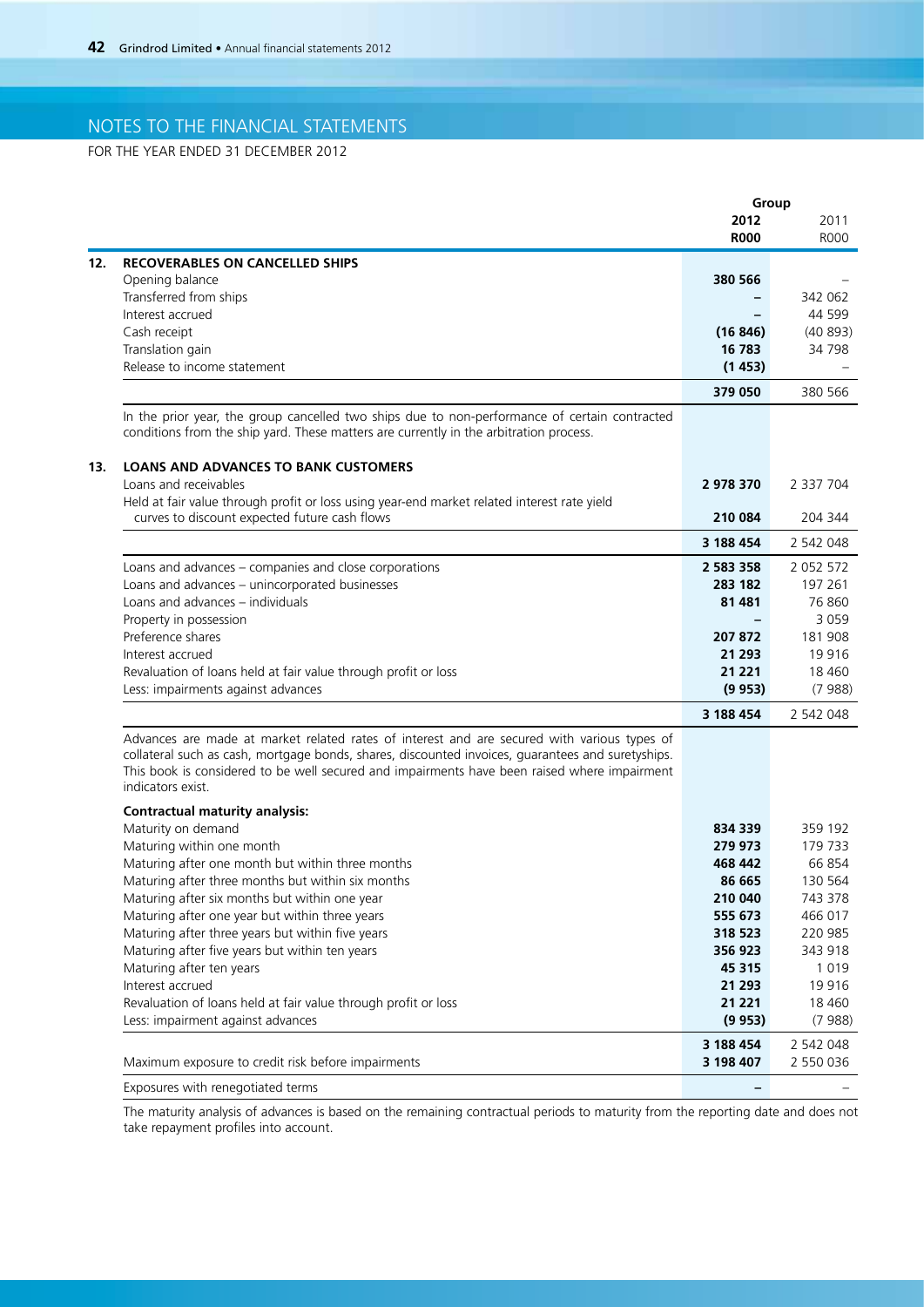|                                                                                                                                                               | Group               |                     |
|---------------------------------------------------------------------------------------------------------------------------------------------------------------|---------------------|---------------------|
|                                                                                                                                                               | 2012<br><b>R000</b> | 2011<br><b>ROOO</b> |
| <b>LOANS AND ADVANCES TO BANK CUSTOMERS continued</b>                                                                                                         |                     |                     |
| <b>Sectoral analysis</b>                                                                                                                                      |                     |                     |
| Agriculture, hunting, forestry and fishing                                                                                                                    | 46 958              | 23 590              |
| Mining and quarrying                                                                                                                                          | 49 823              |                     |
| Manufacturing                                                                                                                                                 | 216 286             | 178 867             |
| Construction                                                                                                                                                  | 17 152              | 10 093              |
| Wholesale and retail trade, repair of specified items, hotels and restaurants                                                                                 | 184 189             | 150 074             |
| Transport, storage and communication                                                                                                                          | 144 783             | 105 391             |
| Financial intermediation and insurance                                                                                                                        | 228 999             | 98 048              |
| Real estate                                                                                                                                                   | 1 2 1 7 1 5         | 826 741             |
| <b>Business services</b>                                                                                                                                      | 113 809             | 142 720             |
| Community, social and personal services                                                                                                                       | 16 641              | 17898               |
| Private households<br>Other                                                                                                                                   | 41 617<br>916 482   | 29 746<br>958 834   |
|                                                                                                                                                               |                     |                     |
|                                                                                                                                                               | 3 188 454           | 2 542 048           |
| <b>Geographical analysis</b><br>South Africa                                                                                                                  | 3 188 454           | 2 542 048           |
| Included in loans and advances are fixed rate loans designated as held at fair value through profit                                                           |                     |                     |
| or loss:                                                                                                                                                      |                     |                     |
| Net book value of loans and advances held at fair value through profit or loss<br>Revaluation of loans and advances held at fair value through profit or loss | 63 200<br>21 221    | 169 566<br>18 4 60  |
| Fair value of loans and advances held at fair value through profit or loss                                                                                    | 84 421              | 188 026             |
| Loans and advances made to related parties at market related rates of interest:<br>Grindrod group companies - guarantees                                      |                     | 2895                |
| Analysis of impairments:                                                                                                                                      |                     |                     |
| Impairments at the beginning of the year                                                                                                                      | (7988)              | (8540)              |
| Net (increase)/decrease in impairments                                                                                                                        | (1965)              | 552                 |
| Impairments at the end of the year                                                                                                                            | (9953)              | (7988)              |
| Analysis of impaired loans and advances:                                                                                                                      |                     |                     |
| Loans and advances classified as special mention                                                                                                              | 60 774              | 35 407              |
| Loans and advances displaying significant weakness                                                                                                            | 4 1 5 6             | 12 009              |
| Carrying amount of impaired loans and advances                                                                                                                | 64 930              | 47416               |
| Collateral held against impaired loans and advances                                                                                                           | 64 930              | 43 222              |
| Sectoral analysis of impaired loans and advances                                                                                                              |                     |                     |
| Community, social and personal services                                                                                                                       | 4 1 7 9             | 3700                |
| Real estate                                                                                                                                                   | 47 447              | 36 364              |
| <b>Business services</b>                                                                                                                                      |                     | 2 5 7 5             |
| Other                                                                                                                                                         | 13 304              | 4777                |
|                                                                                                                                                               | 64 930              | 47416               |
| LIQUID ASSETS AND SHORT-TERM NEGOTIABLE SECURITIES                                                                                                            |                     |                     |
| Measured at amortised cost                                                                                                                                    |                     |                     |
| Preference shares                                                                                                                                             | 109 374             | 84 902              |
| Statutory liquid asset                                                                                                                                        |                     |                     |
| Negotiable certificates of deposit                                                                                                                            | 200 962             | 105 357             |
| Money market investments                                                                                                                                      | 316 042             |                     |
|                                                                                                                                                               | 626 378             | 190 259             |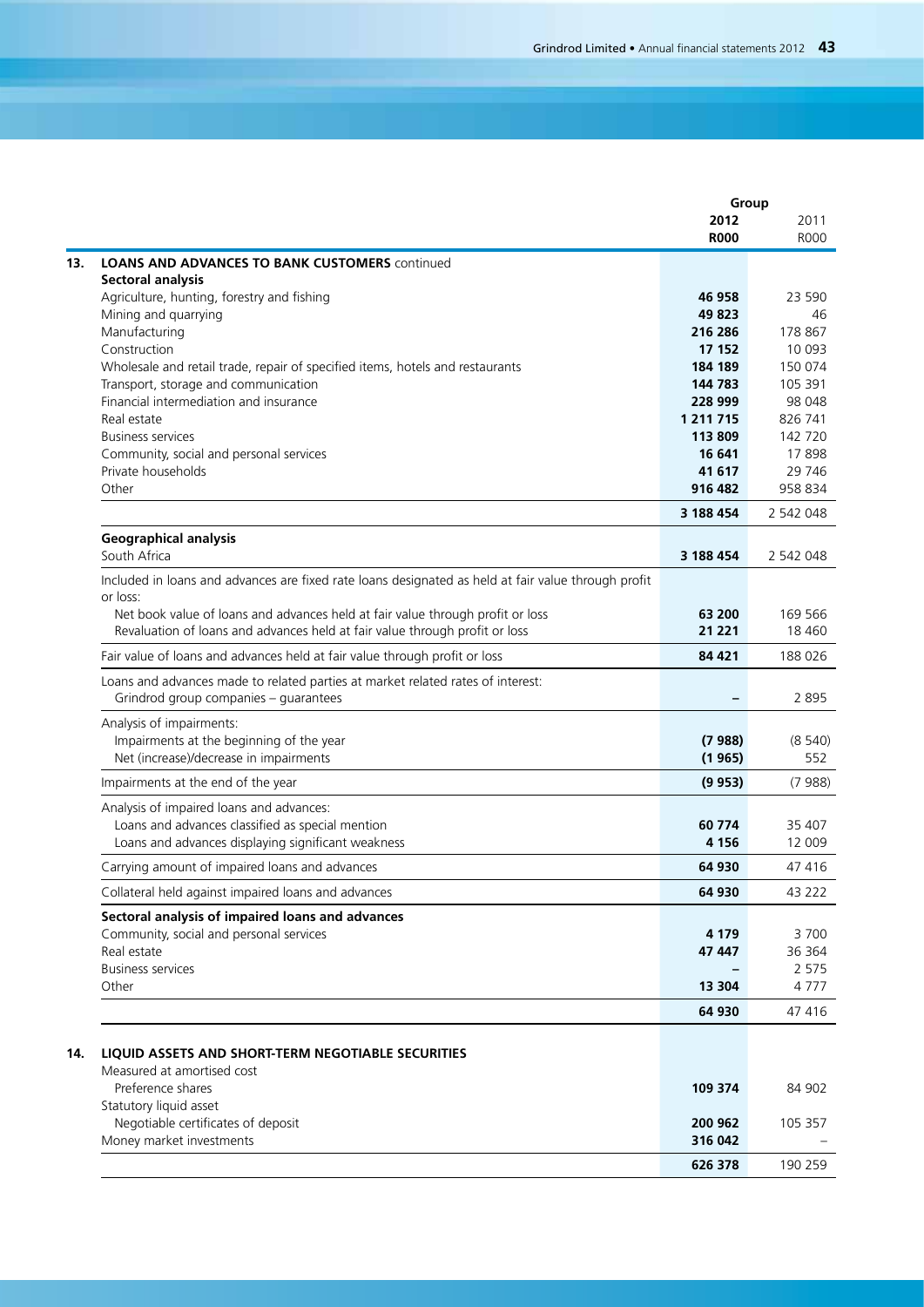FOR THE YEAR ENDED 31 DECEMBER 2012

|     |                                                                         | Group       |             |
|-----|-------------------------------------------------------------------------|-------------|-------------|
|     |                                                                         | 2012        | 2011        |
|     |                                                                         | <b>R000</b> | <b>ROOO</b> |
| 15. | <b>INVENTORIES</b>                                                      |             |             |
|     | Bunkers and other consumables                                           | 102 144     | 171 496     |
|     | Commodities                                                             |             |             |
|     | Agricultural                                                            | 774 214     | 703 860     |
|     | Metal and mineral                                                       | 1901        | 72 573      |
|     | Merchandise and containers                                              | 49 397      | 70 170      |
|     | Transferred to non-current assets classified as held for sale (note 18) | (21540)     | (57006)     |
|     |                                                                         | 906 116     | 961 093     |

The fair value less costs to sell of the commodities inventory amounts to R825 710 000 (2011: R804 382 000).

Agricultural and other commodities, amounting to R689 754 430 (2011: R712 572 000) have been ceded to financial institutions in order to secure available borrowing facilities of R1 187 000 000 (2011: R1 171 895 000).

|                                                                                                                                                                                                                                                                                                                                                  |                     | Group               | Company                  |                     |
|--------------------------------------------------------------------------------------------------------------------------------------------------------------------------------------------------------------------------------------------------------------------------------------------------------------------------------------------------|---------------------|---------------------|--------------------------|---------------------|
|                                                                                                                                                                                                                                                                                                                                                  | 2012<br><b>R000</b> | 2011<br><b>ROOO</b> | 2012<br><b>R000</b>      | 2011<br><b>ROOO</b> |
| <b>TRADE AND OTHER RECEIVABLES</b>                                                                                                                                                                                                                                                                                                               |                     |                     |                          |                     |
| Trade debtors                                                                                                                                                                                                                                                                                                                                    | 1 272 784           | 2 797 714           | 8                        | 3                   |
| Less: Allowances for doubtful debts                                                                                                                                                                                                                                                                                                              | (69148)             | (35025)             |                          |                     |
| Net trade debtors                                                                                                                                                                                                                                                                                                                                | 1 203 636           | 2 762 689           | 8                        | 3                   |
| Prepayments                                                                                                                                                                                                                                                                                                                                      | 129 692             | 127 009             |                          |                     |
| Amounts due from group subsidiaries                                                                                                                                                                                                                                                                                                              |                     |                     | 1965 549                 | 2 837 634           |
| Related party loans                                                                                                                                                                                                                                                                                                                              | 26 150              |                     |                          |                     |
| Current portion of derivative financial assets (note 11.9)                                                                                                                                                                                                                                                                                       | 62 925              | 63 4 64             |                          |                     |
| Other receivables                                                                                                                                                                                                                                                                                                                                | 1929 663            | 2 151 981           |                          |                     |
| Transferred to non-current assets classified as held for sale (note 18)                                                                                                                                                                                                                                                                          | (178547)            | (2465247)           |                          |                     |
|                                                                                                                                                                                                                                                                                                                                                  | 3 173 519           | 2 639 896           | 1965 557                 | 2 837 637           |
| Trade and other receivables, other than the current portion of<br>financial assets, are classified as loans and receivables at amortised<br>cost and their carrying amount approximates fair value. Trade and<br>other receivables are predominately non-interest-bearing. For long<br>outstanding debtors, interest is charged at a fixed rate. |                     |                     |                          |                     |
| Included in the current portion of financial assets are the following:                                                                                                                                                                                                                                                                           |                     |                     |                          |                     |
| Forward exchange contracts on ships and other trading                                                                                                                                                                                                                                                                                            |                     |                     |                          |                     |
| commitments                                                                                                                                                                                                                                                                                                                                      | 3881                | 11 3 5 8            |                          |                     |
| Futures and options                                                                                                                                                                                                                                                                                                                              | 5700                | 10 066              |                          |                     |
| Forward contracts                                                                                                                                                                                                                                                                                                                                | 45 457              | 33 124              |                          |                     |
| Forward freight agreements                                                                                                                                                                                                                                                                                                                       | 1823                | 8 5 9 8             |                          |                     |
| Other                                                                                                                                                                                                                                                                                                                                            | 6 0 64              | 318                 |                          |                     |
|                                                                                                                                                                                                                                                                                                                                                  | 62 925              | 63 4 64             |                          |                     |
| Reconciliation of allowances for doubtful debts                                                                                                                                                                                                                                                                                                  |                     |                     |                          |                     |
| Opening balance                                                                                                                                                                                                                                                                                                                                  | 35 025              | 24 652              |                          |                     |
| Increase in allowance                                                                                                                                                                                                                                                                                                                            | 49 577              | 21 14 6             |                          |                     |
| Allowance utilised                                                                                                                                                                                                                                                                                                                               | (15454)             | (10773)             |                          |                     |
| Closing balance                                                                                                                                                                                                                                                                                                                                  | 69 148              | 35 0 25             | $\overline{\phantom{0}}$ |                     |
| Concentrations of credit risk are limited due to the group's customer<br>base being large and unrelated. Due to this, the directors believe<br>there is no further credit risk provision required in excess of the<br>allowance for doubtful debts.                                                                                              |                     |                     |                          |                     |
| Trade debtors have been ceded to financial institutions in order to<br>secure overdraft facilities as follows:                                                                                                                                                                                                                                   |                     |                     |                          |                     |
|                                                                                                                                                                                                                                                                                                                                                  | 639 917             | 1 255 863           |                          |                     |
| Trading                                                                                                                                                                                                                                                                                                                                          | 637 922             | 1 222 677           |                          |                     |
| Freight Services                                                                                                                                                                                                                                                                                                                                 |                     | 33 186              |                          |                     |
| Shippina                                                                                                                                                                                                                                                                                                                                         | 1995                |                     |                          |                     |

Shipping **1 995** –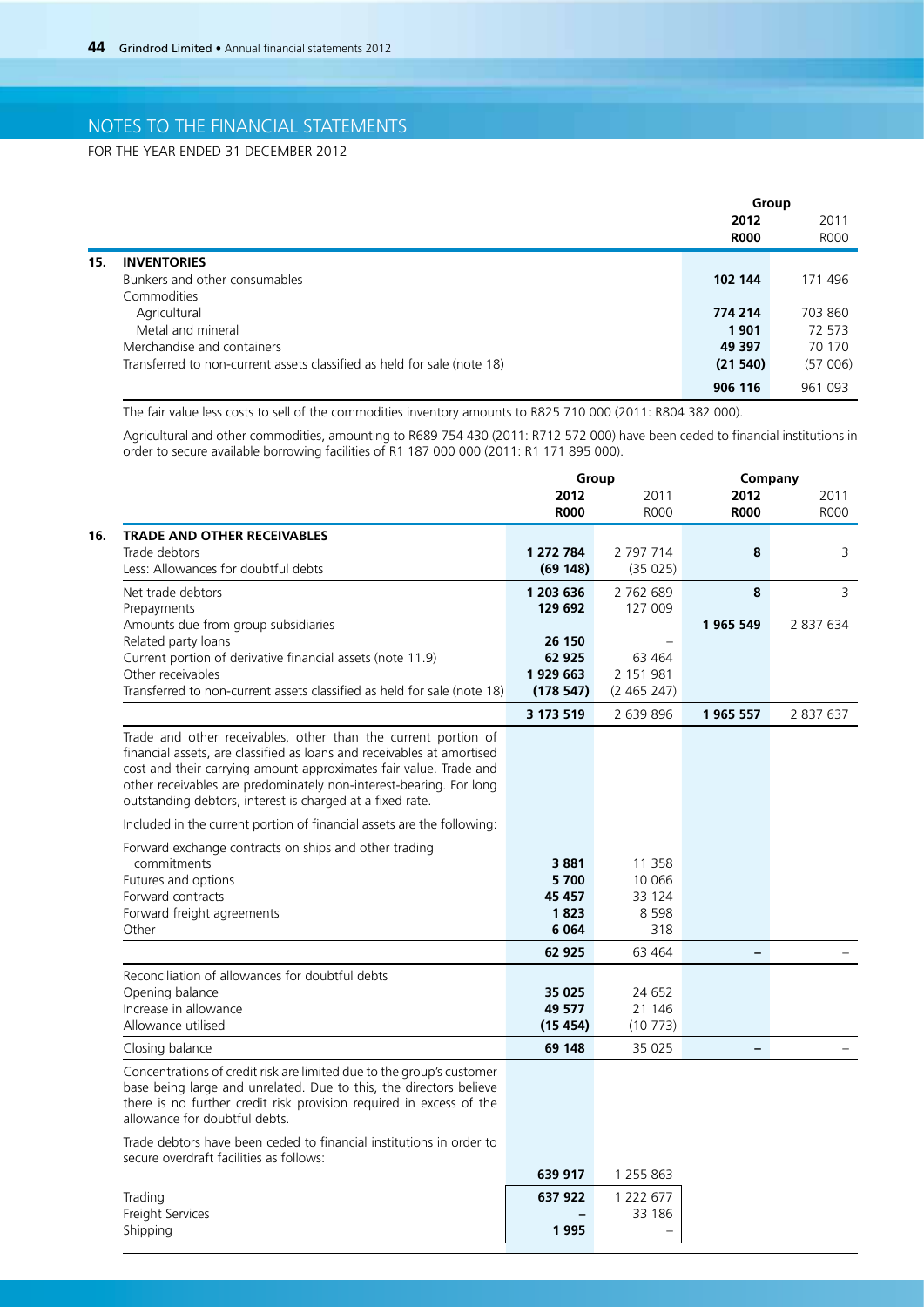|     |                                                                                                                                                                                                                                                                                                                                                         | Group       |           |
|-----|---------------------------------------------------------------------------------------------------------------------------------------------------------------------------------------------------------------------------------------------------------------------------------------------------------------------------------------------------------|-------------|-----------|
|     |                                                                                                                                                                                                                                                                                                                                                         | 2012        | 2011      |
|     |                                                                                                                                                                                                                                                                                                                                                         | <b>R000</b> | R000      |
| 17. | <b>SHORT-TERM LOANS</b>                                                                                                                                                                                                                                                                                                                                 |             |           |
|     | Loan to Fincrop Risk Management (Pty) Ltd                                                                                                                                                                                                                                                                                                               | 518819      | 303 513   |
|     | During the year, the group continued their local agricultural commodity origination project loan<br>with Fincrop Risk Management (Pty) Ltd which bears interest at a rate of prime plus 1% per annum<br>and is payable in May and July 2013. The loan is secured by the agricultural commodity, crop<br>insurance and procurement contracts on produce. |             |           |
| 18. | NON-CURRENT ASSETS CLASSIFIED AS HELD FOR SALE                                                                                                                                                                                                                                                                                                          |             |           |
|     | Ships, property, terminals, vehicles and equipment                                                                                                                                                                                                                                                                                                      |             |           |
|     | Ships                                                                                                                                                                                                                                                                                                                                                   |             | 126 363   |
|     | Terminals, vehicles and equipment                                                                                                                                                                                                                                                                                                                       | 10 595      | 449 774   |
|     | Property under construction                                                                                                                                                                                                                                                                                                                             |             | 864       |
|     | Freehold and leasehold properties                                                                                                                                                                                                                                                                                                                       | 6           |           |
|     | Goodwill                                                                                                                                                                                                                                                                                                                                                | 4 2 2 5     | 106836    |
|     | Intangible assets                                                                                                                                                                                                                                                                                                                                       | 5949        | 32 7 33   |
|     | Other investments                                                                                                                                                                                                                                                                                                                                       | 6 0 3 2     | 34 0 70   |
|     | <b>Financial assets</b>                                                                                                                                                                                                                                                                                                                                 | 2 4 8 1     | 6 2 3 7   |
|     | Taxation                                                                                                                                                                                                                                                                                                                                                |             | 2028      |
|     | Inventory                                                                                                                                                                                                                                                                                                                                               | 21 540      | 57 006    |
|     | Bank and cash                                                                                                                                                                                                                                                                                                                                           | 26 684      | 185 498   |
|     | Deferred taxation                                                                                                                                                                                                                                                                                                                                       | 17 556      | 630       |
|     | Trade and other receivables                                                                                                                                                                                                                                                                                                                             | 178 547     | 2 465 247 |
|     |                                                                                                                                                                                                                                                                                                                                                         | 273 615     | 3 467 286 |
|     | Non-current liabilities associated with assets classified as held for sale                                                                                                                                                                                                                                                                              |             |           |
|     | <b>Financial liabilities</b>                                                                                                                                                                                                                                                                                                                            |             | 1898      |
|     | Bank overdraft                                                                                                                                                                                                                                                                                                                                          |             | 227 226   |
|     | Short-term borrowings                                                                                                                                                                                                                                                                                                                                   | 53 377      |           |
|     | Taxation                                                                                                                                                                                                                                                                                                                                                | (934)       | 13780     |
|     | Post-retirement medical aid                                                                                                                                                                                                                                                                                                                             | 12 7 73     |           |
|     | Interest-bearing debt                                                                                                                                                                                                                                                                                                                                   | 4 4 0 2     | 248 001   |
|     | Trade and other liabilities                                                                                                                                                                                                                                                                                                                             | 81 437      | 1926046   |
|     |                                                                                                                                                                                                                                                                                                                                                         | 151 055     | 2 416 951 |

Depreciation for the current year relating to ships, property, terminals, vehicles and equipment and amortisation on intangible assets amounted to R6 999 000.

## **Business disposals**

In the current year the group decided to dispose of Tank Terminals and Oreport, a portion of the Freight Services and Trading divisions respectively.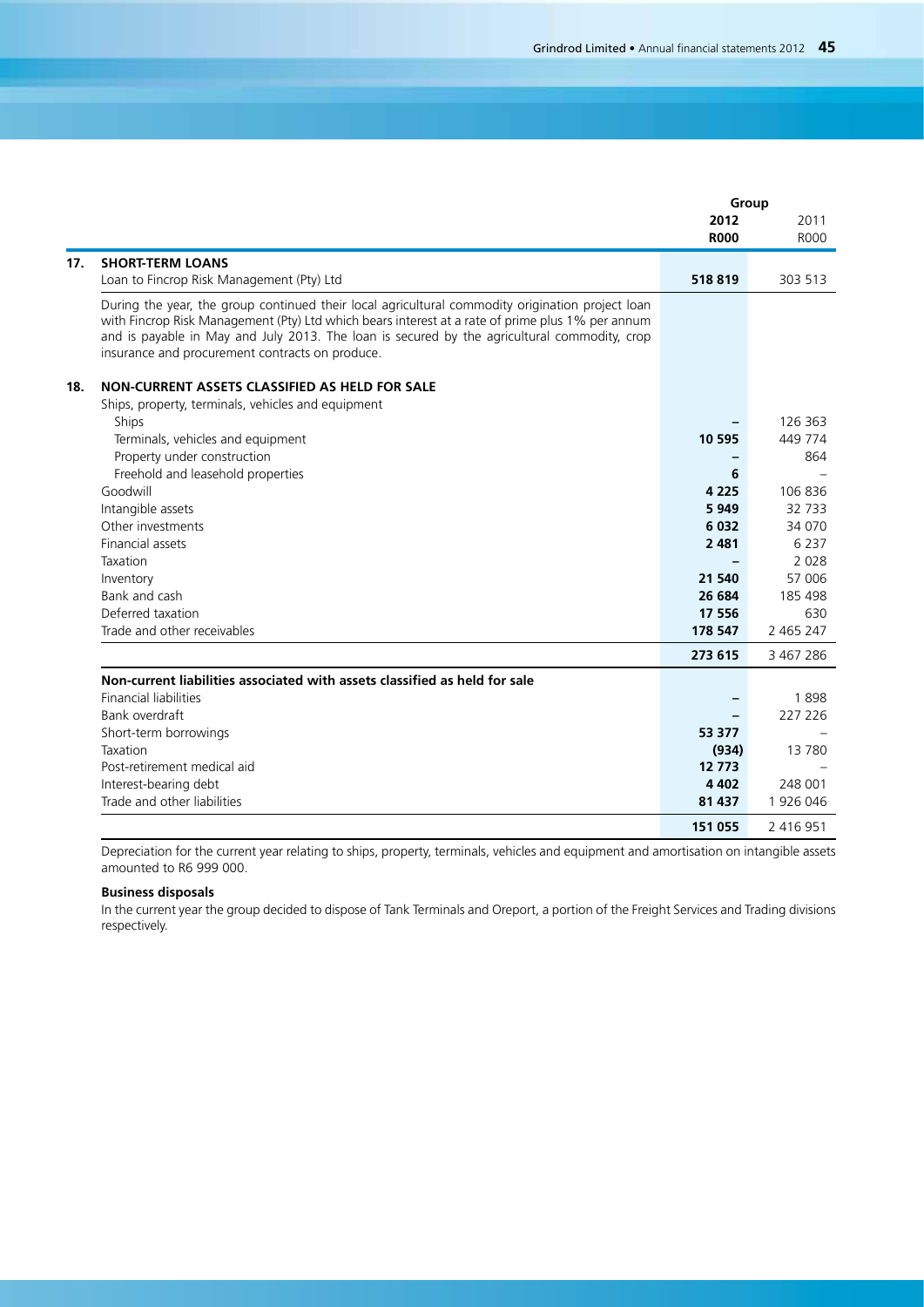FOR THE YEAR ENDED 31 DECEMBER 2012

| Group                                                          |                |                          | Company                   |  |
|----------------------------------------------------------------|----------------|--------------------------|---------------------------|--|
| 2012                                                           | 2011           | 2012                     | 2011                      |  |
| <b>R000</b>                                                    | <b>R000</b>    | <b>R000</b>              | <b>ROOO</b>               |  |
|                                                                |                |                          |                           |  |
|                                                                |                |                          |                           |  |
|                                                                |                |                          |                           |  |
|                                                                |                |                          | 55                        |  |
|                                                                |                |                          |                           |  |
|                                                                |                |                          |                           |  |
|                                                                |                |                          |                           |  |
| 6                                                              |                | 6                        | 6                         |  |
|                                                                |                |                          | 61                        |  |
|                                                                |                |                          |                           |  |
|                                                                |                |                          |                           |  |
|                                                                |                |                          |                           |  |
|                                                                |                |                          | $12 \overline{ }$         |  |
|                                                                |                |                          |                           |  |
|                                                                |                |                          |                           |  |
| $\overline{2}$                                                 |                | $\overline{2}$           | 2                         |  |
| 2 0 2 5 2 4 3                                                  | 2 014 415      | 2 410 795                | 2 406 642                 |  |
| 2014 415                                                       | 28 671         | 2 406 642                | 422 843                   |  |
| 10828                                                          | 2 004 554      | 7839                     | 2 002 609                 |  |
|                                                                |                | (3686)                   |                           |  |
|                                                                |                |                          | (18810)                   |  |
|                                                                |                |                          |                           |  |
| (2011: 7 400 000 cumulative, non-redeemable, non-participating | 55<br>61<br>12 | 55<br>6<br>61<br>12<br>2 | 55<br>61<br>12<br>(18810) |  |

In the prior the year, the group had a specific issue of 133 333 334 shares at a nominal amount of R15,00 per share. R18 810 000 share issue costs were incurred in respect of this issue and were written off against share premium.

950 000 ordinary shares (2011: 400 000 ordinary shares) with a nominal value of R19,00 per share (2011: R8,00) were issued for R7 836 481 (2011: R2 614 992).

18 547 (2011: 48 125) cumulative, non-redeemable, non-participating and non-convertible preference shares with a nominal value of R91,55 (2011: R97,20) are held by a subsidiary of the group.

9 179 348 (2011: 9 179 348) ordinary shares are held by a Grindrod company and a subsidiary of the group.

2 302 884 of these shares have been allocated to the group forfeitable share plan.

The unissued shares, to the extent of a maximum of 10% of the issued shares, are under the control of the directors until the forthcoming annual general meeting.

During the current year, 29 578 (2011: 21 350) treasury cumulative, non-redeemable, non-participating and non-convertible preference shares were sold for R2 989 000 (2011: R1 944 802).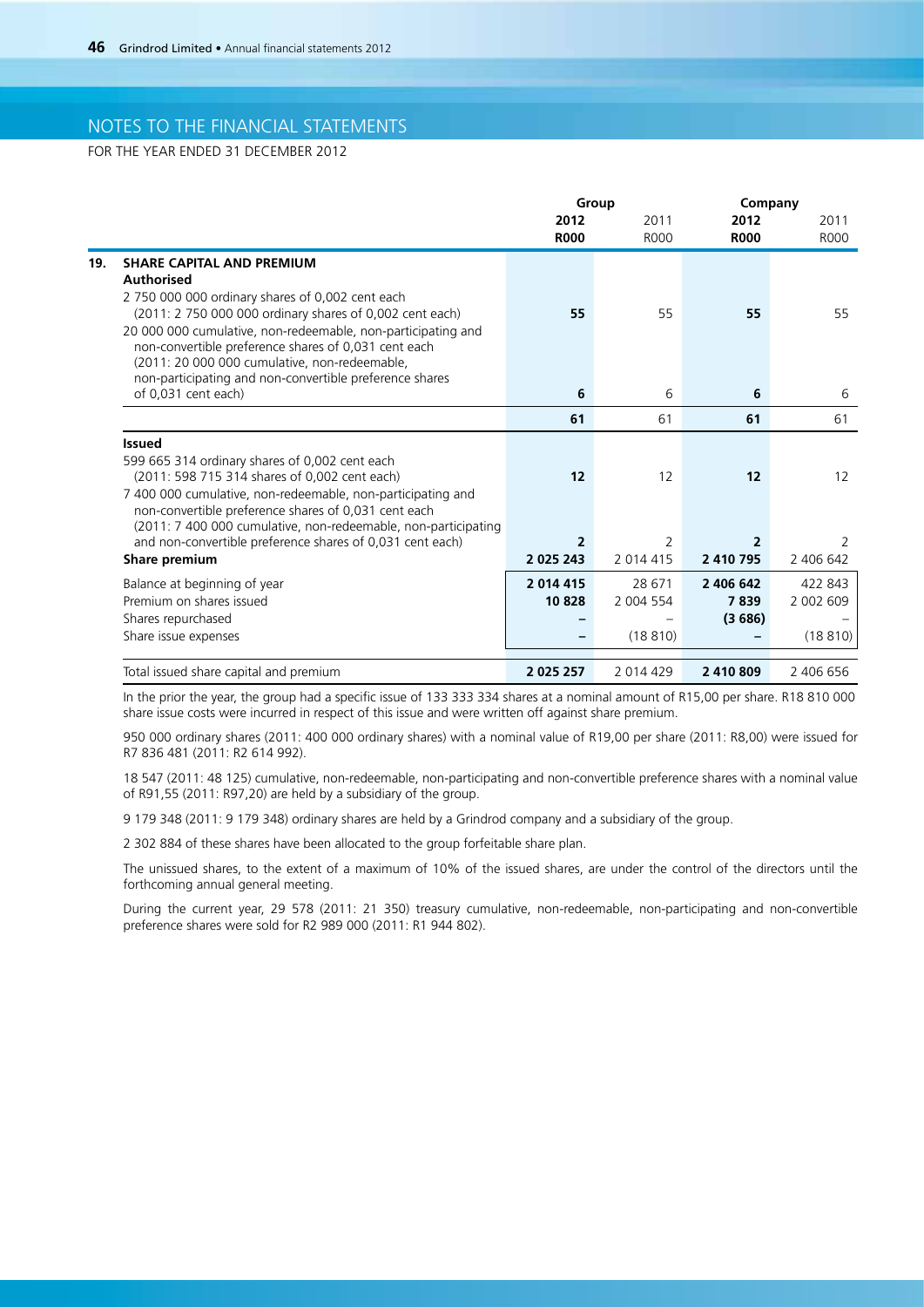|                                                                                                   | Group         |               |
|---------------------------------------------------------------------------------------------------|---------------|---------------|
|                                                                                                   | 2012          | 2011          |
|                                                                                                   | <b>R000</b>   | <b>R000</b>   |
| <b>INTEREST-BEARING BORROWINGS</b>                                                                |               |               |
| <b>Unsecured</b>                                                                                  |               |               |
| Aggregate loans                                                                                   | 201 578       | 121 658       |
| <b>Secured</b>                                                                                    |               |               |
| Long and medium-term financing                                                                    | 3 0 5 3 7 1 9 | 2 749 885     |
| Transferred to non-current assets held for sale (note 18)                                         | (4402)        | (248001)      |
| Total amounts repayable within one year                                                           | (408556)      | (396967)      |
| Financial services funding instruments (note 21)                                                  | (813947)      |               |
| Total loans                                                                                       | 2 0 28 3 9 2  | 2 2 2 6 5 7 5 |
|                                                                                                   | 1 578 842     | 1 620 223     |
| Short-term borrowings and overdraft                                                               | 1632219       | 1847449       |
| Transferred to non-current assets held for sale (note 18)                                         | (53 377)      | (227 226)     |
|                                                                                                   |               |               |
|                                                                                                   | 3 607 234     | 3 846 798     |
| Interest-bearing borrowings is classified as financial liabilities measured at amortised cost and |               |               |
| its carrying value approximates fair value                                                        | 3 607 234     | 3 846 798     |

Group assets of R5 454 234 000 (2011: R6 159 675 000) are pledged as security for loans of R4 823 281 000 (2011: R4 500 622 000).

The group determines its availability of funds and assesses its cash requirements on a weekly basis. Consideration is given to the most appropriate form of funding prior to any acquisitions. Group treasury determines the amount of unutilised facilities in assessing the funds available to the group. The net cash balances included in current assets and current liabilities are included in the determination of the headroom available.

Full details of the long and medium-term financing, their fair values and interest rate profiles are detailed on the schedule of loan funds on page 79.

### **Available facilities**

Interest-bearing debt is raised to fund ships, property, terminals, vehicles, equipment and inventory. The facilities are fixed based on specific loan agreements and the specific assets against which the loans are secured.

The group has undrawn committed facilities as at 31 December 2012, as follows:

|                                                               | Expiry date                              | Currency                               | Interest rate        | 2012<br><b>R000</b>           | 2011<br>R000                           |
|---------------------------------------------------------------|------------------------------------------|----------------------------------------|----------------------|-------------------------------|----------------------------------------|
| Long-term debt facilities                                     | 03/2017<br>07/2018<br>09/2018            | <b>USD</b><br><b>USD</b><br><b>USD</b> | 1,61<br>2,68<br>2,82 | 2 7 2 8<br>257 368<br>82 4 26 | 202 750<br>81 100                      |
| Short-term borrowing facilities                               | 06/2012<br>06/2013<br>06/2013<br>12/2013 | ZAR<br>ZAR<br>ZAR<br>ZAR               | -<br>-<br>-          | 75 000<br>105 000<br>100 000  | 20 000<br>75 000<br>105 000<br>100 000 |
|                                                               |                                          | 1 year                                 | $2 - 5$ years        | 622 522<br>>5 years           | 583 850<br>Group                       |
| The maturity profile of the group's borrowings is as follows: |                                          | <b>R000</b>                            | <b>R000</b>          | <b>R000</b>                   | <b>R000</b>                            |
| 2012<br>Interest-bearing debt repayable as follows            |                                          | 2 045 176                              | 2 440 338            | 402 002                       | 4 887 516                              |
| 2011<br>Interest-bearing debt repayable as follows            |                                          | 2 622 931                              | 1445868              | 780 707                       | 4 849 506                              |

#### **Security**

Agricultural and other commodities, amounting to R689 754 430 (2011: R712 572 000) have been ceded to financial institutions in order to secure available borrowing facilities of R1 187 000 000 (2011: R1 171 895 000).

Trade debtors have been ceded to financial institutions in order to secure overdraft facilities as follows: Trading R637 922 000 (2011: R1 222 677 000) and Freight Rnil (2011: R33 186 000).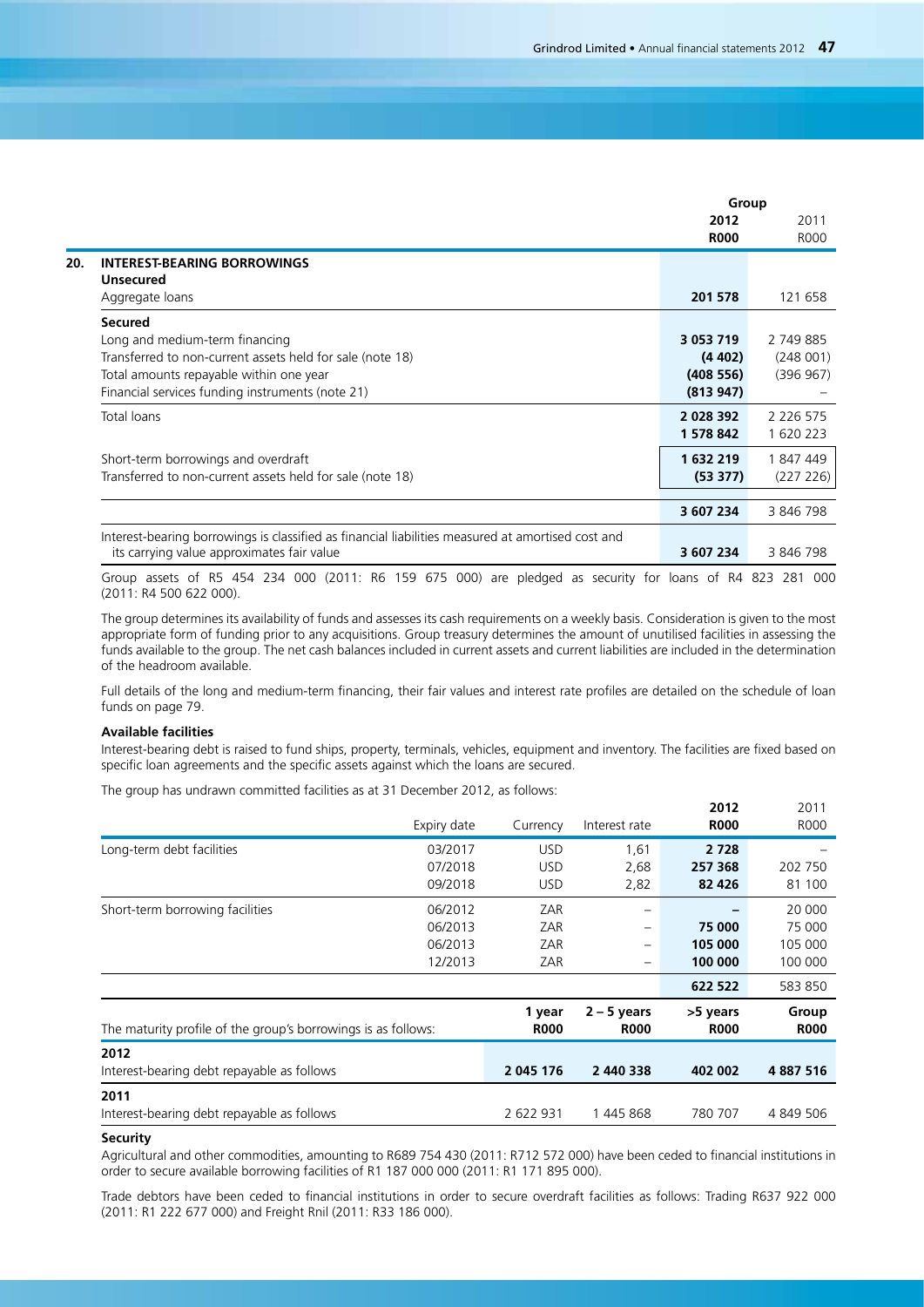FOR THE YEAR ENDED 31 DECEMBER 2012

|     |                                                                                                                                                                                                                                                                                                                                                                                                                                                                                                                                                                                                                                                                                                                                                                                                                                                                                                                                                                                                                                           | Group                                           |                                             |
|-----|-------------------------------------------------------------------------------------------------------------------------------------------------------------------------------------------------------------------------------------------------------------------------------------------------------------------------------------------------------------------------------------------------------------------------------------------------------------------------------------------------------------------------------------------------------------------------------------------------------------------------------------------------------------------------------------------------------------------------------------------------------------------------------------------------------------------------------------------------------------------------------------------------------------------------------------------------------------------------------------------------------------------------------------------|-------------------------------------------------|---------------------------------------------|
|     |                                                                                                                                                                                                                                                                                                                                                                                                                                                                                                                                                                                                                                                                                                                                                                                                                                                                                                                                                                                                                                           | 2012<br><b>R000</b>                             | 2011<br><b>ROOO</b>                         |
| 21. | <b>FINANCIAL SERVICES FUNDING INSTRUMENTS</b>                                                                                                                                                                                                                                                                                                                                                                                                                                                                                                                                                                                                                                                                                                                                                                                                                                                                                                                                                                                             |                                                 |                                             |
|     | <b>Secured</b><br>Loans secured by guarantee<br>Listed corporate bond secured by guarantee                                                                                                                                                                                                                                                                                                                                                                                                                                                                                                                                                                                                                                                                                                                                                                                                                                                                                                                                                | 298 543<br>507 345                              | 130 514                                     |
|     | Total secured funding<br>Redeemable preference shares                                                                                                                                                                                                                                                                                                                                                                                                                                                                                                                                                                                                                                                                                                                                                                                                                                                                                                                                                                                     | 805 888<br>201 578                              | 130 514                                     |
|     | Aggregate funding<br>Amount repayable within one year                                                                                                                                                                                                                                                                                                                                                                                                                                                                                                                                                                                                                                                                                                                                                                                                                                                                                                                                                                                     | 1 007 466<br>(193 519)                          | 130 514<br>(130 514)                        |
|     |                                                                                                                                                                                                                                                                                                                                                                                                                                                                                                                                                                                                                                                                                                                                                                                                                                                                                                                                                                                                                                           | 813 947                                         |                                             |
| 22. | <b>EMPLOYEE BENEFIT OBLIGATIONS</b><br>22.1 Provision for post-retirement medical aid<br>The group subsidises the medical aid contributions of certain retired employees and has<br>an obligation to subsidise contributions of certain current employees when they reach<br>retirement.<br>In the prior financial year, the group undertook to offer pensioners a voluntary benefit in<br>lieu of their current medical subsidy in order to close out the liability on the statement of<br>financial position. The proposed offer had three options, namely an annuity offer, a cash<br>offer or to remain in the scheme. A number of employees chose the annuity and cash offer.<br>The provision has been calculated on the remaining individuals on the scheme.<br>The amounts recognised in the financial statements in this respect are as follows:<br>Recognised liability at beginning of the year<br>Recognised as an expense in the current year<br>Interest on obligation<br>Current service cost<br>Actuarial loss recognised | 53 649<br>12 3 2 7<br>3 4 2 8<br>205<br>7 2 9 0 | 49 628<br>6 1 0 3<br>3 3 9 5<br>269<br>2616 |
|     | Other                                                                                                                                                                                                                                                                                                                                                                                                                                                                                                                                                                                                                                                                                                                                                                                                                                                                                                                                                                                                                                     | 1404                                            | (177)                                       |
|     | Contributions paid                                                                                                                                                                                                                                                                                                                                                                                                                                                                                                                                                                                                                                                                                                                                                                                                                                                                                                                                                                                                                        | (3777)                                          | (2 082)                                     |
|     | Present value of unfunded obligations recognised as a liability at end of the year<br>Transfer to current portion of provisions (note 23)<br>Transferred to non-current liabilities associated with assets held for sale (note 18)                                                                                                                                                                                                                                                                                                                                                                                                                                                                                                                                                                                                                                                                                                                                                                                                        | 62 199<br>(12773)                               | 53 649<br>(1313)                            |
|     | Long-term portion of provision for post-retirement medical aid                                                                                                                                                                                                                                                                                                                                                                                                                                                                                                                                                                                                                                                                                                                                                                                                                                                                                                                                                                            | 49 4 26                                         | 52 336                                      |
|     | There are no unrecognised actuarial gains or losses.                                                                                                                                                                                                                                                                                                                                                                                                                                                                                                                                                                                                                                                                                                                                                                                                                                                                                                                                                                                      |                                                 |                                             |
|     | The principal actuarial assumptions applied in the determination of fair values include:                                                                                                                                                                                                                                                                                                                                                                                                                                                                                                                                                                                                                                                                                                                                                                                                                                                                                                                                                  |                                                 |                                             |
|     | Health care cost inflation<br>(% )<br>Discount rate<br>(%)<br>Continuation at retirement<br>(%)                                                                                                                                                                                                                                                                                                                                                                                                                                                                                                                                                                                                                                                                                                                                                                                                                                                                                                                                           | 8,5<br>8,8<br>83,0                              | 7,3<br>8,3<br>83,0                          |

An actuarial valuation was undertaken during 2012.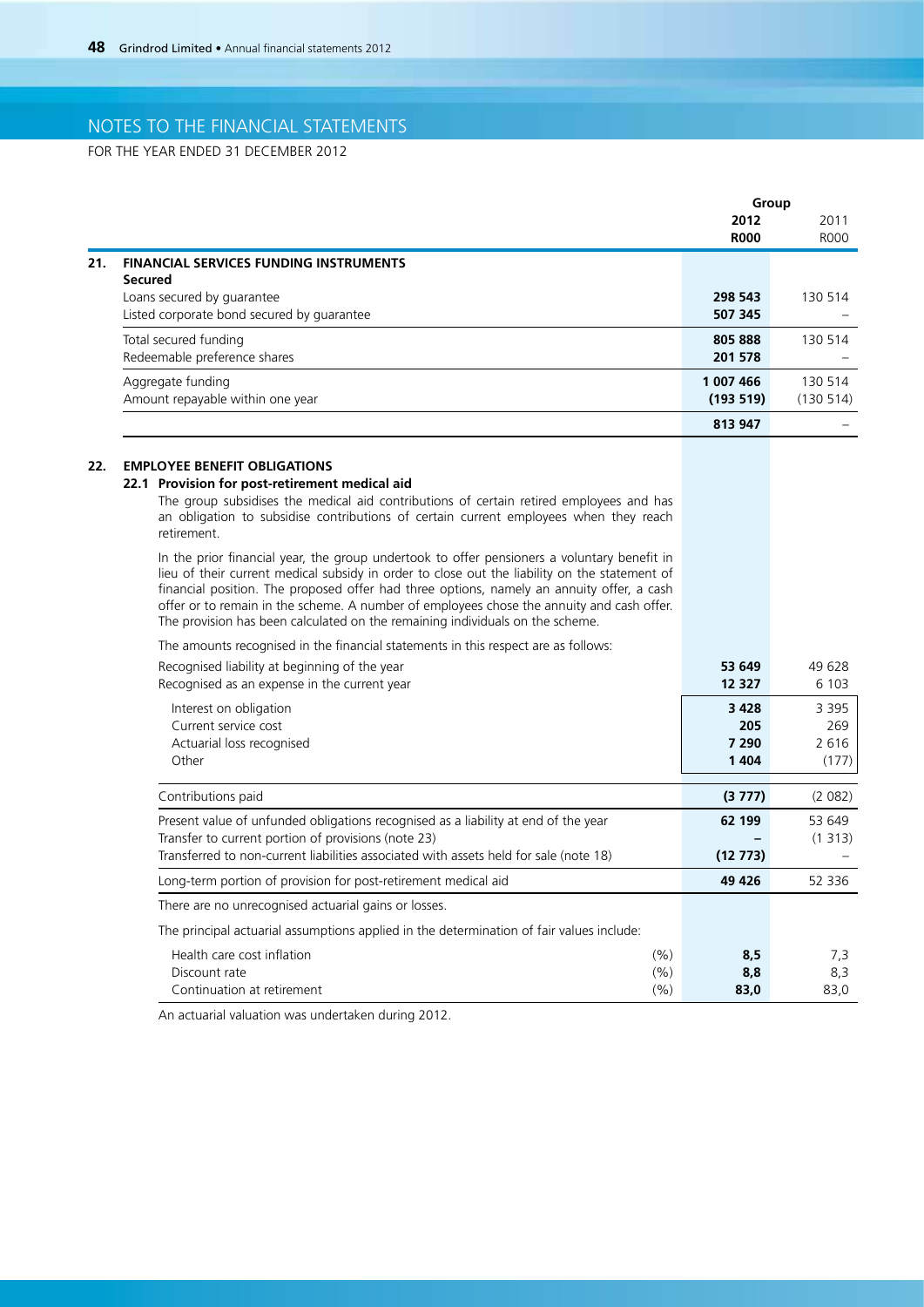## **22. EMPLOYEE BENEFIT OBLIGATIONS** continued

## **22.1 Provision for post-retirement medical aid** continued

The effect of an increase or decrease of 1% in the assumed medical cost trend rates are as follows:

|                                                                                          |                    | 2012<br>Effect of a 1% |                  | 2011         | Effect of a 1%   |
|------------------------------------------------------------------------------------------|--------------------|------------------------|------------------|--------------|------------------|
|                                                                                          |                    | Increase               | (Decrease)       | Increase     | (Decrease)       |
| Aggregate of the current service cost and interest cost<br>Accrued liability at year-end | $(\% )$<br>$(\% )$ | 14,8<br>14,0           | (12,1)<br>(11,5) | 15,0<br>14,0 | (12,2)<br>(11,5) |
| The history of experience adjustments is as follows:                                     |                    |                        |                  |              |                  |
|                                                                                          | 2012               | 2011                   | 2010             | 2009         | 2008             |
| Present value of obligations<br>Present value of obligations in excess of                | 62 199             | 53 649                 | 49 628           | 77 034       | 77 900           |
| plan assets                                                                              | 62 199             | 53 649                 | 49 628           | 77 034       | 77 900           |
| Experience adjustments on obligations                                                    | (933)              |                        |                  |              | 1 5 6 7          |

|                                                                                                                                                                                                                                                                                                                                                                                                 |                     | Group               |
|-------------------------------------------------------------------------------------------------------------------------------------------------------------------------------------------------------------------------------------------------------------------------------------------------------------------------------------------------------------------------------------------------|---------------------|---------------------|
|                                                                                                                                                                                                                                                                                                                                                                                                 | 2012<br><b>R000</b> | 2011<br><b>ROOO</b> |
| 22.2 Retirement benefit plans<br>The group provides privately administered pension and provident funds for all permanent<br>employees except those who belong to an external fund, industry pension fund or provident<br>scheme. All eligible employees are members of either defined benefit or defined contribution<br>plans which are governed by the South African Pension Funds Act, 1956. |                     |                     |
| The funded status of the pension fund is as follows:                                                                                                                                                                                                                                                                                                                                            |                     |                     |
| Actuarial value of assets<br>Present value of liabilities                                                                                                                                                                                                                                                                                                                                       | 143 779<br>(60751)  | 111 090<br>(64289)  |
| Actuarial surplus (note 9)                                                                                                                                                                                                                                                                                                                                                                      | 83 028              | 46 801              |
| An actuarial valuation was performed on 31 December 2012. The employer's contributions<br>to all retirement benefit plans are charged against income when incurred.                                                                                                                                                                                                                             |                     |                     |
| The principal actuarial assumptions applied in the determination of fair values include:                                                                                                                                                                                                                                                                                                        |                     |                     |
| Discount rate<br>(%)<br>Salary increase<br>(% )<br>Pension increase<br>(%)                                                                                                                                                                                                                                                                                                                      | 6,3<br>6,0<br>1,2   | 8,3<br>6,3<br>3,1   |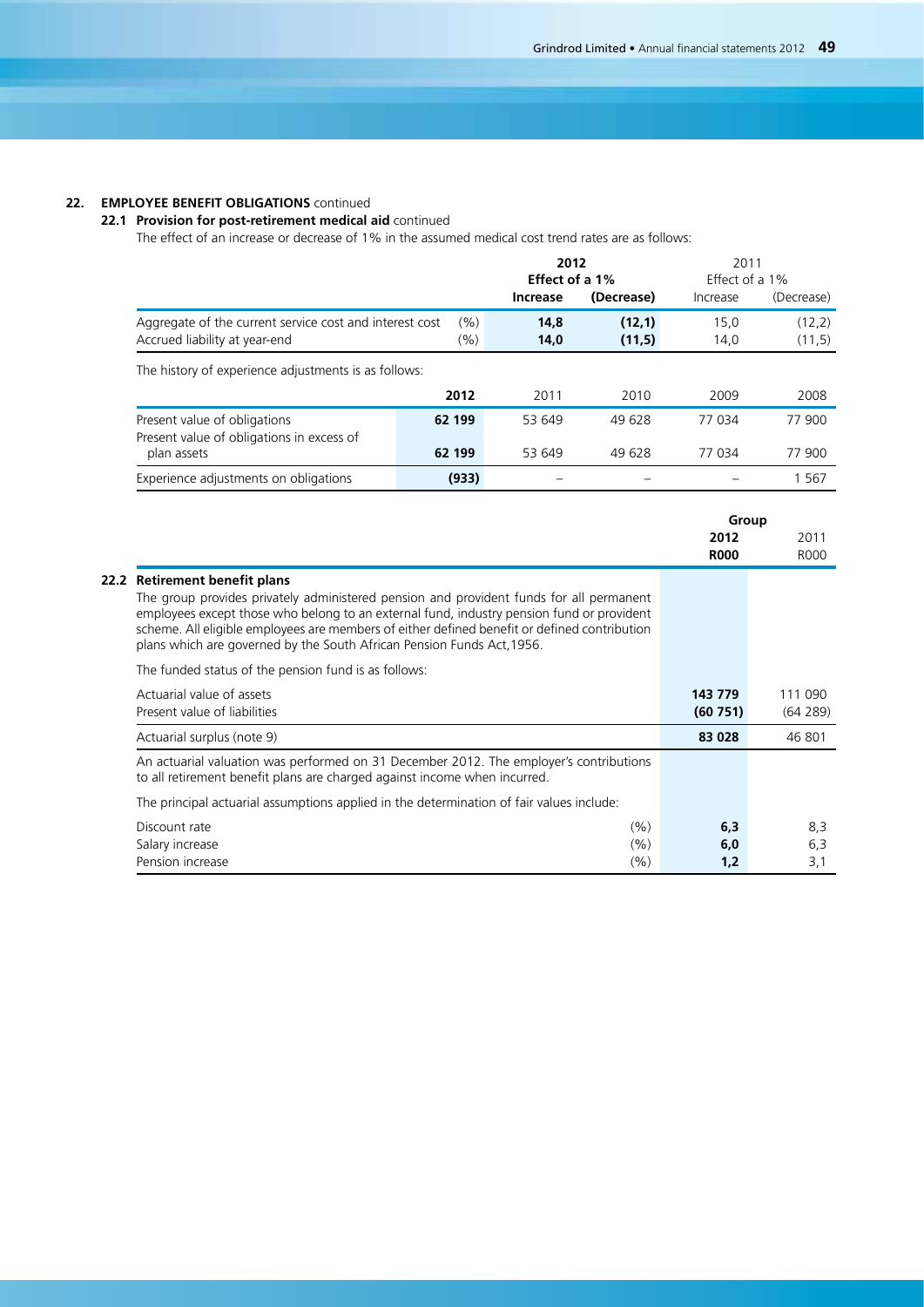FOR THE YEAR ENDED 31 DECEMBER 2012

|                                                                                                                                                                                                                                                                         |                     | Group               |
|-------------------------------------------------------------------------------------------------------------------------------------------------------------------------------------------------------------------------------------------------------------------------|---------------------|---------------------|
|                                                                                                                                                                                                                                                                         | 2012<br><b>R000</b> | 2011<br><b>ROOO</b> |
| <b>PROVISIONS</b><br><b>Provision for onerous contracts</b>                                                                                                                                                                                                             |                     |                     |
| Opening balance                                                                                                                                                                                                                                                         |                     |                     |
| Charged to income statement                                                                                                                                                                                                                                             | 3606                | 15 4 51             |
| Foreign exchange gain                                                                                                                                                                                                                                                   | 189                 |                     |
| Utilisation of provision                                                                                                                                                                                                                                                | 1668                | (3 286)             |
| Non-current portion of onerous contract provisions                                                                                                                                                                                                                      | 5463                | 12 165              |
| Current portion included under current liabilities                                                                                                                                                                                                                      |                     | (12165)             |
|                                                                                                                                                                                                                                                                         | 5463                |                     |
| Provision for share price linked option scheme and phantom share scheme                                                                                                                                                                                                 |                     |                     |
| Opening balance                                                                                                                                                                                                                                                         | 14 481              | 15 199              |
| Charged to income statement                                                                                                                                                                                                                                             | 16865               |                     |
| Foreign exchange gain                                                                                                                                                                                                                                                   | 70                  | (718)               |
| Utilisation of provision<br>Payments made                                                                                                                                                                                                                               | (1137)<br>1966      |                     |
| Provision disposed of                                                                                                                                                                                                                                                   | (1263)              |                     |
| Balance at 31 December                                                                                                                                                                                                                                                  | 30 982              | 14 481              |
| Current portion included under current liabilities                                                                                                                                                                                                                      | (3783)              |                     |
| Non-current portion of share price linked option scheme                                                                                                                                                                                                                 | 27 199              | 14 4 8 1            |
| Total                                                                                                                                                                                                                                                                   | 32 662              | 14 4 8 1            |
| <b>Onerous contracts</b>                                                                                                                                                                                                                                                |                     |                     |
| The provision for onerous contracts relates to the expected cash outflows expected to arise over the<br>course of the relevant contracts based on current estimates of the loss arising from these contracts.                                                           |                     |                     |
| Provision for phantom share scheme                                                                                                                                                                                                                                      |                     |                     |
| The phantom share scheme provision relates to a remuneration scheme whereby certain employees<br>of Grindrod Limited are entitled to receive a cash settlement based on the excess of the market<br>price of shares over an agreed upon strike price. Refer to note 32. |                     |                     |
| Cash-settled share-based payment scheme                                                                                                                                                                                                                                 |                     |                     |
| Grindrod Bank cash-settled share-based payment scheme is based on notional shares in issue and<br>based on the higher of net asset value or seven times the price earnings ratio per share.                                                                             |                     |                     |
| <b>Current portion of provisions</b>                                                                                                                                                                                                                                    |                     |                     |
| Provision for post-retirement medical aid (note 22)                                                                                                                                                                                                                     |                     | (1313)              |
| Onerous contract provisions                                                                                                                                                                                                                                             |                     | (12165)             |
| Provision for share price linked option scheme                                                                                                                                                                                                                          | (3783)              |                     |
|                                                                                                                                                                                                                                                                         | (3783)              | (13 478)            |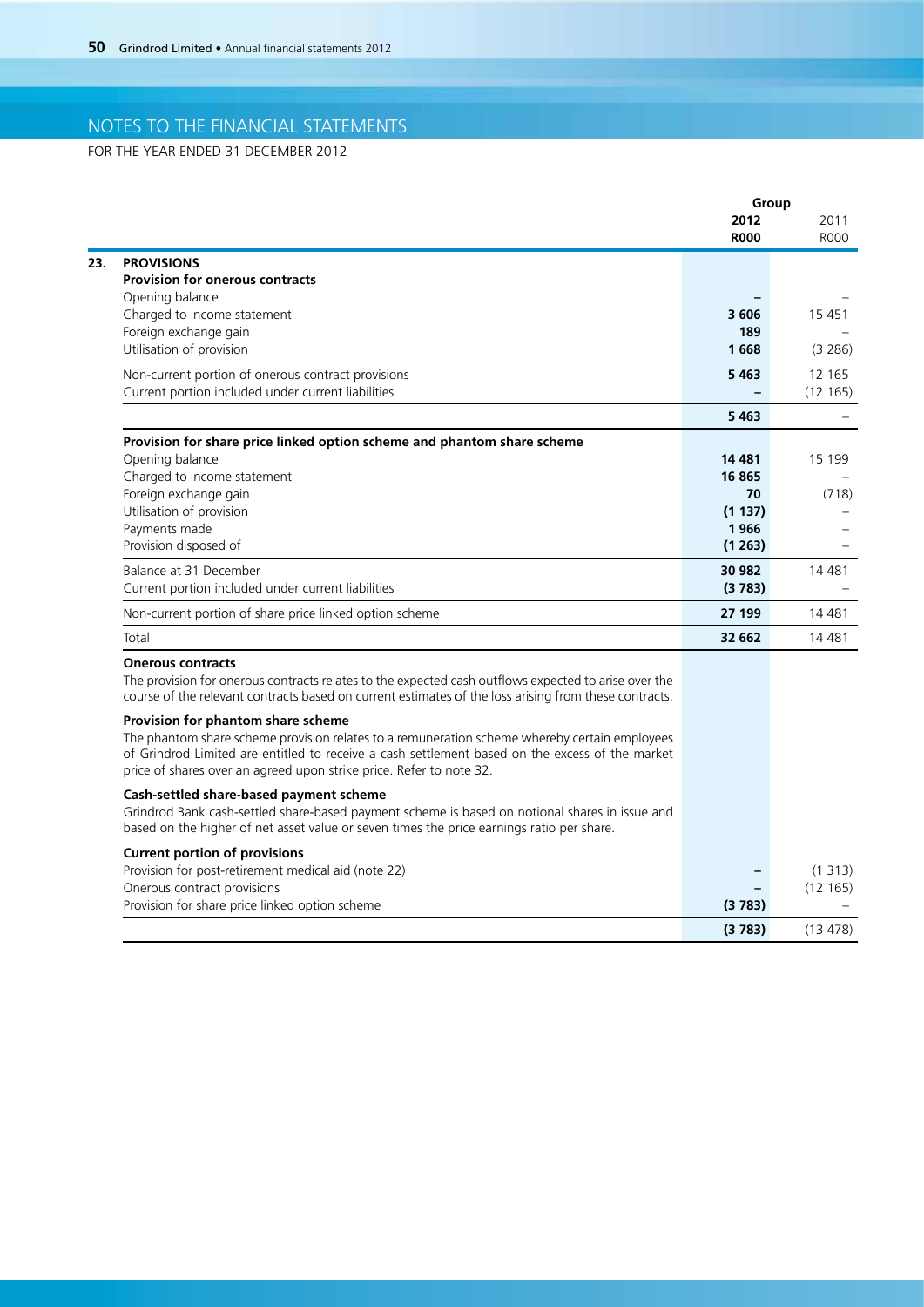|                                                                                                    | Group       |             |
|----------------------------------------------------------------------------------------------------|-------------|-------------|
|                                                                                                    | 2012        | 2011        |
|                                                                                                    | <b>R000</b> | <b>ROOO</b> |
| <b>DEPOSITS FROM BANK CUSTOMERS</b>                                                                |             |             |
| Measured at amortised cost                                                                         |             |             |
| Call deposits                                                                                      | 2955971     | 1 178 614   |
| Notice and fixed deposits                                                                          | 571 607     | 618 991     |
| Prime linked notice deposits                                                                       | 1 095 340   | 1 081 750   |
| Interest accrued                                                                                   | 38 4 28     | 31 590      |
|                                                                                                    | 4 661 346   | 2 910 945   |
| Amounts owed to corporate banking depositors                                                       | 2895321     | 2 743 855   |
| Amounts owed to retail banking depositors                                                          | 1708712     |             |
| Amounts owed to banks                                                                              | 57 313      | 167 090     |
|                                                                                                    | 4 661 346   | 2 910 945   |
| <b>Contractual maturity analysis</b>                                                               |             |             |
| Withdrawable on demand                                                                             | 2 955 971   | 1 178 614   |
| Maturing within one month                                                                          | 147 753     | 198 768     |
| Maturing after one month but within six months                                                     | 1 470 950   | 1 362 291   |
| Maturing after six months                                                                          | 48 244      | 139 682     |
| Interest accrued                                                                                   | 38 4 28     | 31 590      |
|                                                                                                    | 4 661 346   | 2 910 945   |
| The maturity analysis of deposits is based on their remaining contractual periods to maturity from |             |             |
| the reporting date.                                                                                |             |             |
| <b>Sectoral analysis</b>                                                                           |             |             |
| <b>Banks</b>                                                                                       | 57 313      | 167 090     |
| Government and public sector                                                                       | 30 506      | 46 309      |
| Individuals                                                                                        | 2 162 183   | 1 102 068   |
| <b>Business sector</b>                                                                             | 2 411 344   | 1 595 478   |
|                                                                                                    | 4 661 346   | 2 910 945   |
| <b>Geographical analysis</b>                                                                       |             |             |
| South Africa                                                                                       | 4 661 346   | 2 910 945   |
| Included in deposits are funds from related parties earning interest at market related rates:      |             |             |
| Directors (directly or indirectly)                                                                 | 20 606      | 26 232      |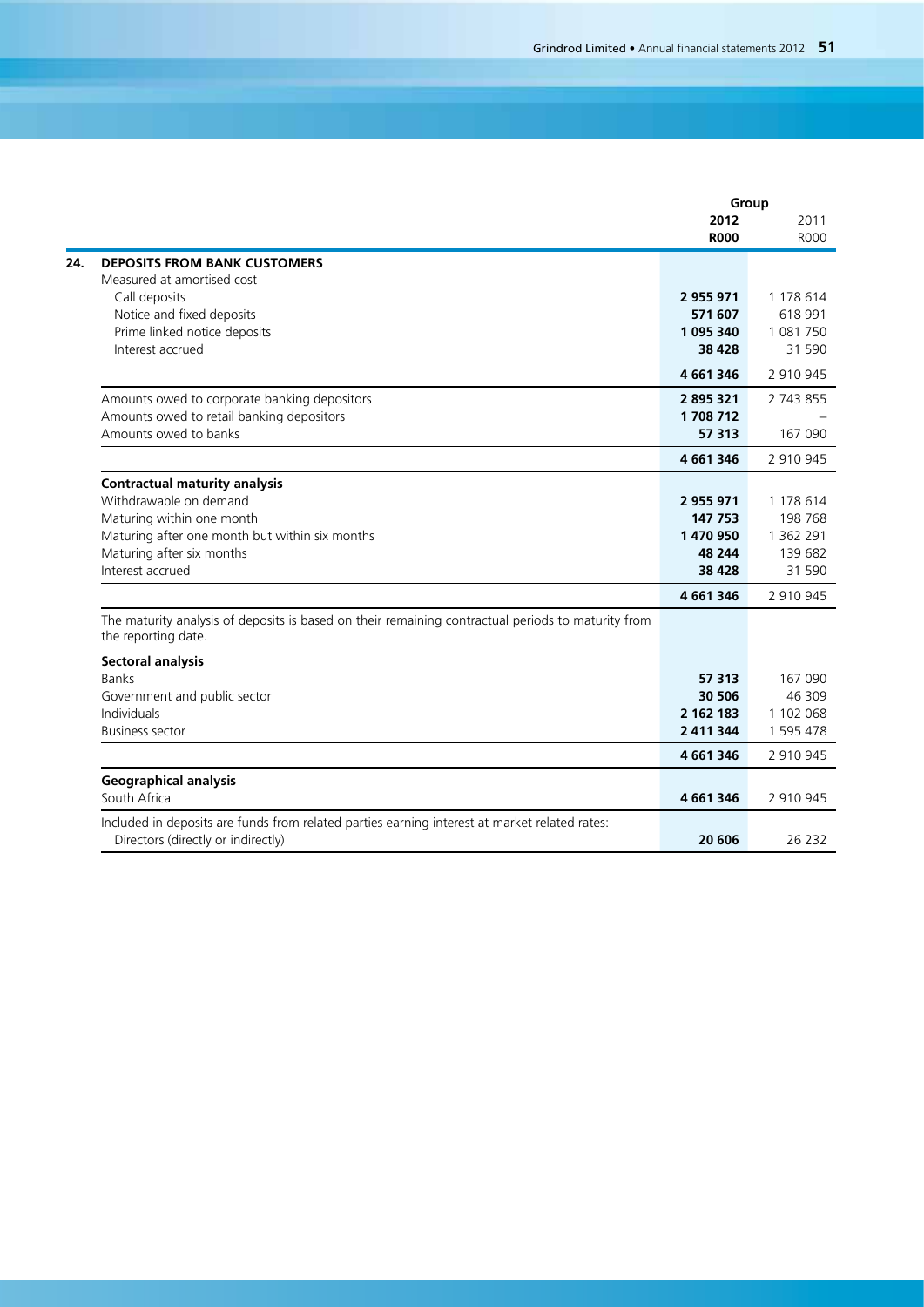FOR THE YEAR ENDED 31 DECEMBER 2012

|     |                                                                                                                                                                                                                                                           |             | Group     |             | Company     |  |
|-----|-----------------------------------------------------------------------------------------------------------------------------------------------------------------------------------------------------------------------------------------------------------|-------------|-----------|-------------|-------------|--|
|     |                                                                                                                                                                                                                                                           | 2012        | 2011      | 2012        | 2011        |  |
|     |                                                                                                                                                                                                                                                           | <b>R000</b> | R000      | <b>R000</b> | <b>ROOO</b> |  |
| 25. | <b>TRADE AND OTHER PAYABLES</b>                                                                                                                                                                                                                           |             |           |             |             |  |
|     | Trade creditors                                                                                                                                                                                                                                           | 391 433     | 1 236 023 |             |             |  |
|     | Accrued expenses                                                                                                                                                                                                                                          | 653 137     | 1 578 043 | 5840        | 2 900       |  |
|     | Operating lease accrual                                                                                                                                                                                                                                   | 12 577      | 24 7 29   |             |             |  |
|     | Related party loans                                                                                                                                                                                                                                       | 11 492      | 11 200    |             |             |  |
|     | Other payables                                                                                                                                                                                                                                            | 541 798     | 213 572   | 1757        | 1842        |  |
|     | Shareholders for dividends                                                                                                                                                                                                                                | 19 770      | 26 173    | 29 105      | 27 770      |  |
|     | Amounts due to subsidiaries                                                                                                                                                                                                                               |             |           | 231880      | 518 325     |  |
|     | Current portion of derivative financial liabilities (note 11.9)                                                                                                                                                                                           | 104 816     | 74 683    |             |             |  |
|     | Transferred to non-current liabilities associated with assets                                                                                                                                                                                             |             |           |             |             |  |
|     | classified as held for sale (note 18)                                                                                                                                                                                                                     | (81437)     | (1926046) |             |             |  |
|     |                                                                                                                                                                                                                                                           | 1653586     | 1 238 377 | 268 582     | 550 837     |  |
|     | Trade and other payables, other than the current portion of<br>derivative financial liabilities, are measured at amortised cost and<br>their carrying amount approximates fair value. Trade and other<br>payables are predominately non-interest-bearing. |             |           |             |             |  |

Included in the current portion of financial liabilities are the following:

| Forward exchange contracts on ships and other trading |         |        |
|-------------------------------------------------------|---------|--------|
| commitments                                           | 8 3 7 4 | 4871   |
| Futures and options                                   | 15 4 52 | 15 625 |
| Forward contracts                                     | 73 572  | 52 390 |
| Other                                                 |         | 1441   |
| Forward freight agreements                            | 7418    | 356    |
|                                                       | 104 816 | 74 683 |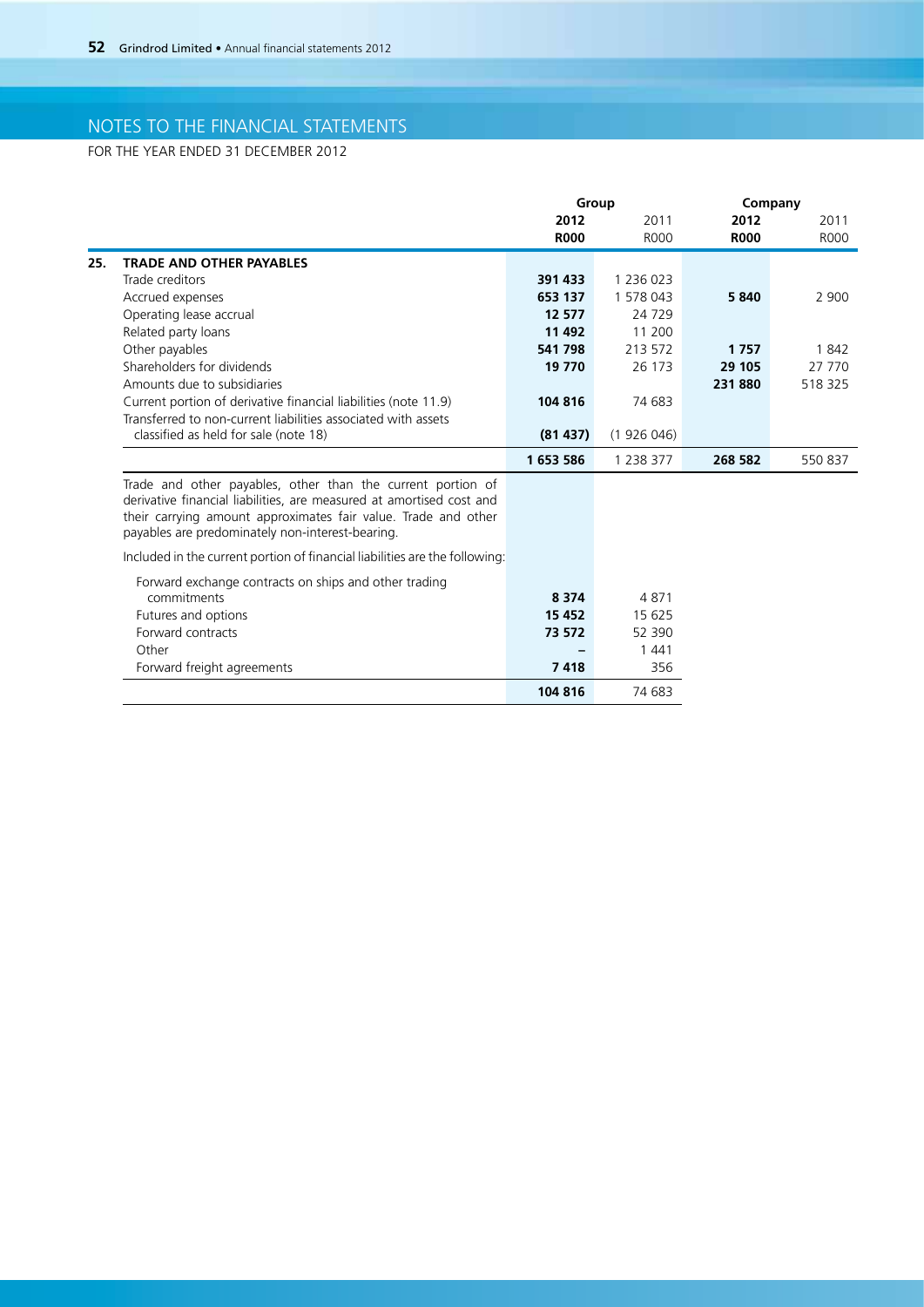|                                                                                                                                  | Group         |            | Company     |         |
|----------------------------------------------------------------------------------------------------------------------------------|---------------|------------|-------------|---------|
|                                                                                                                                  | 2012          | 2011       | 2012        | 2011    |
|                                                                                                                                  | <b>R000</b>   | R000       | <b>R000</b> | R000    |
| <b>REVENUE</b>                                                                                                                   |               |            |             |         |
| Revenue comprises the net invoiced value of clearing and                                                                         |               |            |             |         |
| forwarding, shipping and transport services, gross revenue                                                                       |               |            |             |         |
| earned from ship and locomotive sales, sea freight, chartering,<br>warehousing, depot operations, net interest and fee income of |               |            |             |         |
| the financial institution, ancillary services, investment income and                                                             |               |            |             |         |
| revenue from sale of commodities and is analysed as follows:                                                                     |               |            |             |         |
| Charter hire                                                                                                                     | 882 039       | 885 215    |             |         |
| Freight revenue                                                                                                                  | 2 734 395     | 2 192 182  |             |         |
| Sale of commodities                                                                                                              | 20 574 398    | 29 677 014 |             |         |
| Net interest income of the financial institution                                                                                 | 82 913        | 57 842     |             |         |
| Fee income of the financial institution                                                                                          | 148 084       | 127 753    |             |         |
| Dividends received                                                                                                               | 22 710        | 9 2 3 1    | 490 325     | 836 150 |
| Handling revenue                                                                                                                 | 2 7 1 5 1 8 7 | 2 739 006  |             |         |
| Other revenue                                                                                                                    | 102 497       | 197 015    | 34 205      | 27 255  |
|                                                                                                                                  | 27 262 223    | 35 885 258 | 524 530     | 863 405 |
| Analysis of the financial institution's net interest income<br>included above:                                                   |               |            |             |         |
| Interest income                                                                                                                  | 298 422       | 238 875    |             |         |
| Advances                                                                                                                         | 228 259       | 187 387    |             |         |
| Preference share dividends, advances portfolio                                                                                   | 19830         | 20873      |             |         |
| Balances at banks and short-term funds                                                                                           | 41 290        | 27 793     |             |         |
| Preference share dividends, negotiable securities portfolio                                                                      | 6740          | 2 0 6 3    |             |         |
| Other short-term securities                                                                                                      | 9970          | 9 1 1 2    |             |         |
| Paid on derivative instruments                                                                                                   | (7667)        | (8353)     |             |         |
| Interest expense                                                                                                                 | 215 509       | 181 033    |             |         |
| Call deposits                                                                                                                    | 65 866        | 56 376     |             |         |
| Notice and fixed deposits                                                                                                        | 22 972        | 27889      |             |         |
| Other interest expense                                                                                                           | 32 130        | 69 397     |             |         |
| Prime linked notice deposits                                                                                                     | 94 541        | 27 371     |             |         |
| Net interest income                                                                                                              | 82 913        | 57842      |             |         |
| Interest income calculated using the effective interest method                                                                   | 67 055        | 38 624     |             |         |
| Interest income at fair value through profit or loss                                                                             | 15858         | 19 2 18    |             |         |
|                                                                                                                                  | 82 913        | 57842      |             |         |
|                                                                                                                                  |               |            |             |         |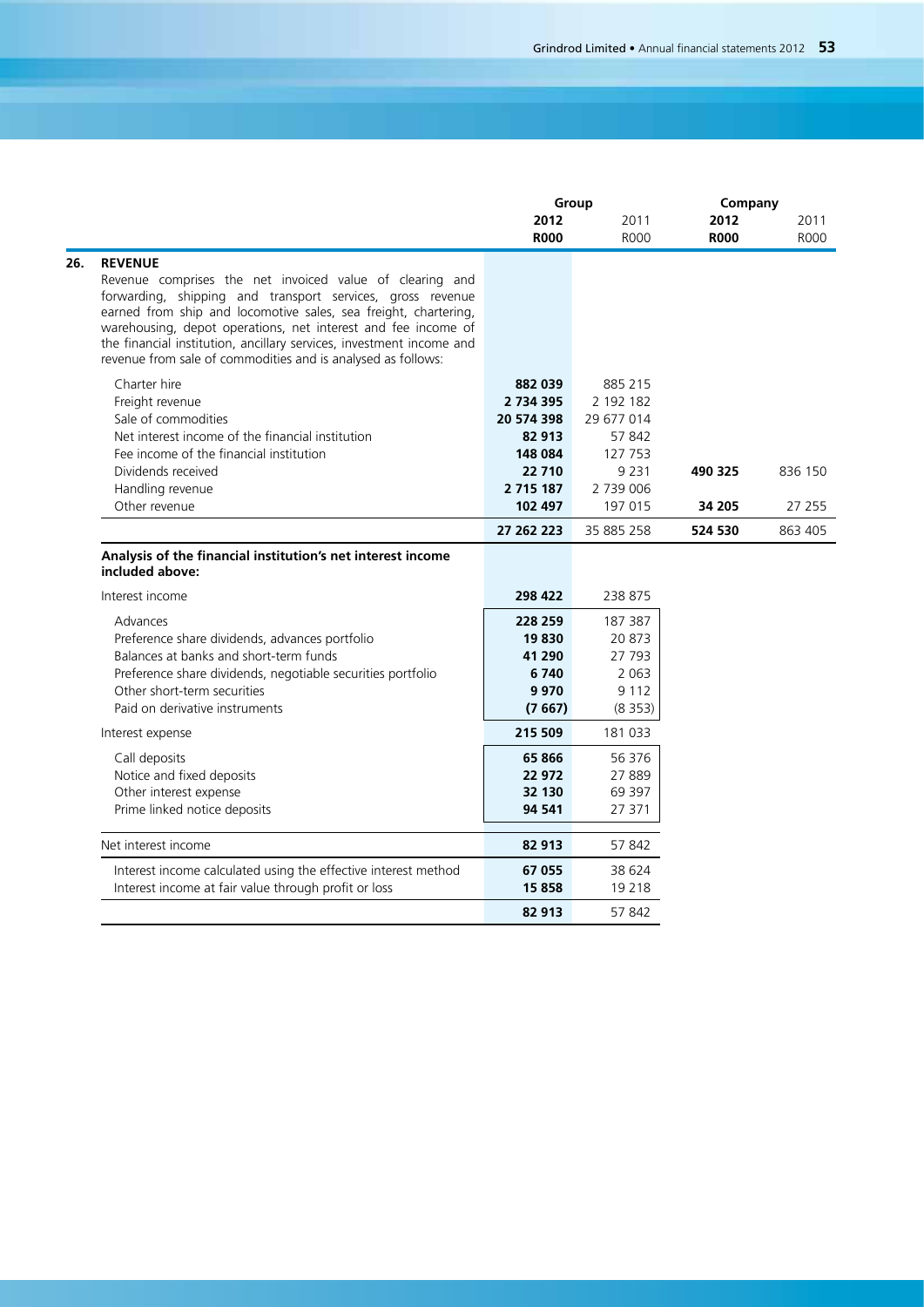FOR THE YEAR ENDED 31 DECEMBER 2012

|                                                                 |                                     | Group               |                          | Company             |  |
|-----------------------------------------------------------------|-------------------------------------|---------------------|--------------------------|---------------------|--|
|                                                                 | 2012<br><b>R000</b>                 | 2011<br><b>ROOO</b> | 2012<br><b>R000</b>      | 2011<br><b>ROOO</b> |  |
| <b>OPERATING INCOME BEFORE INTEREST AND TAXATION</b>            |                                     |                     |                          |                     |  |
| <b>Other income</b>                                             |                                     | 3 4 4 3             |                          |                     |  |
| Ship option write up<br>Foreign exchange gains                  | 73 186                              | 69 059              | 322                      | 1 1 3 4             |  |
| On foreign currency exposure                                    | 72 803                              | 68 743              | 322                      | 1 1 3 4             |  |
| On commodity trading                                            | 383                                 | 316                 |                          |                     |  |
| Pension fund surplus recognised                                 | 36 227                              | 11 7 30             |                          |                     |  |
| Other sundry income                                             | 126 537                             | 50 301              |                          |                     |  |
| Net gain on financial instruments                               | 51 466                              | 18 7 95             |                          | 832                 |  |
|                                                                 | 287 416                             | 153 328             | 322                      | 1966                |  |
| <b>Operating expenses</b>                                       |                                     |                     |                          |                     |  |
| Voyage expenses                                                 | 2 403 772                           | 2 705 646           |                          |                     |  |
| Charter hire                                                    | 1 271 168                           | 1 089 422           |                          |                     |  |
| Fuel                                                            | 219 566                             | 799 806             |                          |                     |  |
| Port expenses                                                   | 201 789                             | 162 109             |                          |                     |  |
| Provision for onerous voyage contracts<br>Other voyage expenses | $\overline{\phantom{0}}$<br>711 249 | 15 4 51<br>638 858  |                          |                     |  |
| Cost of sales                                                   | 21 482 268                          | 29 593 580          |                          |                     |  |
| Agricultural commodities                                        | 7 030 277                           | 7 272 674           |                          |                     |  |
| <b>Bunker fuels</b>                                             | 12 253 303                          | 19 967 109          |                          |                     |  |
| Container handling and logistics                                | 624 404                             | 581 235             |                          |                     |  |
| Merchandise                                                     | 1 217 437                           | 1 358 493           |                          |                     |  |
| Other commodities                                               | 356 847                             | 414 069             |                          |                     |  |
| Distribution and selling costs                                  | 142 039                             | 131 534             | 3 9 3 4                  | 4 2 1 7             |  |
| Staff costs                                                     | 1 270 638                           | 1 2 3 0 1 3 4       | 13 108                   | 8 4 5 4             |  |
| Foreign exchange losses                                         | 113 735                             | 229 121             | $\overline{\phantom{0}}$ |                     |  |
| Other operating expenses                                        | 1 183 362                           | 1 143 034           | 31 743                   | 33 896              |  |
|                                                                 | 26 595 814                          | 35 033 049          | 48 785                   | 46 567              |  |
| <b>Depreciation and amortisation</b><br>Amortisation            |                                     |                     |                          |                     |  |
| Leasehold properties                                            | 7 9 0 5                             | 4916                |                          |                     |  |
| Ships                                                           | 16 505                              | 10 700              |                          |                     |  |
| Depreciation - owned assets                                     |                                     |                     |                          |                     |  |
| Ships                                                           | 188 945                             | 137 532             |                          |                     |  |
| Other                                                           | 154 810                             | 190 022             |                          |                     |  |
| Depreciation - capitalised leased assets                        |                                     |                     |                          |                     |  |
| Other                                                           | 21 666                              | 7 0 8 1             |                          |                     |  |
| Amortisation of intangible assets                               | 15 600                              | 12 728              |                          |                     |  |
| Non-current assets held for sale depreciation                   |                                     |                     |                          |                     |  |
| Ships                                                           | 5 5 7 2                             |                     |                          |                     |  |
| Other                                                           | 1 4 2 7                             |                     |                          |                     |  |
|                                                                 | 412 430                             | 362 979             |                          |                     |  |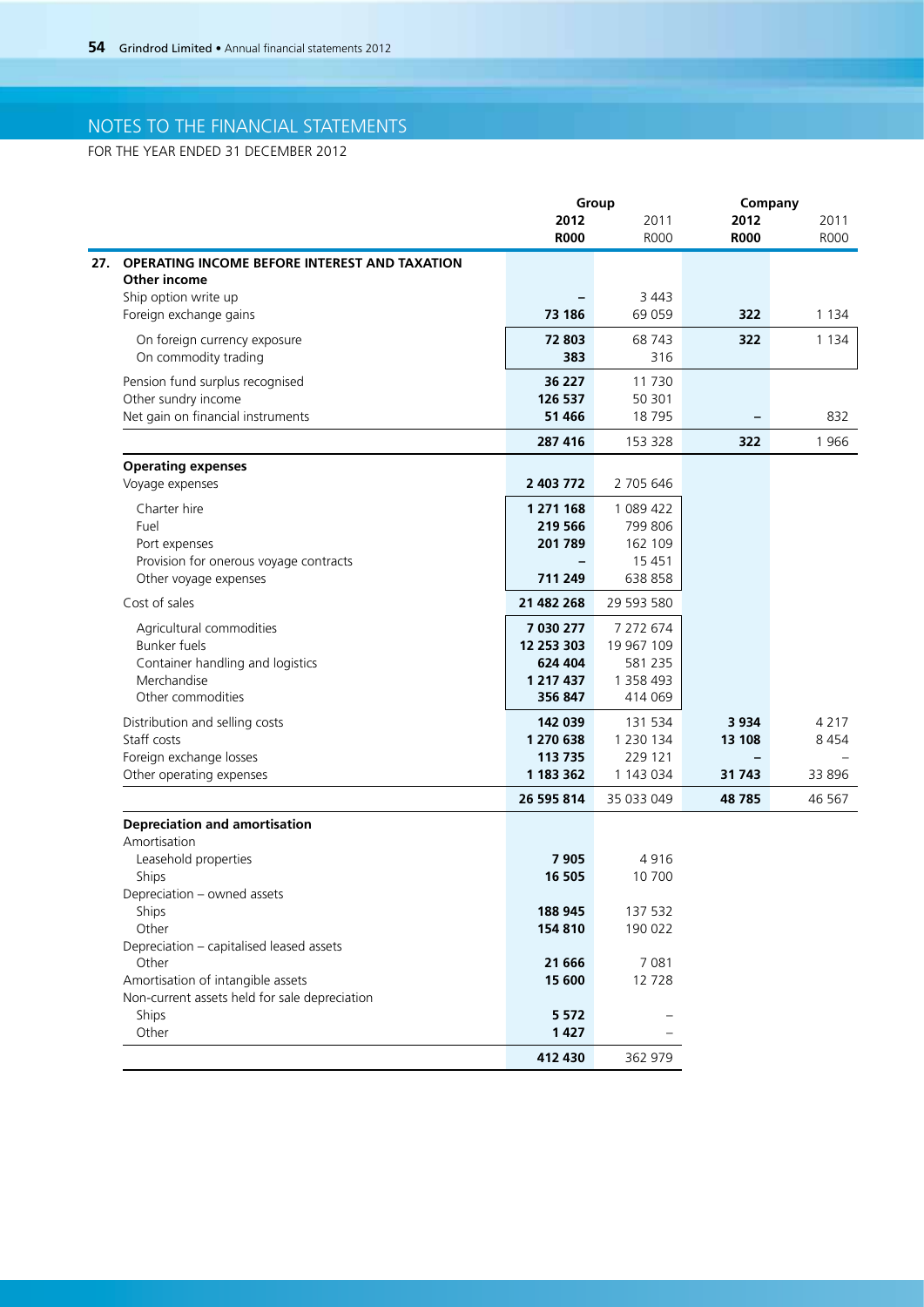|                                                                                              | Group               |                     | Company             |              |
|----------------------------------------------------------------------------------------------|---------------------|---------------------|---------------------|--------------|
|                                                                                              | 2012<br><b>R000</b> | 2011<br><b>R000</b> | 2012<br><b>R000</b> | 2011<br>R000 |
| <b>OPERATING INCOME BEFORE INTEREST AND TAXATION COntinued</b><br>27.                        |                     |                     |                     |              |
| The above costs are arrived at after including:                                              |                     |                     |                     |              |
| Auditors' remuneration                                                                       |                     |                     |                     |              |
| Audit fees - current year provision                                                          | 30 638              | 27 294              | 3 1 2 8             | 3 4 5 9      |
| Prior year under/(over) provision<br>Fees for other services                                 | 1 5 4 4             | (282)<br>6 5 5 0    | 382                 | (882)        |
| Expenses                                                                                     | 3 1 7 7<br>175      | 192                 | 162                 | 400          |
|                                                                                              | 35 534              | 33 754              | 3672                | 2 9 7 7      |
| Operating lease rentals                                                                      |                     |                     |                     |              |
| Land and buildings                                                                           | 183 583             | 148 626             | 104                 |              |
| Ships                                                                                        | 1 271 168           | 1 089 422           |                     |              |
| Other                                                                                        | 73 428              | 10 317              |                     |              |
|                                                                                              | 1 528 179           | 1 248 365           | 104                 |              |
| Professional fees                                                                            |                     |                     |                     |              |
| Administrative and managerial<br>Technical/projects                                          | 29 408<br>10 674    | 30 901<br>23 705    |                     |              |
|                                                                                              | 40 082              | 54 606              |                     |              |
| Share-based expenses                                                                         | 4 1 7 9             | 647                 |                     |              |
| Amortisation of residual beneficiary stream                                                  | 1041                | 463                 |                     |              |
| (Provision for credit losses)/impairment against advances                                    | (1125)              | 410                 |                     |              |
| 28.                                                                                          |                     |                     |                     |              |
| <b>NON-TRADING ITEMS</b>                                                                     |                     |                     |                     |              |
| (Impairment)/reversal of impairment of ships, property,<br>terminals, vehicles and equipment | (177628)            | 18 067              |                     |              |
| Impairment of goodwill                                                                       | (21045)             | (9168)              |                     |              |
| Impairment of intangible assets                                                              | (1020)              |                     |                     |              |
| Profit on disposal of investments                                                            | 378 648             | 48 180              |                     |              |
| Impairment of other investment                                                               | (11 208)            | (5849)              |                     |              |
| (Loss)/profit on disposal of property, terminals,                                            |                     |                     |                     |              |
| vehicles and equipment                                                                       | (2023)              | 8922                |                     |              |
| Foreign currency translation reserve adjustment on<br>disposal of investment                 | 33 965              |                     |                     |              |
|                                                                                              | 199 689             | 60 152              |                     |              |
|                                                                                              |                     |                     |                     |              |
| <b>NET FINANCE COSTS</b><br>Interest received                                                | 206 941             | 169 709             | 456                 | 7484         |
| Net interest paid                                                                            | (227398)            | (218647)            |                     | (7192)       |
| Interest paid                                                                                | (227 398)           | (218761)            |                     | (7192)       |
| Interest capitalised                                                                         |                     | 114                 |                     |              |
|                                                                                              |                     |                     |                     |              |
|                                                                                              | (20 457)            | (48938)             | 456                 | 292          |
| Interest received is classified as received from loans and receivables<br>at amortised cost. |                     |                     |                     |              |
| Interest paid is classified as follows:                                                      |                     |                     |                     |              |
| Financial liabilities held at amortised cost                                                 | (221944)            | (214912)            |                     | (7192)       |
| Finance leases                                                                               | (5454)              | (3735)              |                     |              |
|                                                                                              | (227 398)           | (218647)            |                     | (7192)       |

Net finance costs excludes interest from the financial institution of the group which is shown as revenue in note 26.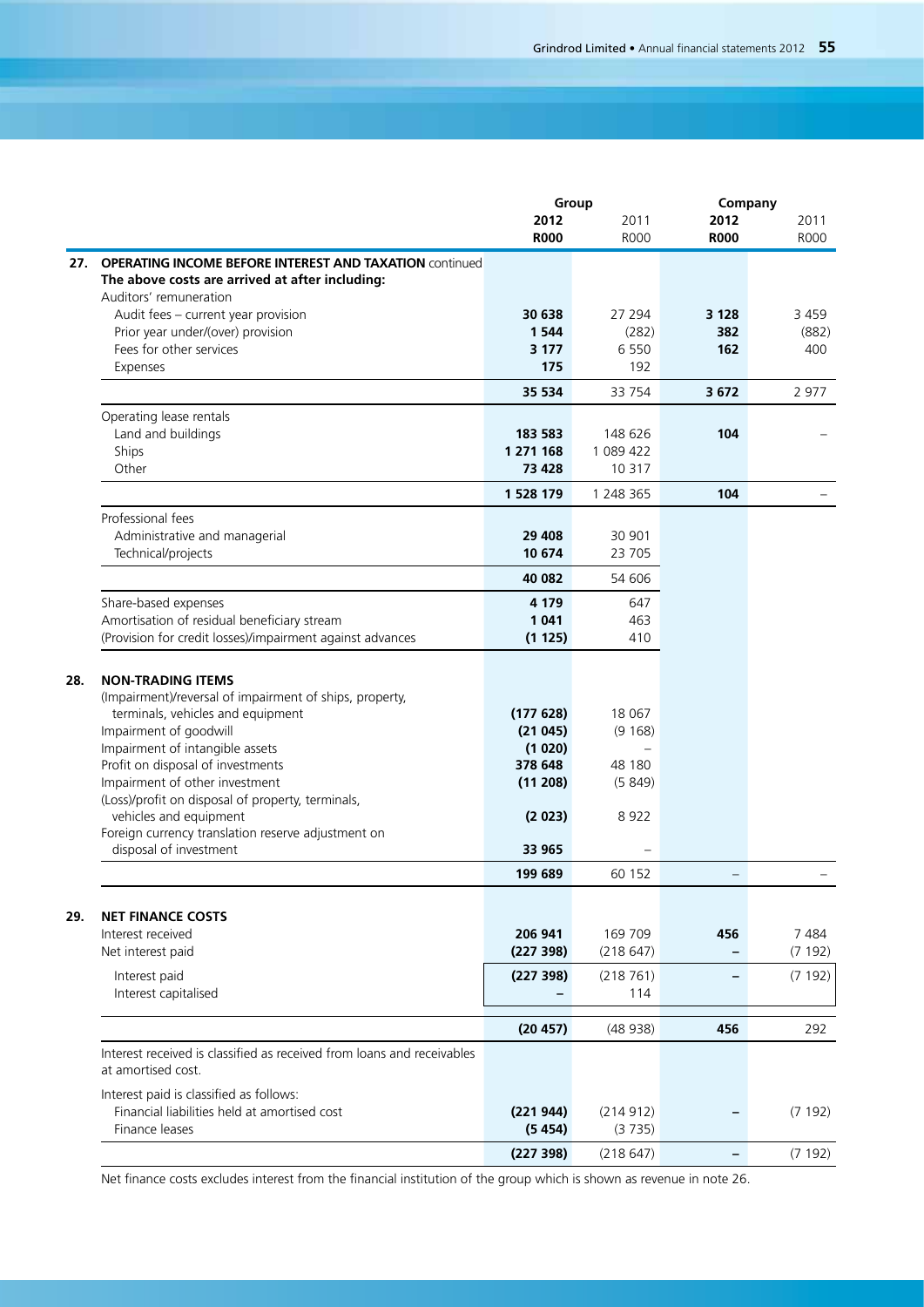FOR THE YEAR ENDED 31 DECEMBER 2012

|                                                                |             | Group         |                   | Company       |  |
|----------------------------------------------------------------|-------------|---------------|-------------------|---------------|--|
|                                                                | 2012        | 2011          | 2012              | 2011          |  |
|                                                                | <b>R000</b> | <b>R000</b>   | <b>R000</b>       | <b>ROOO</b>   |  |
| <b>TAXATION</b>                                                |             |               |                   |               |  |
| South African normal taxation                                  |             |               |                   |               |  |
| Current                                                        |             |               |                   |               |  |
| On income for the year                                         | (98 229)    | (31641)       |                   |               |  |
| Capital gains taxation                                         | (3768)      |               |                   |               |  |
| Prior year                                                     | 2025        | (196)         | 2 6 9 4           | (33)          |  |
| Secondary taxation on companies                                | (347)       | (29974)       | (339)             | (22885)       |  |
| Deferred                                                       |             |               |                   |               |  |
| On income for the year                                         | (1674)      | (77950)       | 315               |               |  |
| Prior year                                                     | 3 2 5 4     | (897)         |                   |               |  |
| On secondary taxation on companies credits                     | (9143)      | 5999          | $\qquad \qquad -$ | (1715)        |  |
| Foreign                                                        |             |               |                   |               |  |
| Current                                                        |             |               |                   |               |  |
| On income for the year                                         | (70702)     | (39105)       |                   |               |  |
| Prior year                                                     | 3 5 3 9     | 12 970        |                   |               |  |
| Deferred                                                       |             |               |                   |               |  |
| On loss/(income) for the year                                  | 27 005      | (14083)       |                   |               |  |
| Prior year                                                     | (188)       |               |                   |               |  |
| On secondary taxation on companies credits                     |             | (486)         |                   |               |  |
|                                                                | (148 228)   | (175363)      | 2670              | (24633)       |  |
|                                                                | %           | $\frac{0}{0}$ | $\%$              | $\frac{0}{0}$ |  |
| <b>Effective rate of taxation</b>                              |             |               |                   |               |  |
| Normal rate of taxation                                        | 28,0        | 28,0          | 28,0              | 28,0          |  |
| Adjusted for:                                                  |             |               |                   |               |  |
| Current year tax losses not utilised                           | (0,9)       | 0,6           | (0,6)             | (0,1)         |  |
| Exempt income                                                  | (22,3)      | (9,4)         | (28, 8)           | (28, 6)       |  |
| Non-taxable foreign items                                      | 0,7         | 1,4           |                   |               |  |
| Non-allowable items                                            | 14,2        | 5,5           | 1,3               | 0,6           |  |
| CGT                                                            | 0,9         |               | 0,1               |               |  |
| Deferred tax on STC credits                                    | 0,8         | 3,2           |                   | 3,0           |  |
| Associate tax                                                  | (6,7)       | (4,0)         |                   |               |  |
| Differing tax rates                                            | 0,6         |               |                   |               |  |
| Prior year                                                     | (1,4)       | (2, 5)        | (0, 6)            |               |  |
| Effective rate of taxation                                     | 13,9        | 22,8          | (0,6)             | 2,9           |  |
| The reconciliation of the effective tax rate is:               |             |               |                   |               |  |
| Effective rate of taxation on profit before tax                | 13,9        | 22,8          |                   |               |  |
| Associates and joint ventures                                  | 6,7         | 4,0           |                   |               |  |
| Effective rate of taxation on profit before share of associate |             |               |                   |               |  |
| and joint venture companies' profit                            | 20,6        | 26,8          |                   |               |  |

Subsidiary companies have estimated tax losses of R386 696 000 (2011: R457 683 000) of which R196 645 000 (2011: R298 153 000) has been utilised in the calculation of deferred taxation.

The Shipping and Trading entities within the group operated under the Singapore Approved International Shipping Enterprise Incentive (AIS) rules, for corporate tax purposes. The Singapore AIS regime exempts from corporate income taxes the profits of qualifying activities. Non-qualifying activities are taxed at normal corporate income tax rates.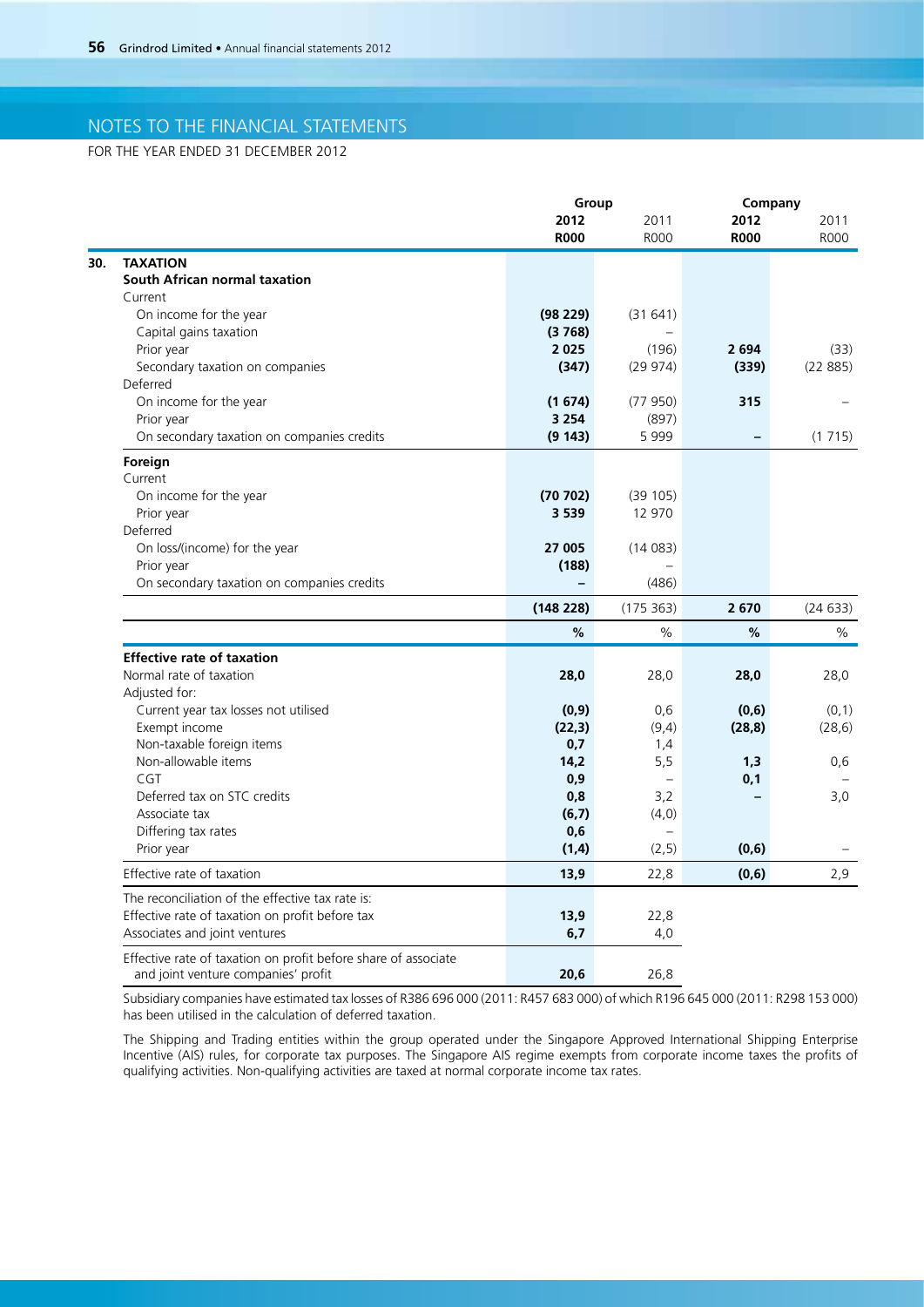|                                                                                                                                   | Group                |                                                                                                                                |
|-----------------------------------------------------------------------------------------------------------------------------------|----------------------|--------------------------------------------------------------------------------------------------------------------------------|
|                                                                                                                                   | 2012<br><b>R000</b>  | 2011<br>R000                                                                                                                   |
| <b>EARNINGS PER SHARE</b>                                                                                                         |                      |                                                                                                                                |
| Basic earnings reconciliation                                                                                                     |                      |                                                                                                                                |
| Profit attributable to Grindrod Limited shareholders                                                                              | 910 563              | 584 176                                                                                                                        |
| Less preference dividends                                                                                                         | (57297)              | (53 271)                                                                                                                       |
| Profit attributable to ordinary shareholders                                                                                      | 853 266              | 530 905                                                                                                                        |
| Basic earnings per share is based on earnings of                                                                                  | 853 266              | 530 905                                                                                                                        |
| and on the weighted average number of shares in issue for the year<br>(000's)                                                     | 590 097              | 478 234                                                                                                                        |
| Diluted earnings per share is based on earnings of                                                                                | 853 266              | 530 905                                                                                                                        |
| and on the diluted weighted average number of shares in issue for the year<br>(000's)                                             | 592 728              | 479 192                                                                                                                        |
| Reconciliation of weighted average number of shares<br>(000's)                                                                    |                      |                                                                                                                                |
| Basic average number of shares in issue<br>Shares that will be issued for no value in terms of share option scheme                | 590 097<br>2631      | 478 234<br>958                                                                                                                 |
|                                                                                                                                   |                      |                                                                                                                                |
| Diluted average number of shares in issue                                                                                         | 592 728              | 479 192                                                                                                                        |
| Earnings per share<br>(cents)<br><b>Basic</b>                                                                                     | 144,6                | 111,0                                                                                                                          |
| Diluted                                                                                                                           | 144,0                |                                                                                                                                |
| Headline earnings per share is based on headline earnings of                                                                      | 719 507              | 110,8<br>476 362                                                                                                               |
| and on the weighted average number of shares in issue for the year<br>(000's)                                                     | 590 097              | 478 234                                                                                                                        |
| Diluted headline earnings per share is based on headline earnings of                                                              | 719 507              | 476 362                                                                                                                        |
| and on the weighted average number of shares in issue for the year<br>(000's)                                                     | 592 728              | 479 192                                                                                                                        |
| Headline earnings per share<br>(cents)                                                                                            |                      |                                                                                                                                |
| <b>Basic</b>                                                                                                                      | 121,9                | 99,6                                                                                                                           |
| Diluted                                                                                                                           | 121,4                | 99,4                                                                                                                           |
|                                                                                                                                   | Gross<br><b>R000</b> | Net<br><b>R000</b>                                                                                                             |
| 2012                                                                                                                              |                      |                                                                                                                                |
| Headline earnings reconciliation:                                                                                                 |                      |                                                                                                                                |
| Earnings attributable to ordinary shareholders                                                                                    |                      | 853 266                                                                                                                        |
| Adjusted for:                                                                                                                     |                      |                                                                                                                                |
| IAS 16 Impairment of ships, property, terminals, vehicles and equipment                                                           | 178 648              | 171 342                                                                                                                        |
| IAS 38 Impairment of goodwill                                                                                                     | 21 045               | 21 045                                                                                                                         |
| IFRS 3 Profit on disposal of investments                                                                                          | (281 291)            | (293 568)                                                                                                                      |
|                                                                                                                                   | 2 0 2 3              |                                                                                                                                |
| IAS 16 Loss on disposal of property, terminals, vehicles and equipment                                                            |                      |                                                                                                                                |
| IAS 38 Impairment of other investment                                                                                             | 11 208               |                                                                                                                                |
| IAS 21 Foreign currency translation reserve adjustment on disposal of investment                                                  | (33965)              |                                                                                                                                |
|                                                                                                                                   |                      |                                                                                                                                |
| IFRS 3 Negative goodwill released                                                                                                 | (31596)              |                                                                                                                                |
| Joint ventures:<br>IAS 16 Impairment of ships, property, terminals, vehicles and equipment                                        | 20 305               |                                                                                                                                |
|                                                                                                                                   | (113623)             |                                                                                                                                |
|                                                                                                                                   |                      |                                                                                                                                |
|                                                                                                                                   |                      |                                                                                                                                |
|                                                                                                                                   |                      |                                                                                                                                |
|                                                                                                                                   | (18067)              |                                                                                                                                |
| IAS 16 Impairment reversal of ships, property, terminals, vehicles and equipment<br>IAS 16 Impairment of goodwill                 | 9 1 6 8              |                                                                                                                                |
| Headline earnings<br>2011<br>Headline earnings reconciliation:<br>Earnings attributable to ordinary shareholders<br>Adjusted for: | (48180)              |                                                                                                                                |
| IFRS 3 Profit on disposal of investments<br>IAS 16 Profit on disposal of property, terminals, vehicles and equipment              | (8922)               |                                                                                                                                |
| IAS 38 Impairment of assets                                                                                                       | 5 8 4 9              | 1470<br>11 208<br>(33 965)<br>(31 596)<br>20 305<br>719 507<br>530 905<br>(18067)<br>9 1 6 8<br>(42 384)<br>(9 109)<br>5 8 4 9 |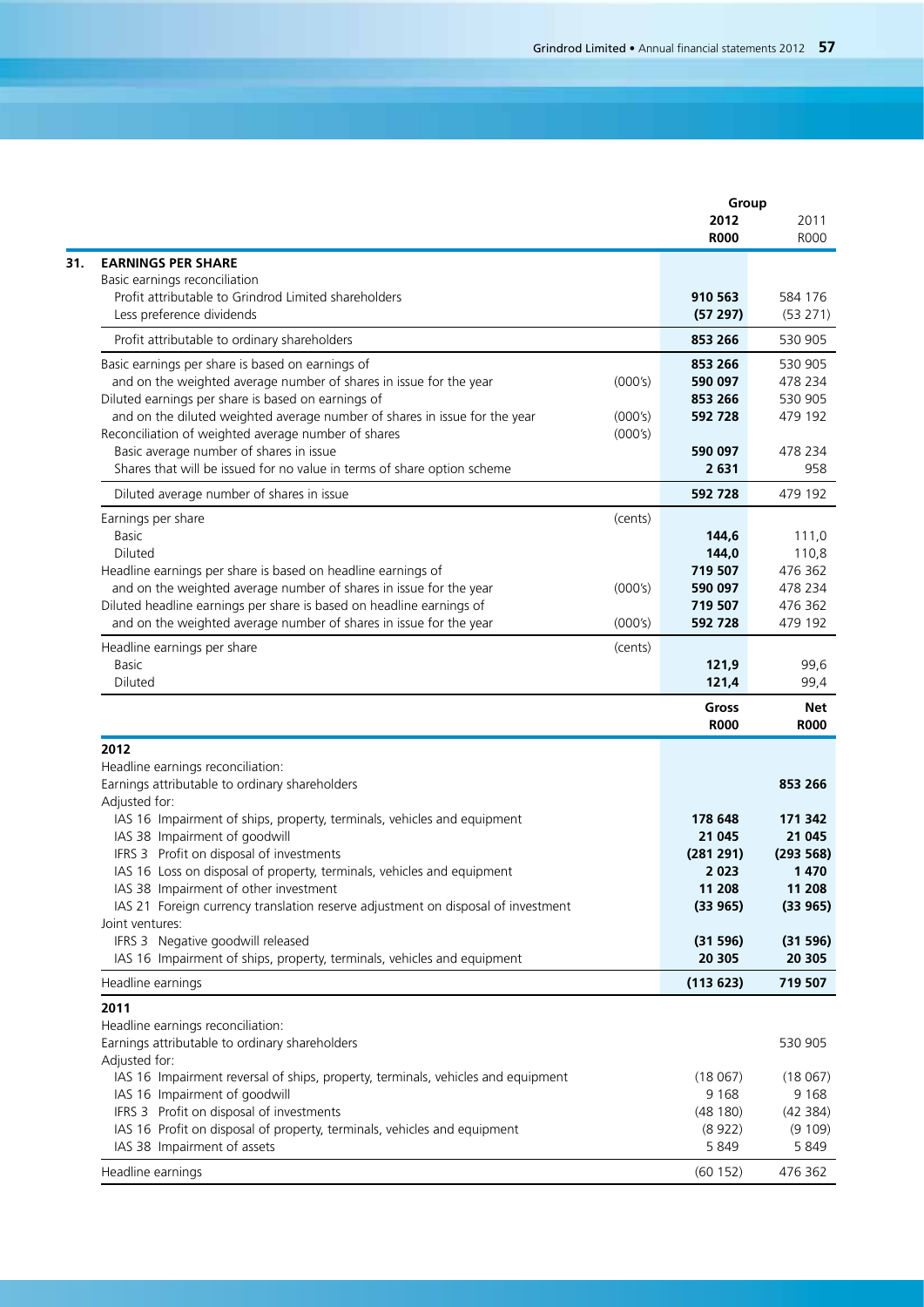FOR THE YEAR ENDED 31 DECEMBER 2012

### **32. SHARE-BASED PAYMENTS**

#### **Equity-settled share option plan**

The company has a share option scheme for certain employees of the group. The options vest over total period of seven years from the option date as follows:

- a fifth of the options granted vests after three years;
- a further fifth of the options vests after four years;
- a further fifth of the options vests after five years;
- a further fifth of the options vests after six years; and
- a further fifth of the options vests after seven years.

 Options are exercisable at a price equal to the average quoted market price of the company's shares on the date of grant. All options expire 10 years after grant.

**Group** 

Options are forfeited if the employee leaves the group before the options vest.

|                                          | ap                                   |         |           |          |  |
|------------------------------------------|--------------------------------------|---------|-----------|----------|--|
|                                          | 2012                                 |         |           | 2011     |  |
|                                          | Weighted                             |         |           | Weighted |  |
|                                          | average<br><b>Number</b><br>exercise |         |           | average  |  |
|                                          |                                      | Number  | exercise  |          |  |
|                                          | of share                             | price   | of share  | price    |  |
|                                          | options                              | (cents) | options   | (cents)  |  |
| Outstanding at the beginning of the year | 3 300 000                            | 1 0 6 7 | 3 900 000 | 1 0 3 4  |  |
| Lapsed during the year                   | (100000)                             |         | (200000)  |          |  |
| Exercised during the year                | (95000)                              | 1 2 1 2 | (400000)  | 654      |  |
| Outstanding at the end of the year       | 2 250 000                            | 881     | 3 300 000 | 1 0 6 7  |  |
| Exercisable at the end of the year       | 2 900 000                            |         | 2 900 000 |          |  |

The weighted average share price at the date of exercise for the share options exercised during the year was R12,12 (2011: R6,54). Details of the options outstanding at the end of the year are disclosed in the remuneration report on page 84 to 92 of the integrated annual report.

The fair values were calculated using a stochastic model based on the standard binomial options pricing model. This model has been modified to take into account early exercise opportunities and expected employee exercise behaviour.

The valuation was performed by independent actuaries. The inputs into the model were as follows:

|                                                           | Group   |         |         |
|-----------------------------------------------------------|---------|---------|---------|
|                                                           |         | 2012    | 2011    |
| Weighted average share price                              | (cents) | 1 2 5 3 | 1 2 5 3 |
| Weighted average exercise price                           | (cents) | 1 2 5 3 | 1 2 5 3 |
| Expected rolling volatility                               |         |         |         |
| Five-year expected option lifetime                        | (%)     | 43,64   | 43,64   |
| Six-year expected option lifetime                         | (%)     | 39,45   | 39,45   |
| Seven-year expected option lifetime                       | (%)     | 34,82   | 34,82   |
| Expected option lifetime                                  |         |         |         |
| Vesting periods three and four                            | (years) | 5       | 5       |
| Vesting periods five and six                              | (years) | 6       | 6       |
| Vesting period seven                                      | (years) | 7       | 7       |
| Risk-free rate based on zero-coupon government bond yield |         |         |         |
| Five-year expected option lifetime                        | (%)     | 7,41    | 7,41    |
| Six-year expected option lifetime                         | (%)     | 7,47    | 7,47    |
| Seven-year expected option lifetime                       | (%)     | 7,52    | 7,52    |
| Expected dividend yield                                   | (%)     | 3,38    | 3,38    |
| Forfeiture rate per annum compound                        | (%)     | 10,00   | 10,00   |

Expected volatility was determined by calculating an annualised standard deviation of the continuously compounded rates of return of the company's share. The expected life used in the model has been adjusted, based on management's best estimate, for the affects of employee turnover and exercise behaviour.

The group recognised expenses related to these equity-settled share-based payment transactions during the year, details of which have been disclosed in note 27.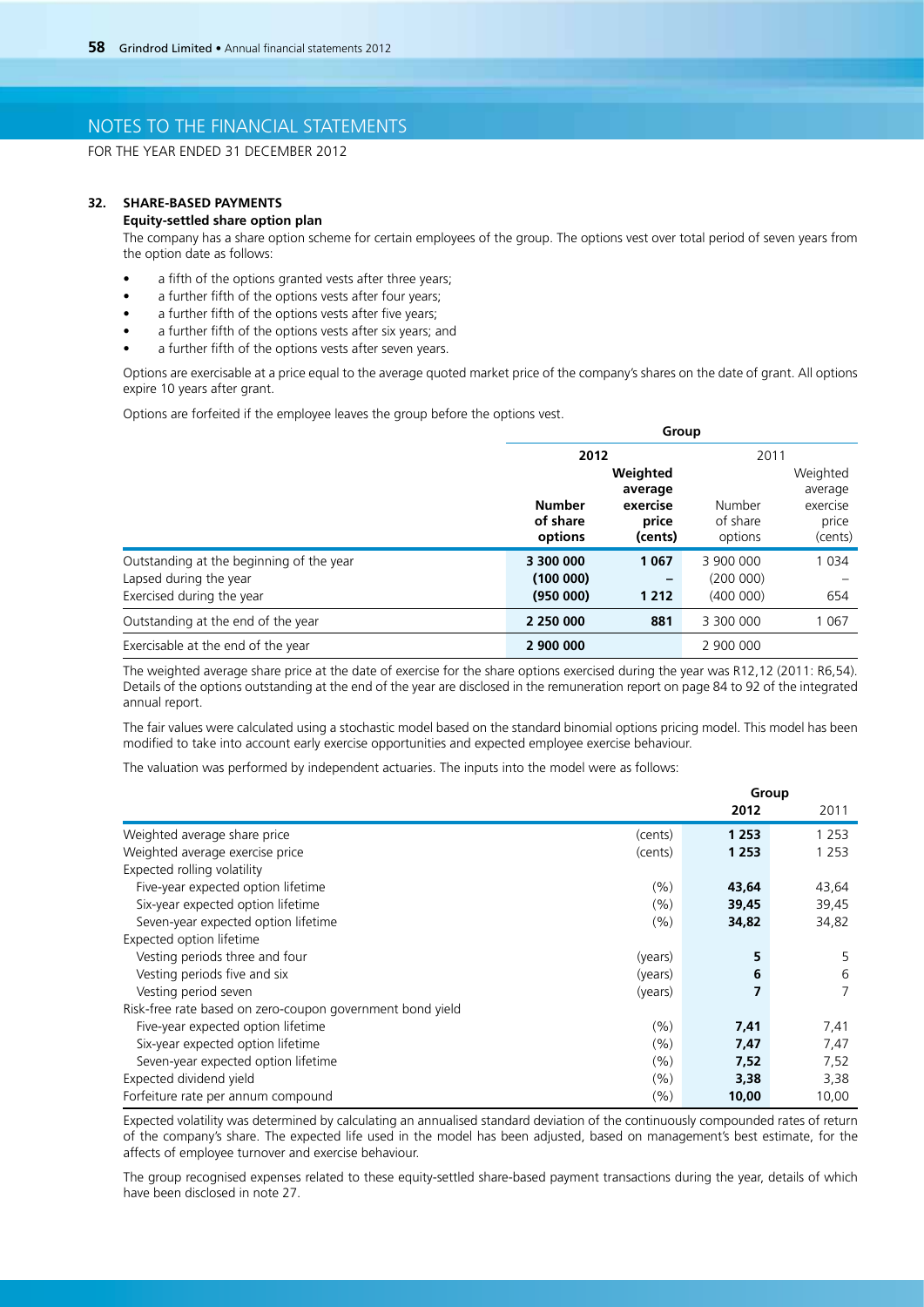### **32. SHARE-BASED PAYMENTS** continued

### **Equity-settled forfeitable share plan**

During the year the group introduced the Grindrod Forfeitable Share Plan (FSP). The scheme allows executive directors and senior employees to earn a long-term incentive to assist with the retention and reward of selected employees.

Shares are granted to employees for no consideration. These shares participate in dividends and shareholder rights from grant date.

The vesting of the shares is subject to continued employment for a period of three years or the employee will forfeit the shares.

 On resignation, the employee will forfeit any unvested shares. On death or retirement only a portion of the shares will vest, calculated based on the number of months worked over the total vesting period.

In terms of IFRS 2, the transaction is measured at fair value of the equity instruments at the grant date. The fair value takes into account that the employees are entitled to dividends from the grant date.

The fair value of the equity-settled shares subject to non-market conditions is the average share price at grant date.

| Date of grant                                           | 25/06/2012 | 27/08/2012 |
|---------------------------------------------------------|------------|------------|
| Number of shares granted and remaining at year-end      | 2 150 000  | 152 884    |
| (Rands)<br>Share price at grant date                    | 13,65      | 14.71      |
| Estimated fair value per share at grant date<br>(Rands) | 13.65      | 14.71      |

### **Cash-settled share-based payments**

The group issues to certain employees share appreciation rights (SAR) that require the group to pay the intrinsic value of the SAR to the employee at the date of exercise. The group has recorded liabilities of R18 467 000 (2011: R14 481 000).

The group recorded total current year expenses of R3 211 000 (2011: Rnil).

The fair values were calculated using a stochastic model based on the standard binomial options pricing model.

This model has been modified to take into account early exercise opportunities and expected employee exercise behaviour.

The valuation was performed by independent actuaries. The inputs into the model were as follows:

|                                                           | Group   |       |       |
|-----------------------------------------------------------|---------|-------|-------|
|                                                           |         | 2012  | 2011  |
| Share price                                               | (cents) | 1585  | 1 400 |
| Expected rolling volatility                               |         |       |       |
| Three-year expected option lifetime                       | (%)     | 21,99 | 22,62 |
| Four-year expected option lifetime                        | (%)     | 21,56 | 26,82 |
| Five-year expected option lifetime                        | (%)     | 24,05 | 27,47 |
| Expected option lifetime                                  |         |       |       |
| Vesting periods three                                     | (years) | 3     | 3     |
| Vesting periods four                                      | (years) | 4     | 4     |
| Vesting periods five                                      | (years) | 5     | 5     |
| Risk-free rate based on zero-coupon government bond yield |         |       |       |
| Three-year expected option lifetime                       | (%)     | 5,02  | 5,67  |
| Four-year expected option lifetime                        | (%)     | 5,09  | 4,81  |
| Five-year expected option lifetime                        | (%)     | 5,17  | 5,86  |
| Expected dividend yield                                   | (%)     | 2,34  | 3,09  |
| Forfeiture rate per annum compound                        | (%)     | 10,00 | 10,00 |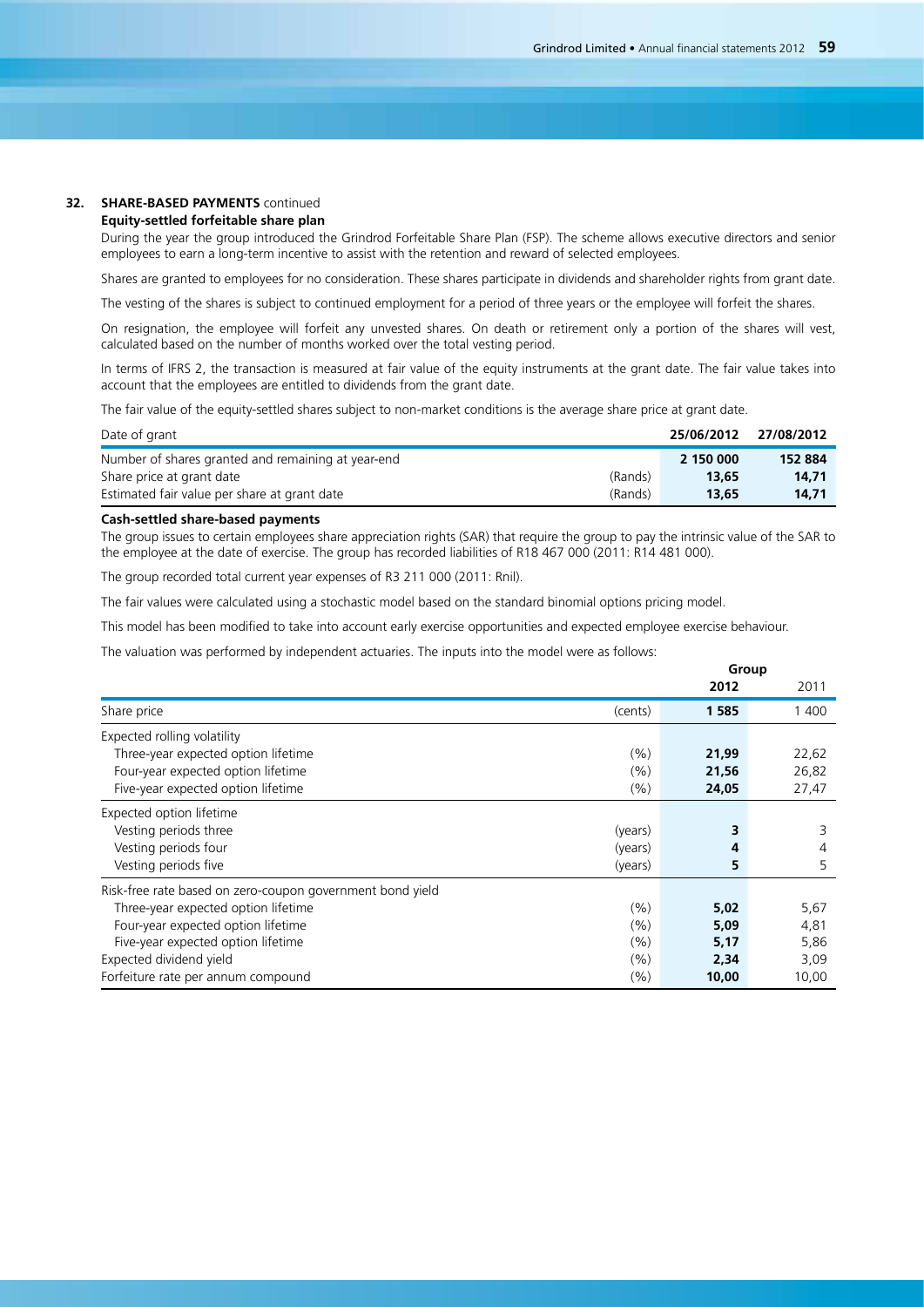FOR THE YEAR ENDED 31 DECEMBER 2012

|     |                                                                                                                                              |             | Group   |  |
|-----|----------------------------------------------------------------------------------------------------------------------------------------------|-------------|---------|--|
|     |                                                                                                                                              | 2012        | 2011    |  |
|     |                                                                                                                                              | <b>R000</b> | R000    |  |
| 33. | <b>CAPITAL COMMITMENTS</b>                                                                                                                   |             |         |  |
|     | Authorised and contracted for                                                                                                                | 185 857     | 247 016 |  |
|     | Due within one year                                                                                                                          | 185 857     | 199 190 |  |
|     | Due between years one and two                                                                                                                |             | 44 2 32 |  |
|     | Due thereafter                                                                                                                               |             | 3 5 9 4 |  |
|     | Authorised and not contracted for                                                                                                            | 461 467     | 225 407 |  |
|     |                                                                                                                                              | 647 324     | 472 423 |  |
|     | Financing guarantees                                                                                                                         | 179 799     | 132 302 |  |
|     | Financing quarantees are provided where lending facilities have been approved and all the terms<br>and conditions of the loan have been met. |             |         |  |
|     | Irrevocable unutilised facilities to be advanced to Grindrod Bank customers.                                                                 | 108 801     | 148 228 |  |

Irrevocable unutilised facilities are approved lending facilities which cannot be unconditionally withdrawn, prior to facility expiry, by the Bank.

The group's total capital commitments per category of significant assets are as follows:

| 2012                                                                                                  | 2013<br><b>R000</b>                      | 2014<br><b>R000</b>                   | <b>Thereafter</b><br><b>R000</b> | <b>Total</b><br><b>R000</b>             |
|-------------------------------------------------------------------------------------------------------|------------------------------------------|---------------------------------------|----------------------------------|-----------------------------------------|
| Ships<br>Property, terminals, vehicles and equipment<br>Intangible assets<br>Investment in businesses | 102 774<br>205 368<br>28 0 16<br>198 974 | 68 982<br>2 100<br>18 688             | 3824<br>18 5 98                  | 102 774<br>278 174<br>30 116<br>236 260 |
|                                                                                                       | 535 132                                  | 89 770                                | 22 4 22                          | 647 324                                 |
| 2011                                                                                                  | 2012<br><b>R000</b>                      | 2013<br><b>R000</b>                   | Thereafter<br><b>ROOO</b>        | Total<br>R000                           |
| Ships<br>Property, terminals, vehicles and equipment<br>Intangible assets<br>Investment in businesses | 151 759<br>119 245<br>915<br>21 500      | 42 2 32<br>127 966<br>3859<br>1 3 5 3 | 2 2 5 3<br>1 3 4 1               | 193 991<br>249 464<br>4 7 7 4<br>24 194 |
|                                                                                                       | 293 419                                  | 175 410                               | 3 5 9 4                          | 472 423                                 |

These commitments will be funded by cash resources, cash generated from operations and bank financing facilities. The group has carried out a detailed liquidity planning exercise and is confident that it has the necessary resources to meet its capital and other commitments.

### **34. CONTINGENT ASSETS/LIABILITIES**

The company has guaranteed loans and facilities of subsidiaries and joint ventures amounting to R6 422 946 000 (2011: R5 101 000 000) of which R3 104 728 000 (2011: R2 372 000 000) had been utilised at year-end.

The company has guaranteed charter hire payments of subsidiaries amounting to R1 524 356 000 (2011: R1 501 250 000). The charter hire payments are due by the subsidiaries in varying amounts from years 2012 to 2019.

On disposal of an interest in an entity, the group has reached an agreement with a counterparty whereby the counterparty has agreed to compensate the group if certain targets are met. At reporting date, the achievability of these targets was undetermined.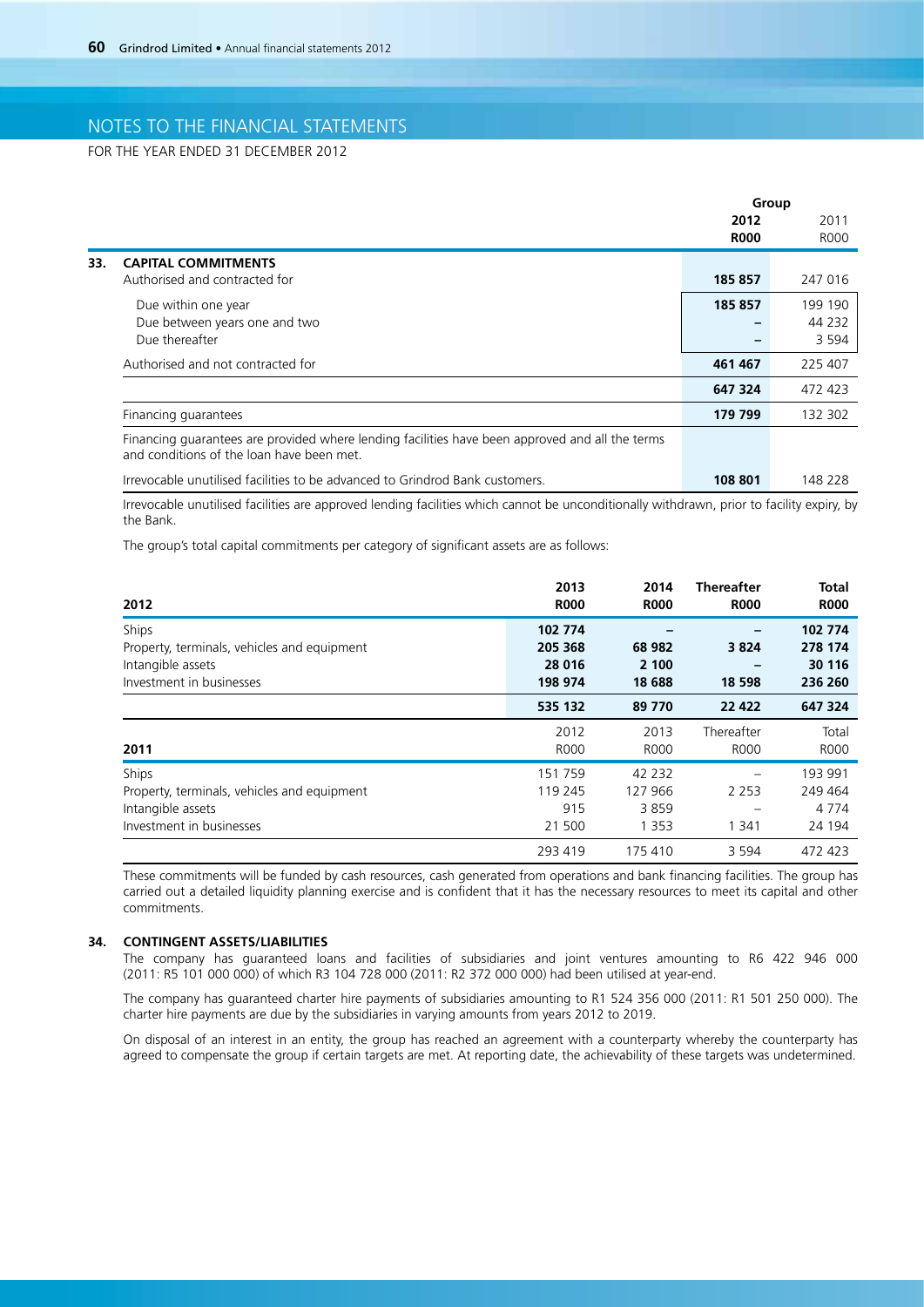|     |                                                                                                                                         | Group    |         |          |         |
|-----|-----------------------------------------------------------------------------------------------------------------------------------------|----------|---------|----------|---------|
|     |                                                                                                                                         | 2012     |         | 2011     |         |
|     |                                                                                                                                         | Year-end | Average | Year-end | Average |
|     |                                                                                                                                         | rates    | rates   | rates    | rates   |
| 35. | <b>FOREIGN CURRENCY DENOMINATED ITEMS</b><br>All foreign currency denominated items are translated in terms of<br>the group's policies. |          |         |          |         |
|     | At 31 December exchange rates used on conversion were:                                                                                  |          |         |          |         |
|     | <b>US Dollar</b>                                                                                                                        | 8,48     | 8,22    | 8,11     | 7,27    |
|     | Euro                                                                                                                                    | 11,18    | 10,57   | 10,56    | 10,12   |
|     | Pound Sterling                                                                                                                          | 13,70    | 13,04   | 12,65    | 11,66   |
|     | Swedish Krona                                                                                                                           | 1,30     | 1,21    | 1,18     | 1,11    |
|     | Singapore Dollar                                                                                                                        | 6,96     | 7,09    | 6,25     | 5,75    |
|     | Danish Kroner                                                                                                                           | 1,50     | 1,42    | 1,42     | 1,34    |
|     | Japanese Yen                                                                                                                            | 0,09     | 0,10    | 0,11     | 0,09    |
|     | Botswana Pula                                                                                                                           | 1,08     | 1,08    | 1,09     | 1,06    |
|     | Tanzanian Shilling                                                                                                                      | 0,01     | 0,01    | 0,01     | 0,00    |
|     | <b>New Metical</b>                                                                                                                      | 0,29     | 0,29    | 0,30     | 0,25    |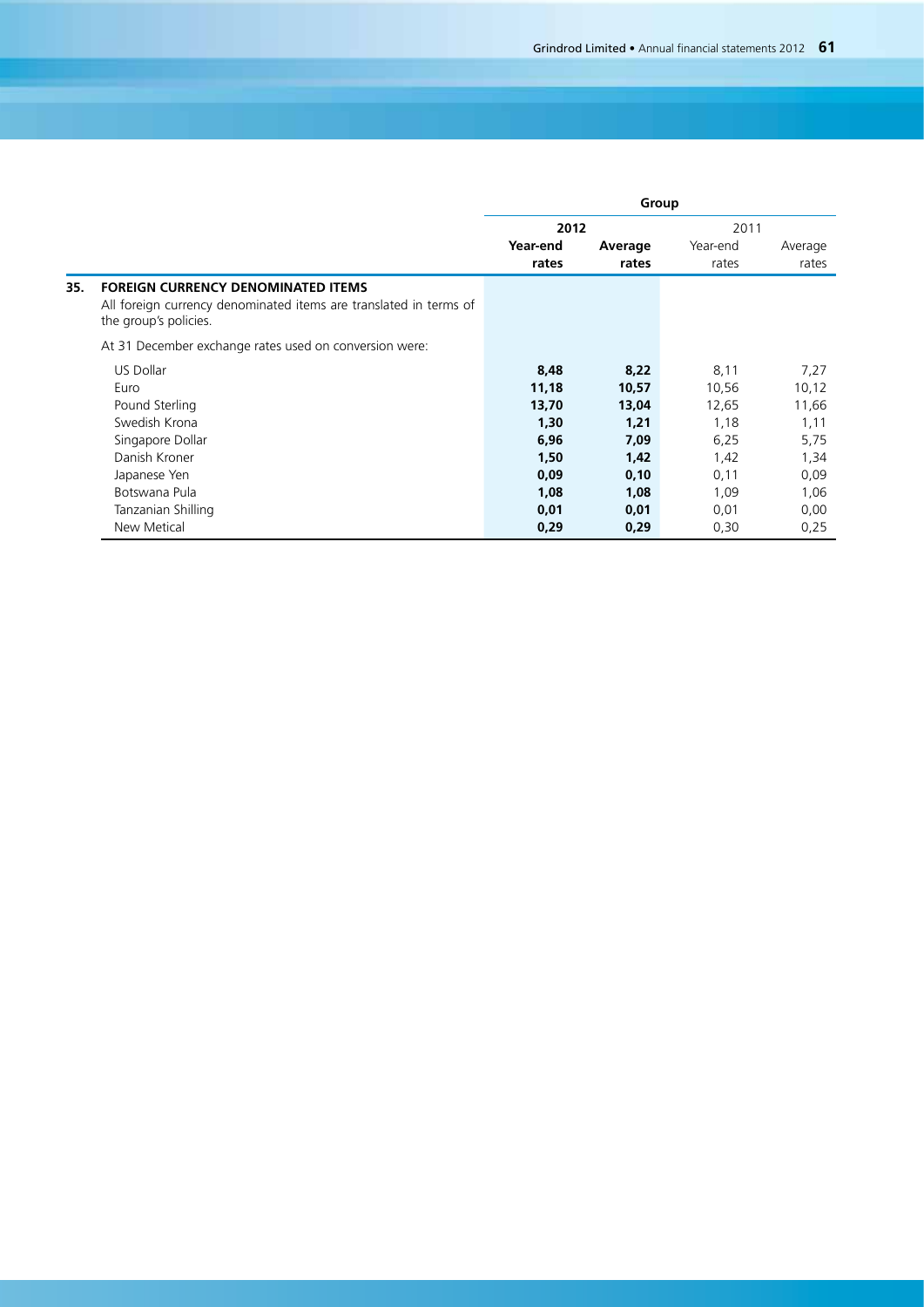FOR THE YEAR ENDED 31 DECEMBER 2012

#### **36. LEASES AND SHIPCHARTERS**

### **36.1 Operating leases and shipcharters**

## **36.1.1 Income**

The minimum future lease and shipcharters receivable under non-cancellable operating leases and charter party agreements are as follows:

|            | 1 year<br><b>R000</b> | $2 - 5$ years<br><b>R000</b> | >5 years<br><b>R000</b> | Group<br><b>R000</b> |
|------------|-----------------------|------------------------------|-------------------------|----------------------|
| 2012       |                       |                              |                         |                      |
| Ships      | 288 310               | 151 146                      | 9 7 0 1                 | 449 157              |
| Properties | 18 9 21               | 45 366                       |                         | 64 287               |
| Other      | 53 199                | 196 562                      | 62                      | 249 823              |
|            | 360 430               | 393 074                      | 9 7 6 3                 | 763 267              |
| 2011       |                       |                              |                         |                      |
| Ships      | 354 201               | 217 532                      |                         | 571733               |
| Properties | 19 743                | 65 788                       | -                       | 85 531               |
| Other      | 525                   | 1486                         | 137                     | 2 1 4 8              |
|            | 374 469               | 284 806                      | 137                     | 659 412              |

## **36.1.2 Expenditure**

The minimum future lease and shipcharters payable under non-cancellable operating leases and charter party agreements are as follows:

| 2012                              |         |           |         |           |
|-----------------------------------|---------|-----------|---------|-----------|
| Ships                             | 670 070 | 1 409 548 | 44 027  | 2 123 645 |
| Properties                        | 134 400 | 282 714   | 98 373  | 515 487   |
| Terminals, vehicles and equipment | 10 844  | 2645      | 106     | 13 595    |
|                                   | 815 314 | 1694907   | 142 506 | 2 652 727 |
| 2011                              |         |           |         |           |
| Ships                             | 689 941 | 1609983   | 163 579 | 2 463 503 |
| Properties                        | 154 168 | 380 380   | 765 274 | 1 299 822 |
| Terminals, vehicles and equipment | 4 1 1 6 | 1419      |         | 5 5 3 5   |
|                                   | 848 225 | 991 782   | 928 853 | 3768860   |

The group has the option to extend the ship charters at predetermined rates in respect of certain ships. In addition the group has the option to acquire certain ships at predetermined prices.

|                                                                                                                                                                                                                                                                                                     | 1 year<br><b>R000</b> | $2 - 5$ years<br><b>R000</b> | >5 years<br><b>R000</b> | Group<br><b>R000</b> |
|-----------------------------------------------------------------------------------------------------------------------------------------------------------------------------------------------------------------------------------------------------------------------------------------------------|-----------------------|------------------------------|-------------------------|----------------------|
| 36.2 Finance leases<br>36.2.1 Liabilities<br>Included<br>interest-bearing<br>borrowings<br>in.<br>are<br>capitalised finance lease liabilities in respect of<br>property, terminals, vehicles and equipment in favour<br>of various local finance institutions, details of which<br>are as follows: |                       |                              |                         |                      |
| 2012<br>Future minimum lease payments<br>Future interest                                                                                                                                                                                                                                            | 31 431<br>(3341)      | 49 361<br>(1590)             |                         | 80 792<br>(4931)     |
| Present value of future minimum lease payments                                                                                                                                                                                                                                                      | 28 090                | 47 771                       |                         | 75 861               |
| 2011<br>Future minimum lease payments<br>Future interest                                                                                                                                                                                                                                            | 18 9 12<br>(3686)     | 45 862<br>(4271)             |                         | 64 774<br>(7957)     |
| Present value of future minimum lease payments                                                                                                                                                                                                                                                      | 15 2 26               | 41 591                       |                         | 56 817               |

Details relating to redemption dates, interest rates and assets encumbered are set out in the schedule of loan funds on page 79.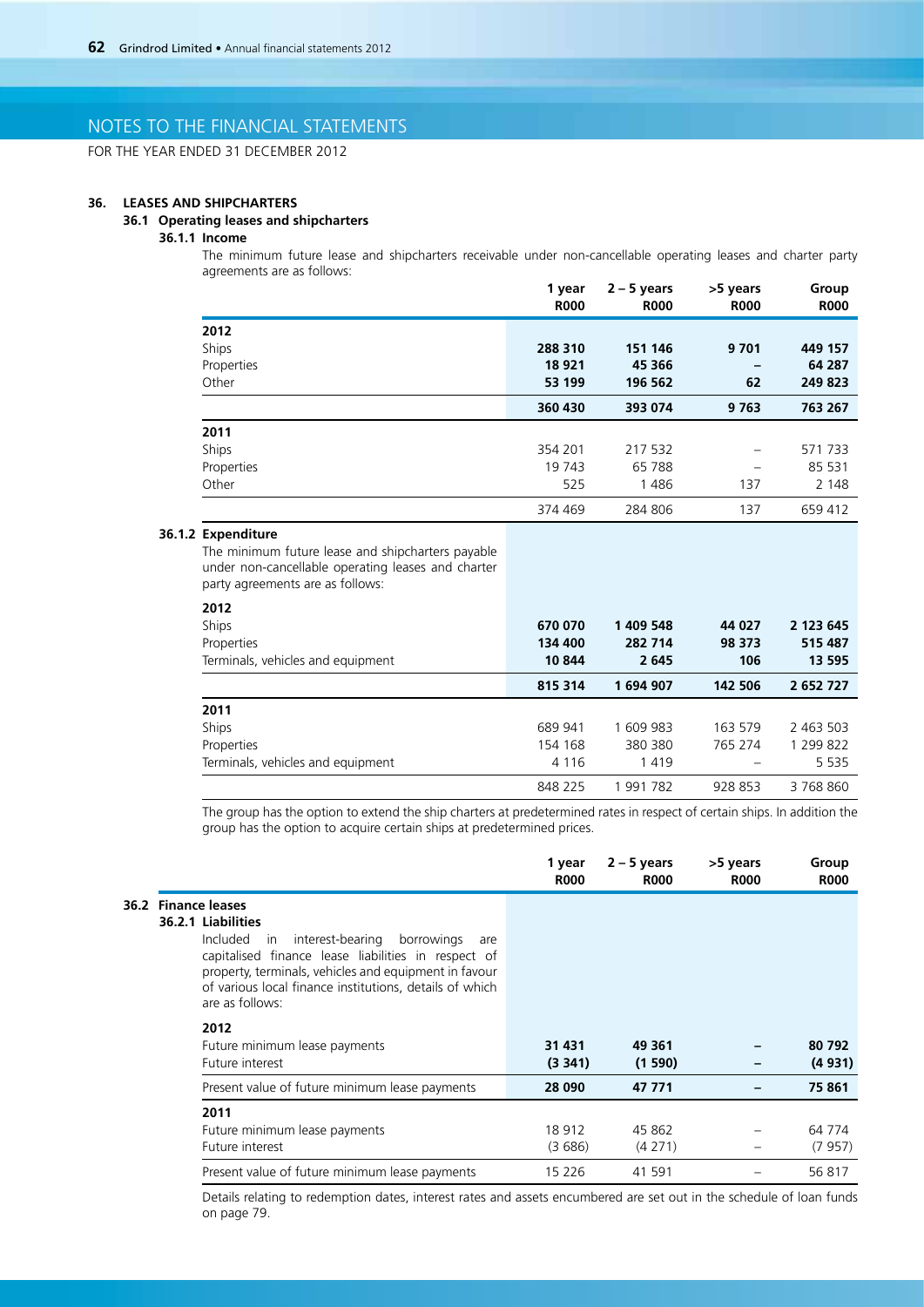|     |                                                                                                           |               | Group             | Company     |             |
|-----|-----------------------------------------------------------------------------------------------------------|---------------|-------------------|-------------|-------------|
|     |                                                                                                           | 2012          | 2011              | 2012        | 2011        |
|     |                                                                                                           | <b>R000</b>   | <b>R000</b>       | <b>R000</b> | <b>ROOO</b> |
| 37. | <b>CASH FLOW</b>                                                                                          |               |                   |             |             |
|     | 37.1 Reconciliation of operating profit before interest and<br>taxation to cash generated from operations |               |                   |             |             |
|     | Operating profit before interest and taxation<br>Adjustments for:                                         | 541 395       | 642 558           | 476 067     | 818 804     |
|     | Depreciation                                                                                              | 396 830       | 339 552           |             |             |
|     | Share option expense                                                                                      | 4 179         | 647               |             |             |
|     | Dividends received                                                                                        | 15 600        | 23 4 28           | (490325)    | (836 150)   |
|     | Amortisation of intangible assets and drydocking<br>Non-cash financial instruments and foreign exchange   |               |                   |             |             |
|     | (gains)/losses                                                                                            | 2 7 4 4       | 81 445            |             | (832)       |
|     | Ship option write-up                                                                                      |               | (3443)            |             |             |
|     | Fair value adjustment on financial services instruments                                                   | (48875)       |                   |             |             |
|     | Non-cash provisions/other                                                                                 | (21683)       | (14845)           | 561         | 22 5 18     |
|     | Operating profit before working capital changes<br>Working capital changes                                | 890 190       | 1 069 342         | (13697)     | 4 3 4 0     |
|     | Decrease/(increase) in inventories                                                                        | 58 585        | (202 164)         |             |             |
|     | (Increase)/decrease in trade and other receivables                                                        | (135084)      | (1551137)         | (5)         | 221         |
|     | Increase/(decrease) in trade and other payables                                                           | 608 964       | 488 924           | 2861        | (147)       |
|     | Cash generated from/(absorbed by) operations                                                              | 1 422 655     | (195035)          | (10841)     | 4414        |
|     | 37.2 Dividends paid                                                                                       |               |                   |             |             |
|     | Dividends paid by company                                                                                 | (238182)      | (259 552)         | (232 773)   | (262042)    |
|     |                                                                                                           |               |                   |             |             |
|     | 37.3 Taxation paid                                                                                        |               |                   |             |             |
|     | Balance at the beginning of the year                                                                      | (30048)       | (4320)            | (2540)      | (1681)      |
|     | Current year                                                                                              | (167 482)     | (87946)           | 2 3 5 5     | (22918)     |
|     | Foreign exchange translation                                                                              | 19821         | 10 966            |             |             |
|     | Transferred to non-current assets held for sale (note 18)<br>Balance at the end of the year               | 934<br>74 790 | (11752)<br>30 048 | (189)       | 2 540       |
|     |                                                                                                           |               |                   |             |             |
|     | Taxation paid                                                                                             | (101985)      | (63004)           | (374)       | (22059)     |
|     |                                                                                                           |               |                   |             |             |
|     | 37.4 Property, plant and equipment acquired<br>Additions - ships and locomotives                          | (242 372)     | (842 831)         |             |             |
|     | Additions - property, terminals, vehicles and equipment                                                   | (388326)      | (296 837)         |             |             |
|     | Cash flow on acquisition of property, terminals,                                                          |               |                   |             |             |
|     | vehicles and equipment                                                                                    | (630698)      | (1139668)         |             |             |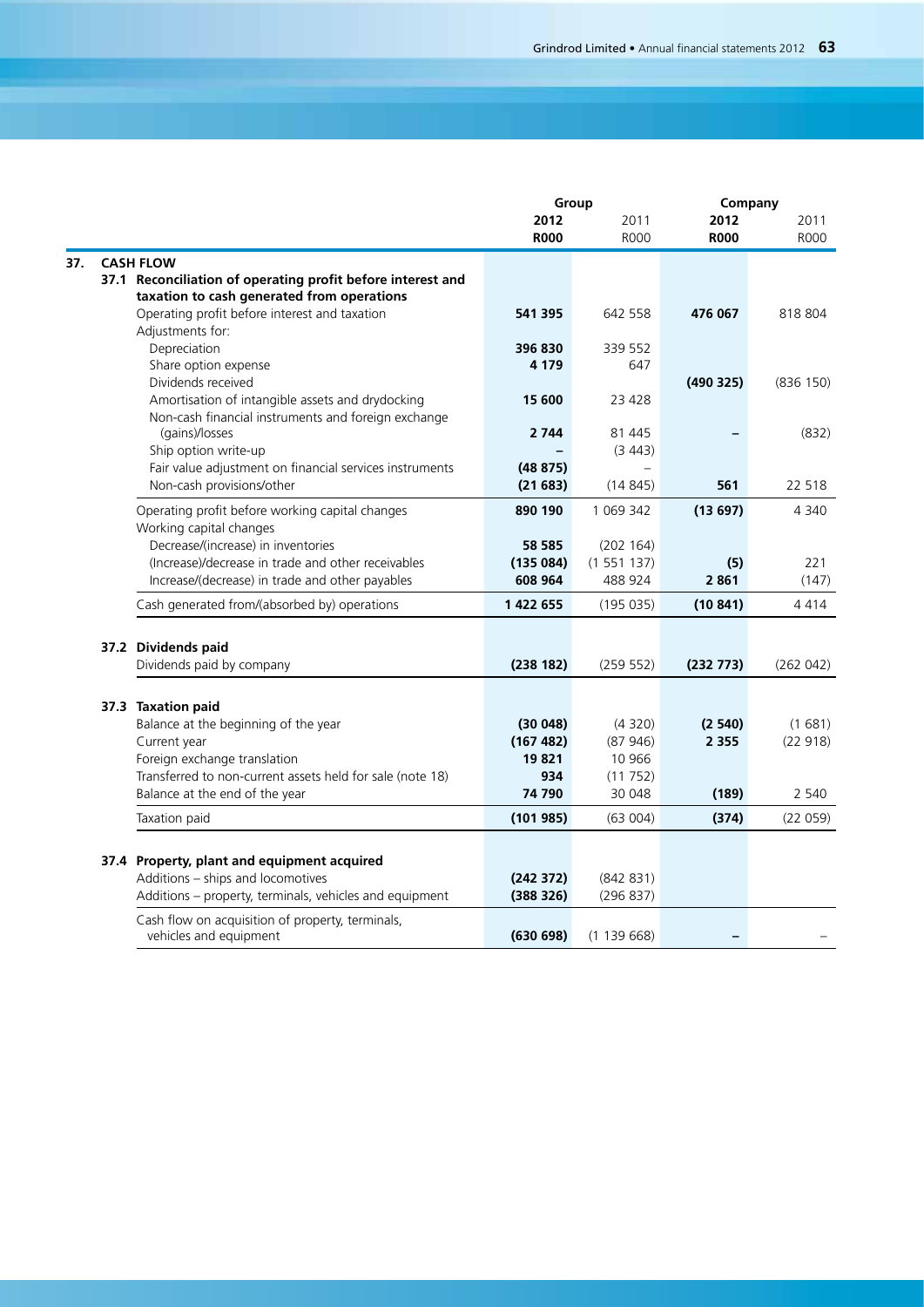FOR THE YEAR ENDED 31 DECEMBER 2012

|                                                                                                                             | Group                |                     | Company             |              |
|-----------------------------------------------------------------------------------------------------------------------------|----------------------|---------------------|---------------------|--------------|
|                                                                                                                             | 2012<br><b>R000</b>  | 2011<br><b>R000</b> | 2012<br><b>R000</b> | 2011<br>R000 |
| <b>CASH FLOW</b> continued                                                                                                  |                      |                     |                     |              |
| 37.5 Acquisition of businesses                                                                                              |                      |                     |                     |              |
| During the year the group acquired additional interests in<br>subsidiaries as follows:                                      |                      |                     |                     |              |
| Ships, property, terminals, vehicles and equipment                                                                          | (54707)              | (22838)             |                     |              |
| Investments                                                                                                                 | (465 348)            |                     | (838643)            | (496 806)    |
| Working capital                                                                                                             | 74 928               | 28 9 23             |                     |              |
| Bank                                                                                                                        | (158954)             | 2 1 6 4             |                     |              |
| Long-term liabilities                                                                                                       | 27 431               | 14 976              |                     |              |
| Provision                                                                                                                   | 15 392               | 2 2 3 3             |                     |              |
| Non-controlling interest<br>Deferred taxation                                                                               | 8 0 3 7<br>5 2 6 0   | (26 277)            |                     |              |
| Taxation asset                                                                                                              | (1687)               | (1957)              |                     |              |
| Business combination reserve                                                                                                |                      | (17235)             |                     |              |
| Goodwill and intangible assets                                                                                              | (170 280)            | (1482)              |                     |              |
| Total purchase price                                                                                                        | (719928)             | (21 493)            | (838643)            | (496 806)    |
| Less cash and cash equivalents                                                                                              | 158 954              | (2 164)             |                     |              |
| Cash flow on acquisition net of cash acquired                                                                               | (560974)             | (23657)             | (838643)            | (496 806)    |
| 37.6 Disposal of businesses                                                                                                 |                      |                     |                     |              |
| The group disposed of its interests in subsidiaries as follows:                                                             |                      |                     |                     |              |
| Ships, property, terminals, vehicles and equipment                                                                          | 5975                 | 6 5 0 7             |                     |              |
| Investments                                                                                                                 | (60449)              |                     |                     |              |
| Working capital                                                                                                             | (197156)             | 4 843               |                     |              |
| Bank and cash                                                                                                               | 199 223              | 10 157              |                     |              |
| Holding company loan and interdivisional loan                                                                               | 48 456               |                     |                     |              |
| Short-term borrowings                                                                                                       | (1476)               |                     |                     |              |
| Deferred taxation                                                                                                           | 3666                 | 5796                |                     |              |
| Non-controlling interest<br>Goodwill and intangible assets                                                                  | (8037)<br>13 3 8 8   | 1 7 1 7             |                     |              |
| Non-current assets disposed                                                                                                 | 622 460              |                     |                     |              |
|                                                                                                                             | 626 050              | 29 0 20             |                     |              |
| Profit on disposal                                                                                                          | 39 193               | 22 730              |                     |              |
| Total purchase price<br>Less cash and cash equivalents                                                                      | 665 243<br>(199 223) | 51 750<br>(10157)   |                     |              |
| Cash flow on disposal net of cash disposed of                                                                               | 466 020              | 41 593              |                     |              |
|                                                                                                                             |                      |                     |                     |              |
| 37.7 Cash and cash equivalents                                                                                              |                      |                     |                     |              |
| Cash and cash equivalents included in the statement of cash<br>flows comprise the following statement of financial position |                      |                     |                     |              |
| amounts:                                                                                                                    |                      |                     |                     |              |
|                                                                                                                             | 4 226 367            | 2 979 172           | 1975                | 4 0 3 7      |
| Deposits with the SA Reserve Bank                                                                                           | 90 090               | 51 768              |                     |              |
| Interbank call deposits                                                                                                     | 2 146 235            | 773 323             |                     |              |
| Bank balances and cash                                                                                                      | 1 990 042            | 2 154 081           | 1975                | 4 0 3 7      |
| Bank and cash balances included in non-current assets                                                                       |                      |                     |                     |              |
| held for sale (note 18)                                                                                                     | 26 684               | (41728)             |                     |              |
| Bank overdrafts                                                                                                             | (2801)               | (36 394)            |                     |              |
|                                                                                                                             | 4 250 250            | 2 901 050           | 1975                | 4 0 3 7      |
| Amounts included in cash and cash equivalents relating to                                                                   |                      |                     |                     |              |
| financial services subsidiaries where the balances form part                                                                |                      |                     |                     |              |
| of the reserving requirements as required by the Banks Act                                                                  | 2 278 215            | 880 763             |                     |              |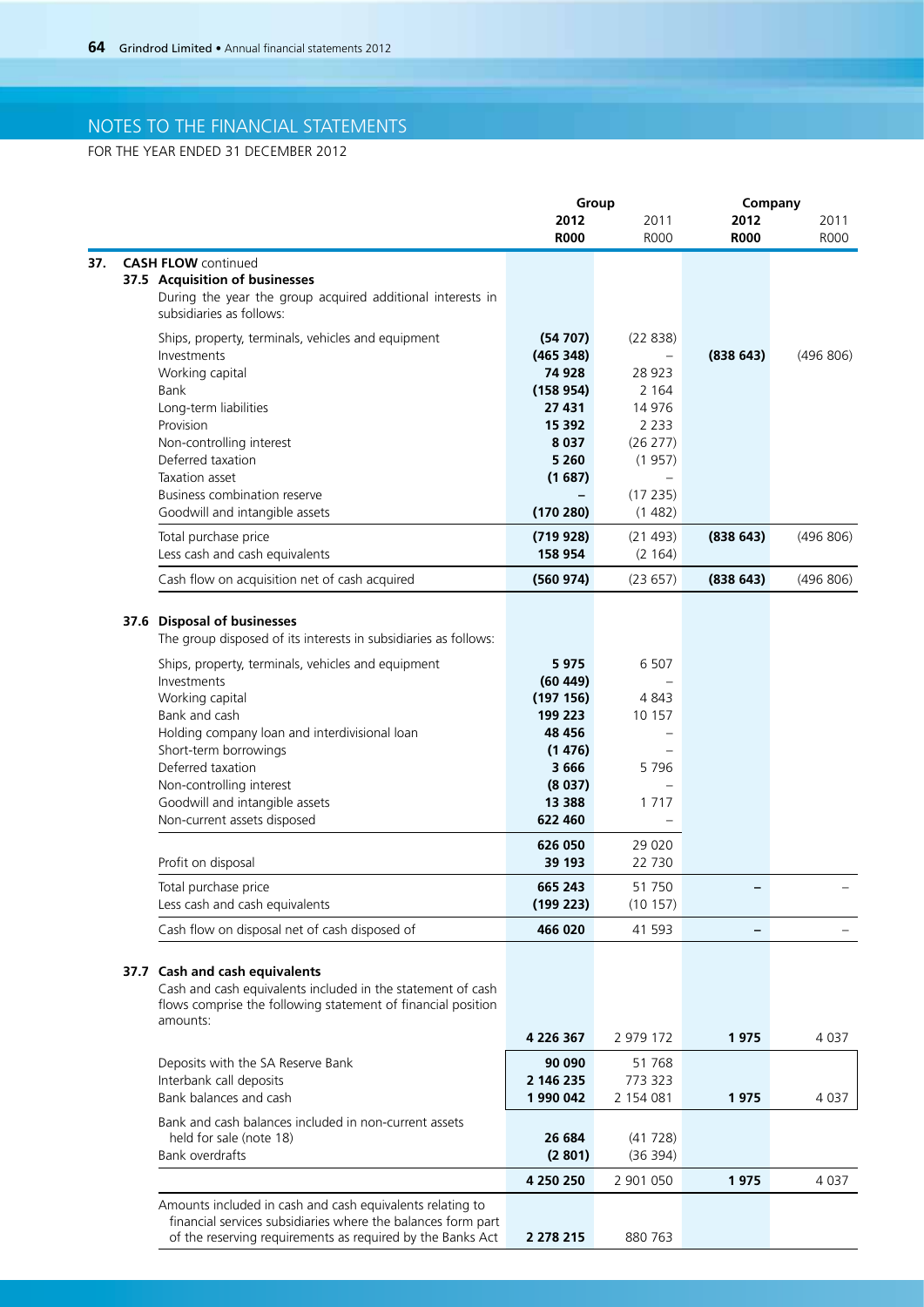### **38. BUSINESS COMBINATIONS**

### **38.1 Acquisition of subsidiaries, joint ventures and associates**

During the year the group acquired the following additional interests:

| <b>Company acquired</b>                | Nature<br>of business | Percentage<br>acquired | Interest<br>acquired<br>2012 | Purchase<br>consideration<br><b>R000</b> |
|----------------------------------------|-----------------------|------------------------|------------------------------|------------------------------------------|
| Ocean Africa Container Lines (Pty) Ltd | Seafreight            | 51,0                   | 1 January                    |                                          |
| Petrologistics Botswana (Pty) Ltd      | Logistics             | 75,5                   | 1 June                       | 28 891                                   |
| JFM Sturrock Holdings (Pty) Ltd        | Ships agencies        | 50,0                   | 1 November                   |                                          |
| Grey Haven Riches 27 Limited (Plexus)  | Financial             | 95,1                   | 31 July                      | 50 414                                   |
| Vitol Coal South Africa BV             | Trading               | 35,0                   | 1 January                    | 156 643                                  |
| New Limpopo Bridge Projects Limited    | Rail                  | 46,4                   | 1 July                       | 388 478                                  |
| Russelstone Protein (Pty) Ltd          | Soybean crushing      | 30,0                   | September                    | 29 0 60                                  |
| Total purchase consideration           |                       |                        |                              | 653 486                                  |

### **Reasons for acquisitions**

The primary reasons for the business acquisitions were to acquire outstanding non-controlling interests to consolidate Grindrod's position and to expand Grindrod's presence into new markets and geographical areas.

Net assets acquired in the subsidiaries' transactions and the goodwill/intangible assets arising, are as follows:

| Net assets acquired                                   | Acquirees'<br>carrying<br>amount<br>before<br>combination<br><b>R000</b> |
|-------------------------------------------------------|--------------------------------------------------------------------------|
| Property, plant and equipment                         | 54 707                                                                   |
| Interest in associate companies                       | 208 899                                                                  |
| Interest in joint venture companies                   | 156 643                                                                  |
| Investments                                           | 4 3 0 4                                                                  |
| Taxation                                              | 1687                                                                     |
| Working capital                                       | (90320)                                                                  |
| Cash and bank                                         | 158 954                                                                  |
| Non-controlling interest                              | (8037)                                                                   |
| Long-term liabilities                                 | (27431)                                                                  |
| Deferred taxation                                     | (5260)                                                                   |
| Total                                                 | 454 146                                                                  |
| Goodwill and intangible assets arising on acquisition | 170 280                                                                  |
| Purchase consideration relating to associate          | 29 060                                                                   |
|                                                       | 653 486                                                                  |

The goodwill arising on the acquisition of these businesses is attributable to the anticipated profitability of these businesses and synergies expected.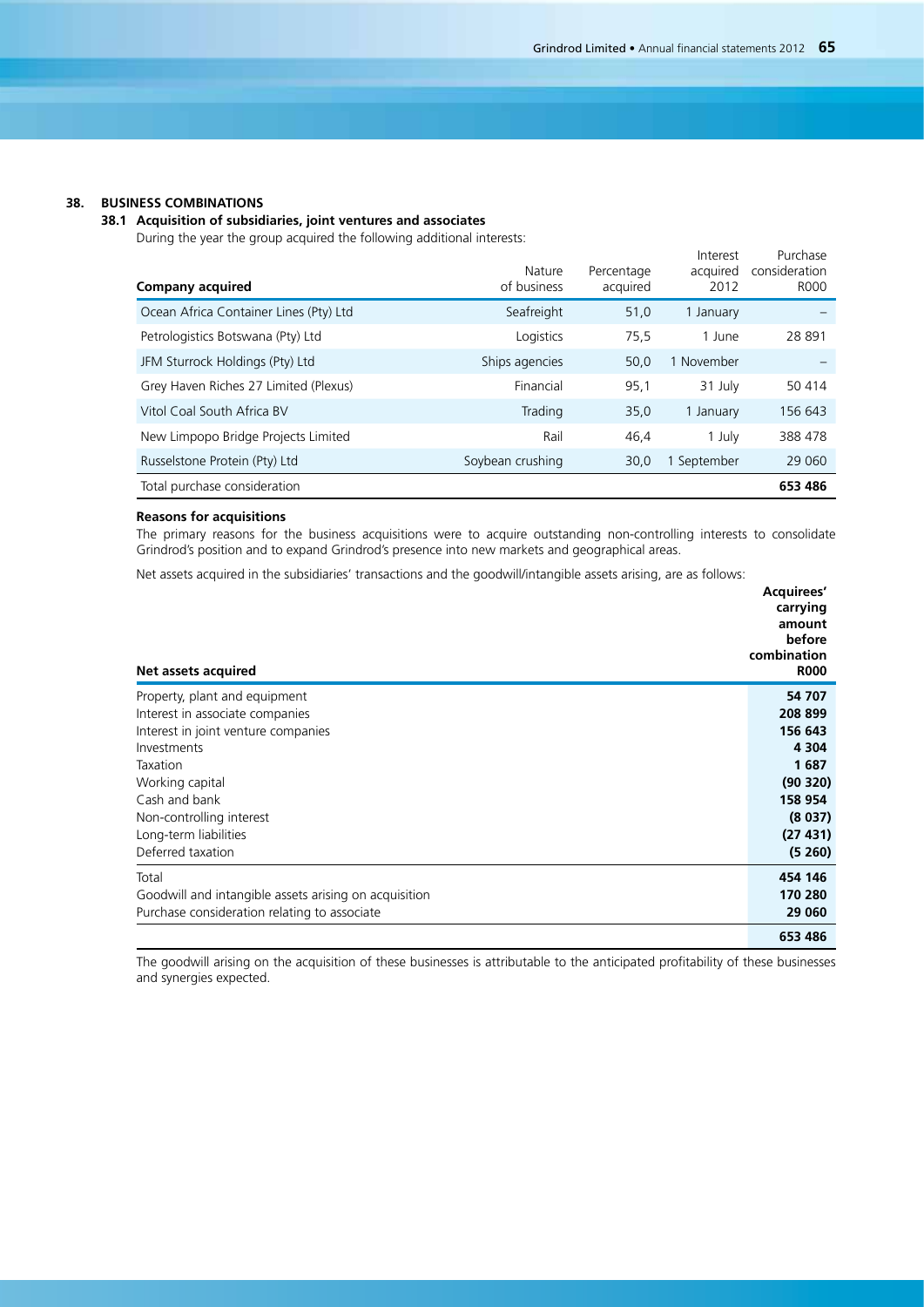FOR THE YEAR ENDED 31 DECEMBER 2012

## **38. BUSINESS COMBINATIONS** continued

### **38.2 Disposal of subsidiaries, joint ventures and associates**

During the year the group disposed of the following interests:

| <b>Company disposed</b>                                                 | Nature of<br>business         | Percentage<br>disposed | Interest<br>disposed<br>2012 | Disposal<br>consideration<br><b>ROOO</b> |
|-------------------------------------------------------------------------|-------------------------------|------------------------|------------------------------|------------------------------------------|
| Terminal De Carvo da Matola Limitada (Mozambique)                       | Terminals                     | 35,00                  | 1 January                    | 444 379                                  |
| Röhlig-Grindrod (Pty) Ltd                                               | Clearing and<br>forwarding    | 7,50                   | 1 June                       |                                          |
| Grindrod Ships Agencies (Pty) Ltd                                       | Ships<br>agencies             | 50,00                  | 1 November                   |                                          |
| Grindrod Ships Agencies (Mozambique) Limitada                           | Ships<br>agencies             | 50,00                  | 1 November                   |                                          |
| Sinpor Trading (Pty) Ltd                                                | Steel trading                 | 100,00                 | 9 November                   | 456                                      |
| Cockett Holdings Limited                                                | Marine fuel<br>and lubricants | 50,00                  | 30 June                      | 16 045                                   |
| Grindrod Trading and Bunkering Netherlands BV<br>(Bunker Trading)       | <b>Bunker</b><br>trading      | 50,00                  | 30 June                      | 11 298                                   |
| Equus Investments Limited                                               | Marine fuel<br>and lubricants | 50,00                  | 30 June                      | 132 608                                  |
| Cockett Marine Oil Asia.<br>a division of Grindrod Trading Asia Pte Ltd | Marine fuel<br>and lubricants | 50,00                  | 30 June                      | 50 319                                   |
| Cockett Marine South Africa (Pty) Ltd                                   | Marine fuel<br>and lubricants | 50,00                  | 30 June                      | 673                                      |
| Total disposal consideration                                            |                               |                        |                              | 655 778                                  |

### **Reasons for disposals**

The primary reasons for the disposals were to rationalise operations in terms of the group's long-term goals.

|                                 | 2012<br><b>R000</b> |
|---------------------------------|---------------------|
| Property, plant and equipment   | 5975                |
| Intangible assets               | 13 3 8 8            |
| Interest in associate companies | 28 862              |
| Investments                     | (98775)             |
| Working capital                 | (148701)            |
| Cash and bank                   | 199 223             |
| Non-controlling interest        | (8037)              |
| Short-term liabilities          | (1476)              |
| Deferred taxation               | 3 6 6 6             |
| Non-current assets disposed     | 622 460             |
| Total                           | 616 585             |
| Profit on disposal              | 39 193              |
|                                 | 655 778             |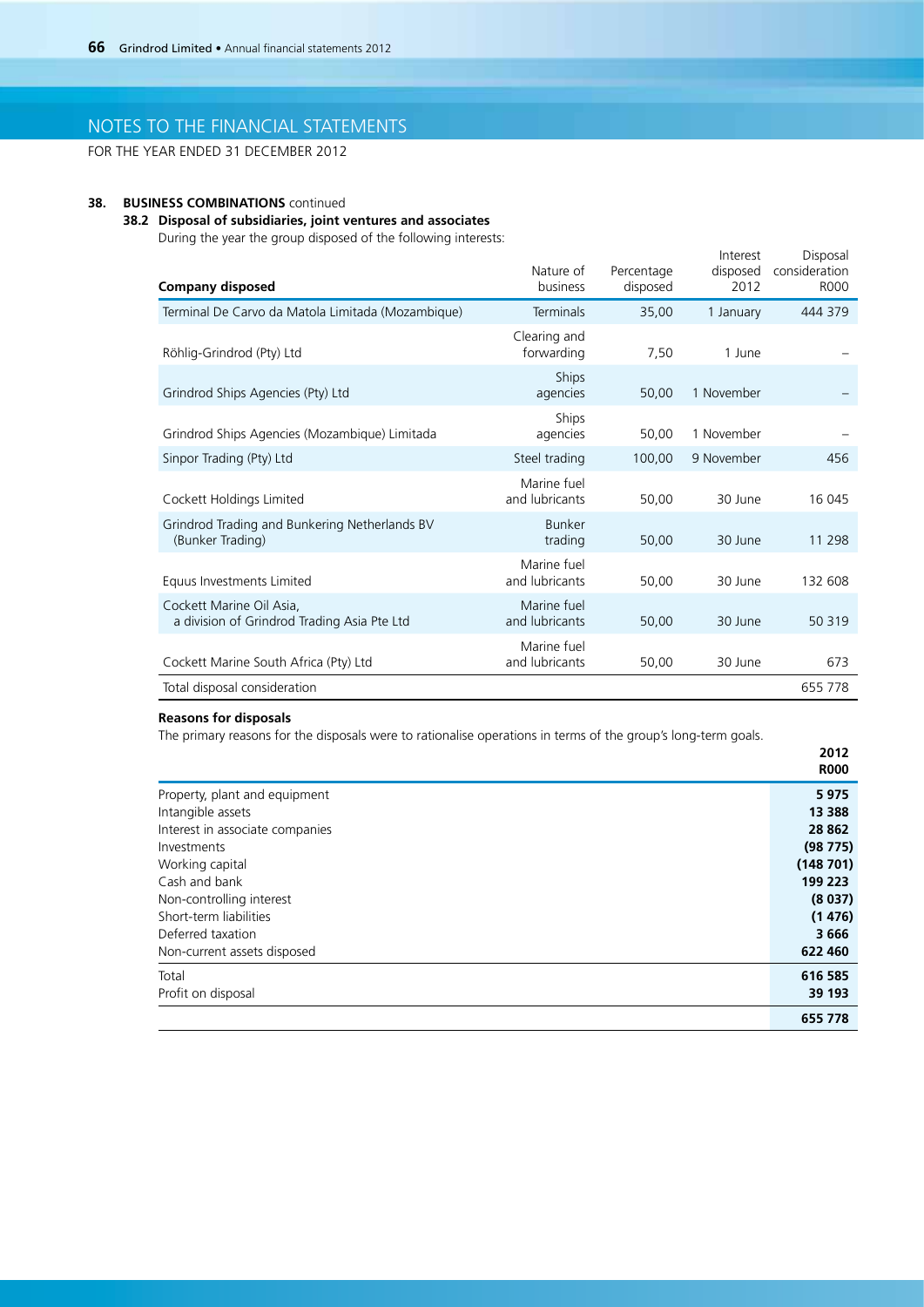### **39. RELATED PARTY TRANSACTIONS**

During each period the group, in the ordinary course of business, enters into various transactions with related parties. Parties are considered to be related if one party has the ability to control or exercise significant influence over the other party in making financial and operating decisions. These transactions occurred under terms that are no more or less favourable than those arranged with third parties.

|                                                                                        |                                                            | Group                            |                                  |                                                               |
|----------------------------------------------------------------------------------------|------------------------------------------------------------|----------------------------------|----------------------------------|---------------------------------------------------------------|
|                                                                                        | <b>Influence</b><br>holders in<br>the group<br><b>R000</b> | <b>Associates</b><br><b>R000</b> | Joint<br>ventures<br><b>R000</b> | <b>Amounts</b><br>due by/(to)<br>related party<br><b>R000</b> |
| 2012                                                                                   |                                                            |                                  |                                  |                                                               |
| Goods and services sold to:                                                            |                                                            |                                  |                                  |                                                               |
| Amanita Africa Limited                                                                 |                                                            |                                  | 611                              | 6914                                                          |
| Calulo Investments (Pty) Ltd                                                           |                                                            | (789)                            |                                  | 789                                                           |
| Chromtech Holdings (Pty) Ltd                                                           |                                                            |                                  | (719)                            |                                                               |
| Chronmin (Pty) Ltd                                                                     |                                                            |                                  | (695)                            | 391                                                           |
| Crocodile Chrome (Pty) Ltd                                                             |                                                            |                                  | (1139)                           | (13)                                                          |
| Grindrod Ships Agencies Limitada                                                       |                                                            |                                  | (161)                            | 68                                                            |
| Island Bulk Carriers Pte Ltd                                                           |                                                            |                                  | (1480)                           |                                                               |
| King & Sons (Pty) Ltd                                                                  |                                                            |                                  | (774)                            | 42                                                            |
| Oreport (Pty) Ltd                                                                      |                                                            |                                  | (624)                            | (1)                                                           |
| OTGC Holdings (Pty) Ltd                                                                |                                                            |                                  |                                  | 10 492                                                        |
| Petrochemical Shipping Limited<br>Progroup Holdings (Private) Limited                  |                                                            |                                  | (789)<br>(110137)                |                                                               |
| Röhlig-Grindrod (Pty) Ltd                                                              |                                                            |                                  | (7252)                           | 45 478<br>6716                                                |
| RRL Grindrod (Pty) Ltd                                                                 |                                                            |                                  | (1886)                           | 59 975                                                        |
| RRL Grindrod Locomotives (Pty) Ltd                                                     |                                                            |                                  | (4084)                           | 59 952                                                        |
| Russelstone Proteins (Pty) Ltd                                                         |                                                            | (26)                             |                                  | 32                                                            |
| Terminal De Carvo da Matola Limitada                                                   |                                                            |                                  | (3 400)                          | 1 0 8 5                                                       |
| Tri-View Shipping Pte Ltd                                                              |                                                            |                                  |                                  | 39 695                                                        |
| Umngani Trading (Pty) Ltd                                                              |                                                            |                                  | (681)                            | 52                                                            |
|                                                                                        |                                                            | (815)                            | (133 210)                        | 231 667                                                       |
|                                                                                        |                                                            |                                  |                                  |                                                               |
| Goods and services purchased from:                                                     |                                                            |                                  |                                  |                                                               |
| Barberry Group CC                                                                      |                                                            | 4                                | 3857                             | 539                                                           |
| Bay Stevedores, division of Grindrod (South Africa) (Pty) Ltd<br><b>Bow Properties</b> | 2 1 3 9                                                    |                                  |                                  | 3                                                             |
| Cockett Marine Oil Pte Ltd                                                             |                                                            |                                  | 8705                             | 8480                                                          |
| Cockett Marine South Africa (Pty) Ltd                                                  |                                                            |                                  | 25 7 26                          | (4810)                                                        |
| Corr-Line Steel & Roof (Pty) Ltd                                                       |                                                            |                                  | 1788                             | 12 187                                                        |
| Erundu Stevedoring (Pty) Ltd                                                           |                                                            |                                  |                                  | (98)                                                          |
| Grindrod (Mozambique) Limitada                                                         |                                                            | 16                               |                                  |                                                               |
| Grindrod Trading and Bunkering                                                         |                                                            |                                  | 45 077                           |                                                               |
| IM Shipping (Pte) Ltd                                                                  |                                                            |                                  | 67 749                           | 129 998                                                       |
| Island Bulk Carriers Pte Ltd                                                           |                                                            |                                  |                                  | (8064)                                                        |
| ISS-Voigt Shipping (Pty) Ltd                                                           |                                                            |                                  | 754                              | 47                                                            |
| Jacobs Bulk Milling (Pty) Ltd                                                          |                                                            |                                  | 160                              |                                                               |
| Kapele Freight & Logistics (Pty) Ltd                                                   |                                                            |                                  | 3 9 5 0                          | 1 5 6 7                                                       |
| King & Sons (Pty) Ltd                                                                  |                                                            |                                  | 4 2 2 0                          | (2362)                                                        |
| Leopard Tankers Pte Ltd                                                                |                                                            |                                  | 227 328                          |                                                               |
| Mitchell Cotts Maritime, division of Grindrod Ships Agencies (Pty) Ltd                 |                                                            |                                  | 5 2 9 5                          | 48                                                            |
| Maputo Port Development Company                                                        |                                                            | 99 987                           |                                  | (6860)                                                        |
| Petrochemical Shipping Limited                                                         |                                                            |                                  | 2 5 4 7                          | (1722)                                                        |
| Röhlig-Grindrod (Pty) Ltd<br>Spinnaker Shipping & Logistics (Pty) Ltd                  |                                                            | 8                                | 41 048                           | 6 1 6 9                                                       |
| Tri-View Shipping Pte Ltd                                                              |                                                            |                                  | 48 284                           |                                                               |
| Unicorn Calulo Shipping Services (Pty) Ltd                                             |                                                            |                                  | 2759                             | (5748)                                                        |
| Vanguard Rigging (Pty) Ltd                                                             |                                                            |                                  | 500                              | 72                                                            |
| Vitol Coal South Africa BV Inc                                                         |                                                            |                                  | 91 732                           | 2 3 0 4                                                       |
| Voigt Shipping, division of Ships Agencies                                             |                                                            |                                  | 21                               | (1457)                                                        |
|                                                                                        | 2 1 3 9                                                    | 100 015                          | 581 500                          | 130 293                                                       |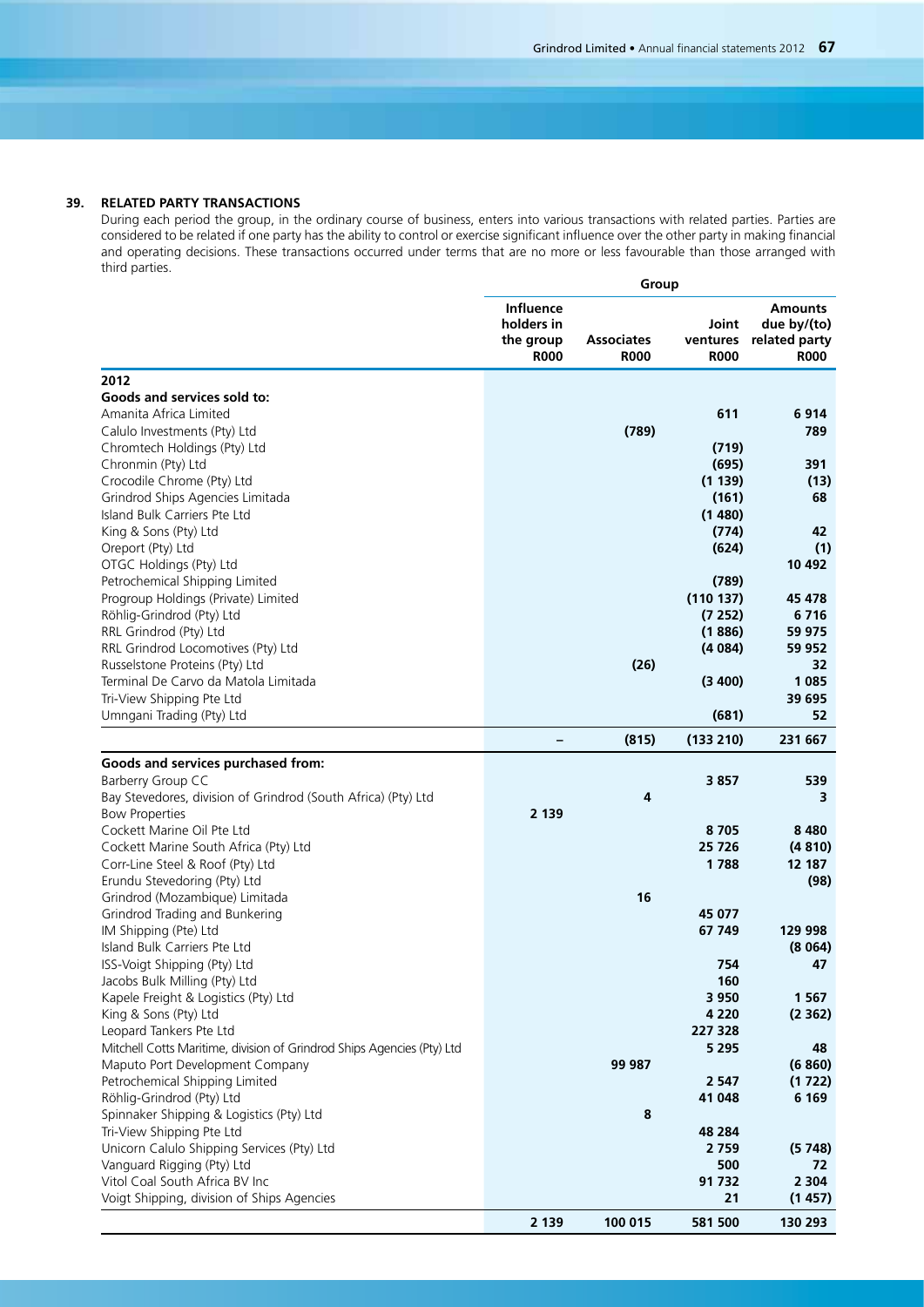FOR THE YEAR ENDED 31 DECEMBER 2012

|                                             | Group                                               |                           |                                  |                                                        |
|---------------------------------------------|-----------------------------------------------------|---------------------------|----------------------------------|--------------------------------------------------------|
|                                             | Influence<br>holders in<br>the group<br><b>R000</b> | Associates<br><b>R000</b> | Joint<br>ventures<br><b>R000</b> | Amounts<br>due by/(to)<br>related party<br><b>ROOO</b> |
| <b>RELATED PARTY TRANSACTIONS continued</b> |                                                     |                           |                                  |                                                        |
| 2011                                        |                                                     |                           |                                  |                                                        |
| Goods and services sold to:                 |                                                     |                           |                                  |                                                        |
| Javelin Trucking                            | 715                                                 |                           |                                  | (63)                                                   |
| Mama Consulting                             | 425                                                 |                           |                                  |                                                        |
| Ocean Africa Container Lines (Pty) Ltd      |                                                     | 18 5 9 6                  |                                  | 1 2 6 3                                                |
| Petrochemical Shipping Limited              |                                                     |                           | 2 1 8 1                          |                                                        |
| Röhlig-Grindrod (Pty) Ltd                   |                                                     |                           | 1 1 2 7                          |                                                        |
| Vanguard Rigging (Pty) Ltd                  |                                                     |                           |                                  | 1 0 6 0                                                |
| <b>Island Bulk Carriers</b>                 |                                                     |                           | 1 7 4 5                          | (7648)                                                 |
| <b>Bow Properties</b>                       | 1 477                                               |                           |                                  |                                                        |
| Progroup Holdings                           |                                                     |                           | 95 731                           | 43 4 8 6                                               |
| Amanita Africa                              |                                                     |                           | 11 109                           | 219                                                    |
| Calulo Investment (Pty) Ltd                 | 220                                                 |                           |                                  |                                                        |
| Arrow bulk                                  |                                                     |                           |                                  | 162                                                    |
| RRL Grindrod Locomotives (Pty) Ltd          |                                                     |                           |                                  | 31 340                                                 |
| Maputo Port Development Company             |                                                     | 15 687                    |                                  | (79)                                                   |
|                                             | 2 8 3 7                                             | 34 283                    | 111 893                          | 69 740                                                 |
| Goods and services purchased from:          |                                                     |                           |                                  |                                                        |
| Tri-View Shipping Pte Ltd                   |                                                     |                           | 44 391                           | 42 796                                                 |
| <b>Boltim Property Holdings</b>             | 2 0 8 6                                             |                           |                                  |                                                        |
| Petrologistics (Pty) Ltd                    |                                                     | 27 268                    |                                  | 16 769                                                 |
| Ocean Africa Container Lines (Pty) Ltd      |                                                     | 1974                      |                                  |                                                        |
| Röhlig-Grindrod (Pty) Ltd                   |                                                     |                           | 4841                             |                                                        |
| Petrochemical Shipping Limited              |                                                     |                           | 4 0 8 4                          | (601)                                                  |
| East Coast Maritime (Pty) Ltd               |                                                     |                           | 240                              | 46                                                     |
| Vanguard Rigging (Pty) Ltd                  |                                                     |                           | 316                              |                                                        |
| Calulo Services (Pty) Ltd                   |                                                     |                           |                                  | (5566)                                                 |
| Handyventure (Singapore) Pte Ltd            |                                                     |                           |                                  | (16 220)                                               |
| IM Shipping Pte Ltd                         |                                                     |                           | 7 2 4 1                          | 122 299                                                |
| Oiltanking Grindrod Calulo (Pty) Ltd        |                                                     | 2 6 5 1                   |                                  |                                                        |
| Jacobs Bulk Milling                         |                                                     | 54                        |                                  |                                                        |
|                                             | 2 0 8 6                                             | 31 947                    | 61 113                           | 159 523                                                |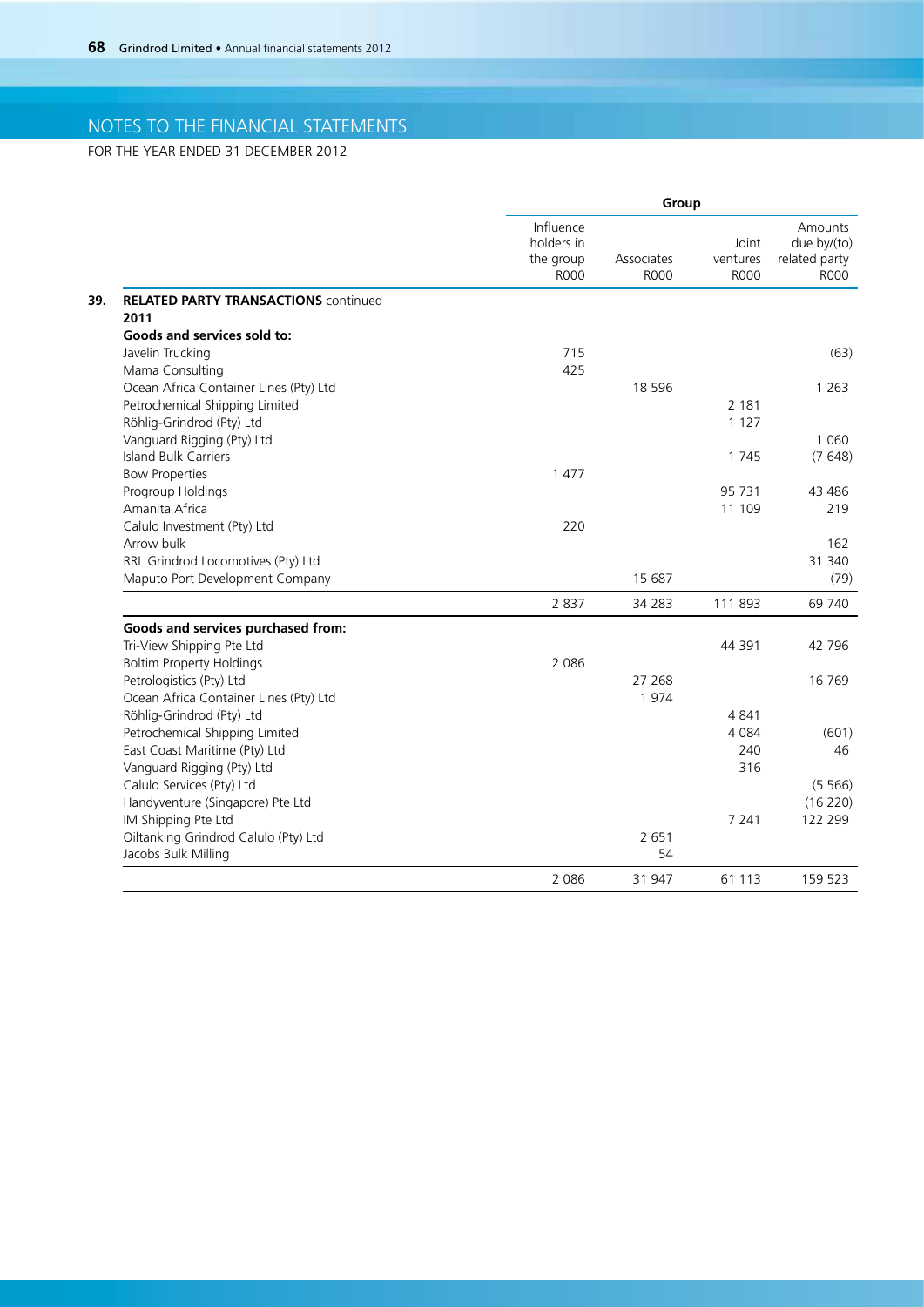**Company**

|                                                                                  | <b>Dividends</b><br>received<br><b>R000</b> | Other<br>revenue<br>received<br><b>R000</b> | Guarantee<br>fees and<br>other<br>expenses<br><b>R000</b> | <b>Amounts</b><br>due by/(to)<br>paid related party<br><b>R000</b> |
|----------------------------------------------------------------------------------|---------------------------------------------|---------------------------------------------|-----------------------------------------------------------|--------------------------------------------------------------------|
| <b>RELATED PARTY TRANSACTIONS COntinued</b>                                      |                                             |                                             |                                                           |                                                                    |
| 2012                                                                             |                                             |                                             |                                                           |                                                                    |
| <b>Subsidiaries</b>                                                              |                                             |                                             |                                                           |                                                                    |
| Grindrod Freight Services (Pty) Ltd                                              | 107 338                                     | 1933                                        |                                                           | 726 084                                                            |
| Grindrod Financial Holdings Limited                                              | 43 677                                      | 3 3 8 7                                     |                                                           |                                                                    |
| Grindrod Freight Investments (Pty) Ltd<br>Grindrod Management Services (Pty) Ltd | 53 073                                      |                                             | (3523)                                                    | (4070)<br>1 225 946                                                |
| Grindrod Shipping Limited                                                        |                                             |                                             | (22378)                                                   | (5912)                                                             |
| Grindrod Shipping South Africa (Pty) Ltd                                         |                                             | 27                                          |                                                           |                                                                    |
| Grindrod Trading Holdings (Pty) Ltd                                              | 286 237                                     |                                             |                                                           | (50707)                                                            |
| Swallow Enterprises Incorporated                                                 |                                             |                                             |                                                           | 4576                                                               |
| Unicorn Shipping (Pty) Ltd                                                       |                                             |                                             |                                                           | 21                                                                 |
| Grincor Shipping Holdings Limited                                                |                                             |                                             |                                                           | (168926)                                                           |
|                                                                                  | 490 325                                     | 5 3 4 7                                     | (25901)                                                   | 1727012                                                            |
| 2011                                                                             |                                             |                                             |                                                           |                                                                    |
| <b>Subsidiaries</b>                                                              |                                             |                                             |                                                           |                                                                    |
| Grindrod Freight Services (Pty) Ltd                                              | 60 521                                      | 2 7 8 4                                     |                                                           | 937 130                                                            |
| Grindrod Financial Holdings Limited                                              | 13746                                       | 1 6 2 5                                     |                                                           | 8873                                                               |
| Grindrod Freight Investments (Pty) Ltd                                           | 4 0 3 3                                     |                                             |                                                           | (5364)                                                             |
| Grindrod Management Services (Pty) Ltd                                           |                                             |                                             | (9 243)                                                   | 1 529 764                                                          |
| Grindrod Shipping Limited                                                        | 705 683                                     | 17 660                                      | (27195)                                                   | (9721)                                                             |
| Grindrod Shipping South Africa (Pty) Ltd                                         |                                             | 1 2 9 5                                     |                                                           | 15 8 99                                                            |
| Grindrod Trading Holdings (Pty) Ltd                                              | 52 167                                      | 3891                                        |                                                           | (48374)                                                            |
| Swallow Enterprises Incorporated                                                 |                                             |                                             |                                                           | 4 4 0 5                                                            |
| Unilog (Pty) Ltd                                                                 |                                             |                                             |                                                           | 21                                                                 |
| Grincor Shipping Holdings Limited                                                |                                             |                                             |                                                           | (113325)                                                           |
|                                                                                  | 836 150                                     | 27 255                                      | (36 438)                                                  | 2 3 1 9 3 0 8                                                      |
|                                                                                  |                                             |                                             |                                                           |                                                                    |

### **Associates**

Details of material investments in associates are set out in note 7.

## **Joint ventures**

Details of interests in joint ventures are set out in note 6.

### **Subsidiaries**

Details of investments in subsidiaries are set out in note 5 and in the schedule of interests in subsidiaries on page 78.

## **Directors**

Details of directors' interests in the company and directors' emoluments are set out in the remuneration report on page 84 to page 92 of the integrated annual report.

### **Shareholders**

The principal shareholders of the company are detailed in the share analysis schedule on page 122 to page 123 of the integrated annual report.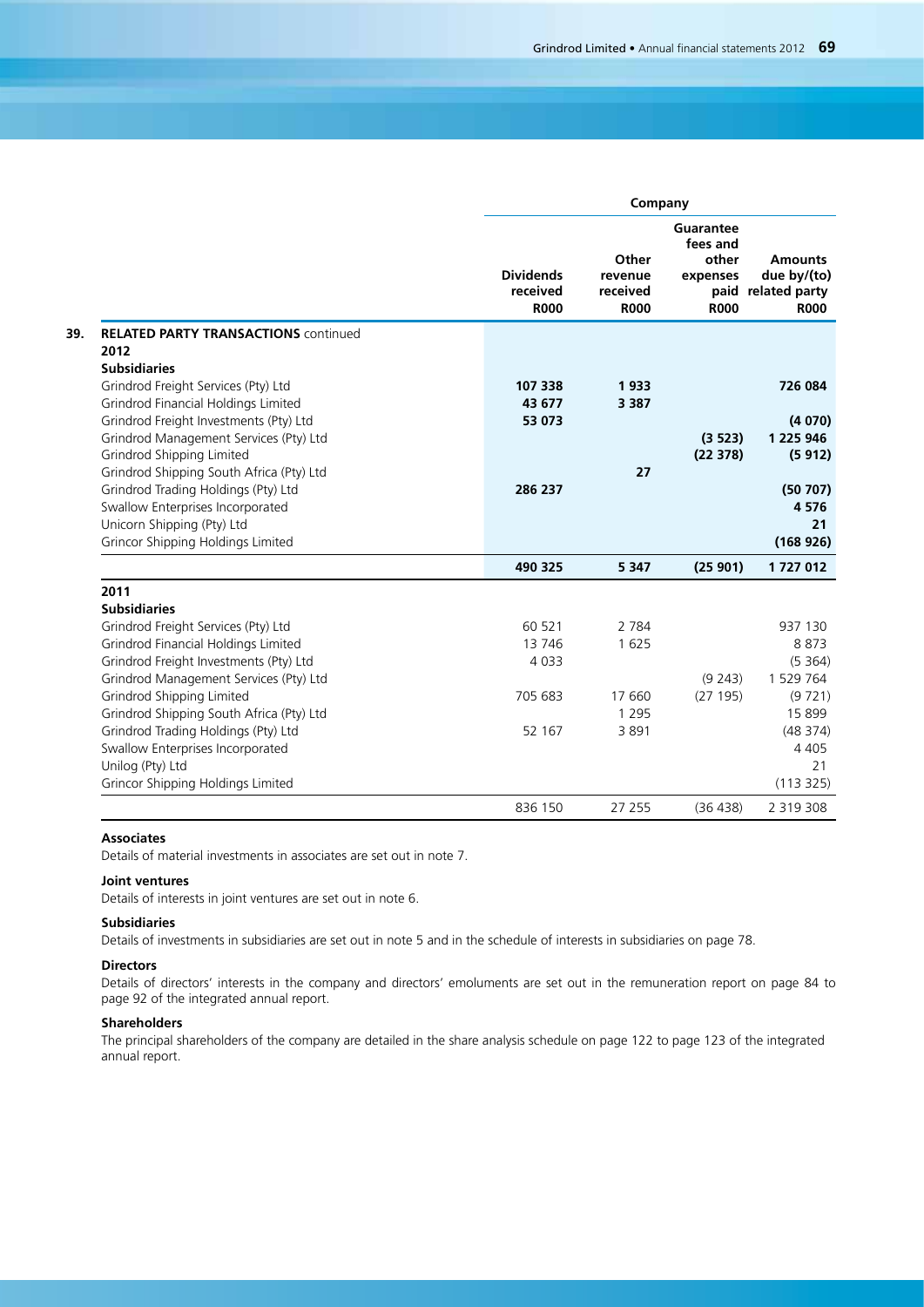FOR THE YEAR ENDED 31 DECEMBER 2012

### **40. FINANCIAL INSTRUMENTS RISK MANAGEMENT OBJECTIVES AND POLICIES**

The principal risks to which the group is exposed through financial instruments are:

- foreign currency risk;
- commodity risk;
- shipping market risk;
- interest rate risk;
- credit risk;
- counterparty risk:
- liquidity risk; and
- solvency risk.

The group's overall strategy with regard to liquidity and financial risk is guided by the corporate objective to maximise the group's cash flow, actively manage its risk and reduce earnings volatility in a cost effective manner.

Divisional and group treasury aim to negotiate finer rates for borrowings and avoid restrictive covenants, which limit the board's flexibility to act. The group also aims to minimise transaction charges from the company's banks, maximise interest income and minimise interest cost through efficient cash management practices.

Commodity price exposure is managed by the Trading division. Main risk exposures are yellow maize, corn, white maize, soya bean meal, wheat, bunker fuel, iron ore and chrome.

#### **Treasury function**

The treasury function incorporates the following main sections:

- foreign exchange management;
- cash management;
- funding and liquidity management:
- counterparty and credit risk management;
- interest rate exposure management; and
- bank relationship management.

### **Treasury management committee (TMC)**

The TMC meets eight times a year and reviews the total risk management process. It is responsible for implementing, reviewing and maintaining the treasury management policies. The TMC membership consists of the group financial director, Freight Services treasurer, Shipping treasurer, Trading treasurer and the group treasury accountant. In addition to the risk management process the TMC reviews the following functions:

- forecast liquidity and funding requirements;
- foreign exchange cover levels based on the exchange rate views;
- performance of market risk management;
- interest rate exposure and cover levels; and
- reporting on divisional treasury positions.

#### **Financial director**

The financial director together with the divisional executives are responsible for the ultimate approval of day-to-day treasury activities, and reporting on treasury matters.

### **Executive committee**

The executive committee reviews all treasury related proposals and strategies that require board approval prior to submission.

#### **Board of directors**

The board of directors is the highest approval authority for all treasury matters. A formal treasury review performed by the treasury department is tabled quarterly. Material changes to the policies and urgent treasury matters as determined by the group's limits of authority are required to be submitted to the board.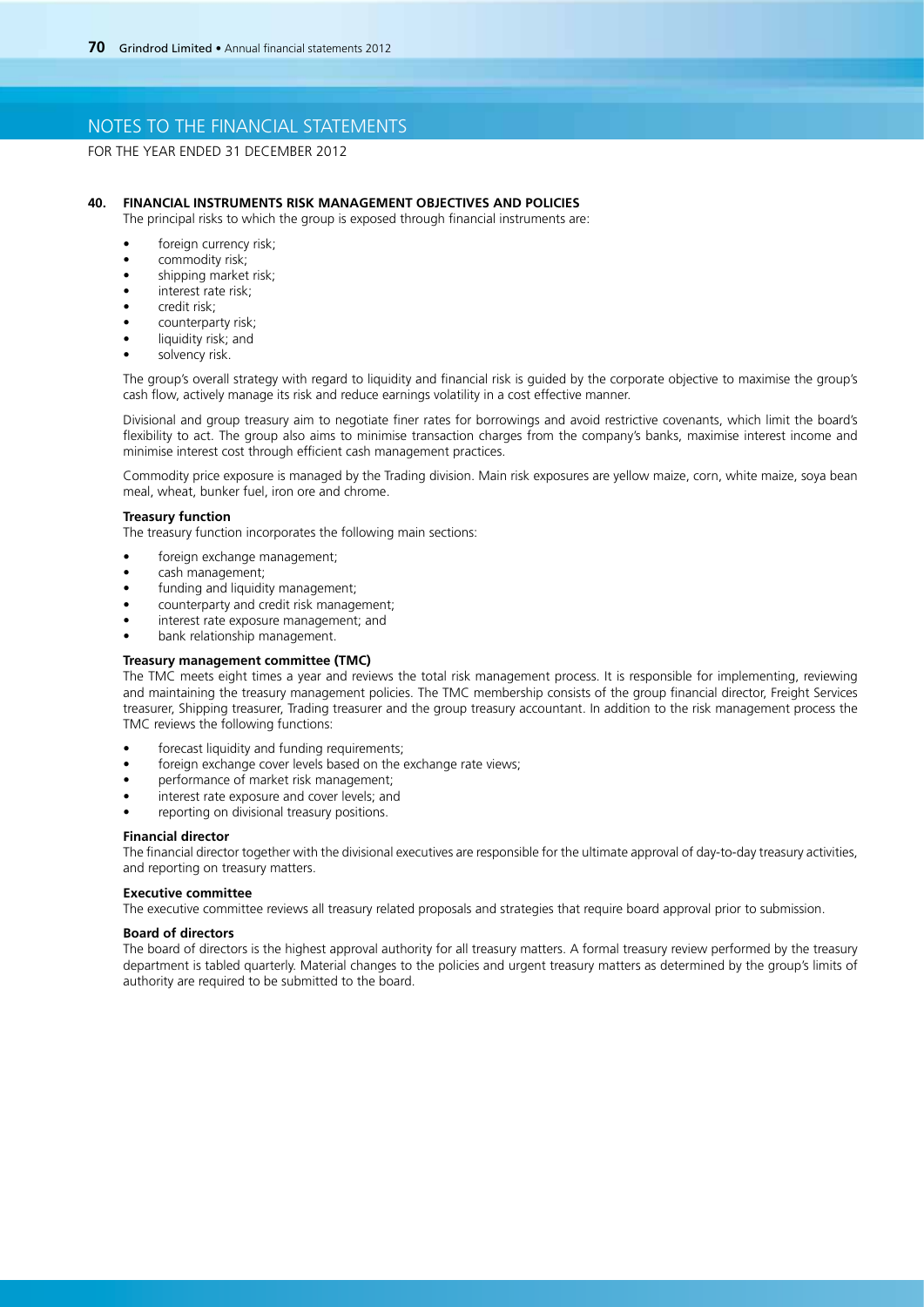**Group**

#### **40. FINANCIAL INSTRUMENTS RISK MANAGEMENT OBJECTIVES AND POLICIES** continued **40.1 Foreign currency risk**

The objective of the foreign exchange exposure management policy is to ensure that all foreign exchange exposures are identified as early as possible and that the identified exposures are actively managed to reduce risk. All exposures are to reflect underlying foreign currency commitments arising from trade and/or foreign currency finance. Under no circumstances are speculative positions, not supported by normal trade flows, permitted.

The group is subject to economic exposure, transaction exposure and translation exposure.

- Economic exposure consists of planned net foreign currency trade in goods and services not yet manifested in the form of actual invoices and orders. Economic exposure is initially identified at the time of budget preparation and is progressively reviewed on a quarterly basis at the time of each budget revision.
- Transaction exposure consists of all transactions entered into which will result in a flow of cash in foreign currency at a future time, such as payments under foreign currency long and short-term loan liabilities, purchases and sales of goods and services (from invoice date to cash payment or receipt), capital expenditure (from approval date until cash payment) and dividends (from declaration date to payment date). Commercial transactions shall only be entered in currencies that are readily convertible by means of formal external forward contracts.
- Translation exposure relates to the group's investments and earnings in non-ZAR currencies which are translated in the ZAR reporting currency. Translation exposure is not hedged.

Transaction and translation exposures are identified as they occur and are reported by the various entities to the respective treasury divisions and the group treasury management committee.

In terms of group policy, foreign loan liabilities are not covered using forward exchange contracts as these are covered by a natural hedge against the underlying assets.

The group's policy is to cover forward all trade commitments that are not hedged by a foreign currency revenue stream and to cover the Rand funded element of capital commitments.

Monetary items are converted to Rands at the rate of exchange ruling at the financial reporting date. Derivative instruments are valued with reference to forward exchange rates from the year-end to settlement date, as provided by independent financial institutions.

|                                                        | Group          |             |           |             |  |  |
|--------------------------------------------------------|----------------|-------------|-----------|-------------|--|--|
|                                                        | 2012           |             | 2011      |             |  |  |
| Foreign currency balances                              | <b>US\$000</b> | <b>R000</b> | US\$000   | R000        |  |  |
| The uncovered foreign currency denominated balances at |                |             |           |             |  |  |
| 31 December were as follows:                           |                |             |           |             |  |  |
| Loans                                                  | (170 830)      | (1448639)   | (361 279) | (2929974)   |  |  |
| Trade and other receivables                            | 202 930        | 1720850     | 518 211   | 4 202 692   |  |  |
| Trade and other payables                               | (48385)        | (410301)    | (268662)  | (2 178 849) |  |  |
| Bank balances                                          | 163 689        | 1 388 080   | 150 489   | 1 220 462   |  |  |
|                                                        | 147 404        | 1 249 990   | 38759     | 314 331     |  |  |

## **Sensitivity analysis**

At year-end the sensitivity of the net open exposure on the operating profit is as follows:

|              | uuuu        |             |
|--------------|-------------|-------------|
|              | 2012        | 2011        |
|              | <b>R000</b> | <b>ROOO</b> |
| Net exposure |             |             |
| $+10%$       | (29663)     | 68738       |
| $-10%$       | 29 663      | (68738)     |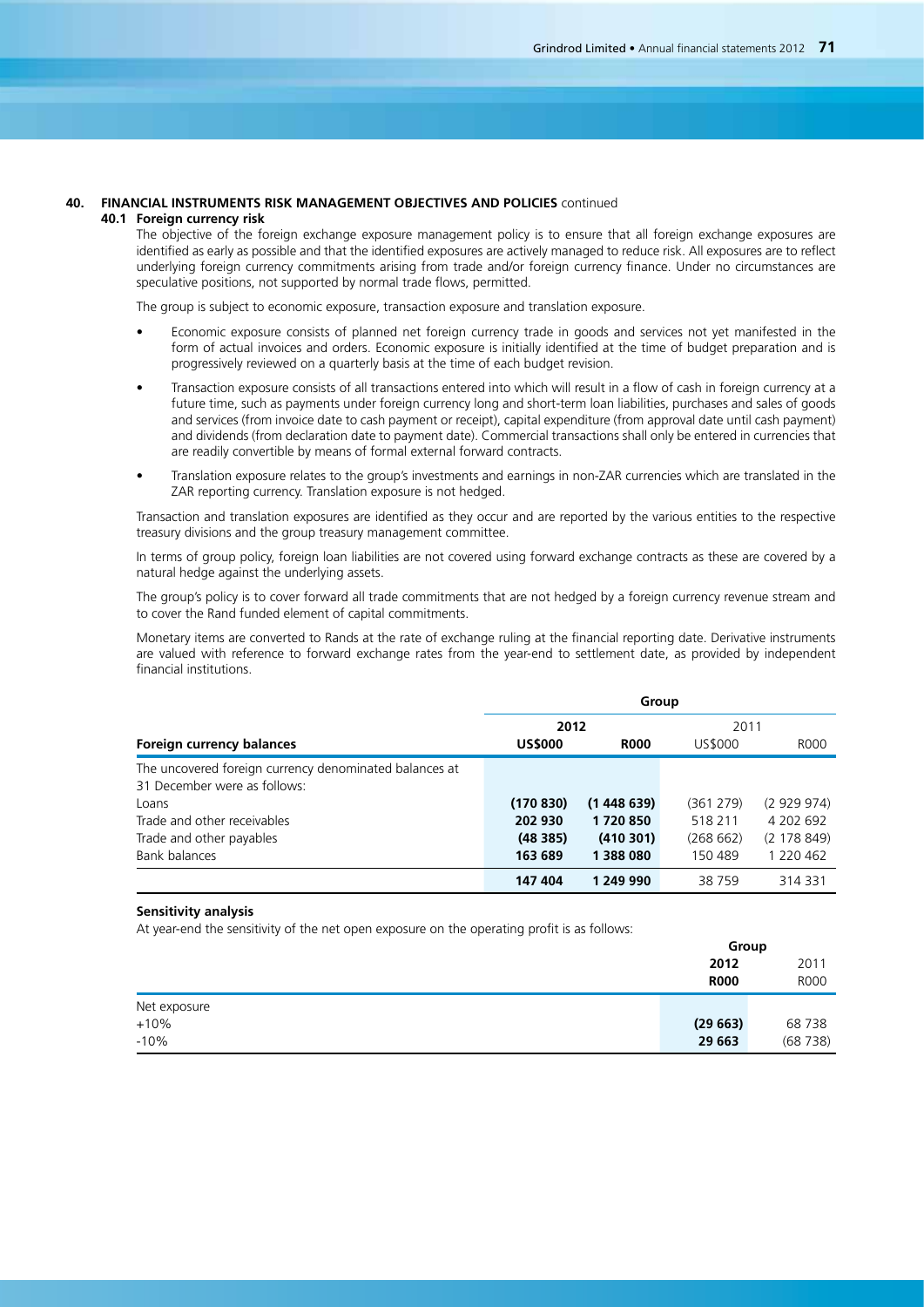FOR THE YEAR ENDED 31 DECEMBER 2012

### **40. FINANCIAL INSTRUMENTS RISK MANAGEMENT OBJECTIVES AND POLICIES** continued

### **40.2 Commodity risk**

The group uses commodity futures and options to manage exposure to commodity price risk where the positions are not naturally economically hedged through the combination of holding inventory, forward sales contracts and forward purchase contracts. In instances where the commodity prices are traded in foreign currency, the foreign exchange exposure is covered by forward exchange contracts.

### **Sensitivity analysis**

At year-end the sensitivity of the net open exposure on the operating profit is as follows:

|              | Group       |             |
|--------------|-------------|-------------|
|              | 2012        | 2011        |
|              | <b>R000</b> | <b>ROOO</b> |
| Net exposure |             |             |
| $+10%$       | (25040)     | 34 491      |
| $-10%$       | 25 040      | (34 491)    |

#### **40.3 Shipping market risk**

The group is exposed to the fluctuations in market conditions in the shipping industry. Management continually assesses shipping markets through the use of a detailed shipping model using their experience and detailed research. Risks are managed by fixing tonnage on longer term charters, contracts of affreightment and entering into forward freight agreements. Refer to the risk management policies in the sustainability report for further details.

### **40.4 Interest rate risk**

### **40.4.1 Interest rate risk of the group (excluding financial institution)**

The group monitors its exposure to fluctuating interest rates and generally enters into contracts that are linked to market rates relative to the currency of the asset or liability. The group makes use of derivative instruments, such as interest rate swaps to manage this exposure, from time to time.

**Group**

The interest rate profile of the group is summarised as follows:

|                                                 | uroup       |             |
|-------------------------------------------------|-------------|-------------|
|                                                 | 2012        | 2011        |
|                                                 | <b>R000</b> | <b>ROOO</b> |
| Loans linked to LIBOR                           | 1706877     | 1979082     |
| Loans linked to SA money market                 |             | 919 167     |
| Loans linked to SA prime rate                   | 753 701     |             |
| Loans linked to JIBAR                           | 983 839     |             |
| Short-term borrowings linked to LIBOR           | 549 986     | 1494901     |
| Short-term borrowings linked to SA money market |             | 352 546     |
| Short-term borrowings linked to SA prime rate   | 1028856     |             |
| Loans with a fixed interest rate                |             | 103 808     |
|                                                 | 5 023 259   | 4 849 504   |

Full details of the interest rate profile of long-term borrowings is set out in the schedule of loan funds on page 79.

The range of interest rates in respect of all non-current borrowings comprising both fixed and floating rate obligations at 31 December 2012; local rates are between 5% and 20% (2011: 6,3% and 9%); foreign rates are between 0% and 10% (2011: 0% and 10%). At December 2012 and 2011 all of the group's non-current borrowings were at floating rates of interest. Floating rates of interest are based on LIBOR (London inter-bank offered rate – for USD borrowings) and on JIBAR (Johannesburg inter-bank agreed rate – for SA borrowings). Fixed rates of interest are based on contract rates. Interest rate swaps are taken in order to fix interest rates on certain loans.

#### **Sensitivity analysis**

At year-end the sensitivity of the net open exposure of floating interest rates on the operating profit is as follows:

|                              | Group       |             |
|------------------------------|-------------|-------------|
|                              | 2012        | 2011        |
|                              | <b>R000</b> | <b>ROOO</b> |
| Net exposure                 |             |             |
| $+50$ bps (2011: $+150$ bps) | 24 773      | (36048)     |
| $-50$ bps (2011: $-150$ bps) | (24773)     | 36 048      |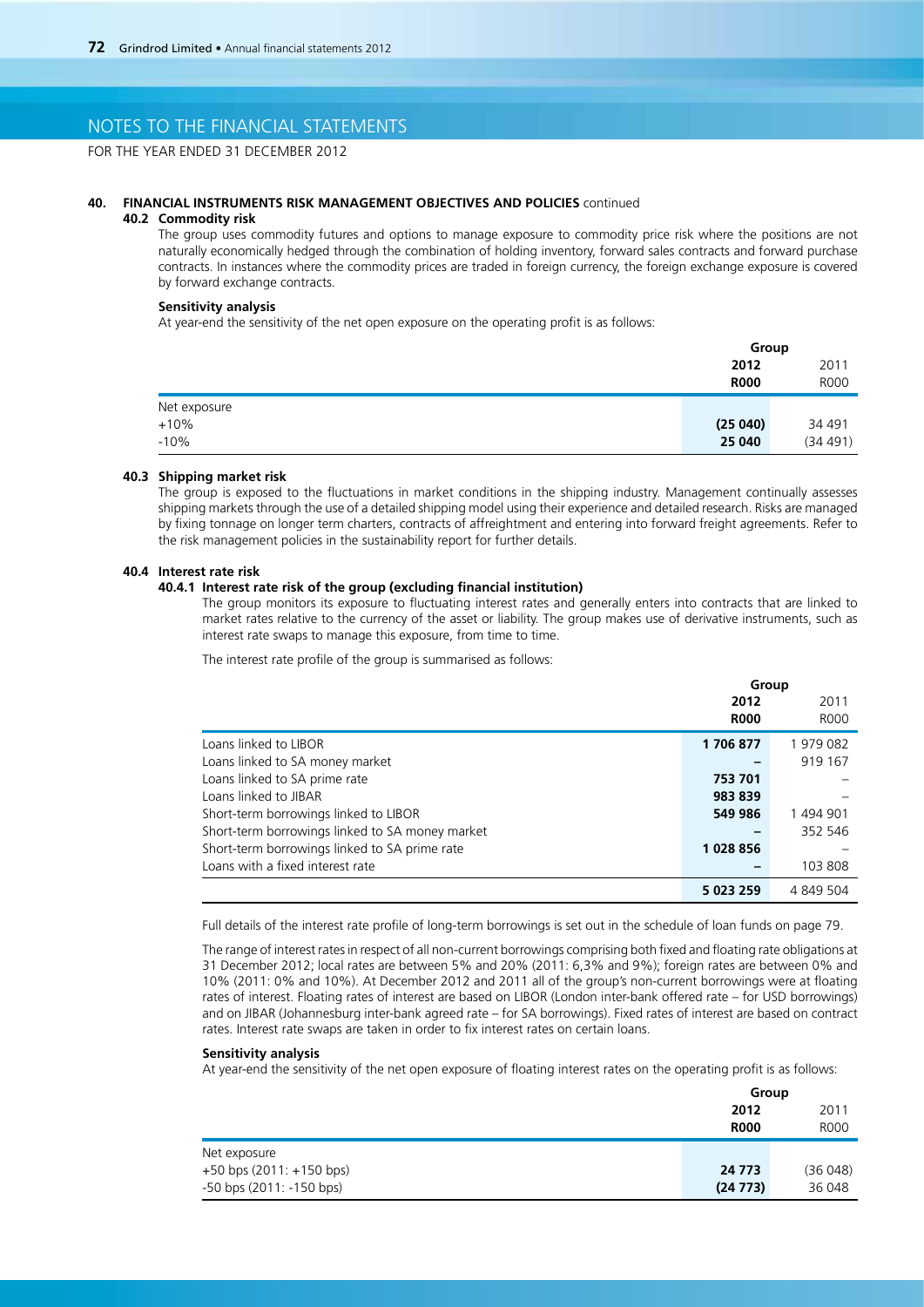### **40. FINANCIAL INSTRUMENTS RISK MANAGEMENT OBJECTIVES AND POLICIES** continued **40.4 Interest rate risk** continued

### **40.4.2 Interest rate risk of the financial institution**

There is a risk that fluctuating interest rates will unfavourably affect a financial institution's earnings and the value of its assets, liabilities and capital. The risk is due to assets and liabilities maturing or repricing at different times, or against different base rates. The amount at risk is a function of the magnitude and direction of interest rate changes, and the size and maturity structure of the mismatch position.

Traditional gap analysis is used to measure interest rate exposure. The company has a conservative policy on interest rate risk arising from gapping and the duration of this exposure is limited to three months for material aggregated positions or hedged using derivative instruments.

| Interest rate                                  |           |                           | $>3$ months $>6$ months | >1 year   |                           | Non-rate                |           |
|------------------------------------------------|-----------|---------------------------|-------------------------|-----------|---------------------------|-------------------------|-----------|
| repricing gap                                  |           | $<$ 3 months $<$ 6 months | $<$ 1 year              | <5 years  | >5 years                  | sensitive               | Total     |
| 2012                                           |           |                           |                         |           |                           |                         |           |
| Assets                                         | 5 259 170 |                           |                         | 122 594   | 66 269                    | 540 873                 | 5988906   |
| Equity and liabilities                         | (4336650) | (400601)                  | (48244)                 | (598 500) |                           | (604911)                | (5988906) |
| Interest rate                                  |           |                           |                         |           |                           |                         |           |
| hedging activities                             | 187 074   |                           |                         | (121 710) | (65364)                   |                         |           |
| Repricing profile                              | 1 109 594 | (400601)                  | (48244)                 | (597616)  | 905                       | (64038)                 |           |
| Cumulative                                     |           |                           |                         |           |                           |                         |           |
| repricing profile                              | 1 109 594 | 708 993                   | 660 750                 | 63 133    | 64 039                    |                         |           |
| Expressed as a                                 |           |                           |                         |           |                           |                         |           |
| percentage of total<br>assets of the financial |           |                           |                         |           |                           |                         |           |
| institution<br>(% )                            | 18,5      | 11,8                      | 11,0                    | 1,1       | 1,1                       |                         |           |
| 2011                                           |           |                           |                         |           |                           |                         |           |
| Assets                                         | 3 101 388 |                           |                         | 96 471    | 80 684                    | 178 575                 | 3 457 118 |
| Equity and liabilities                         | (2900955) | (39729)                   | (11337)                 | (28346)   |                           | (476751)                | (3457118) |
| Interest rate                                  |           |                           |                         |           |                           |                         |           |
| hedging activities                             | 175 652   |                           |                         | (95726)   | (79926)                   |                         |           |
| Repricing profile                              | 376 085   | (39729)                   | (11337)                 | (27601)   | 758                       | (298176)                |           |
| Cumulative                                     |           |                           |                         |           |                           |                         |           |
| repricing profile                              | 376 085   | 336 356                   | 325 019                 | 297 418   | 298 176                   |                         |           |
| Expressed as a                                 |           |                           |                         |           |                           |                         |           |
| percentage of total<br>assets of the financial |           |                           |                         |           |                           |                         |           |
| (9/6)<br>institution                           | 10,9      | 9,7                       | 9,4                     | 8,6       | 8,6                       |                         |           |
|                                                |           |                           |                         |           |                           |                         |           |
|                                                |           |                           |                         |           |                           | $>3$ months $>6$ months |           |
| Interest income sensitivity                    |           |                           |                         |           | $<$ 3 months $<$ 6 months | <1 year                 | Total     |
| 2012                                           |           |                           |                         |           |                           |                         |           |
| 2% interest rate increase                      |           |                           |                         | 3 2 6 0   | 4 2 1 8                   | 9769                    | 17 247    |
| 2% interest rate decrease                      |           |                           |                         | (3 230)   | (4149)                    | (9456)                  | (16835)   |
| 2011                                           |           |                           |                         |           |                           |                         |           |
| 2% interest rate increase                      |           |                           |                         | 2 647     | 3 1 5 5                   | 6955                    | 12757     |

2% interest rate decrease (2 633) (3 114) (6 754) (12 501)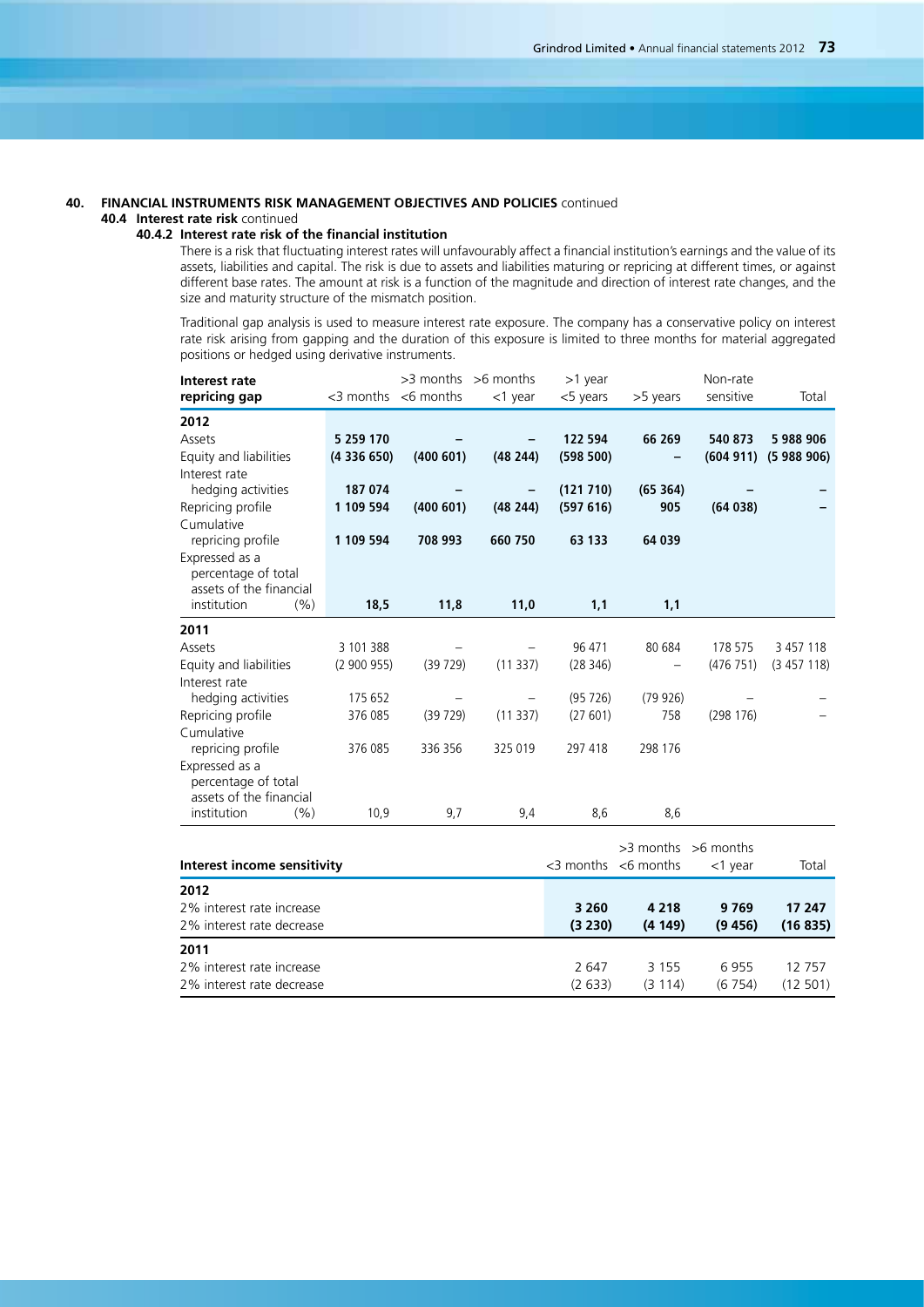# NOTES TO THE FINANCIAL STATEMENTS

FOR THE YEAR ENDED 31 DECEMBER 2012

### **40. FINANCIAL INSTRUMENTS RISK MANAGEMENT OBJECTIVES AND POLICIES** continued

### **40.5 Credit risk**

Credit risk refers to the risk of financial loss resulting from failure of a counterparty to an asset, for any reason, to fully honour its financial and contractual obligations. Potential areas of credit risk consist of cash and cash equivalents, bank advances, trade debtors and other receivables. The group limits its exposure in relation to cash balances by only dealing with well established financial institutions of high quality credit standing. Credit risk management applied by the group involves prudently managing the risk and reward relationship and controlling and minimising credit risks across a variety of dimensions, such as quality, concentration, maturity and security. These procedures help to ensure the credit quality of the group's financial assets. The spread of risk in relation to trade and other debtors is summarised as follows:

|               |         | <b>Shipping</b> |         | <b>Freight Services</b> |         | <b>Trading</b> | Group   |        |         | <b>Total</b> |
|---------------|---------|-----------------|---------|-------------------------|---------|----------------|---------|--------|---------|--------------|
|               | Number  |                 | Number  |                         | Number  |                | Number  |        | Number  |              |
|               | οt      |                 | of      |                         | of      |                | 0t      |        | οf      |              |
|               | debtors | R000            | debtors | R000                    | debtors | R000           | debtors | R000   | debtors | R000         |
| 2012          |         |                 |         |                         |         |                |         |        |         |              |
| Trade debtors | 107     | 201 779         | 1 3 9 5 | 428 749                 | 180     | 602 227        | 45      | 40 029 | 1 7 2 7 | 1 272 784    |
| 2011          |         |                 |         |                         |         |                |         |        |         |              |
| Trade debtors | 247     | 235 709         | 508     | 472 884                 | 1 0 0 4 | 2 088 955      |         | 166    | 2 7 6 0 | 2 797 714    |

## **Credit risk management**

### *Trade debtors*

The group aims to minimise loss caused by default of our customers through specific group wide policies and procedures. Compliance with these policies and procedures are the responsibility of the divisional and other financial managers. Monitoring of compliance with these policies is done by internal audit. All known risks are required to be fully disclosed and accounted for and are provided against as doubtful debts. Certain divisions have obtained Credit Guarantee Insurance Cover to manage the risk of default by debtors.

#### *Granting credit*

The group assesses the creditworthiness of potential and existing customers by obtaining trade references, credit references and evaluating the business acumen of the client. Once this review has been performed, the applied credit limit is reviewed and approved.

### *Loans and advances*

The credit committee is responsible for ensuring that credit approval processes are stringent and for monitoring large exposures, associated exposures, sectoral exposure and any irregular or problem loans.

### *Monitoring exposure*

The group monitors exposures on an ongoing basis utilising the various reporting tools and flagging potential risks. The following reports are used to monitor credit risk: overdue report, age analysis and late payment history. **Group**

|                                                                                           | unun          |             |
|-------------------------------------------------------------------------------------------|---------------|-------------|
|                                                                                           | 2012          | 2011        |
|                                                                                           | <b>R000</b>   | <b>ROOO</b> |
| Carrying amount of financial assets past due or impaired and whose terms have             |               |             |
| been renegotiated                                                                         |               | 3 0 0 3     |
| Carrying amount of financial assets impaired during the year                              | 26 200        | 22 456      |
| Maximum credit risk exposure to the group is:                                             |               |             |
| Other investments                                                                         | 322 997       | 129 478     |
| Loans and advances                                                                        | 3 188 454     | 2 542 048   |
| Trade and other receivables before allowance for doubtful debts                           | 3 421 214     | 5 140 168   |
| Liquid assets and short-term negotiable securities                                        | 626 378       | 190 259     |
| Short-term loan                                                                           | 518819        | 303 513     |
| Cash and cash equivalents                                                                 | 4 2 2 6 3 6 7 | 2 979 172   |
|                                                                                           | 12 304 229    | 11 284 638  |
| Analysis of the ageing of financial assets which are past due but have not been impaired: |               |             |
| Current                                                                                   | 45 524        | 51 193      |
| 30 days                                                                                   | 212 957       | 118 702     |
| 60 days                                                                                   | 152 073       | 18827       |
| 90 days                                                                                   | 121 932       | 23 4 84     |
| $120 + days$                                                                              | 161 133       | 39 895      |
| Total                                                                                     | 693 619       | 252 101     |

Refer to note 13 for analysis of ageing of loans and advances.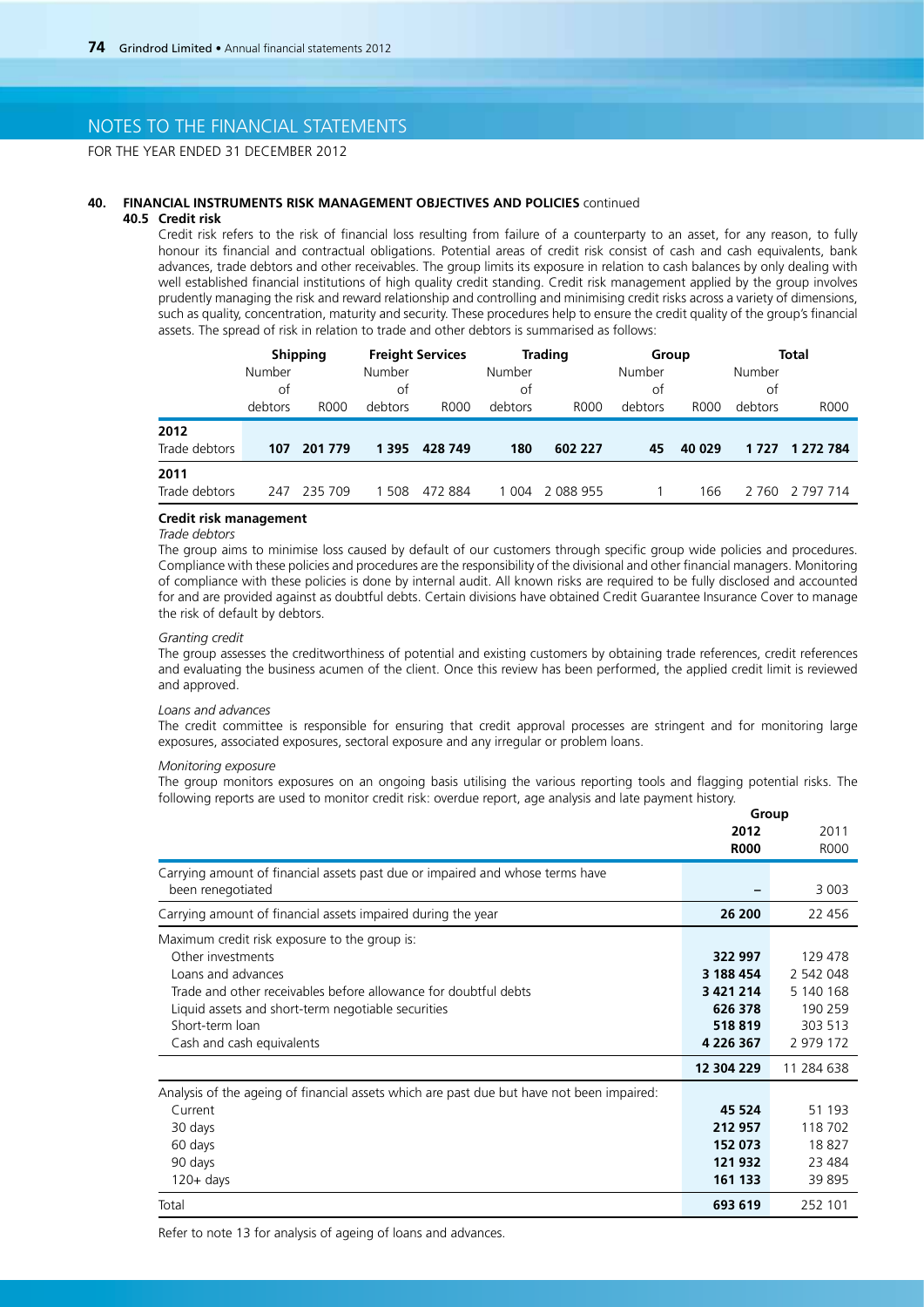#### **40. FINANCIAL INSTRUMENTS RISK MANAGEMENT OBJECTIVES AND POLICIES** continued **40.6 Counterparty risk**

The risk that a counterparty to a transaction fails to perform in terms of the contract resulting in a potential cost to replace the cash flows or the risk that a counterparty fails to honour an undertaking for payment or delivery in terms of unsettled transactions.

The group is extremely cautious when selecting counterparties to transactions and formal limits are established for counterparties to asset or hedging transactions.

#### **40.7 Liquidity risk**

The group manages liquidity risk by monitoring forecast cash flows and ensuring that adequate borrowing facilities are maintained. The directors may from time to time at their discretion raise or borrow monies for the purpose of the group as they deem fit. There are no borrowing limits in the articles of association of the company or its subsidiaries.

Daily cash management systems are in place with the three local banks in order to optimise the group's short-term net cash position. The divisions maintain rolling liquidity forecasts including operational and divisional capital expenditure and operating expenditure budgets. These forecasts are regularly updated so as to identify future funding requirements and assess the adequacy of existing and committed funding facilities. Different scenarios are built into the rolling forecasts in order to stress test the divisional and group liquidity positions. The rolling liquidity forecasts are consolidated and reviewed at a board level on a quarterly basis. Each quarter a five-year balance sheet liquidity gap analysis is performed on the forecast balance sheet and reported to the board. This exercise highlights any potential liquidity gaps that may arise over the next five-year period.

To ensure access to additional funding and hedging facilities, Grindrod maintains relationships with a number of existing and potential funding banks and procures additional facilities where required. Negotiations of facilities are considered carefully to limit the potential restrictions imposed as a result of financial covenants and margining requirements. Contingency funding capacity in the form of committed but undrawn on-demand facilities is maintained.

In the banking environment liquidity risk may be defined as the risk of a bank not being able to repay its maturing deposits or meet its obligations under a loan agreement. Liquidity risk in a bank includes the risk of incurring excessively high interest costs or being forced to sell assets at a loss in order to meet its obligations.

Grindrod Bank has a prudent liquidity management policy and the asset and liability committee is responsible for monitoring the stability of funding, surplus cash or near cash assets, anticipated cash outflows, exposure to large depositors and exposure to connected parties. The Bank is exposed to a maturity mismatch due to the duration of the lending book when compared against the duration of the funding book. To date the Bank has been well served by its prudent liquidity management policy, the stability of its deposit base and the high quality of the advances book. The Bank intends to continue to adopt a conservative liquidity policy in the future.

### **Group liquidity analysis**

The contractual maturities of the group's (including the Bank's) financial liabilities are as follows:

|                              | <3 months | >3 months<br><6 months | >6 months<br>$<$ 1 year | >1 year<br>$<$ 5 years | >5 years | Non-<br>contractual | Total     |
|------------------------------|-----------|------------------------|-------------------------|------------------------|----------|---------------------|-----------|
| 2012                         |           |                        |                         |                        |          |                     |           |
| <b>Liabilities</b>           |           |                        |                         |                        |          |                     |           |
| Provisions                   |           |                        |                         | 32 662                 |          |                     | 32 662    |
| Trade and other payables     | 1 242 335 | 30 345                 | 211816                  |                        | -        | 41 961              | 1 526 457 |
| Post-retirement              |           |                        |                         |                        |          |                     |           |
| medical aid                  | 20 604    |                        |                         | 5827                   | 22 995   |                     | 49 4 26   |
| <b>Financial liabilities</b> | 1 0 0 3   |                        | 104 816                 | 17 661                 | 7 286    |                     | 130 766   |
| Deposits                     | 4 201 528 | 384 929                | 74 889                  |                        |          |                     | 4 661 346 |
|                              | 5 465 470 | 415 274                | 391 521                 | 56 150                 | 30 281   | 41 961              | 6 400 657 |
| 2011                         |           |                        |                         |                        |          |                     |           |
| <b>Liabilities</b>           |           |                        |                         |                        |          |                     |           |
| Provisions                   |           |                        |                         | 14 4 8 1               |          |                     | 14 481    |
| Trade and other payables     | 2 881 111 | 54 854                 | 29 0 80                 | 32 271                 | -        | 17 635              | 3 014 951 |
| Post-retirement              |           |                        |                         |                        |          |                     |           |
| medical aid                  | 44        | 30                     | 955                     | 40 640                 | 11 980   |                     | 53 649    |
| Financial liabilities        | 74 251    | 1 0 3 8                | 560                     | 10 0 52                | 7971     | -                   | 93 872    |
| Deposits                     | 2 713 697 | 2 7 9 1                | 149 854                 | 44 603                 |          |                     | 2 910 945 |
|                              | 5 669 103 | 58 713                 | 180 449                 | 142 047                | 19 951   | 17 635              | 6 087 898 |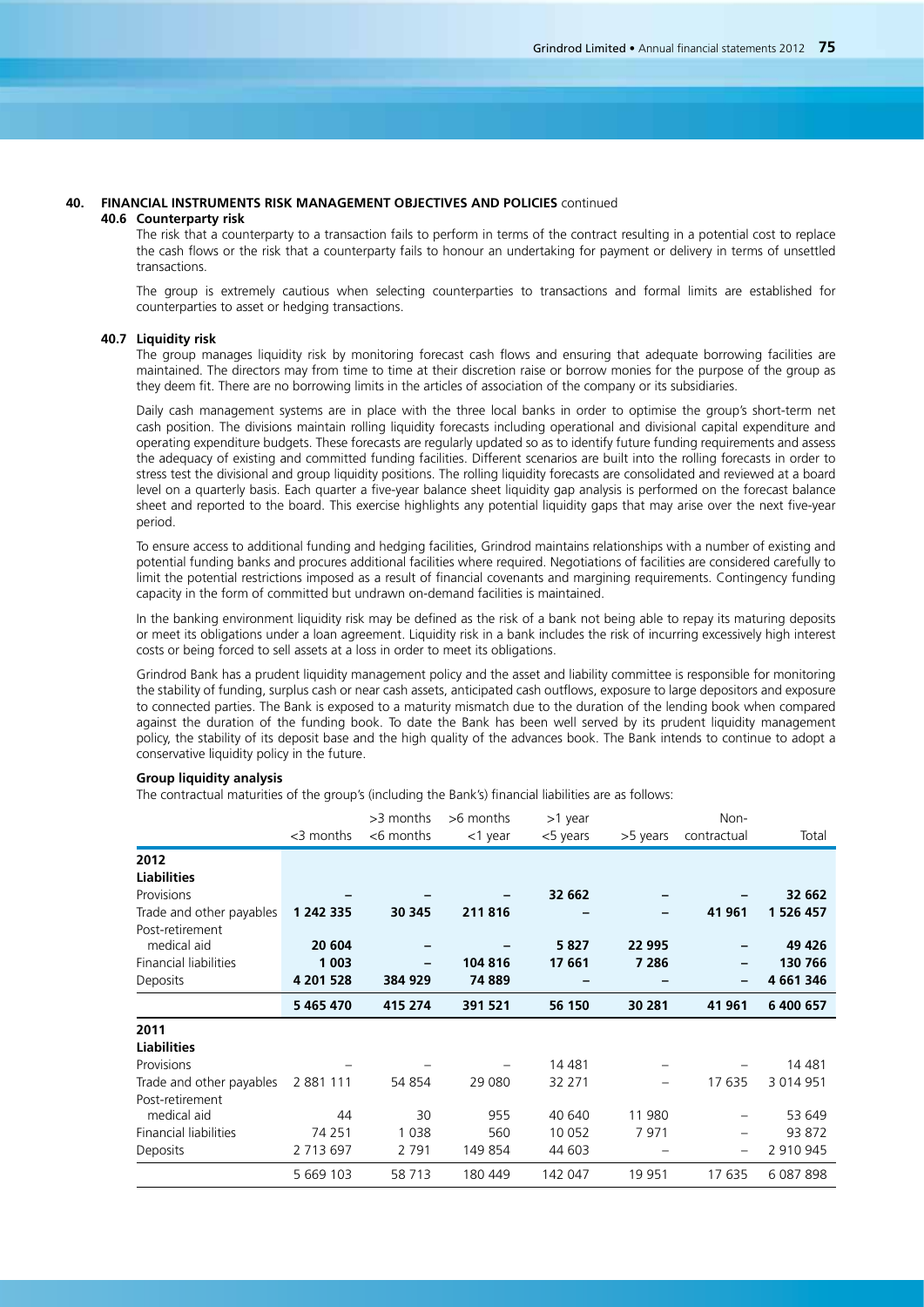# NOTES TO THE FINANCIAL STATEMENTS

FOR THE YEAR ENDED 31 DECEMBER 2012

### **40. FINANCIAL INSTRUMENTS RISK MANAGEMENT OBJECTIVES AND POLICIES** continued

**40.7 Liquidity risk** continued **Bank liquidity analysis**

|                              | <3 months | >3 months<br>$<$ 6 months | >6 months<br><1 year | >1 year<br><5 years |         | Non-<br>>5 years contractual | Total     |
|------------------------------|-----------|---------------------------|----------------------|---------------------|---------|------------------------------|-----------|
| 2012                         |           |                           |                      |                     |         |                              |           |
| <b>Liabilities</b>           |           |                           |                      |                     |         |                              |           |
| <b>Financial liabilities</b> | 1 0 0 3   |                           | -                    | 13 808              | 7 2 8 6 |                              | 22 097    |
| Deposits                     | 4 201 528 | 384 929                   | 74889                |                     |         | $\qquad \qquad$              | 4 661 346 |
|                              | 4 202 531 | 384 929                   | 74889                | 13 808              | 7 2 8 6 | $\overline{\phantom{0}}$     | 4 683 443 |
| 2011                         |           |                           |                      |                     |         |                              |           |
| <b>Liabilities</b>           |           |                           |                      |                     |         |                              |           |
| <b>Financial liabilities</b> | 959       |                           | 206                  | 10 0 52             | 7971    |                              | 19 188    |
| Deposits                     | 2 713 697 | 2 7 9 1                   | 149 854              | 44 603              |         | $\qquad \qquad -$            | 2 910 945 |
|                              | 2 714 656 | 2 7 9 1                   | 150 060              | 54 655              | 7971    |                              | 2 930 133 |

The holding company has guaranteed a facility of R863 000 000 (2011: R341 000 000) to the Bank as additional liquidity.

### **40.8 Solvency risk**

Capital adequacy refers to the risk that a bank will not have adequate capital and reserve funds to absorb losses, resulting in depositors having to absorb these losses and losing confidence in the bank and/or the banking sector.

The capital adequacy risk asset ratio of the Bank at 31 December 2012 was 13,32% (2011: 12,73%). The Bank will raise additional capital as and when capital is required to support asset growth and to ensure that a prudent risk asset ratio is maintained.

#### **40.9 Capital risk management**

The group manages its capital to ensure that entities in the group will be able to continue as a going concern while maximising the return to stakeholders through the optimisation of the debt to equity balance. The group's overall strategy remains unchanged from 2011.

The capital structure of the group consists of debt, which includes the borrowings disclosed in note 20, cash and cash equivalents and equity attributable to equity holders of Grindrod, comprising ordinary and preference share capital, reserves and accumulated profit as disclosed in the statement of changes in equity.

#### **Gearing ratio**

The group reviews the capital structure on a quarterly basis. As part of the review the group considers the cost of capital and the risks associated with each class of capital. The group has a target gearing ratio of 75% determined as the proportion of net debt to equity.

The group defines net debt as being comprised of borrowings, less cash and cash equivalents and assets classified as held for sale. The gearing ratio at year-end was:

**Group**

|                                                    | 2012        | 2011          |
|----------------------------------------------------|-------------|---------------|
|                                                    | <b>R000</b> | <b>ROOO</b>   |
| Debt                                               | 5 023 256   | 4 374 278     |
| Deposits from bank customers                       | 4 661 346   | 2 910 945     |
| Cash and cash equivalents (excluding the Bank)     | (4226367)   | (2979172)     |
| Recoverables on cancelled ships                    | (379050)    | (380 566)     |
| Loans and advances to bank customers               | (3188454)   | (2542048)     |
| Liquid assets and short-term negotiable securities | (626378)    | (190 259)     |
| Short-term loan                                    | (518819)    | (303 513)     |
| Net (cash)/debt                                    | 745 534     | 889 665       |
| Equity (including minority interest)               | 10 240 889  | 9 3 1 1 1 0 5 |
| (%)<br>Net debt to equity ratio                    | 7           | 10            |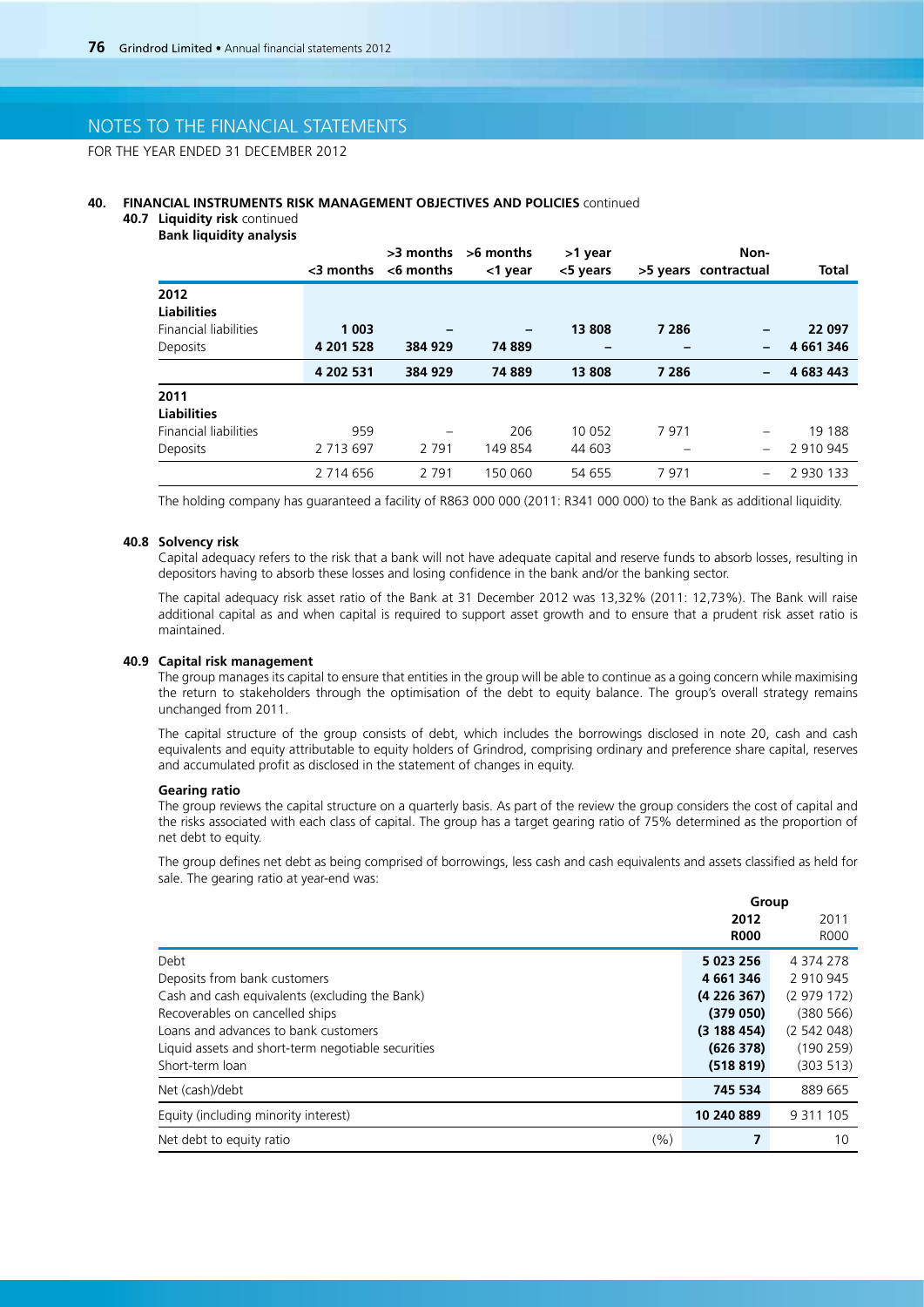## **40. FINANCIAL INSTRUMENTS RISK MANAGEMENT OBJECTIVES AND POLICIES** continued

**40.10 Fair value measurement recognised in the consolidated statement of financial position**

The following table provides an analysis of financial instruments that are measured subsequent to initial recognition at fair value, grouped into Levels 1 to 3 based on the degree to which the fair value is observable:

- Level 1 quoted prices (unadjusted) in active markets for identical assets or liabilities
- Level 2 inputs other than quoted prices included within Level 1 that are observable for the asset or liability, either directly (i.e. as prices) or indirectly (i.e. derived from prices)
- Level 3 inputs for the asset or liability that are not based on observable market data (unobservable inputs)

|                                                                       | Level 1  | Level <sub>2</sub> | Level 3                  | <b>Total</b> |
|-----------------------------------------------------------------------|----------|--------------------|--------------------------|--------------|
| 2012<br><b>Financial assets</b>                                       |          |                    |                          |              |
| Derivative financial assets                                           | 67 129   | 28 615             | 25 0 29                  | 120 773      |
| Other financial assets held for trading                               |          |                    |                          |              |
| Financial assets designated at fair value through profit or loss      |          |                    |                          |              |
| Total                                                                 | 67 129   | 28 615             | 25 0 29                  | 120 773      |
| <b>Financial liabilities</b>                                          |          |                    |                          |              |
| Derivative financial instruments                                      | (57809)  | (75519)            |                          | (133 328)    |
| Other financial liabilities held for trading                          |          |                    |                          |              |
| Financial liabilities designated at fair value through                |          |                    |                          |              |
| profit or loss                                                        |          |                    |                          |              |
| Total                                                                 | (57809)  | (75 519)           | —                        | (133 328)    |
| 2011                                                                  |          |                    |                          |              |
| <b>Financial assets</b>                                               |          |                    |                          |              |
| Derivative financial assets                                           | 90 610   | 3018               |                          | 93 628       |
| Other financial assets held for trading                               |          |                    |                          |              |
| Financial assets designated at fair value through profit or loss      |          |                    |                          |              |
| Total                                                                 | 90 610   | 3 0 1 8            | $\equiv$                 | 93 628       |
| <b>Financial liabilities</b>                                          |          |                    |                          |              |
| Derivative financial instruments                                      | (100615) | (3695)             |                          | (104310)     |
| Other financial liabilities held for trading                          |          |                    |                          |              |
| Financial liabilities designated at fair value through                |          |                    |                          |              |
| profit or loss                                                        |          |                    |                          |              |
| Total                                                                 | (100615) | (3695)             | $\overline{\phantom{0}}$ | (104310)     |
| Reconciliation of Level 3 fair value measurements of financial assets |          |                    | Level 3                  | <b>Total</b> |
| 2012                                                                  |          |                    |                          |              |
| Opening balance                                                       |          |                    |                          |              |
| Reclassification                                                      |          |                    | 33 118                   | 33 118       |
| Addition                                                              |          |                    | 16 911                   | 16 911       |
| Total (losses)/gains – in other comprehensive income                  |          |                    | (25000)                  | (25000)      |
| Closing balance                                                       |          |                    | 25 0 29                  | 25 0 29      |

The Level 3 financial asset was reclassified from non-current asset held for sale in 2011 to other investments in 2012.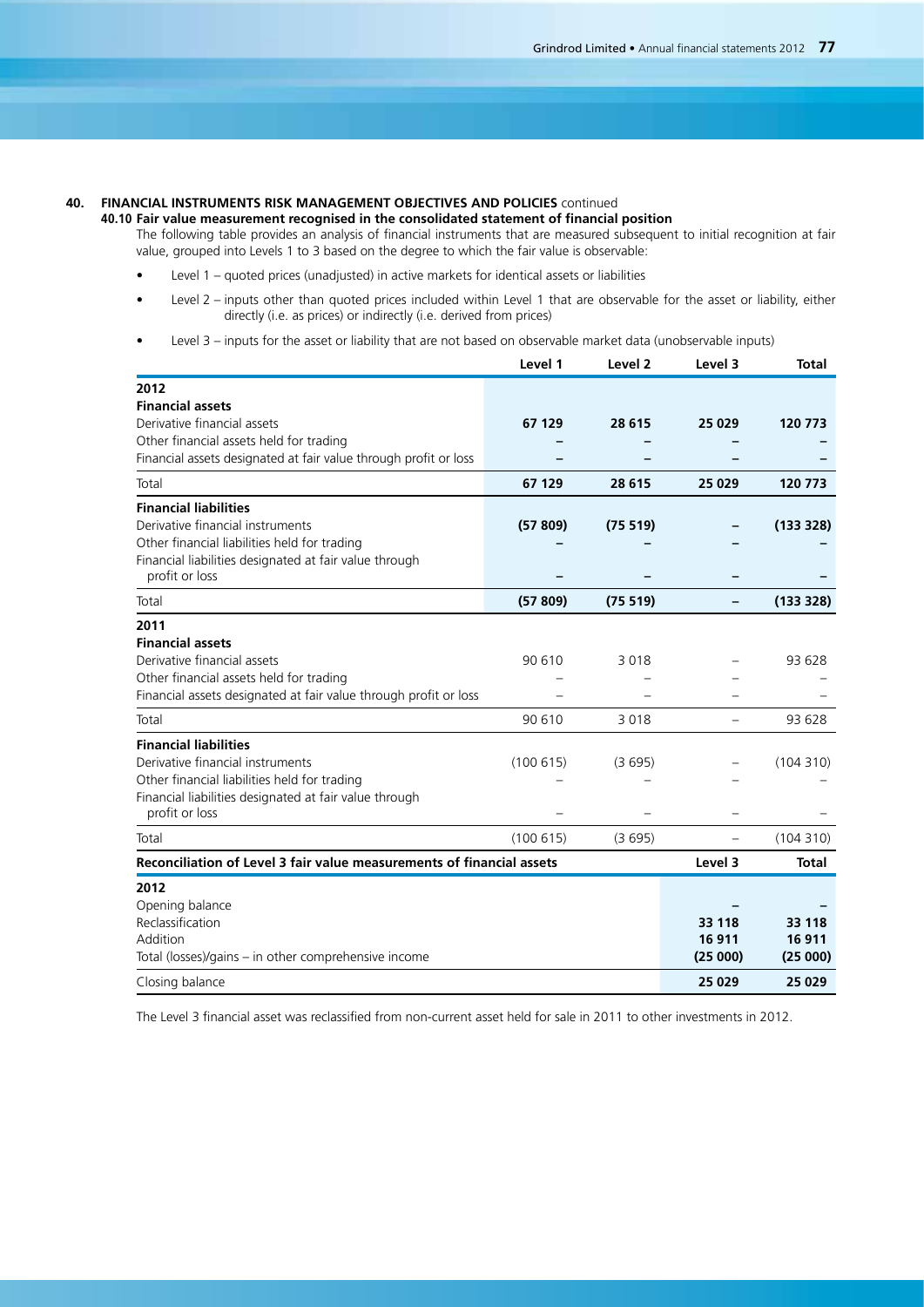# INTERESTS IN SUBSIDIARIES

# FOR THE YEAR ENDED 31 DECEMBER 2012

At 31 December 2012, the company had the following subsidiaries carrying on business which principally affected the profits and assets of the group. They have the same year-end date as the company and have been included in the consolidated financial statements. Share-based

|                                               |   | Share capital |                          | Effective holding |      |             | Investment shares<br>at original cost |             | payments to<br>employees |                              | Loans to<br>subsidiary |  |
|-----------------------------------------------|---|---------------|--------------------------|-------------------|------|-------------|---------------------------------------|-------------|--------------------------|------------------------------|------------------------|--|
|                                               |   | 2012          | 2011                     | 2012              | 2011 | 2012        | 2011                                  | 2012        | 2011                     | 2012                         | 2011                   |  |
| Nature of business*                           |   | <b>R000</b>   | R000                     | $\frac{0}{0}$     | $\%$ | <b>R000</b> | R000                                  | <b>R000</b> | R000                     | <b>R000</b>                  | R000                   |  |
| <b>Incorporated in South Africa</b>           |   |               |                          |                   |      |             |                                       |             |                          |                              |                        |  |
| Grindrod Freight Investments (Pty) Ltd        | F | 1495          | 1495                     | 100               | 100  | 203 500     | 203 500                               | 610         | 575                      |                              |                        |  |
| Grindrod Management Services (Pty) Ltd        | G |               |                          | 100               | 100  |             |                                       | 3 5 8 5     | 3 4 4 5                  | 1 225 946                    |                        |  |
| Grincor Shipping Holdings Limited             | D | 53            | 53                       | 100               | 100  | 144 451     | 144 451                               |             |                          | 21                           | 21                     |  |
| Grindrod Shipping South Africa (Pty) Ltd      | S | 5             | 5                        | 100               | 100  | 76 108      | 5 0 0 0                               | 1 0 9 0     | 1020                     |                              |                        |  |
| Voigt Shipping (Pty) Ltd                      | F | $\equiv$      | 10 000                   | -                 | 100  |             |                                       |             |                          |                              |                        |  |
| Seasure Insurance Brokers (Pty) Ltd           | D | 1             | $\mathbf{1}$             | 100               | 100  |             |                                       |             |                          |                              |                        |  |
| Southern Tankers Operations (Pty) Ltd         | F |               |                          | 100               | 100  |             |                                       |             |                          |                              |                        |  |
| Unicorn Shipping Holdings Limited             | D | 15 0 20       | 1 500                    | 100               | 100  |             |                                       |             |                          | $\qquad \qquad \blacksquare$ | 72                     |  |
| Unicorn Shipping Operations (Pty) Ltd         | D |               |                          | 100               | 100  |             |                                       |             |                          |                              |                        |  |
| Southern Tankers (Pty) Ltd                    | ς | 1             | 1                        | 100               | 100  |             |                                       |             |                          |                              |                        |  |
| Grindrod Financial Holdings Limited           | B | 1922          | $\overline{\phantom{0}}$ | 87                | 87   | 489 004     | 471 097                               |             |                          |                              |                        |  |
| Grey Haven Riches 27 Limited                  | B |               |                          |                   | 100  |             |                                       |             |                          |                              |                        |  |
| Grindrod Trading Holdings (Pty) Ltd           | T |               |                          | 100               | 100  | 733 449     | 703 574                               |             |                          |                              |                        |  |
| Grindrod Freight Services (Pty) Ltd           | F | 1             | $\mathbf{1}$             | 100               | 100  | 2 210 654   | 1893244                               | 10 753      | 10 7 1 7                 | 726 084                      | 754 891                |  |
| Nelesco 681 (Pty) Ltd                         | B |               |                          | 100               | 100  | 20 593      | 854                                   |             |                          |                              |                        |  |
| <b>Incorporated in British Virgin Islands</b> |   |               |                          |                   |      |             |                                       |             |                          |                              |                        |  |
| Swallow Enterprises Incorporated              | G | 415           | 415                      | 100               | 100  | 415         | 415                                   |             |                          | 4576                         | 4803                   |  |
| Incorporated in Isle of Man                   |   |               |                          |                   |      |             |                                       |             |                          |                              |                        |  |
| Grindrod Shipping Limited                     | ς |               |                          | 100               | 100  | 1653888     | 1 271 285                             | 911         | 911                      |                              |                        |  |
| Interest in subsidiaries (note 6)             |   |               |                          |                   |      | 5 532 062   | 4 693 420                             | 16 949      | 16 668                   | 1956 627                     | 759 787                |  |
| $^\star$<br>Nature of business                |   |               |                          |                   |      |             |                                       |             |                          |                              |                        |  |

B Bank G Group Services<br>
D Dormant S Shipping Services

D Dormant S Shipping Services

F Freight and Property Services T Trading

# VALUE ADDED STATEMENT

YEAR ENDED 31 DECEMBER 2012

|                                              |                     | Group |                     |      |  |  |
|----------------------------------------------|---------------------|-------|---------------------|------|--|--|
|                                              | 2012<br><b>R000</b> | %     | 2011<br><b>ROOO</b> | $\%$ |  |  |
| Revenue                                      | 27 262 223          |       | 35 885 258          |      |  |  |
| Net cost of services                         | (24439986)          |       | (33 333 424)        |      |  |  |
| Value added by operations                    | 2822237             |       | 2 551 834           |      |  |  |
| Non-trading items                            | 199 689             |       | 60 152              |      |  |  |
| <b>Total value added</b>                     | 3 021 926           |       | 2 611 986           |      |  |  |
| Applied as follows:                          |                     |       |                     |      |  |  |
| Employees' remuneration and service benefits | 1 270 638           | 42,0  | 1 2 3 0 1 3 4       | 47,1 |  |  |
| Taxation on income                           | 143 600             | 4,8   | 162 779             | 6,2  |  |  |
| Providers of share capital                   | 57 297              | 1,9   | 53 271              | 2,0  |  |  |
| Providers of loan capital                    | 227 398             | 7,5   | 218 647             | 8,4  |  |  |
| Reinvested in the business                   |                     |       |                     |      |  |  |
| Depreciation and amortisation                | 412 430             | 13,6  | 362 979             | 13,9 |  |  |
| Retained income                              | 910 563             | 30,1  | 584 176             | 22,4 |  |  |
| <b>Total</b>                                 | 3 0 2 1 9 2 6       | 100   | 2 611 986           | 100  |  |  |

This statement represents the wealth created by adding value to the group's cost of services and shows how this wealth has been distributed.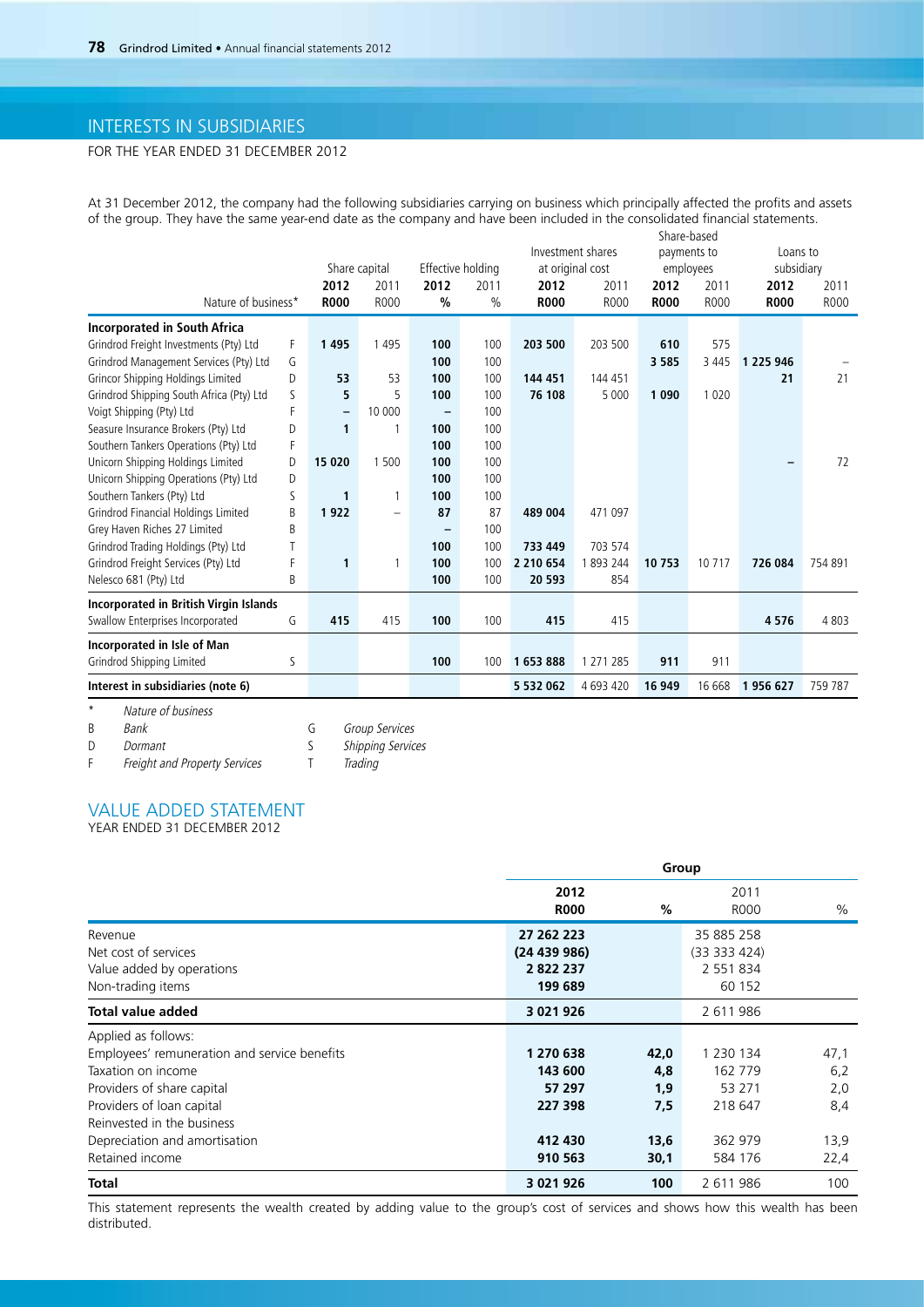# LOAN FUNDS

# AS AT 31 DECEMBER 2012

| <b>Secured</b>                                                                                                                                 | Date of<br>redemption                    | Current rate<br>of interest<br>per annum<br>(%) | December 2012<br><b>Carrying value</b><br><b>R000</b> | <b>US\$000</b>     | December 2011<br>Carrying value<br><b>ROOO</b> | US\$000           |
|------------------------------------------------------------------------------------------------------------------------------------------------|------------------------------------------|-------------------------------------------------|-------------------------------------------------------|--------------------|------------------------------------------------|-------------------|
| Foreign currency funding<br>Financial liabilities measured at<br>amortised cost                                                                |                                          |                                                 |                                                       |                    |                                                |                   |
| Loans secured by mortgage bonds<br>over ships<br>Loans secured by guarantee                                                                    | $6/2014 - 12/2018$<br>$6/2013 - 11/2018$ | $1,31 - 3,66$<br>$2,46 - 3,63$                  | 1668385<br>38 4 89                                    | 196 744<br>4 5 3 9 | 1783842<br>325 754                             | 219 981<br>24 077 |
| <b>Local currency funding</b><br>Financial liabilities measured at<br>amortised cost                                                           |                                          |                                                 |                                                       |                    |                                                |                   |
| Loans secured by mortgage bond over<br>property, terminals and locomotives<br>Capitalised finance leases secured                               | $1/2013 - 9/2021$                        | $6,88 - 9,50$                                   | 298 459                                               |                    | 348 440                                        |                   |
| by vehicles and equipment<br>Loans secured by property                                                                                         | $1/2013 - 10/2017$                       | $6,50 - 9,00$                                   | 399 818<br>36 199                                     |                    | 386 164<br>36 199                              |                   |
| Aggregate secured<br>long-term borrowings<br>Other loans<br>Redeemable preference shares<br>Transferred to non-current assets<br>held for sale | 1/2019<br>12/2013                        |                                                 | 2 441 350<br>(4402)                                   |                    | 2 880 399<br>103 808<br>17850<br>(248001)      | 12 800            |
| Amount repayable within one year                                                                                                               |                                          |                                                 | (408556)                                              |                    | (527 481)                                      |                   |
| Net long-term borrowings                                                                                                                       |                                          |                                                 | 2 0 28 3 9 2                                          |                    | 2 2 2 6 5 7 5                                  |                   |
| <b>Security</b><br>Net book values of assets encumbered to secure long-term loans<br>are as follows:                                           |                                          |                                                 |                                                       |                    |                                                |                   |
|                                                                                                                                                |                                          |                                                 | 4 071 047                                             |                    | 4 191 240                                      |                   |
| Ships                                                                                                                                          |                                          |                                                 | 3 2 5 4 8 8 1                                         |                    | 3 3 2 7 8 5 3                                  |                   |
| Land and buildings<br>Equipment, plant and vehicles                                                                                            |                                          |                                                 | 249 099<br>567 067                                    |                    | 203 294<br>660 093                             |                   |